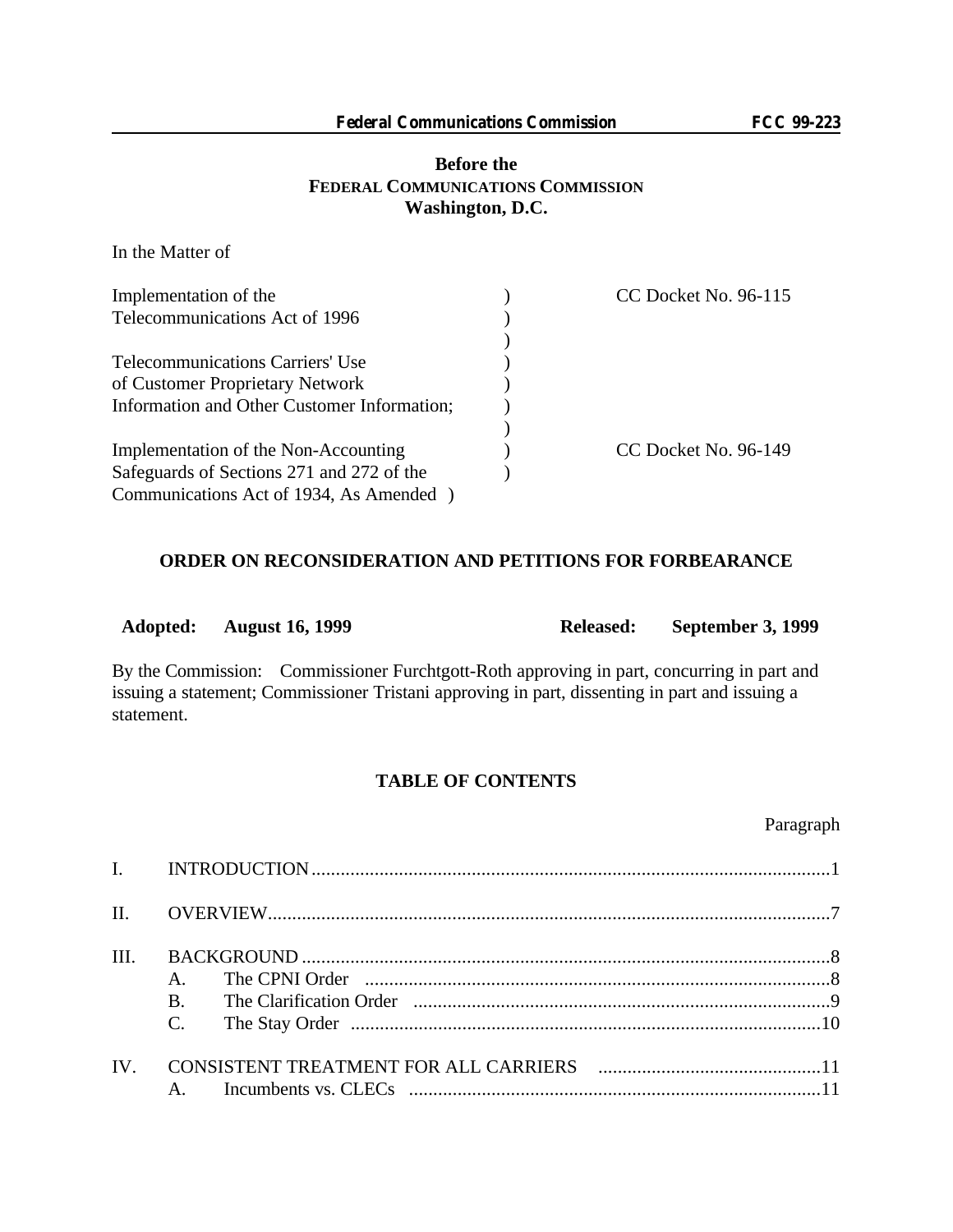|      |                                                                                | <b>Federal Communications Commission</b>                             | <b>FCC 99-223</b> |
|------|--------------------------------------------------------------------------------|----------------------------------------------------------------------|-------------------|
|      | <b>B.</b>                                                                      |                                                                      |                   |
|      | C.                                                                             | <b>Small and Rural Carriers</b>                                      |                   |
| V.   |                                                                                | CARRIER'S RIGHT TO USE CPNI WITHOUT CUSTOMER APPROVAL 16             |                   |
|      | A.                                                                             |                                                                      |                   |
|      |                                                                                | Background<br>1.                                                     |                   |
|      |                                                                                | 2.                                                                   |                   |
|      |                                                                                | 3.                                                                   |                   |
|      |                                                                                | 4.                                                                   |                   |
|      | Use of CPNI to Market Customer Premises Equipment and Information<br><b>B.</b> |                                                                      |                   |
|      | <b>Services</b>                                                                |                                                                      |                   |
|      |                                                                                | 1.<br>Background                                                     |                   |
|      |                                                                                | 2.                                                                   |                   |
|      |                                                                                | 3.                                                                   |                   |
|      |                                                                                | a.                                                                   |                   |
|      |                                                                                | <b>CMRS</b> Providers<br>$\mathbf{b}$ .                              |                   |
|      |                                                                                | <b>Wireline Carriers</b><br>$\mathbf{c}$ .                           |                   |
|      |                                                                                | Forbearance from all CPNI Rules for CMRS Providers<br>d.             | . 57              |
|      | $\mathcal{C}$ .                                                                | Use of CPNI to Market to Former and "Soon-to-be-Former" Customers 64 |                   |
|      |                                                                                | 1.                                                                   |                   |
|      |                                                                                | 2.                                                                   |                   |
|      |                                                                                | a.                                                                   |                   |
|      |                                                                                | b.                                                                   |                   |
|      |                                                                                | 3.                                                                   |                   |
|      |                                                                                | a.                                                                   |                   |
|      |                                                                                | <b>Discussion</b><br>$\mathbf{b}$ .                                  |                   |
|      |                                                                                | c.                                                                   |                   |
|      | D.                                                                             |                                                                      |                   |
| VI.  |                                                                                |                                                                      |                   |
|      | A.                                                                             |                                                                      |                   |
|      | <b>B.</b>                                                                      | Oral and Written Notification                                        |                   |
|      | $C$ .                                                                          |                                                                      |                   |
|      | D.                                                                             |                                                                      |                   |
| VII. |                                                                                |                                                                      |                   |
|      | A.                                                                             |                                                                      |                   |
|      | <b>B.</b>                                                                      | Notice                                                               |                   |
|      | C.                                                                             |                                                                      |                   |
|      | D.                                                                             |                                                                      |                   |
|      | Ε.                                                                             |                                                                      |                   |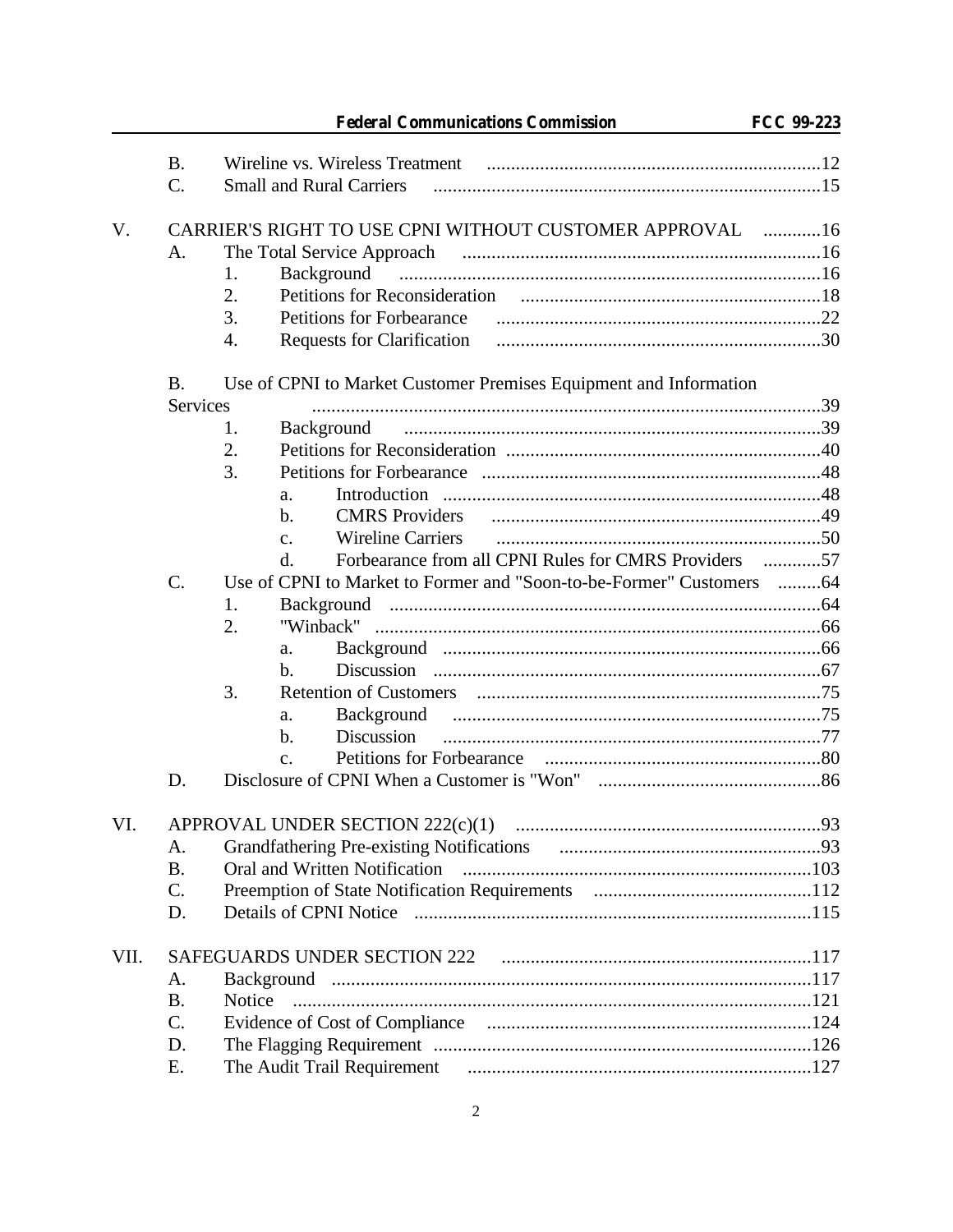**Federal Communications Commission FCC 99-223**

|       | F.              |                                                                             |  |
|-------|-----------------|-----------------------------------------------------------------------------|--|
|       | G.              |                                                                             |  |
|       | H.              |                                                                             |  |
|       | I.              |                                                                             |  |
|       | J.              |                                                                             |  |
|       | K.              |                                                                             |  |
| VIII. |                 |                                                                             |  |
|       | $\mathsf{A}$ .  | Section 222 and Section 272                                                 |  |
|       | <b>B.</b>       | Disclosure of Non-CPNI Information Pursuant to Section 272 146              |  |
|       | $\mathcal{C}$ . |                                                                             |  |
|       | D.              | Application of Nondiscrimination Rules Under Sections 201(b) and 202(a) 152 |  |
| IX.   |                 |                                                                             |  |
|       | $\mathsf{A}$ .  |                                                                             |  |
|       | <b>B.</b>       | Non-telecommunications Services Listed on Telephone Bill 157                |  |
|       | $\mathcal{C}$ . |                                                                             |  |
|       | D.              |                                                                             |  |
|       | Ε.              |                                                                             |  |
|       | F.              |                                                                             |  |
|       | G.              |                                                                             |  |
|       | H.              |                                                                             |  |
|       | I.              | Use of CPNI Under Section 222(d)(3) During Inbound Calls 173                |  |
| X.    |                 |                                                                             |  |
| XI.   |                 |                                                                             |  |

APPENDIX A APPENDIX B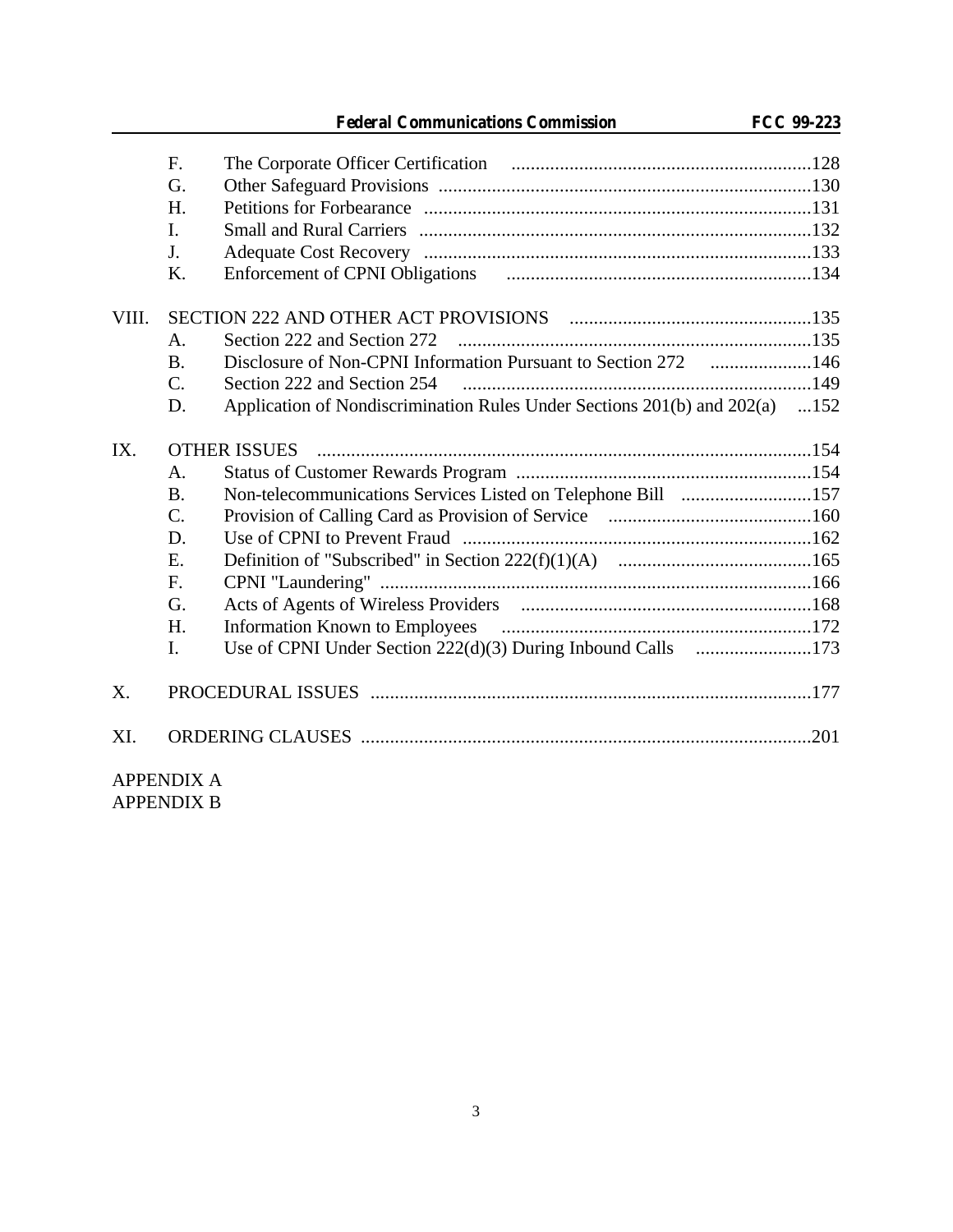# **I. INTRODUCTION**

1. On February 26, 1998, the Commission released the *CPNI Order*<sup>1</sup> adopting rules implementing the new statutory framework governing carrier use and disclosure of customer proprietary network information (CPNI) created by section 222 of the Communications Act (hereinafter "the Act"). $^2$  CPNI includes, among other things, to whom, where, and when a customer places a call, as well as the types of service offerings to which the customer subscribes and the extent the service is used.<sup>3</sup>

1. This order on reconsideration is issued in response to a number of petitions for reconsideration, forbearance, and/or clarification of the *CPNI Order*.<sup>4</sup> In this order we modify the *CPNI Order*, in part, to preserve the consumer protections mandated by Congress while more narrowly tailoring our rules, where necessary, to enable telecommunications carriers to comply with the law in a more flexible and less costly manner.

2. The Telecommunications Act of 1996 (1996 Act) became law on February 8, 1996.<sup>5</sup> Although most of the provisions in the 1996 Act aim to implement Congress' intent that the 1996 Act "provide for a pro-competitive, de-regulatory national policy framework designed to accelerate rapidly private sector deployment of advanced telecommunications and information technologies and services to all Americans by opening all telecommunications markets to

<sup>1</sup> *Implementation of the Telecommunications Act of 1996: Telecommunications Carriers' Use of Customer Proprietary Network Information and Other Customer Information and Implementation of the Non-Accounting Safeguards of Sections 271 and 272 of the Communications Act of 1934, as amended*, CC Docket Nos. 96-115 and 96-149, Order and Further Notice of Proposed Rulemaking, 13 FCC Rcd 8061 (1998) (*CPNI Order*). The Commission also released a *Further Notice of Proposed Rulemaking* on February 26, 1998 seeking comment on three general issues that principally involve carrier duties and obligations established under sections 222(a) and (b) of the Act. *CPNI Order*, 13 FCC Rcd at 8200-04, ¶¶ 203-10. We do not address the Further Notice issues in this order on reconsideration.

<sup>2</sup> 47 U.S.C. § 222.

<sup>3</sup> *CPNI Order*, 13 FCC Rcd at 8064, ¶ 2. *See* 47 U.S.C. § 222(f)(1).

<sup>4</sup> A number of parties also filed comments and reply comments. *See* Appendix A.

<sup>5</sup> Telecommunications Act of 1996, Pub. L. No. 104-104, 110 Stat. 56 (1996 Act); codified at 47 U.S.C. § § 151 *et seq.* Hereinafter, all citations to the 1996 Act will be to the 1996 Act as it is codified in the United States Code. The 1996 Act amended the Communications Act of 1934. We will refer to the Communications Act of 1934, as amended, as the "Communications Act" or "the Act."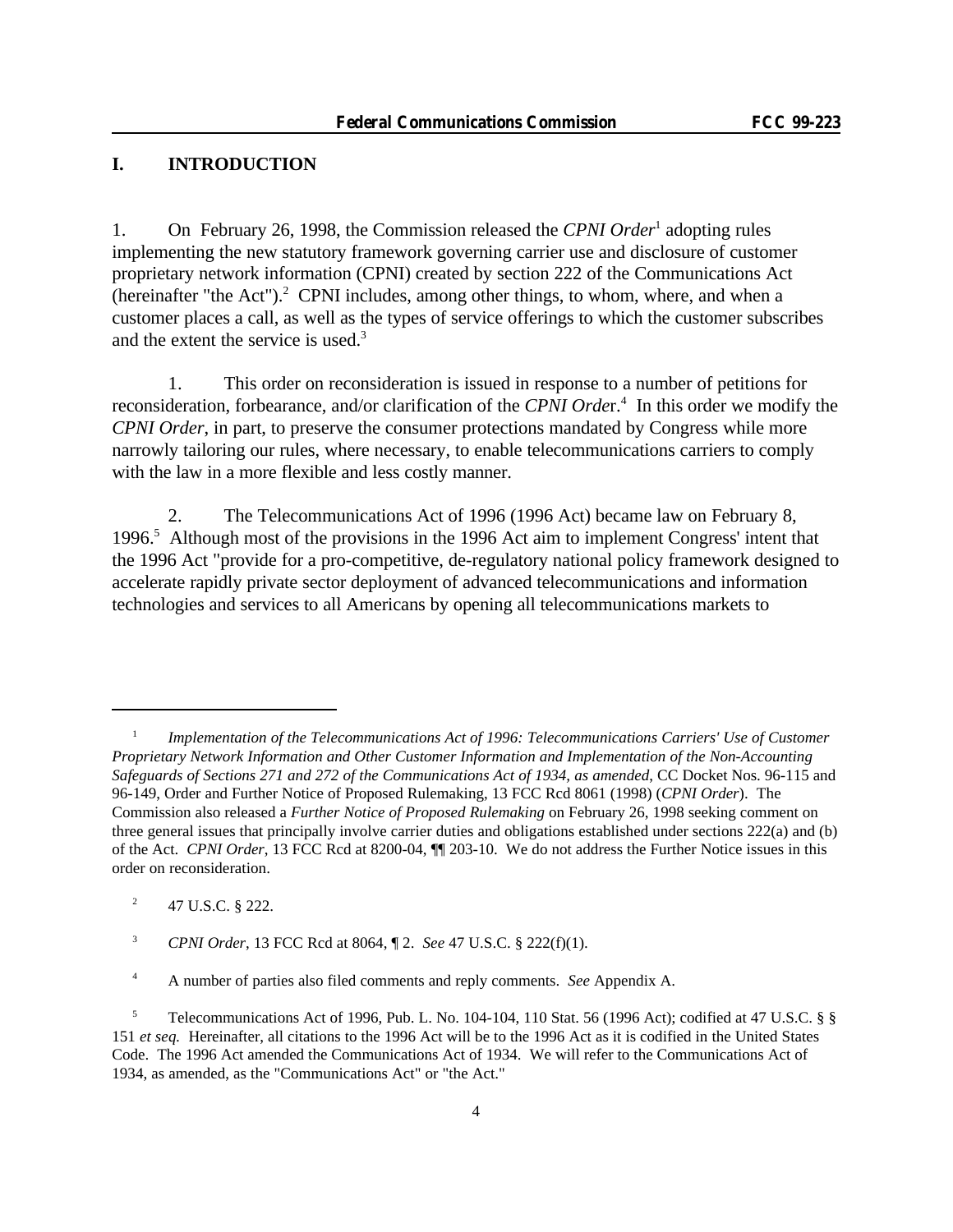competition,"<sup>6</sup> section 222 addresses a different goal. CPNI is extremely personal to customers as well as commercially valuable to carriers.<sup>7</sup> As we stated in the *CPNI Order*:

Congress recognized . . . that the new competitive market forces and technology ushered in by the 1996 Act had the potential to threaten consumer privacy interests. Congress, therefore, enacted section 222 to prevent consumer privacy protections from being inadvertently swept away along with the prior limits on competition.<sup>8</sup>

3. As the Commission previously noted in the *CPNI Order*, section 222 is largely a consumer protection provision that establishes restrictions on carrier use and disclosure of personal customer information.<sup>9</sup> The aim of section 222 stands in contrast to the other provisions of the 1996 Act that seek primarily to "[open] all telecommunications markets to competition,"<sup>10</sup> and mandate competitive access to facilities and services. Section 222 reflects Congress' view that as competition increases, it brings with it the potential that consumer privacy interests will not be adequately protected by the marketplace. Thus, section 222 requires *all* carriers, whether or not a market is competitive, to protect CPNI and embodies the principle that customers must be able to control their personal information from unauthorized use, disclosure, and access by carriers.<sup>11</sup> Where information is not specific to the customer, or where the customer so directs, section 222 permits the free flow or dissemination of information beyond the existing customercarrier relationship.<sup>12</sup>

4. In most circumstances, the constraints placed on carriers by section 222 only restrict the use or disclosure of CPNI *without* customer approval.<sup>13</sup> When carriers are prevented from using a customer's CPNI by section 222, and the rules we promulgated in the *CPNI Order*,

- <sup>7</sup> *CPNI Order*, 13 FCC Rcd at 8064, ¶ 2.
- <sup>8</sup> *CPNI Order*, 13 FCC Rcd at 8064, ¶ 1.
- <sup>9</sup> *CPNI Order*, 13 FCC Rcd at 8065, ¶ 3.
- <sup>10</sup> *Joint Explanatory Statement* at 1.
- <sup>11</sup> *CPNI Order*, 13 FCC Rcd at 8065, ¶ 3.
- <sup>12</sup> *CPNI Order*, 13 FCC Rcd at 8065, ¶ 3.

<sup>13</sup> *See, e.g.*, 47 U.S.C. § 222(c)(1) (telecommunications carriers may use, disclose, or permit access to its customer's CPNI with approval of customer); 47 U.S.C. § 222(c)(2) (telecommunications carriers shall disclose CPNI to any person designated by customer upon affirmative written customer request).

<sup>6</sup> Joint Statement of Managers, S. Conf. Rep. No. 104-230, 104th Cong., 2d Sess., 1 (1996) (*Joint Explanatory Statement*).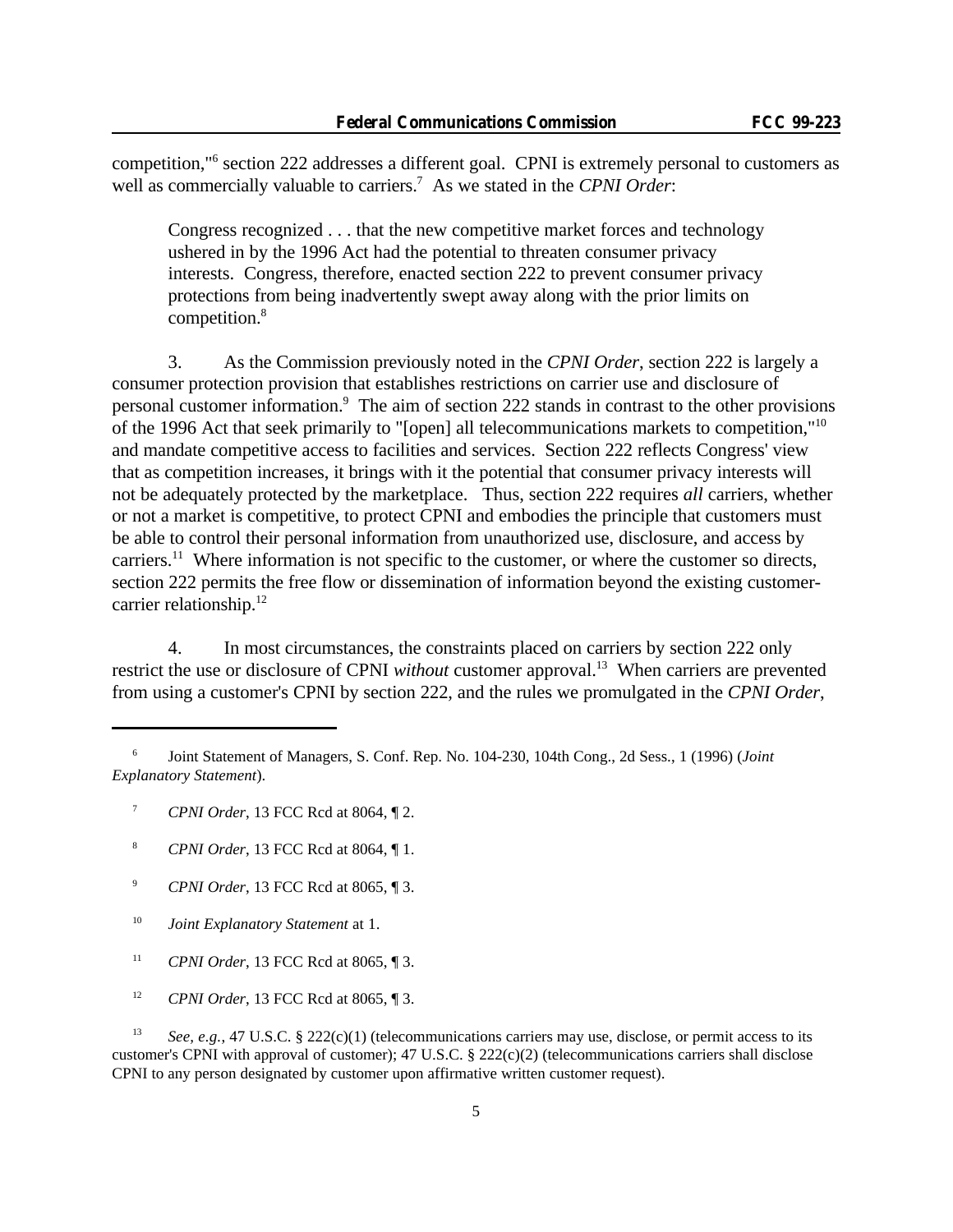carriers need only obtain the customer's approval to use that customer's CPNI. Once a carrier has acquired customer approval, carrier use or disclosure of CPNI, in most cases, is unrestricted. Thus, section 222 enables customers to relinquish the presumption of privacy as they see fit.

5. Congress' determination in section 222 to balance competitive interests with consumers' interests in privacy and control over CPNI governed the Commission's reasoning and conclusions in the *CPNI Order*. This order is no different: we seek to carry out vigilantly Congress' consumer protection and privacy aims, while simultaneously reducing the burden of carrier compliance with section 222 by eliminating unnecessary expense and administrative oversight where customer privacy and control will not be sacrificed.

### **II. OVERVIEW**

6. By this order, we respond to the requests for reconsideration, clarification and forbearance as follows:

(a) We deny the petitions for reconsideration which ask us to amend the CPNI rules to differentiate among telecommunications carriers.<sup>14</sup>

(b) We decline to modify or forbear from the total service approach adopted in the *CPNI Order* because the total service approach keeps control over the use of CPNI with the customer and best protects privacy while furthering fair competition. We also clarify a number of aspects of the total service approach in response to petitioners' requests.<sup>15</sup>

(c) We grant, in part, the petitions for reconsideration which request that we allow all carriers to use CPNI to market customer premises equipment (CPE) and information services under section  $222(c)(1)$  without customer approval. We conclude that all carriers may use CPNI, without customer approval, to market CPE. We further conclude that CMRS carriers may use CPNI, without customer approval, to market all information services, while wireline carriers may do so for certain information services. We deny the petitions for forbearance on these issues.<sup>16</sup>

(d) We eliminate the restrictions on a carrier's ability to use CPNI to regain customers who have switched to another carrier, contained in Section 64.2005(b)(3) of our rules. We find that "winback" campaigns are consistent with Section  $222(c)(1)$ . The Order concludes, however, that if a carrier uses information regarding a customer's decision to switch carriers derived from

<sup>14</sup> *See* discussion *infra* Part IV.

<sup>15</sup> *See* discussion *infra* Part V.A.

<sup>16</sup> *See* discussion *infra* Part V.B.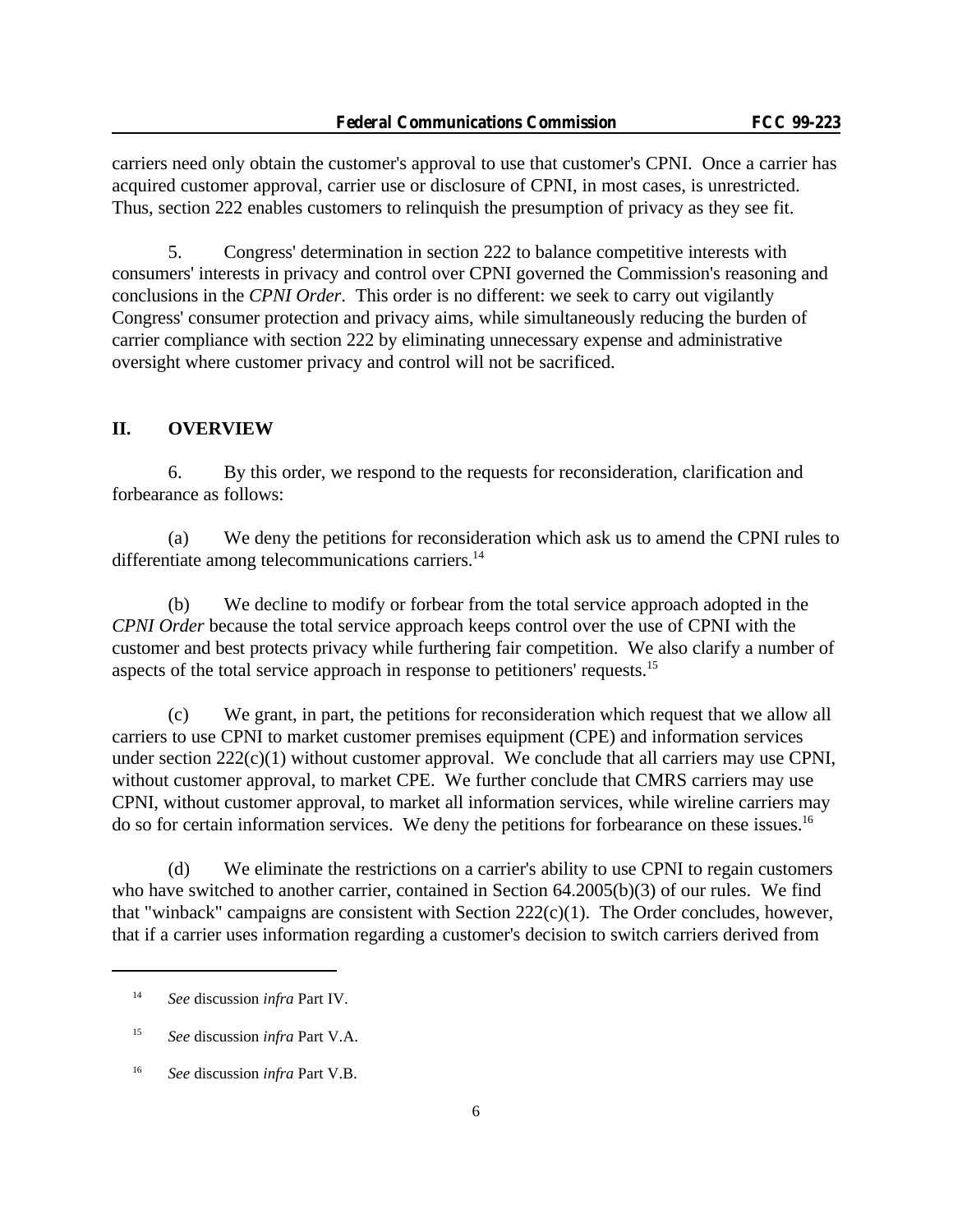its wholesale operations to retain the customer, such conduct violates the prohibitions in section  $222(b)$  against use of proprietary information gained from another carrier in marketing efforts.<sup>17</sup>

(e) We address various aspects of a customer's approval to use CPNI consistent with section 222. We also grandfather a limited set of pre-existing notifications to use CPNI and adopt the conclusions reached in the Common Carrier Bureau's *Clarification Order*. <sup>18</sup> We also eliminate, in an effort to reduce confusion and regulatory micro-management, section  $64.2007(f)(4)$  of our rules, which requires a carrier's solicitation for approval, if written, to be on the same document as the carrier's notification.<sup>19</sup> Further, we affirm our decision to exercise our preemption authority on a case-by-case basis for state rules that conflict with our own.<sup>20</sup>

(f) We lessen the regulatory burden of various CPNI safeguards while continuing to require that carriers protect customer privacy. We modify our flagging requirement so that carriers must clearly establish the status of a customer's CPNI approval prior to the use of CPNI, but leave the specific details of compliance with the carriers.<sup>21</sup> In so doing, we allow the carriers the flexibility to adapt their record keeping systems in a manner most conducive to their individual size, capital resources, culture and technological capabilities. Similarly, we amend our rules to eliminate the electronic audit trail requirement and instead require carriers to maintain a record of their sales and marketing campaigns that use CPNI.<sup>22</sup>

(g) We affirm our conclusion in the *CPNI Order* that the most reasonable interpretation of the interplay between sections 222 and 272 is that section 272 does not impose any additional obligations on the Bell operating companies (BOCs) when they share their CPNI with their section 272 affiliates.<sup>23</sup> We also adopt the Common Carrier Bureau's conclusion in the *Clarification Order* that a customer's name, address and telephone number are "information" for the purposes of section  $272(c)(1)$ , and consequently, if a BOC makes such information available to its 272 affiliate, it must then make it available to non-affiliated entities. $^{24}$ 

- <sup>18</sup> *See* discussion *infra* Part VI.A.
- <sup>19</sup> *See* discussion *infra* Part VI.B.
- <sup>20</sup> *See* discussion *infra* Part VI.C.
- <sup>21</sup> *See* discussion *infra* Part VII.D.
- <sup>22</sup> *See* discussion *infra* Part VII.E.
- <sup>23</sup> *See* discussion *infra* Part VIII.A.
- <sup>24</sup> *See* discussion *infra* Part VIII.B.

<sup>17</sup> *See* discussion *infra* Part V.C.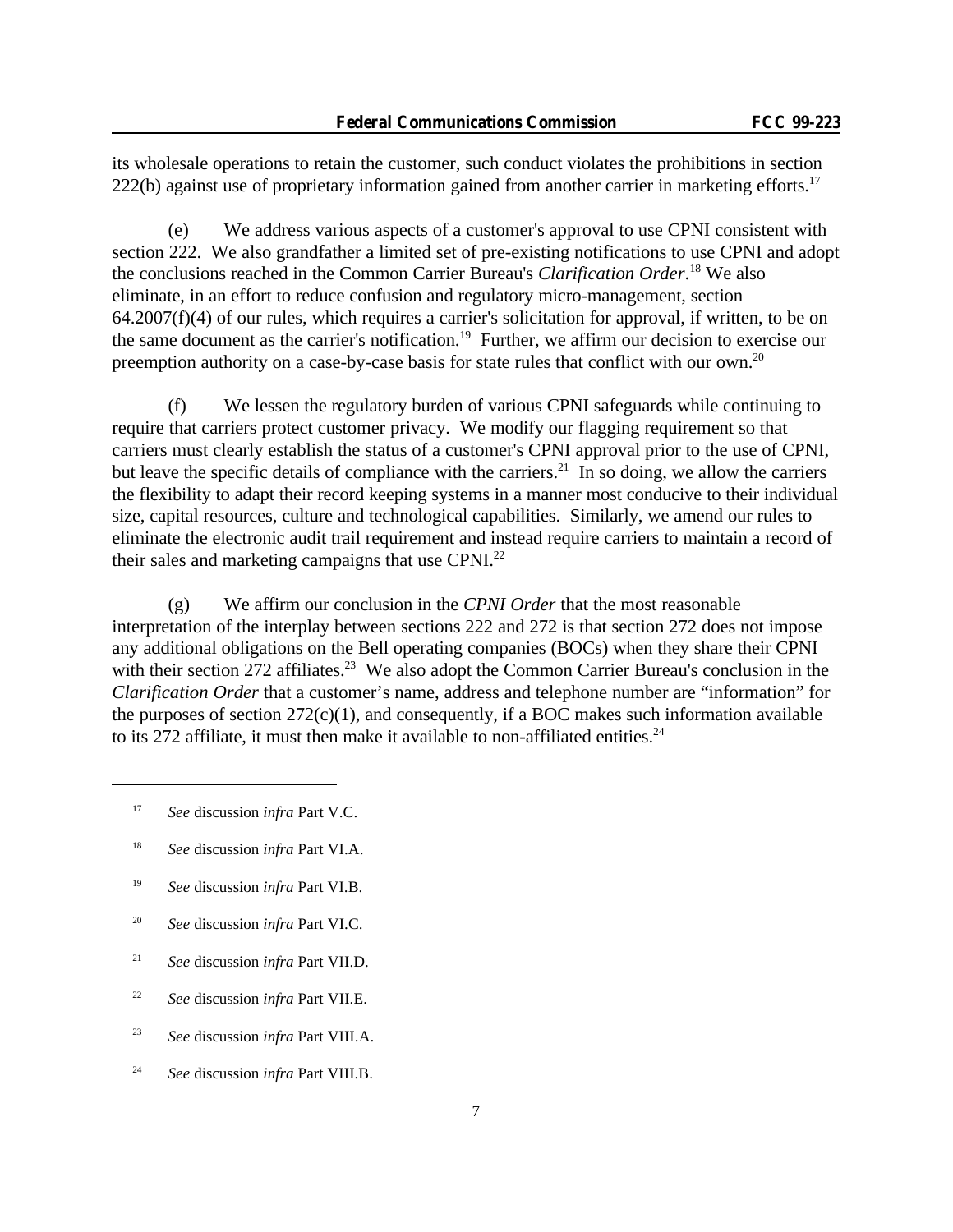(h) We find that the relationship of sections 222 and 254 does not confer any special status to carriers seeking to use CPNI to market enhanced services and CPE in rural exchanges to select customers.<sup>25</sup> Moreover, the Order rejects the contention that the Commission should apply the requirements of sections 201(b), 202(a) and 272 to incumbent local exchange carriers (ILECs) to impose a duty on ILECs to electronically transmit a customer's CPNI to any other entity that obtains a customer's oral approval to do so.<sup>26</sup>

#### **III. BACKGROUND**

#### **A. The CPNI Order**

7. On May 17, 1996, the Commission initiated a rulemaking, in response to various formal requests for guidance from the telecommunications industry, regarding the obligation of carriers under section 222 and related issues.<sup>27</sup> The Commission subsequently released the *CPNI Order* on February 26, 1998<sup>28</sup> The *CPNI Order* addressed the scope and meaning of section 222, and promulgated regulations to implement that section. It concluded, among other things, as follows: (a) carriers are permitted to use CPNI, without customer approval, to market offerings that are related to, but limited by, the customers' existing service relationship; (b) before carriers may use CPNI to market outside the customer's existing service relationship, carriers must obtain express written, oral, or electronic customer approval; (c) prior to soliciting customer approval, carriers must provide a one-time notification to customers of their CPNI rights; (d) in light of the comprehensive regulatory scheme established in section 222, the *Computer III* CPNI framework is unnecessary; and (e) sections 272 and 274 impose no additional CPNI requirements on the Bell Operating Companies (BOCs) beyond those imposed by section 222.

### **B. The Clarification Order**

8. On May 21, 1998, in response to a number of requests for clarification of the

<sup>27</sup> *In the Matter of Implementation of the Telecommunications Act of 1996: Telecommunications Carriers' Use of Customer Proprietary Network Information and Other Customer Information*, Notice of Proposed Rulemaking, CC Docket No. 96-115, 11 FCC Rcd 12513 (1996) (*NPRM*).

<sup>28</sup> *CPNI Order*, 13 FCC Rcd at 8061. The Commission also issued a *Further Notice of Proposed Rulemaking* seeking comment on: (a) the customer's right to restrict carrier use of CPNI for all marketing purposes; (b) the appropriate protections for carrier information and additional enforcement mechanisms; and (c) the foreign storage of, and access to, domestic CPNI. *CPNI Order* at 8200-04, *¶*¶ 203-10.

<sup>25</sup> *See* discussion *infra* Part VIII.C.

<sup>26</sup> *See* discussion *infra* Part VIII.D.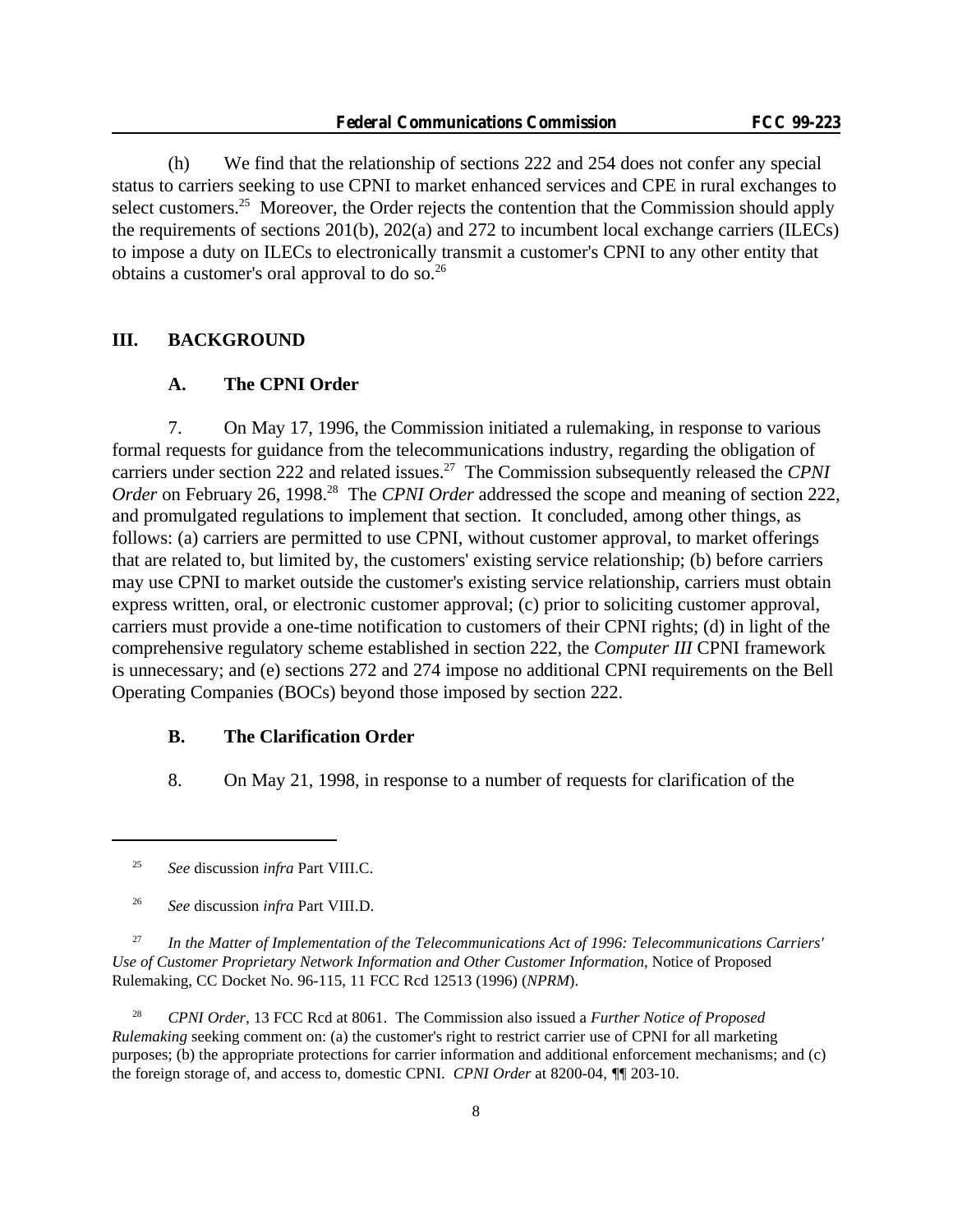*CPNI Order*, the Common Carrier Bureau released a *Clarification Order*. <sup>29</sup> This order addressed several issues. It concluded that independently-derived information regarding customer premises equipment (CPE) and information services is not CPNI and may be used to market CPE and information services to customers in conjunction with bundled offerings.<sup>30</sup> In addition, it clarified that a customer's name, address, and telephone number are not CPNI.<sup>31</sup> Moreover, it stated that a carrier has met the requirements for notice and approval under section 222 and the Commission's rules if it has both provided annual notification to, and obtained prior written authorization from, customers with more than 20 access lines in accordance with the Commission's former CPNI rules.<sup>32</sup> Finally, it determined that carriers are not required to file their certifications of corporate compliance, which carriers are required to issue by the *CPNI Order*, with the Commission.<sup>33</sup>

### **C. The Stay Order**

9. In the *CPNI Order*, the Commission required, among other things, that carriers develop and implement software systems that "flag" customer service records in connection with

<sup>29</sup> *Implementation of the Telecommunications Act of 1996: Telecommunications Carriers' Use of Customer Proprietary Network Information and Other Customer Information*, CC Docket No. 96-115, Order, 13 FCC Rcd 12390 (1998) (*Clarification Order*). In addition to several *ex parte* requests for clarification, CTIA filed a request for deferral and clarification on April 24, 1998, and GTE filed a petition for temporary forbearance or, in the alternative, motion to stay on April 29, 1998. *Clarification Order*, 13 FCC Rcd at 12391, n.2. GTE has since withdrawn its motion. GTE Withdrawal of Petition (filed Dec. 2, 1998). CTIA requested that the Commission defer for 180 days the effective date of sections  $64.2005(b)(1)$  and  $(b)(3)$  of the Commission's rules, insofar as they apply to CMRS. CTIA Request at 1. We did not stay these rules before they went into effect, and we decline to stay them now. *See* discussion *infra* Part III.C. These rules, however, are both modified herein. *See* Parts V.B. and C, *infra*. CTIA also requested that we confirm that CPNI refers only to information about the type and amount of service customers purchase, not the names and addresses of the customers themselves. CTIA Request at 4. In addition, CTIA requested that we clarify that the new "win-back" rule would not apply until after a customer is no longer receiving service from its original carrier. CTIA Request at 5. We also deny these requests as they are addressed elsewhere in this order and the *Clarification Order*. *See, e.g.,* discussion *infra* Parts V.C.2 and VIII.B.

<sup>30</sup> *Clarification Order*, 13 FCC Rcd at 12392-95, ¶¶ 2-7.

<sup>31</sup> *Clarification Order*, 13 FCC Rcd at 12395-97, ¶¶ 8-9.

<sup>32</sup> *Clarification Order*, 13 FCC Rcd at 12397-99, ¶¶ 10-12.

<sup>33</sup> *Clarification Order*, 13 FCC Rcd at 12399, ¶ 13. On July 22, 1998, three carriers filed petitions requesting reconsideration of the *Clarification Order*. Comcast Petition for Reconsideration (filed July 22, 1998); Vanguard Petition for Reconsideration and Clarification (filed July 22, 1998); GTE Petition for Reconsideration (filed July 22, 1998). The Common Carrier Bureau has referred these petitions to the full Commission, and as discussed more fully below, we hereby affirm the *Clarification Order*. *See* discussion *infra* Parts V.B. and VI.A. As such, the petitions are denied.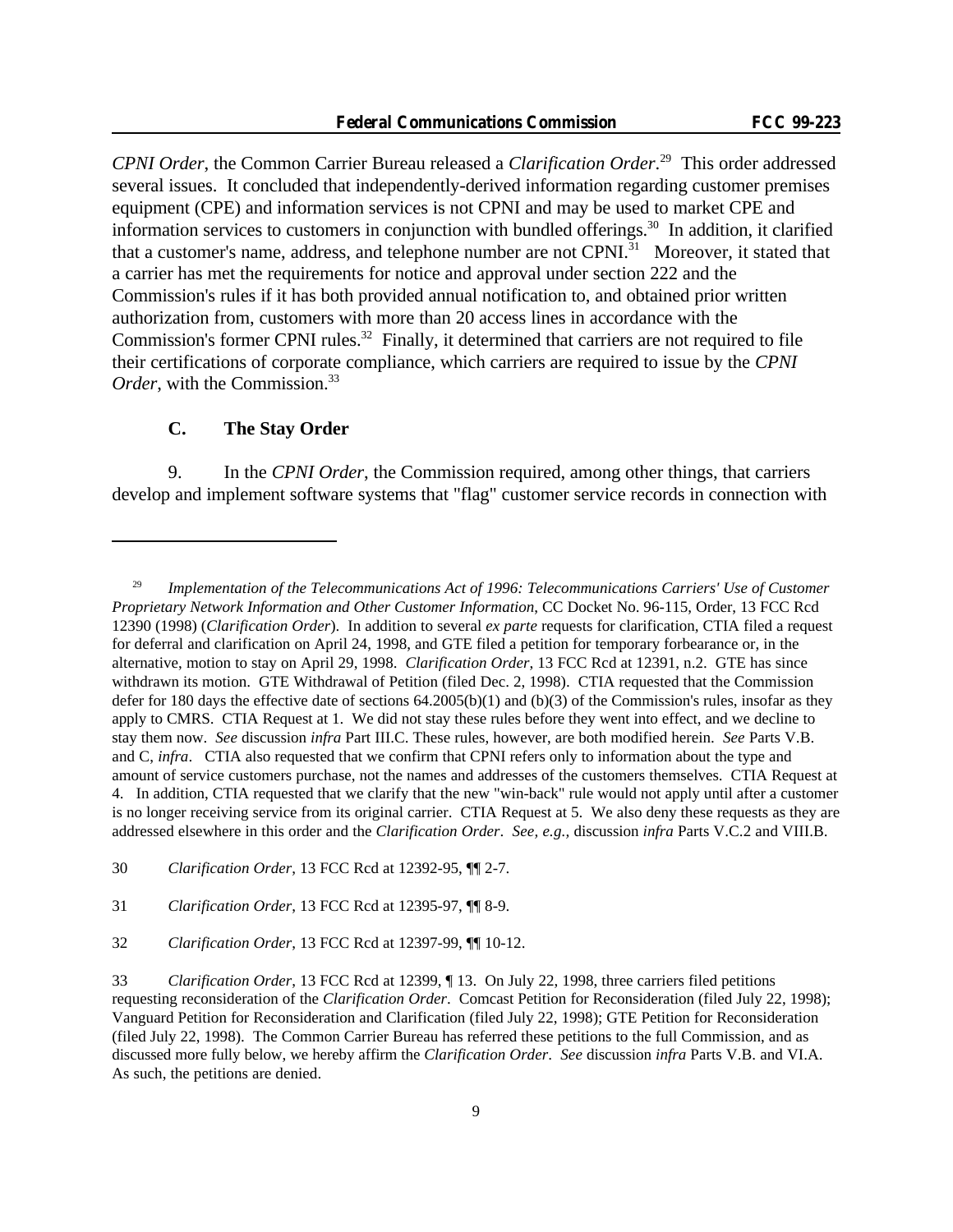CPNI and that carriers maintain an electronic audit mechanism ("audit trail") that tracks access to customer accounts.<sup>34</sup> The Commission chose to defer the enforcement of these rules until eight months after the effective date of the rules: January 26, 1999.<sup>35</sup> On September 24, 1998, however, the Commission stayed, until six months after the release date of an order addressing these issues on reconsideration, the enforcement of actions against carriers for noncompliance with applicable requirements set forth in the Commission's rules.<sup>36</sup>

#### **IV. CONSISTENT TREATMENT FOR ALL CARRIERS**

### **A. Incumbents vs. CLECs**

10. Section 222(c)(1) restricts the ability of telecommunications carriers to use CPNI without customer approval. In the *CPNI Order*, we concluded that "Congress did not intend to, and we should not at this time, distinguish among carriers for the purpose of applying Section  $222(c)(1)$ ."<sup>37</sup> We found, based upon the language of the statute itself, that section 222 applies to all carriers equally and, with few exceptions, does not distinguish among classes of carriers.<sup>38</sup> Various parties on reconsideration, however, seek reversal of this conclusion.<sup>39</sup> One group of petitioners advocates that we impose stricter CPNI restrictions on incumbent carriers than competitors, based upon the greater potential for anticompetitive use or disclosure of CPNI by ILECs. We previously rejected this very argument in the *CPNI Order*. <sup>40</sup> These parties have not raised any arguments or facts that persuade us to reverse our conclusion that section 222 is intended to apply to all segments of the telecommunications marketplace regardless of the level of competition present in any segment. Accordingly, we affirm that section 222 does not distinguish between classes of carriers and applies to all carriers equally.

#### **B. Wireline vs. Wireless**

36 *Implementation of the Telecommunications Act of 1996: Telecommunications Carriers' Use of Customer Proprietary Network Information and Other Customer Information*, CC Docket No. 96-115, Order, 13 FCC Rcd 19390, 19390-91, ¶ 2 (1998) (*Stay Order*).

<sup>34</sup> *CPNI Order*, 13 FCC Rcd at 8198-99, ¶¶ 198-99.

<sup>35</sup> *CPNI Order*, 13 FCC Rcd at 8200, ¶ 202.

<sup>37</sup> *CPNI Order*, 13 FCC Rcd at 8098, ¶ 49.

<sup>38</sup> *CPNI Order*, 13 FCC Rcd at 8098-99, ¶ 49.

<sup>39</sup> CompTel Petition at 10-15; LCI Petition at 7-15; e.spire Comments at 3-4; Comcast Reply at 4-5.

<sup>40</sup> *CPNI Order*, 13 FCC Rcd at 8098-99, ¶ 49.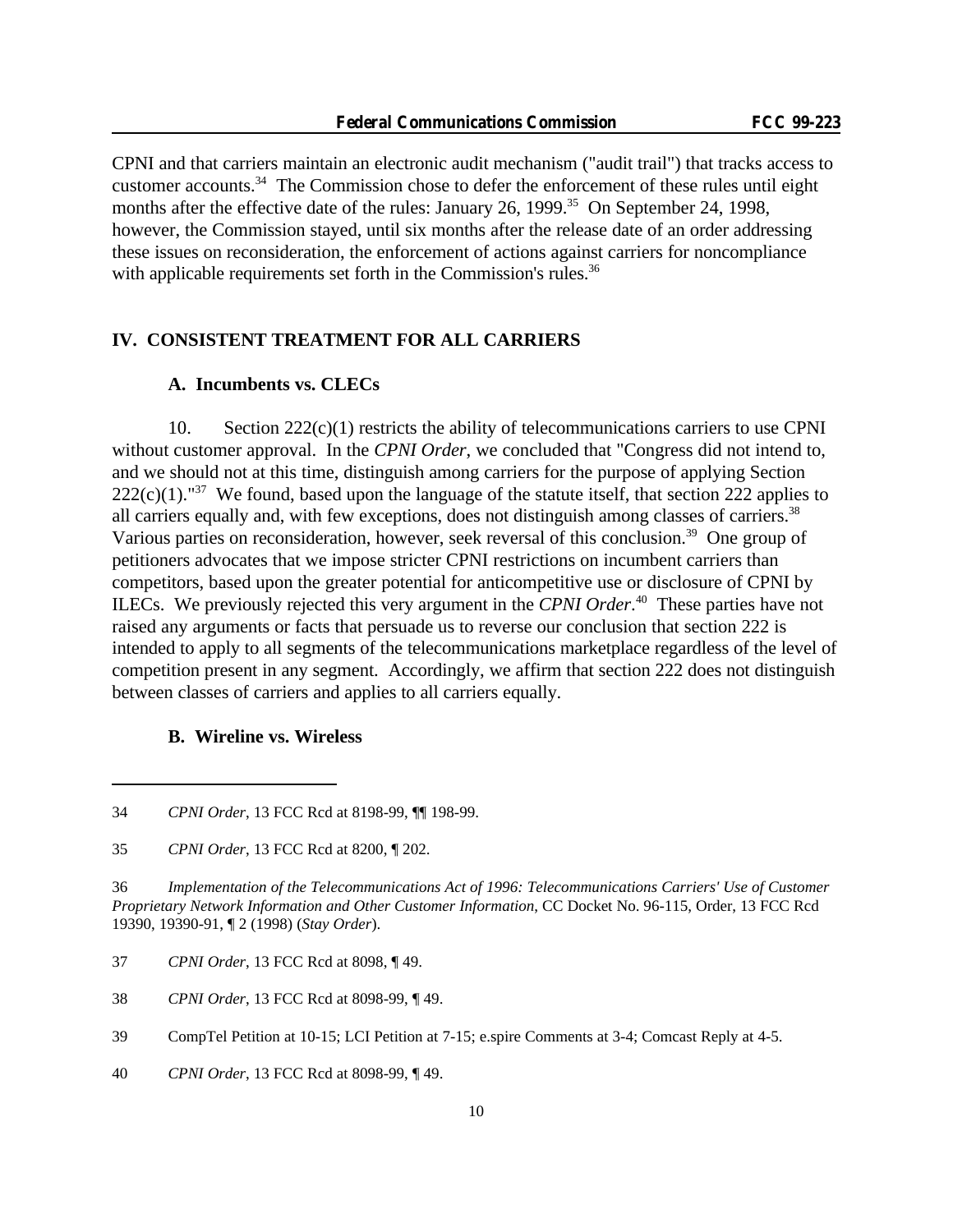11. Other petitioners highlight the differences between wireless and wireline regulation and request that the Commission treat CMRS carriers differently for purposes of the CPNI rules.<sup>41</sup> These petitioners assert that notwithstanding section 222's mandate to apply its restrictions to "all telecommunications providers," the Commission has often distinguished among various classes of providers when it was appropriate to do so.<sup>42</sup> In fact, as one petitioner notes, until Congress passed section 222, CMRS providers had not been subject to any Commission regulation in their use of CPNI.<sup>43</sup>

12. Moreover, several parties believe that the impact of compliance with the *CPNI Order* will cause CMRS providers to bear disproportionate burdens.<sup>44</sup> Comcast asserts that CMRS providers generally do not have a monopoly base or a nationwide market scope to cushion the impact of compliance.<sup>45</sup> Vanguard states that independent CMRS providers are hardest hit when compared to integrated companies, and that CMRS providers must bear these costs without the benefit of the ability to use CPNI to cross-market to large, installed bases.<sup>46</sup> Vanguard also states that these burdens--often in the form of additional regulation, including E911, local number portability, Year 2000 compliance, universal service requirements, and the conversion to digital technology--pose significant hardships.<sup>47</sup>

13. Again, we return to the text of section 222, which applies to "telecommunications carriers" generally.<sup>48</sup> Congress enacted section 222 at a time when the wireless industry had been subject to less regulatory requirements than wireline carriers. Congress was fully aware that CMRS providers, and CLECs for that matter, were to evolve in more competitive environments. Notwithstanding, there is nothing in the statute or its legislative history to indicate that Congress intended that the CPNI requirements in section 222 should not apply to wireless carriers. Given the opportunity to exclude competitive carriers from the scope of section 222, we must give

<sup>41</sup> *See generally* ALLTEL Petition; Comcast Petition; CTIA Petition; Omnipoint Petition; PCIA Petition; RAM Technologies Petition; Vanguard Petition.

<sup>42</sup> Comcast Petition at 6; CTIA Petition at 18; Vanguard Petition at 5-7 (e.g., providing for transition period under Section 254(k)'s universal service subsidy and tariff notice requirements for dominant and nondominant wireline carriers).

<sup>43</sup> Vanguard Petition at 1-2.

<sup>44</sup> Comcast Petition at 2-3, 8; CTIA Petition at 15-28.

<sup>45</sup> Comcast Petition at 2.

<sup>46</sup> Vanguard Petition at 8-9.

<sup>47</sup> Vanguard Petition at 7-8.

<sup>48</sup> 47 U.S.C. § 222.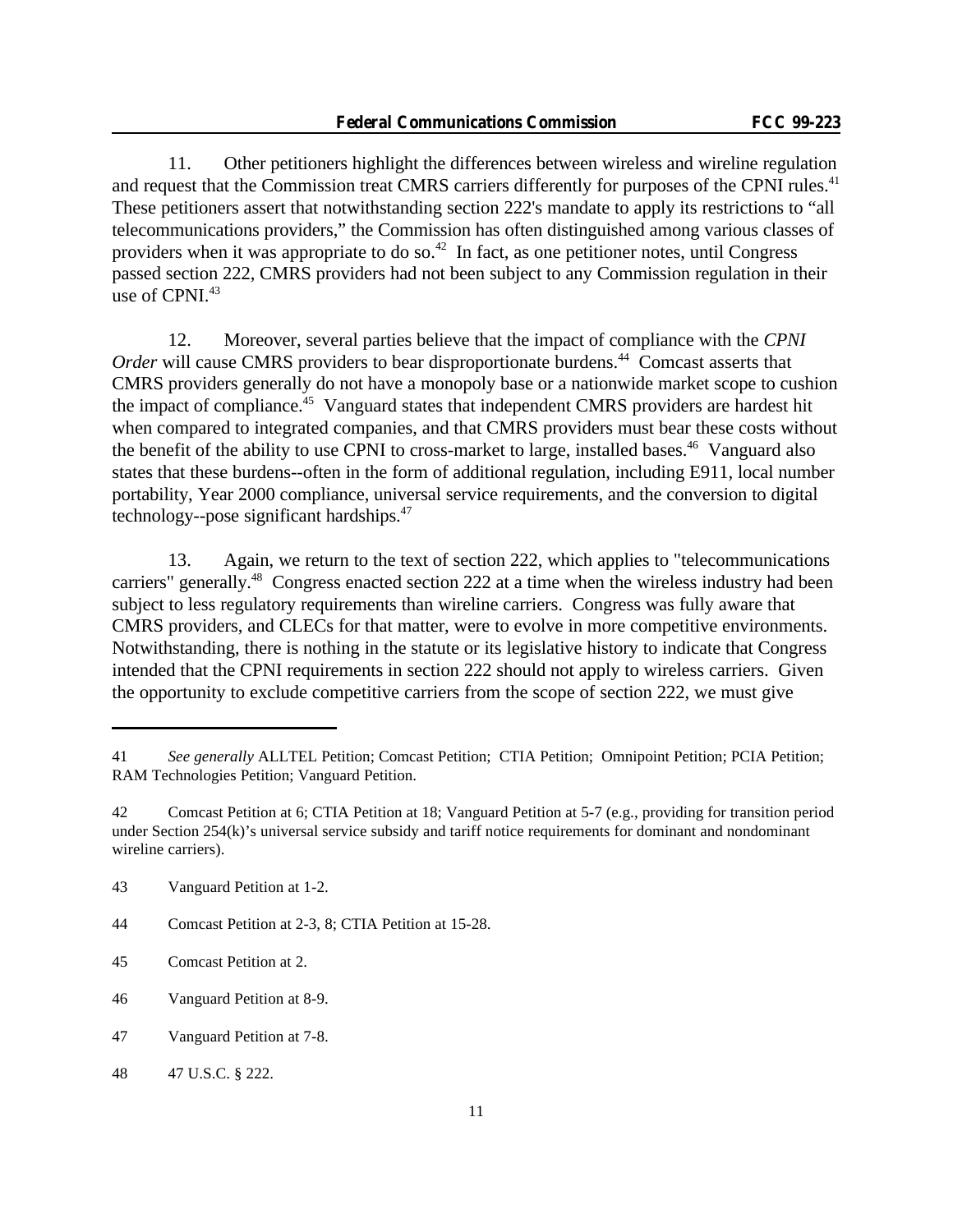meaning to the fact that Congress did not exempt them. Moreover, the underlying policy objective of section 222 is to protect *consumers*, while balancing competitive interests. We believe that the privacy interests of CMRS customers are no less deserving of protection than those of wireline customers, although the differences in customer expectations may warrant different approaches. We note too that this reconsideration lightens the impact of compliance with the CPNI rules on all carriers by providing flexibility for technological differences in administrative systems with regard to the electronic safeguards rules, which should be beneficial to all companies, including independent CMRS providers.<sup>49</sup> Finally, we note that a few parties urge the Commission to forbear from enforcing CPNI obligations on CMRS providers generally.<sup>50</sup> We address these arguments in Part V.B.3.d., *infra*. Therefore, we deny those petitions for reconsideration that seek different treatment for CMRS carriers.

### **C. Small and Rural Carriers**

14. Still other carriers request that we treat rural and small carriers differently.<sup>51</sup> As we noted in the *CPNI Order*, however, the Commission's CPNI rules apply to small carriers just as they apply to other sized carriers "because we are unpersuaded that customers of small businesses have less meaningful privacy interests in their CPNI."<sup>52</sup> Petitioners have not raised any new arguments or facts that persuade us to reverse this conclusion with respect to these carriers. Thus, we will not distinguish among carriers based upon the number or density of lines they serve either.

### **V. CARRIER'S RIGHT TO USE CPNI WITHOUT CUSTOMER APPROVAL**

#### **A. The Total Service Approach**

#### **1. Background**

15. In the CPNI Order, the Commission addressed the instances in which a carrier could use, disclose, or permit access to CPNI without prior customer approval under section

<sup>49</sup> *See* discussion *infra* Part VII.

<sup>50</sup> 360E Communications Petition at 3, Bell Atlantic Petition at 20; *see also* Bell Atlantic Mobile Comments at 1; Arch Communications Comments at 7-9.

<sup>51</sup> *See* discussion *infra* Part VII.I. *See also* CenturyTel Reply at 2-5 ("Rural carriers should have the flexibility to continue their present and customary marketing and business practices with existing subscribers.").

<sup>52</sup> *See CPNI Order*, 13 FCC Rcd at 8214, ¶ 236. *See also* Independent Alliance Petition at 4-5 ("The Alliance is not seeking forbearance from section 222 obligations, recognizing fully that the privacy interests of the customers of small and rural carriers warrant protection.").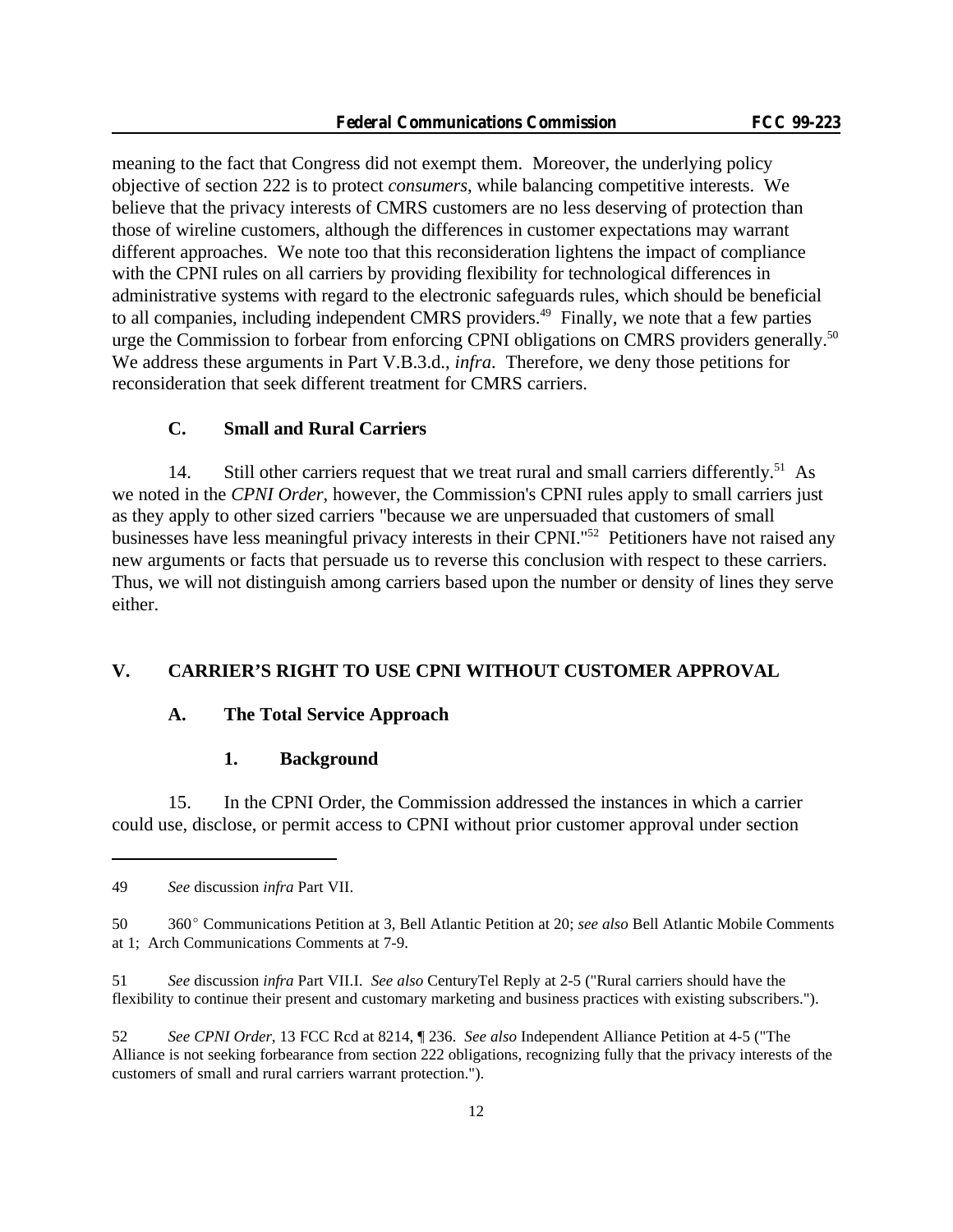$222(c)(1)(A)$ .<sup>53</sup> Section  $222(c)(1)$  provides that a telecommunications carrier that receives or obtains CPNI by virtue of its "provision of a telecommunications service shall only use, disclose, or permit access to individually identifiable [CPNI] in the provision of (A) the telecommunications service from which such information is derived, or (B) services necessary to, or used in, the provision of such telecommunications service, including the publication of directories."<sup>54</sup>

16. After considering the record, statutory language, history, and structure of section 222, we concluded that Congress intended that a carrier's use of CPNI without customer approval should depend on the service subscribed to by the customer. Accordingly, the Commission adopted the "total service approach" which allows carriers to use a customer's entire record, derived from complete service subscribed to from that carrier, to market improved services within the parameters of the existing customer-carrier relationship.<sup>55</sup> The total service approach permits carriers to use CPNI to market offerings related to the customer's existing service to which the customer presently subscribes.<sup>56</sup> Under the total service approach, the customer retains ultimate control over the permissible marketing use of CPNI, a balance which best protects customer privacy interests while furthering fair competition. Presented with the opportunity to permit or prevent a carrier from accessing CPNI for marketing purposes, the customer has the ability to determine the bounds of the carrier's use of CPNI.

### **2. Petitions for Reconsideration**

17. GTE urges the Commission to reconsider the total service approach to allow carriers to use, without customer consent, CPNI derived from the provision of a package of telecommunications services in order to market other telecommunications services to which a customer does not subscribe.<sup>57</sup> This "package approach" is only a slight variation of the "single" category approach," which we specifically analyzed and rejected in the *CPNI Order*. <sup>58</sup> The single category approach would have permitted carriers to use CPNI obtained from the provision of any telecommunications service, including local or long distance or CMRS, to market any other service offered by the carrier, regardless of whether the customer subscribes to such service from

58 *CPNI Order*, 13 FCC Rcd at 8083, 8085-8091, ¶¶ 29, 33, 39.

<sup>53</sup> *CPNI Order*, 13 FCC Rcd at 8081-100, ¶¶ 27-51.

<sup>54 47</sup> U.S.C. § 222(c)(1).

<sup>55</sup> *CPNI Order*, 13 FCC Rcd at 8080, 8083-84, 8087-88, ¶¶ 23-24, 30, 35.

<sup>56</sup> *CPNI Order*, 13 FCC Rcd at 8087-88, ¶ 35.

<sup>57</sup> GTE Petition at 26-29; U S WEST *ex parte* (filed January 22, 1999) (U S WEST supports GTE's position in this regard).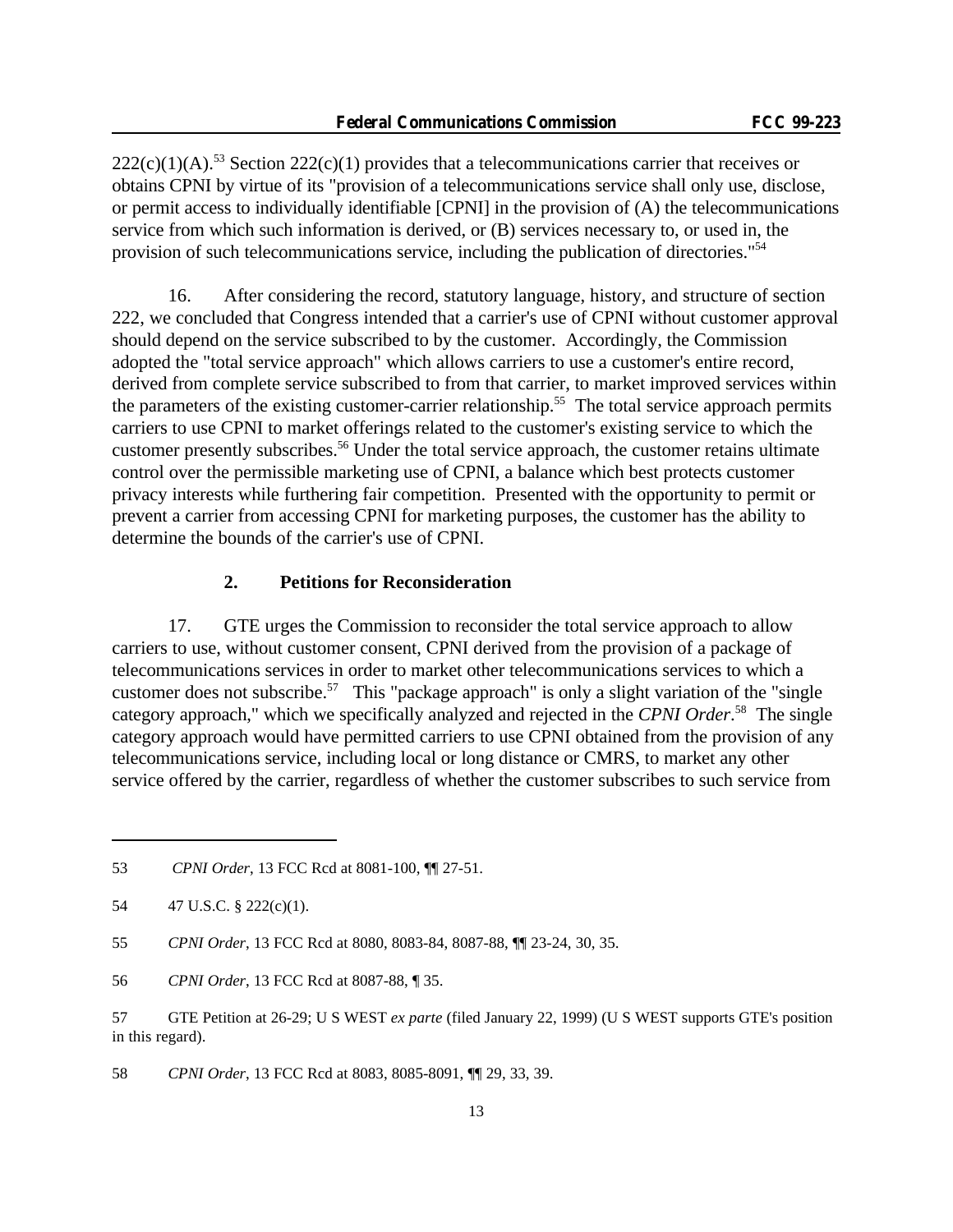that carrier.<sup>59</sup> Similarly, GTE's proposal would allow a carrier to market to customers any services or enhancements to the package that GTE offers, regardless of the services to which the customer has subscribed. For instance, GTE could decide, based on CPNI, that a customer who subscribes only to local service is a suitable candidate for a promotional cellular service plan, where the customer has not consented to such a solicitation.<sup>60</sup> GTE argues that "[i]n the case of packaged services, the customer will regard the package, not the components, as comprising his or her total service offering."<sup>61</sup> We reject GTE's proposal because, like the single category approach, it removes control over CPNI from the customer. GTE would define and change the contents of the package at its discretion. As a practical consequence, GTE's marketing would be limited only by what GTE chooses to include in the package, even if that includes everything that GTE is capable of offering.

18. We decline to grant GTE reconsideration on this issue because that would vitiate the total service approach and the attendant protection of a customer's sensitive information. The hallmark of the total service approach is that the customer, whose privacy is at issue, establishes the bounds of his or her relationship with the carrier. We note, however, that to the extent a customer already subscribes to a particular service or subscribes across services, GTE or any carrier can use the customer's CPNI to market or create enhancements to those services. Congress could not have intended an interpretation of section 222 that leaves the consumer without privacy protection. We concluded in the *CPNI Order*, and nothing has persuaded us otherwise here, that the total service approach best protects customer privacy while furthering fair competition. GTE seeks to use CPNI derived from the provision of certain telecommunications services to market other telecommunications services to which the customer does not subscribe. We conclude that this would not further the privacy goals that Congress sought to achieve in Section 222. Over time, the total service approach rewards successful carriers who offer integrated packages by enabling marketing in more than one category but in a manner that respects customer privacy.<sup>62</sup>

19. GTE requests, in the alternative, that the Commission adopt a rule that permits the use of CPNI for the limited purpose of identifying customers from whom it would like to solicit

<sup>59</sup> *CPNI Order*, 13 FCC Rcd at 8083, ¶ 29.

<sup>60</sup> *See* GTE Petition at 27.

<sup>61</sup> GTE Petition at 27.

<sup>62</sup> We note that both Ameritech and BellSouth also request reconsideration of the total service approach to the extent it disallows them from using CPNI, without customer approval, to market to their customers bundled packages which include the telecommunications service being subscribed to and related CPE and/or information services. Ameritech Petition at 7; BellSouth Petition at 5-6. We deal with these requests *infra* at Part V.B.2.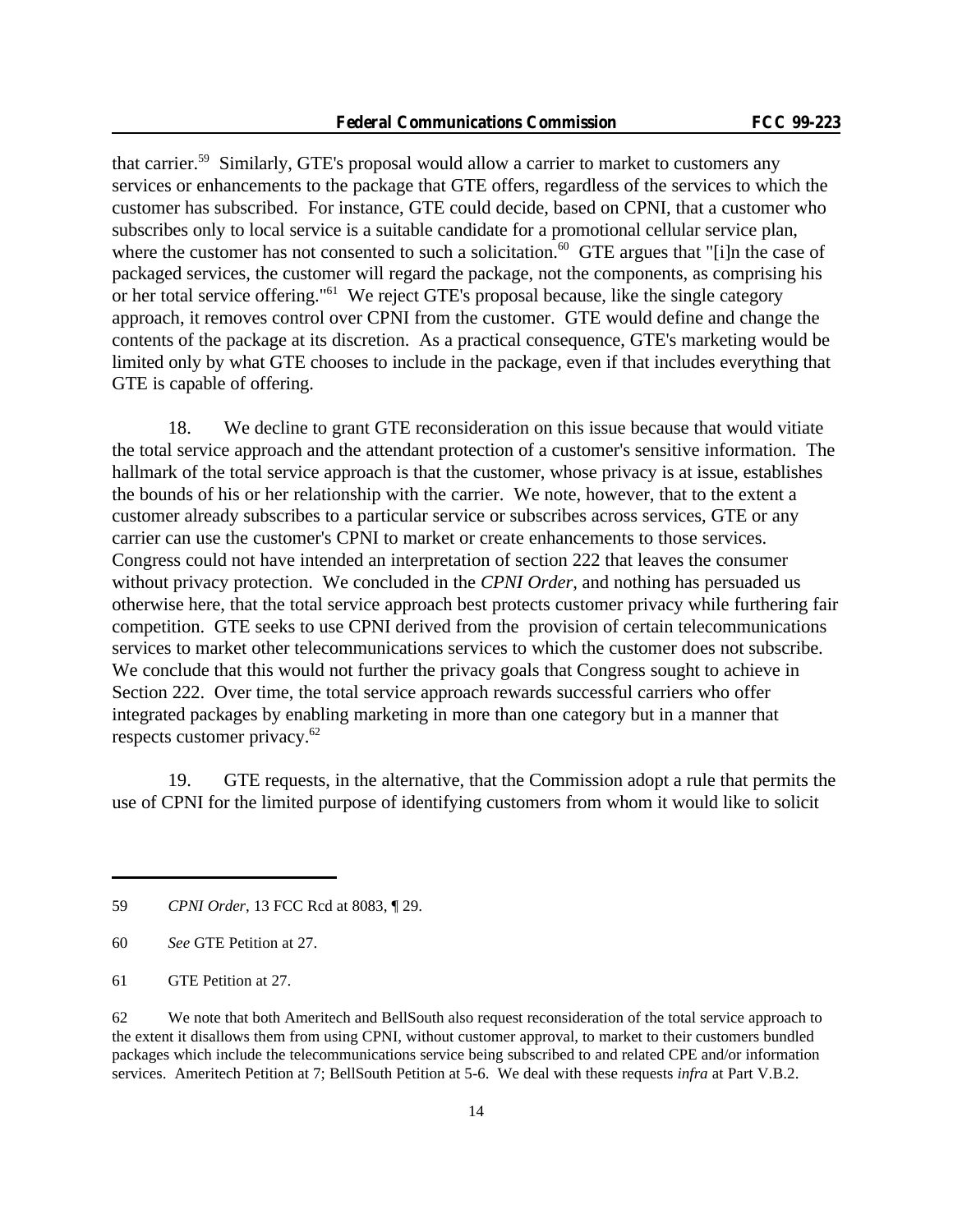express, affirmative approval to use their CPNI for marketing out-of-category services.<sup>63</sup> MCI supports the use of CPNI in this way.<sup>64</sup> We conclude that such use of CPNI is implicit in section  $222(c)(1)$  because the solicitation of approval is a logical prerequisite to actually obtaining approval. The carrier's use of CPNI under these limited circumstances, therefore, is merely a part of the process of obtaining approval. Thus, the use of CPNI for solicitations of approval to use CPNI to market services outside the bounds of the existing customer-carrier relationship necessarily falls under the customer approval exception stated in section  $222(c)(1)$ .<sup>65</sup> We agree with GTE that customer privacy would not be diminished by such an interpretation because carriers must still obtain the customer's express consent before using the customer's CPNI for marketing to the customer or for any other purpose.<sup>66</sup> We note, moreover, that our interpretation serves customer privacy, convenience, and control as it allows carriers to identify customers more likely to be interested in approval solicitations, while preserving the requirement under section 222 that carriers obtain express, affirmative customer approval.

20. NTCA urges us to reconsider the total service approach because it is particularly disadvantageous to small, rural LECs looking to launch new service offerings.<sup>67</sup> We addressed and rejected this argument in the CPNI Order.<sup>68</sup> NTCA has presented no new evidence to persuade us that its members are disproportionately affected in any cognizable way by these requirements.

#### **3. Petitions for Forbearance**

21. Alternatively, GTE and Ameritech seek forbearance from the application of the total service approach to the marketing of out-of-category packages or service enhancements to

<sup>64</sup> MCI Comments at 14.

<sup>65</sup> Section 222(c)(1) states that "[e]xcept as required by law or with the approval of the customer, a telecommunications carrier that receives or obtains customer proprietary network information by virtue of its provision of a telecommunications service shall only use, disclose, or permit access to individually identifiable customer proprietary network information in its provision of (A) the telecommunications service from which such information is derived, or (B)services necessary to, or used in, the provision of such telecommunications service, including the publishing of directories."  $47 \text{ U.S.C. }$  § 222(c)(1).

<sup>66</sup> GTE Petition at 29.

 $67$  NTCA Petition at 3-4; NTCA Comments at 2. NTCA also points out that the number of carriers subject to CPNI restrictions has increased from nine to several thousand. NTCA Petition at 3.

<sup>68</sup> *CPNI Order*, 13 FCC Rcd at 8099-100, ¶ 50 (rejecting similar arguments raised by SBT and USTA). *See also* discussion *supra* Part IV.C.

<sup>63</sup> GTE Petition at 29.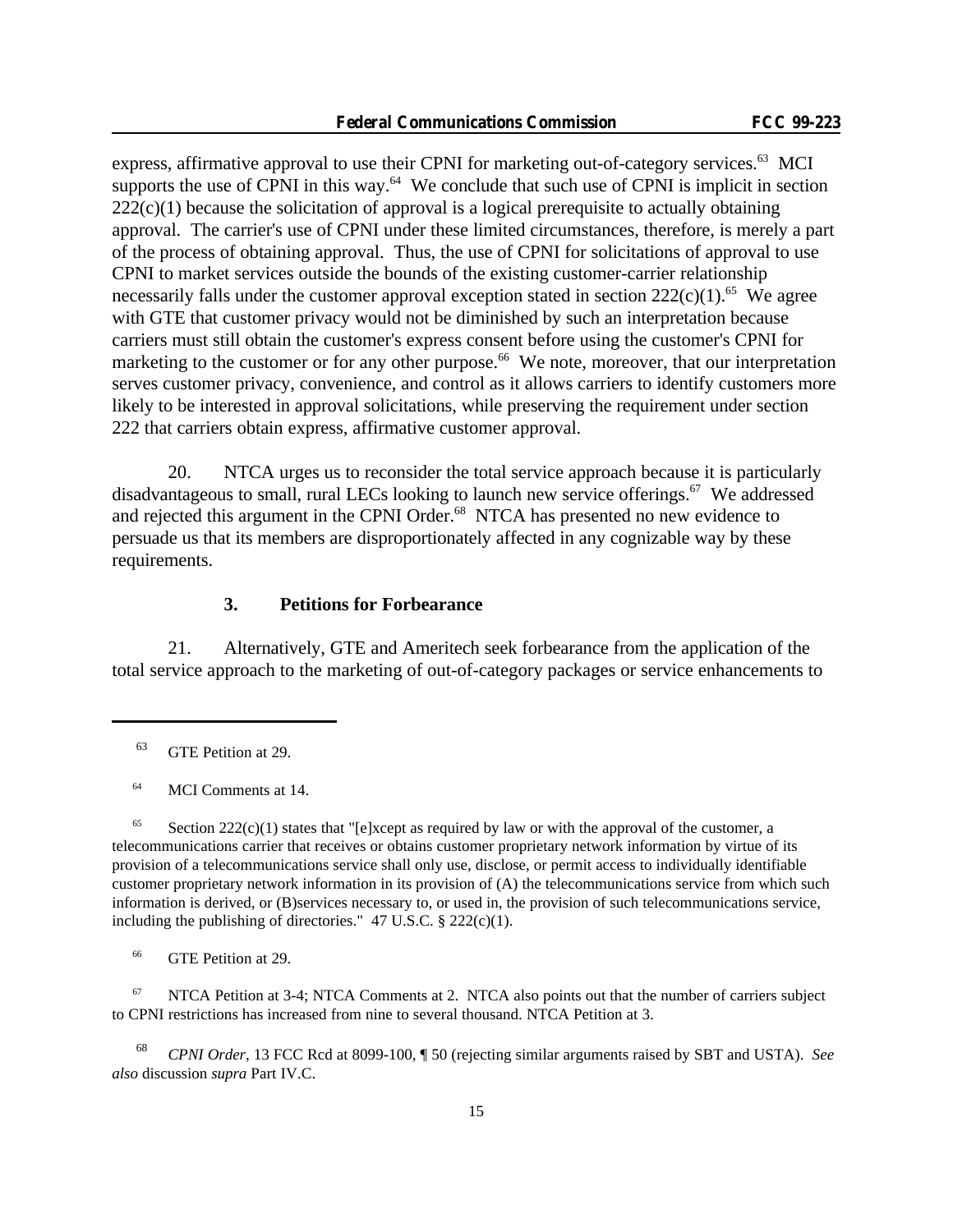customers.<sup>69</sup> After careful review, we believe the forbearance test is not met. Forbearance under section 10 of the  $Act^{70}$  is required where:

(1) enforcement of such regulation or provision is not necessary to ensure that the charges, practices, classifications, or regulations by, for, or in connection with that telecommunications carrier or telecommunications service are just and reasonable and are not unjustly or unreasonably discriminatory;

(2) enforcement of such regulation or provision is not necessary for the protection of consumers; and

(3) forbearance from applying such provision or regulation is consistent with the public interest.

Section 10(b) provides that, in making the determination whether forbearance is consistent with the public interest, the Commission must consider whether forbearance will promote competitive market conditions, including the extent to which forbearance will enhance competition among providers of telecommunications services.

22. *Section*  $10(a)(1)$ *.* GTE and Ameritech assert that the ability to offer service packages will not result in unreasonable or discriminatory rates.<sup>71</sup> According to GTE, any service package will necessarily include at least one service that the Commission recognizes as competitive (*i.e.*, long distance or CMRS) and is supplied by nondominant carriers.<sup>72</sup> As such, the market will assure that competitive elements of the service packages are priced reasonably. Moreover, under current regulation noncompetitive services will also be available on an unbundled basis from a dominant carrier at rates subject to state and federal regulation.<sup>73</sup> The net result, GTE contends, is that service packages will not involve unreasonable or unlawfully

<sup>69</sup> Ameritech Petition at 5-8 (the Commission should forbear from the application of Section 222(c)(1)(A)); GTE Petition at 30. While  $360^{\circ}$  Communications also mentions the total service approach in its petition for forbearance, it argues for forbearance from enforcement of CPNI rules generally for CMRS providers. 360° Communications Petition at 3-6. Consequently, we address  $360^{\circ}$  Communications arguments in greater detail, *infra*, at V.B.3.d.

 $70$  47 U.S.C. § 160.

<sup>&</sup>lt;sup>71</sup> Ameritech Petition at 6: GTE Petition at 30.

<sup>72</sup> GTE Petition at 30.

<sup>73</sup> GTE Petition at 30.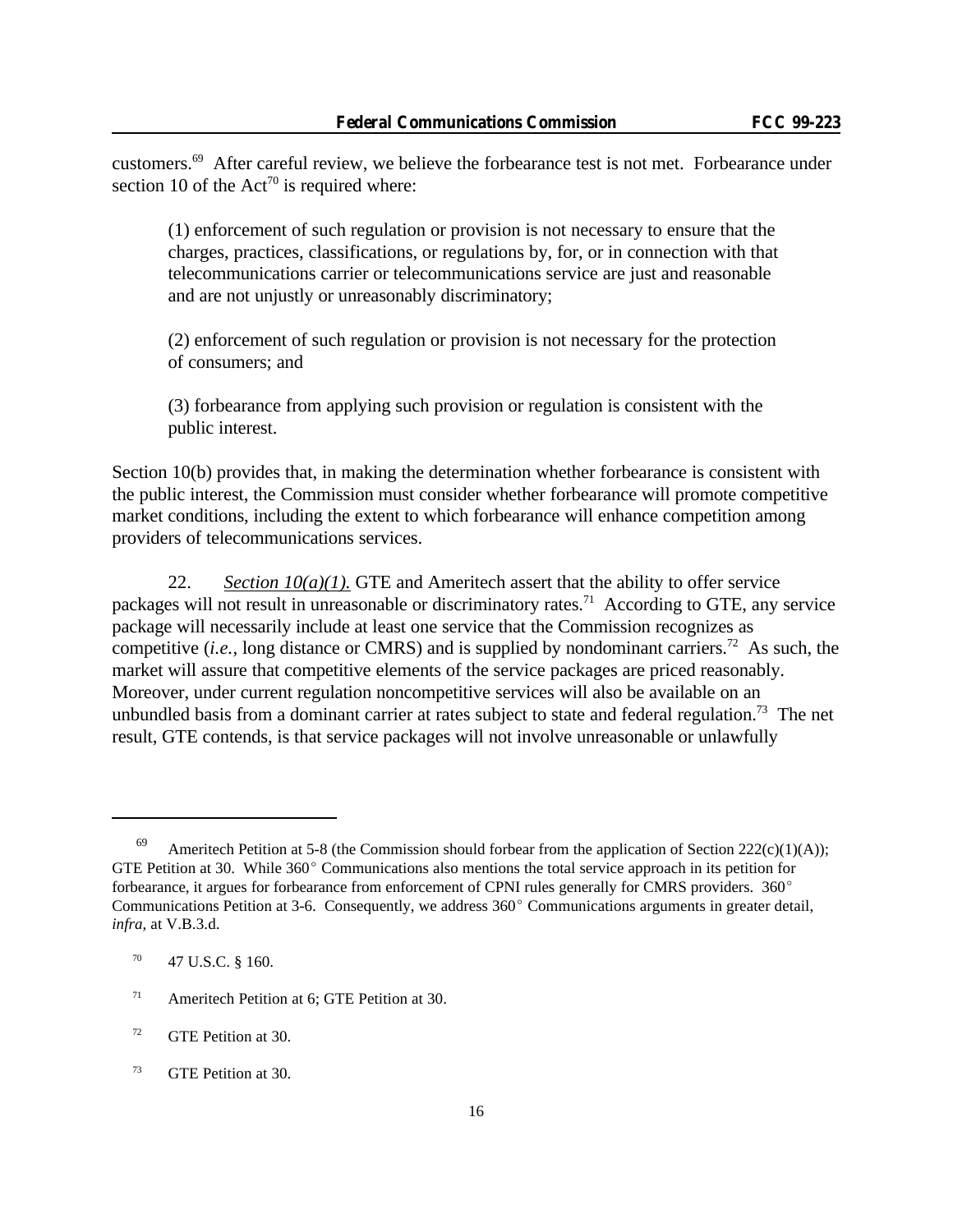discriminatory charges or terms.<sup>74</sup> Ameritech adds that years of carrier use of CPNI has not led to adverse consequences.<sup>75</sup>

23. The primary focus of the CPNI rules is not, nor ever has been, intended to ensure reasonable rates or practices. Therefore, we determine that enforcement of the total service approach is not necessary to ensure that the charges, practices, classifications, or regulations are just and reasonable and are not unjustly or unreasonably discriminatory.

24. *Section*  $10(a)/2$ . GTE asserts that prohibiting the use of CPNI without approval to market package enhancements is not necessary to protect consumers.<sup>76</sup> Ameritech believes CPNI protection is not necessary where, like here, the use is consistent with customer expectations.<sup>77</sup> Customers, according to GTE, will welcome enhancements to the package that are tailored to their needs as determined by analyzing their CPNI.<sup>78</sup>

25. We conclude that the second criterion for forbearance is not met because customers' privacy interests would not be adequately protected absent the total service approach. GTE and Ameritech would have us forbear from enforcing the total service approach when consumer protection is a primary concern of section 222. Specifically, the customer approval process for the use of CPNI is necessary to protects customers' privacy expectations because, as stated in the CPNI Order, we do not believe that we can properly infer that a customer's decision to purchase one type of service offering constitutes approval for a carrier to use CPNI to market other service offerings to which the customer does not subscribe.<sup>79</sup> Nor are we aware of any other law, regulation, agency or state requirement that would substitute for the effectiveness of our approach. The total service approach protects customer privacy expectations by placing the control over the approval process in the hands of the customer. The total service also approach protects customers in many instances where they would not realize potentially sensitive, personal information had been accessed or used. The GTE and Ameritech approaches lack this crucial element of consumer protection.

26. *Section 10(a)(3).* GTE believes for bearance is in the public interest because of the reduction in carriers' administrative costs to communicate with customers where a carrier can use

<sup>74</sup> GTE Petition at 30.

 $75$  Ameritech Petition at 6.

<sup>76</sup> GTE Petition at 30.

<sup>77</sup> Ameritech Petition at 6.

<sup>78</sup> GTE Petition at 30.

<sup>79</sup> *CPNI Order*, 13 FCC Rcd at 8110, ¶ 63.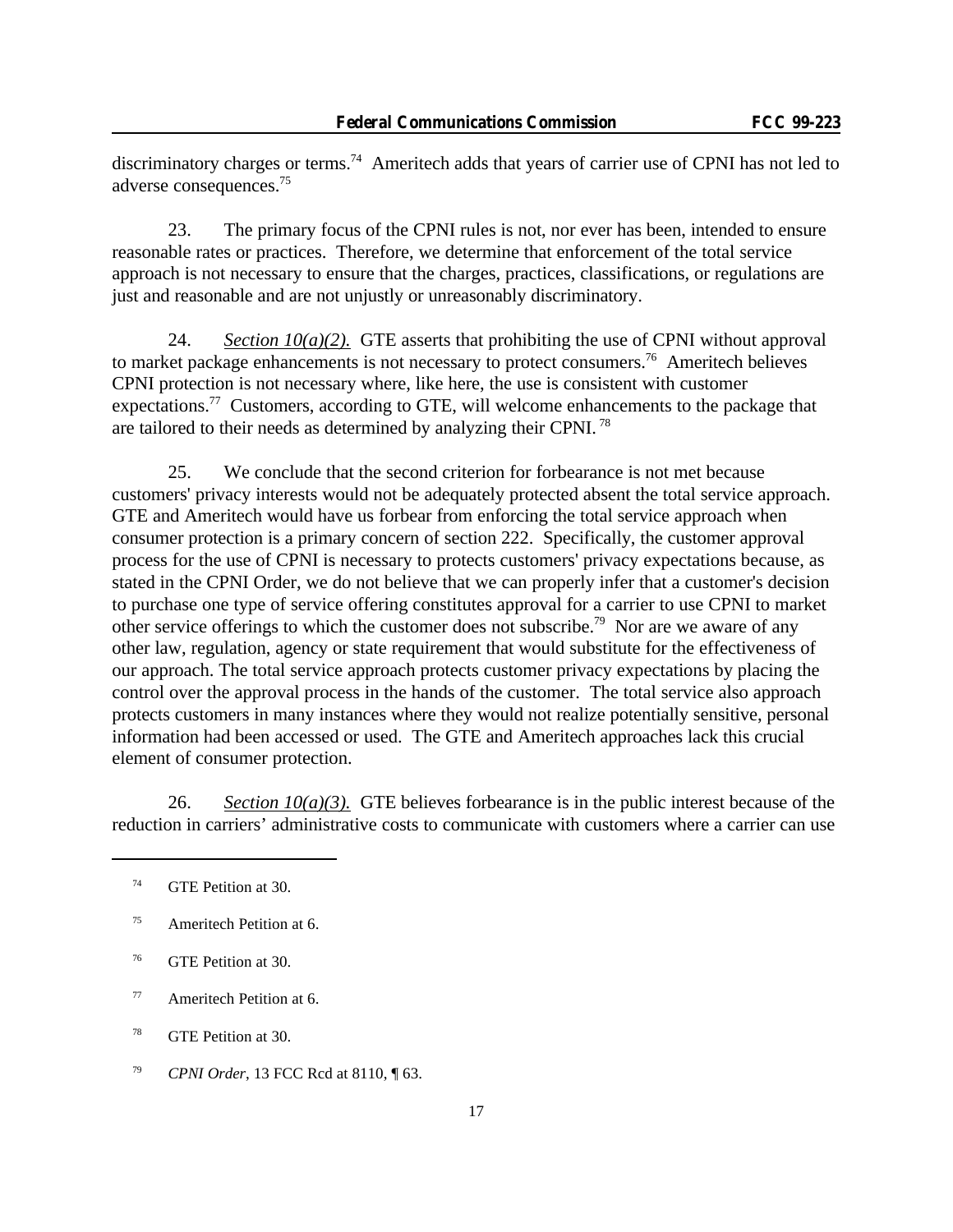CPNI to market across service categories without the need for customer approval.<sup>80</sup> GTE also heralds the improved ability of CLECs to introduce new, improved and branded combinations of competitive services and products. $81$  The public also benefits, according to GTE and Ameritech, from receiving information without artificial constraints based on service categories.<sup>82</sup>

27. We find that forbearance would not be in the public interest. The privacy goals of the statute are not met where carriers can use CPNI without customer approval to sell products and services outside the existing customer-carrier relationship. Although reducing the administrative costs to carriers may assist these companies in competing with other carriers, we find that any potential benefit is outweighed by the need to protect customer privacy. Customers who are interested in obtaining more information can arrange to do so easily by granting consent for their carriers' use of CPNI.

28. Pursuant to section 10(b) of the Act, we have evaluated whether forbearance from the total service approach will promote competitive market conditions, including the extent to which forbearance will enhance competition among providers of telecommunications services. We agree that, as a general matter, reducing carriers' administrative and regulatory costs promotes competitive market conditions and would improve the ability of new entrants to introduce new, improved combinations of competitive services and products. However, we are concerned that the GTE and Ameritech proposals, which eliminate the boundaries we have established for the use of CPNI, may unreasonably deprive other telecommunications carriers the opportunity to compete for a customer's business. The ability to use CPNI from an existing service relationship to market new services to a customer bestows an enormous competitive advantage on those carriers that currently have a service relationship with customers, particularly incumbent exchange carriers and interexchange carriers with a large existing customer base. This, in turn, poses a significant risk to the development of competition. For this reason, as well, we cannot find that forbearance is in the public interest.

### **4. Requests for Clarification**

29. Several petitioners request clarification of aspects of the total service approach and its application in specific contexts. We address these requests below.

a. Multiple Lines and Carriers

30. MCI requests clarification as to whether the total service approach should be

<sup>80</sup> GTE Petition at 31.

<sup>81</sup> GTE Petition at 31.

<sup>82</sup> Ameritech Petition at 6; GTE Petition at 31.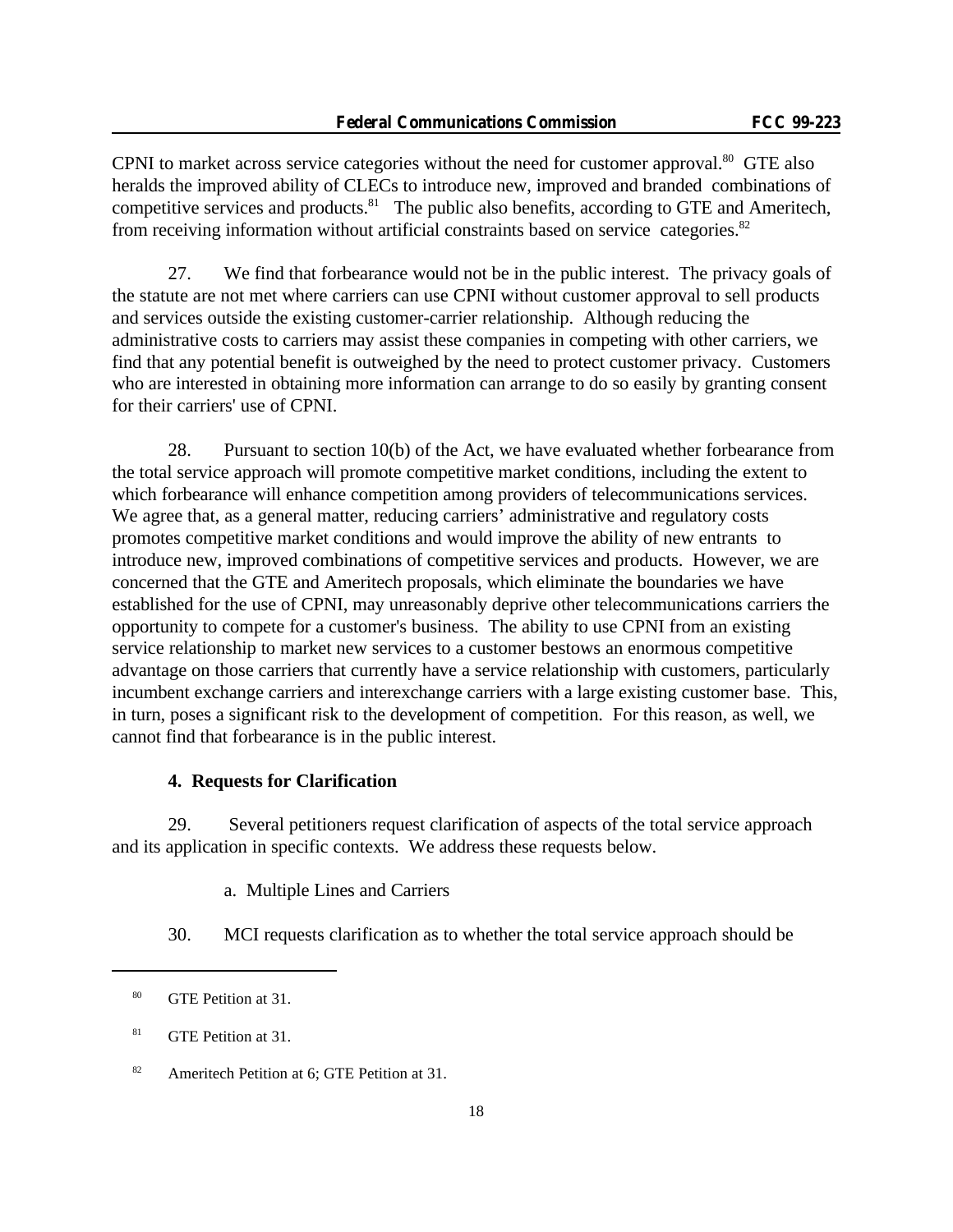applied on a subscriber line-by-line basis or to the subscriber's services overall.<sup>83</sup> To illustrate the significance of this distinction, MCI uses the example of a customer with two lines, each line having a different presubscribed interexchange carrier (PIC).<sup>84</sup> MCI queries whether each PIC is considered the customer's sole long-distance carrier for that line, so that the carrier must limit to that line its use of CPNI to market other long distance service or whether the carrier can market long distance services to both lines. MCI poses a second, related question, whether a customer can have more than one carrier in any given service category, thus allowing both carriers to market other services in the same category to that customer.<sup>85</sup>

31. We believe that the total service approach applies to the *customer's* total telecommunications service subscription, and proper use of CPNI is not necessarily limited to the line from which it was derived. Section 64.2005(a) of our rules permits a telecommunications carrier to use CPNI for the purpose of marketing service offerings among the categories of service already subscribed to by the customer from the same carrier.<sup>86</sup> Although MCI proposes to use CPNI from one line to market to another line of the same customer, the use of CPNI is permissible because it remains within the category of service. As to MCI's second question, we do not limit a customer's choice to select more than one carrier in a given service category. For the same reasons cited above, where the use of CPNI remains within a service category, a carrier is able to market that same service to the customer without the need for express customer approval. In this manner, a carrier's attempt to garner more of the customer's business is procompetitive and does not impinge on a customer's privacy.

b. Codification of Service Categories

32. MCI and CommNet request that the Commission explicitly state that all telecommunications services fall within three groupings--local, interLATA, and CMRS.<sup>87</sup> MCI believes that this will assist carriers in deciding whether a particular service feature fits within the boundaries of the carrier's total service offering.<sup>88</sup>

33. We decline to do so because it would have the effect of grafting onto the total

<sup>87</sup> CommNet at Petition at 10-11 (Commission should define and codify "total service relationship" as constituting "zero, one, two or three" categories of service); MCI Petition at 43-44.

<sup>88</sup> MCI Petition at 43-44.

<sup>83</sup> MCI Petition at 45.

<sup>&</sup>lt;sup>84</sup> MCI Petition at 45.

<sup>85</sup> MCI Petition at 44-45.

 $^{86}$  47 C.F.R. § 64.2005(a).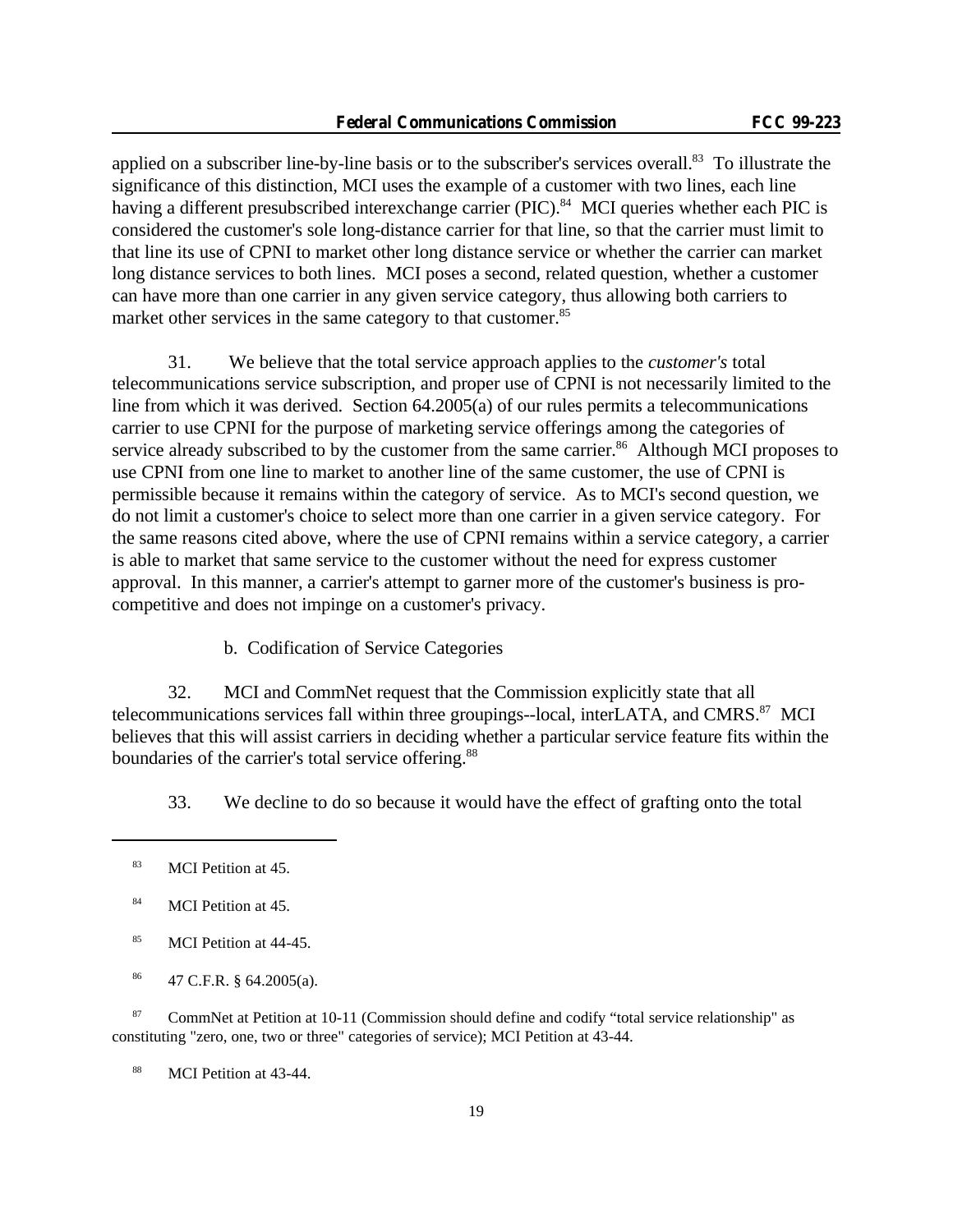service approach one of the critical flaws of the so-called "three category" approach. As explained in greater detail in the *CPNI Order*, the three category approach parsed telecommunications services into the three traditional service distinctions--local, interLATA, and CMRS.<sup>89</sup> Given the dynamic nature of the telecommunications industry, we can not assume that all services necessarily fall into such categories. We believe the total service approach is sufficiently flexible to incorporate new and different categories without periodic reviews to ascertain whether changes in the competitive environment should translate into changes in service categories.<sup>90</sup> Rather, we agree with U S WEST that it is unnecessary to modify the total service approach in this regard or to further codify the three service categories in the rules. $91$ 

c. Use of CPNI to Market Paging

34. In the *CPNI Order*, the Commission determined that CMRS should be viewed in the entirety, when considering the "total service approach."<sup>92</sup> CommNet urges the Commission to revise its rules to make it clear that the service categories to which the "total service" relationship applies are only local exchange service, interexchange service, and CMRS, so that a paging carrier could use CPNI to market cellular service and *vice versa*. <sup>93</sup> U S WEST objects on the grounds that the language of the current rule was taken directly from the statute and that the categories may blur over time and may disappear as customers migrate to single source providers.<sup>94</sup>

 35. We find that our rules are clear that under the total service approach, a CMRS carrier may use CPNI to market any CMRS service, including paging and cellular service.<sup>95</sup> Therefore, no revision of the rules is required.

d. IntraLATA Toll Services

<sup>91</sup> U S WEST Comments at 20; *see also*, 47 C.F.R. § 64.2005(a) which provides that: "[a]ny telecommunications carrier may use, disclose, or permit access to CPNI for the purpose of providing or marketing service offerings among the categories of service *(i.e., local, interexchange, and CMRS)* already subscribed to by the customer from the same carrier, without customer approval." (emphasis added).

- <sup>92</sup> *CPNI Order*, 13 FCC Rcd at 8091, ¶ 40, n.149.
- <sup>93</sup> CommNet Petition at 10-11.
- <sup>94</sup> U S WEST Comments at 20-21.
- <sup>95</sup> *See* 47 C.F.R. § 64.2005(a).

<sup>89</sup> *CPNI Order*, 13 FCC Rcd at 8082, ¶ 28.

<sup>90</sup> *CPNI Order*, 13 FCC Rcd at 8105-06, ¶ 58.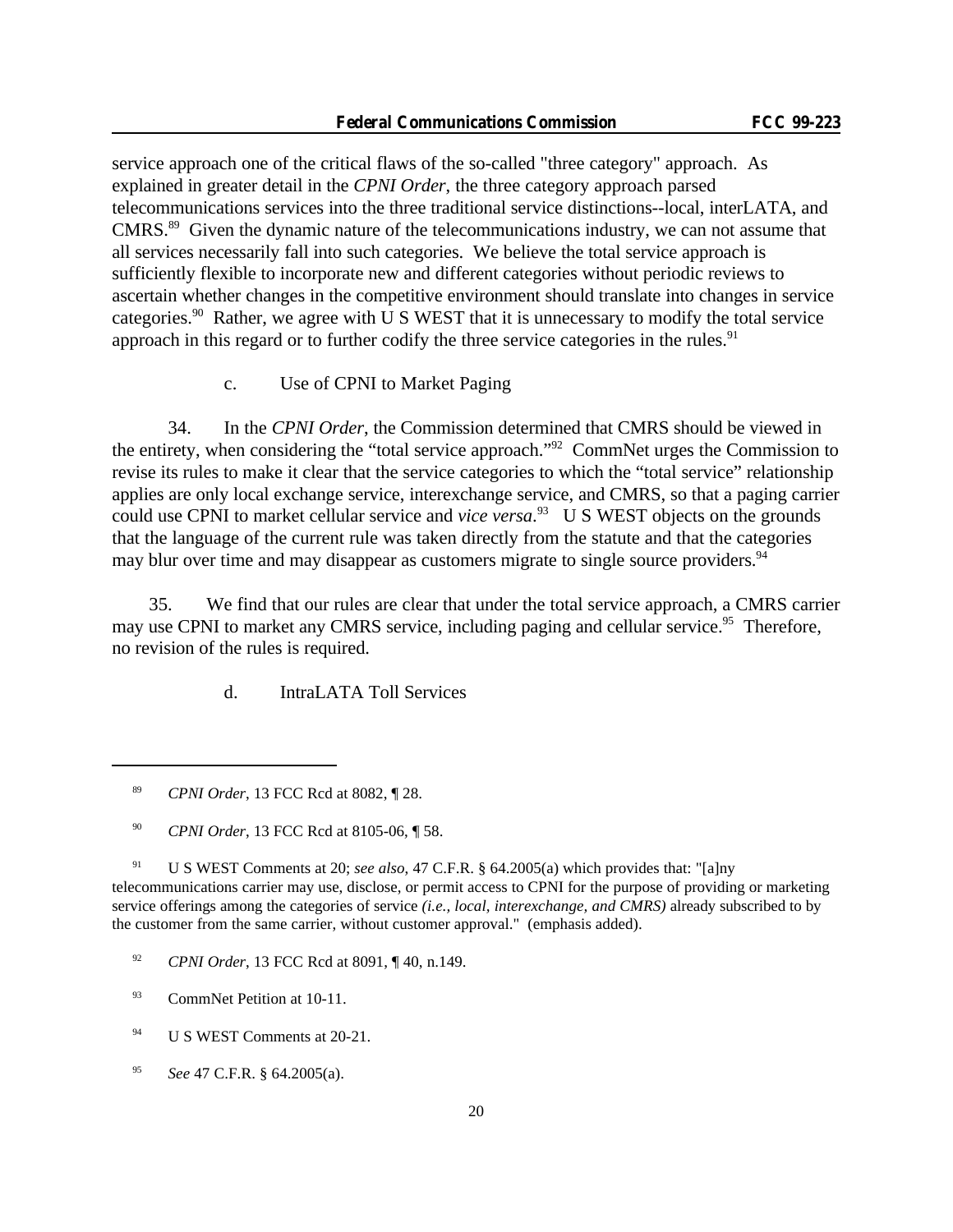36. In the *CPNI Order*, the Commission concluded that insofar as both local exchange carriers and interexchange carriers currently provide short-haul toll, it should be considered part of both local and long-distance service.<sup>96</sup> We further concluded that permitting short-haul toll to "float" between categories would not confer a competitive advantage upon either interexchange or local exchange carriers.<sup>97</sup> MCI concludes that the provision of short-haul toll may only be considered part of carrier's "primary service category" and requests that we make such a clarification.<sup>98</sup>

37. We agree with MCI that our prior conclusion requires clarification. MCI argues that if a local exchange carrier is providing local service, then it may use a customer's local service CPNI to market intraLATA toll to that customer, and vice-versa, and if an interexchange carrier is providing long distance service to a customer, then it may use that customer's long distance CPNI to market intraLATA toll to him or her, and vice versa.<sup>99</sup> We reject MCI's proposal that we link short-haul toll to the carrier's "primary service category." Rather, we conclude that shorthaul toll shall be considered as falling within the category of service the carrier is already providing to the customer. For example, a carrier may use CPNI from short-haul toll to market local services only if the carrier is already providing local service. Long distance carriers providing intraLATA toll service, however, need obtain customer approval to use intraLATA toll CPNI to market local service. Likewise, local exchange carriers would need customer approval to use intraLATA toll CPNI to market interLATA long distance service. GTE argues that such a rule is unfair and anticompetitive because it would prohibit local carriers from using intraLATA toll CPNI to market long distance services, but would allow long distance carriers to market intraLATA services or vice versa.<sup>100</sup> As explained above, however, in GTE's example, long distance carriers need to obtain a customer's permission to use intraLATA toll CPNI to market local services. In this way, the rule is fair to both interexchange and local exchange carriers and treats them symmetrically.

# **B. Use of CPNI to Market Customer Premises Equipment and Information Services**

### **1. Background**

- <sup>97</sup> *CPNI Order*, 13 FCC Rcd at 8104-05, ¶ 57.
- <sup>98</sup> MCI Petition at 47.
- <sup>99</sup> MCI Petition at 47.
- <sup>100</sup> GTE Comments at 14.

<sup>96</sup> *CPNI Order*, 13 FCC Rcd at 8104-05, ¶ 57.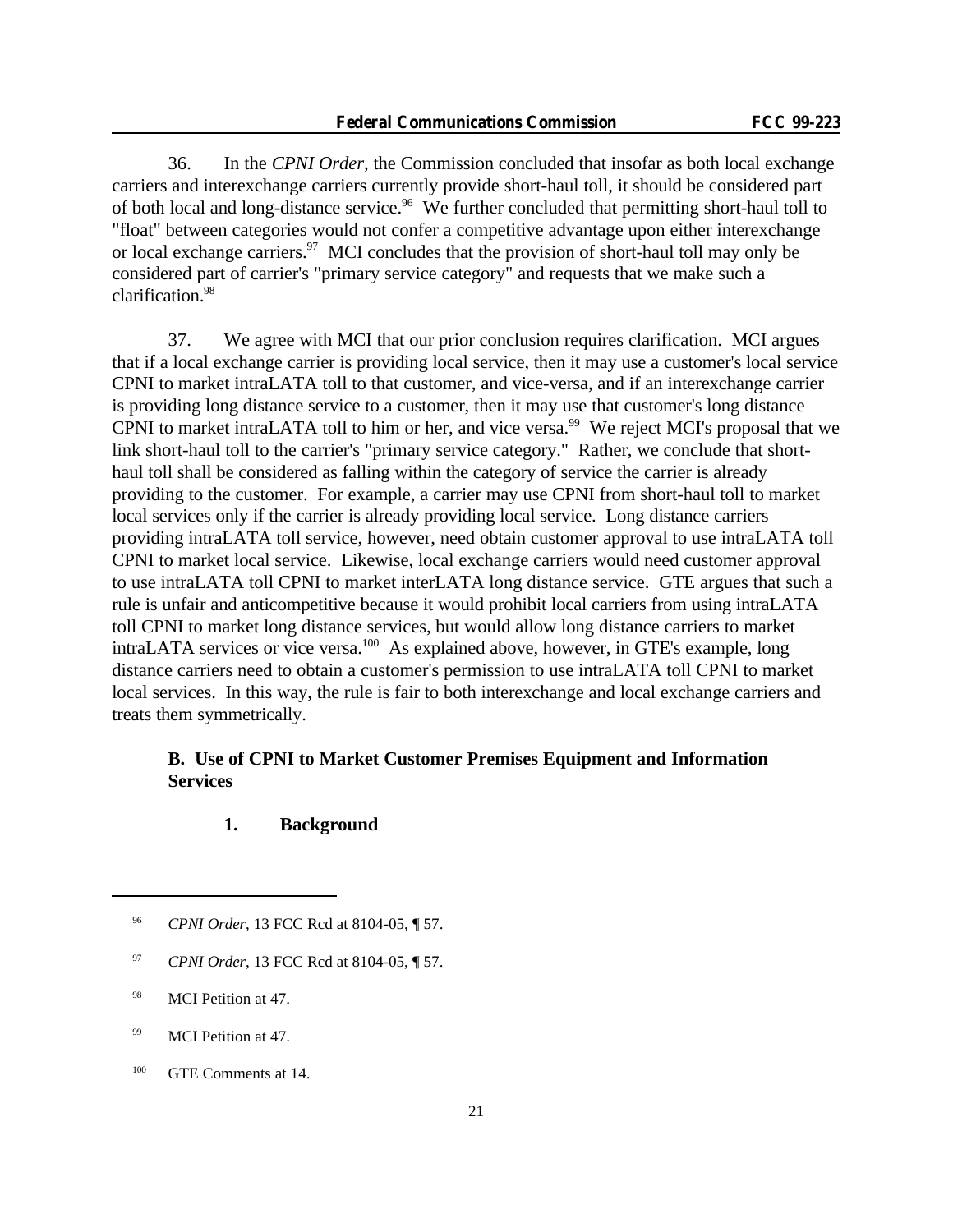38. Section  $222(c)(1)$  states that, "[e]xcept as required by law or with the approval of the customer, a telecommunications carrier that receives or obtains [CPNI] by virtue of its provision of a telecommunications service shall only use, disclose, or permit access to individually identifiable [CPNI] in its provision of (A) the telecommunications service from which such information is derived, or (B) services necessary to, or used in, the provision of such telecommunications service, including the publishing of directories."<sup>101</sup> In the *CPNI Order*, we concluded that Congress intended that section 222(c)(1)(A) govern carriers' use of CPNI for providing *telecommunications services* and that section 222(c)(1)(B) governs carriers' use of CPNI for *non-telecommunications services*.<sup>102</sup> Based upon the language of section 222(c)(1), we further concluded that: (1) inside wiring, CPE, and certain information services do not fall within the scope of section  $222(c)(1)(A)$  because they are not "telecommunications services;"<sup>103</sup> and (2) CPE and most information services do not fall under section 222(c)(1)(B) because they are not "services necessary to, or used in, the provision of such telecommunications service."<sup>104</sup> We now find that the phrase "services necessary to, or used in, the provision of such telecommunications service" should be given a broader reading than the one given in the *CPNI Order*. The record produced on reconsideration persuades us that a different statutory interpretation is permissible, and importantly, would lead to appropriate policy results consistent with the statutory goals. Therefore, we conclude that section  $222(c)(1)(B)$  allows carriers to use CPNI, without customer approval, to separately market CPE and many information services to their customers. We further clarify that the tuning and retuning of CMRS units and repair and maintenance of such units is a service necessary to or used in the provision of CMRS service under section  $222(c)(1)(B)$ . Finally, we deny petitioners' requests that we forbear from applying these restrictions for related CPE and information services.<sup>105</sup>

### **2. Petitions for Reconsideration**

39. *Customer Premises Equipment and Information Services under Section 222(c)(1)*. We grant the petitions for reconsideration that argue that CPE and certain information services are "necessary to, or used in, the provision of" telecommunications services, and therefore use of CPNI derived from the provision of a telecommunications service, without customer approval, to

- <sup>102</sup> *CPNI Order*, 13 FCC Rcd at 8095, ¶ 45.
- <sup>103</sup> *CPNI Order*, 13 FCC Rcd at 8095, ¶ 45.
- <sup>104</sup> *CPNI Order*, 13 FCC Rcd at 8116, ¶ 71.
- <sup>105</sup> *See* discussion *infra* Part V.B.3.

 $101$  47 U.S.C § 222(c)(1).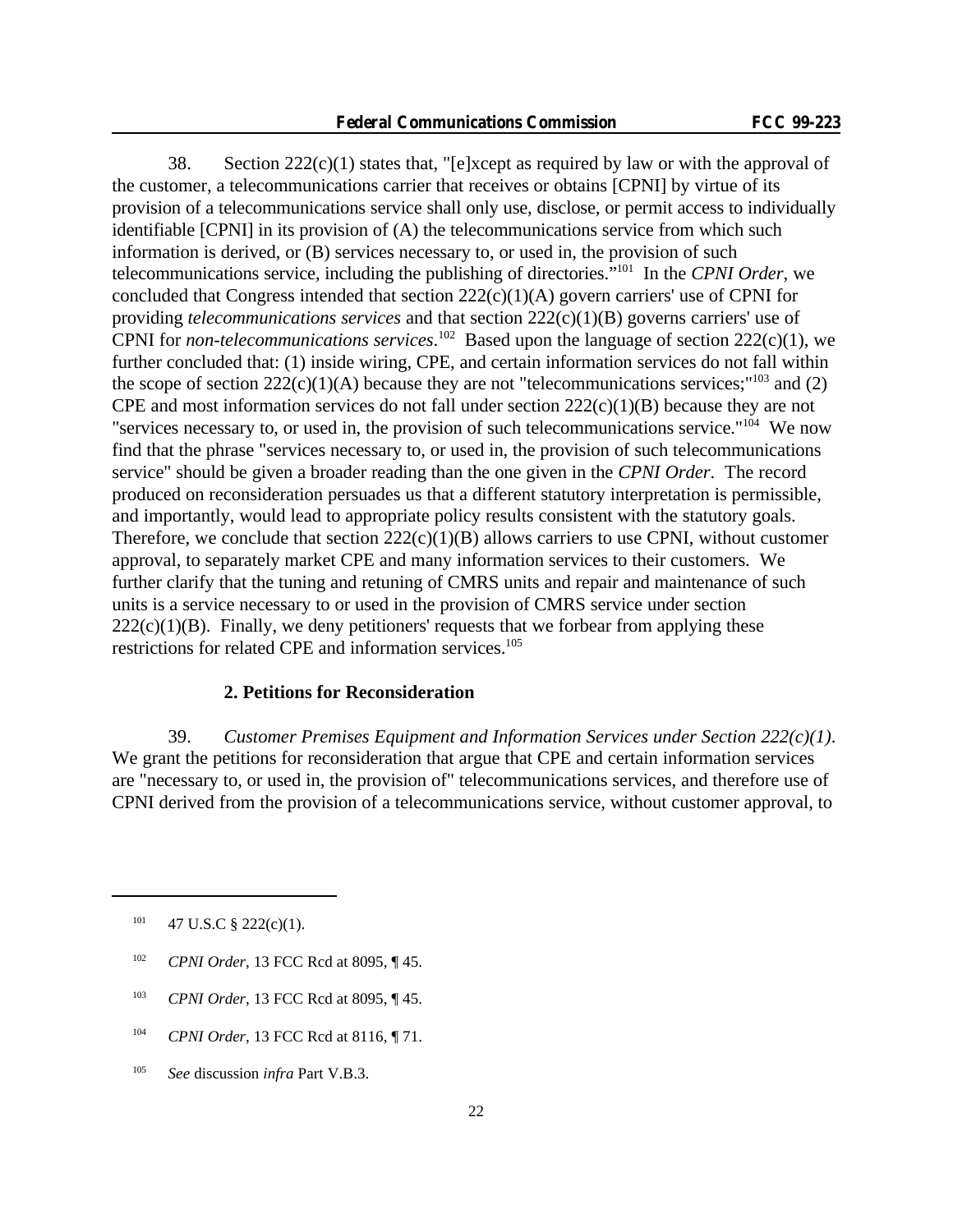market CPE and information services would be permitted under section  $222(c)(1)(B)$ .<sup>106</sup> Under our previous interpretation, the exception was narrowly construed, resulting in very few services for which CPNI could be shared.<sup>107</sup> Indeed, we rejected all CPE because it was not a "service" and most information services<sup>108</sup> because they were not necessary to or used in the carrier's provision of the telecommunications service.<sup>109</sup> While this interpretation is not inconsistent with the statutory language, we are persuaded that the better interpretation is that the exception includes certain products and services provisioned by the carrier with the underlying telecommunications service to comprise the customer's total service. This is because those related services and products facilitate the underlying telecommunications service and customers expect that they will be used in the provisioning of that service offering.<sup>110</sup> Our new interpretation accords with the Commission's stated intention in the *CPNI Order* to revisit and if necessary revise its conclusions regarding customer expectations as those expectations changed in the marketplace with advancements in technology or as new evidence of the evolution of customer expectations becomes available to the Commission.<sup>111</sup> Such evidence has now been made available to us by the record developed on reconsideration.

40. When evaluated as a whole, the exception can be reasonably interpreted to include those products used in the provision of telecommunications, including directories and CPE. First, we find statutory support for this interpretation through the only example Congress included in the exception—the publishing of directories.<sup>112</sup> As described in the *CPNI Order*, directories are "necessary to and used in" the provision of service because without access to phone numbers, customers cannot complete calls.<sup>113</sup> A directory is not a "service," but rather, like CPE, is a product. Consistent with the statutory exception, however, the "*publishing*" of the directory is a

<sup>&</sup>lt;sup>106</sup> BellSouth Petition at 5; Comcast Petition at 12; Frontier Petition at 10-11; Omnipoint Petition at 7-8; TDS Petition at 8-9; Vanguard Petition at 9-10.

<sup>107</sup> *CPNI Order*, 13 FCC Rcd at 8095, ¶ 45.

<sup>108</sup> *CPNI Order*, 13 FCC Rcd at 8115, ¶ 69, n. 253.

<sup>109</sup> *CPNI Order*, 13 FCC Rcd at 8096, ¶ 46.

<sup>&</sup>lt;sup>110</sup> The Commission has previously found that when examining the functional differences between integrated service packages and individual services, it was required to take into account "the perspectives of both the nature of the services involved and customer perceptions of the services." *AT&T Communications Revisions to Tariff FCC No. 12*, 6 FCC Rcd 7039, 7042(1991), *aff'd sub nom. Competitive Telecommunications Association v. FCC*, 998 F.2d 1058 (1993).

<sup>111</sup> *See CPNI Order*, 13 FCC Rcd at 8080, ¶ 24, n.98.

 $112$  47 U.S.C. § 222(c)(1)(B).

<sup>113</sup> *CPNI Order*, 13 FCC Rcd at 8119, ¶ 74.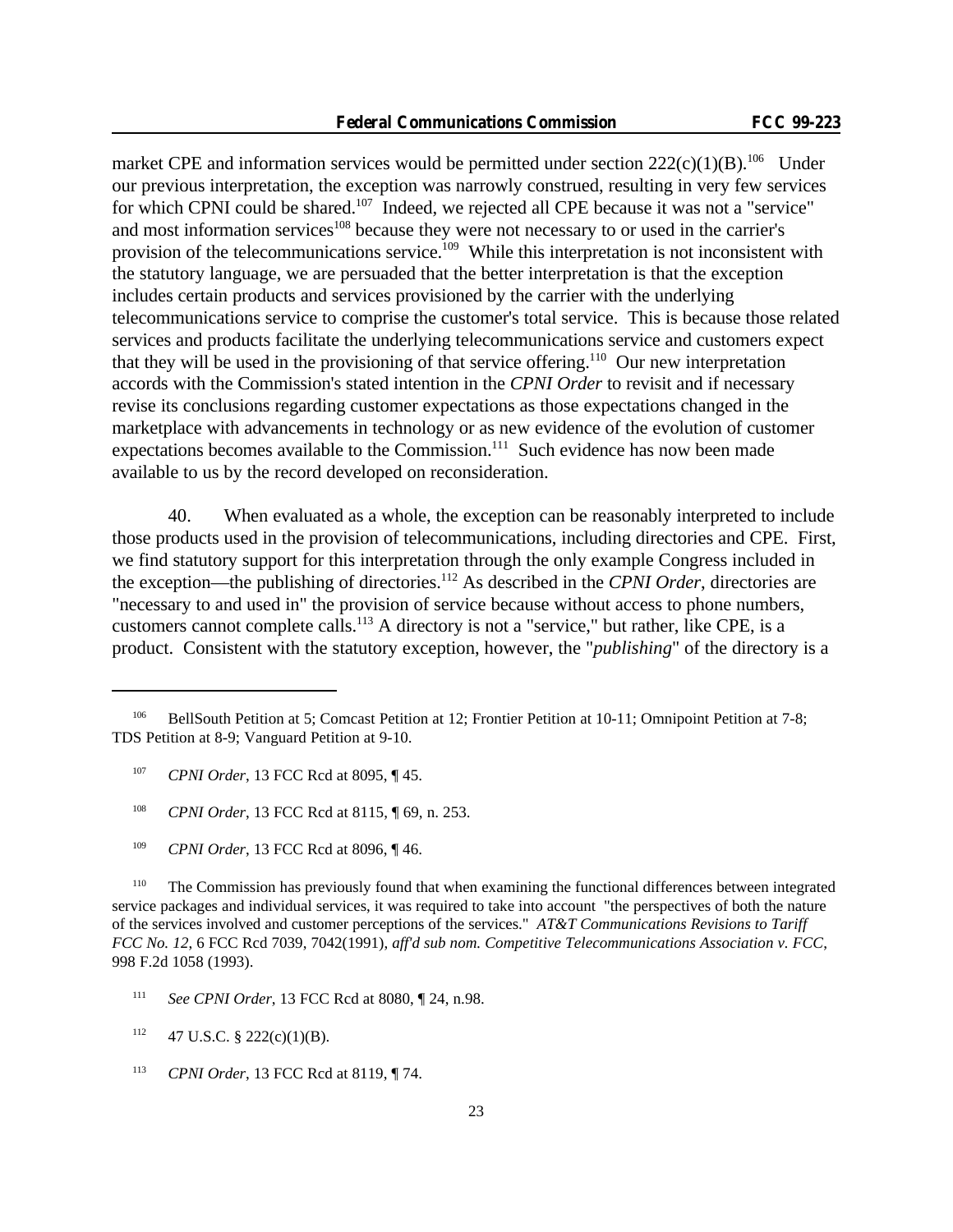service—the service by which the carrier provisions the product necessary to, or used in, the customer's telecommunications service. Thus, Congress' publishing of directories example supports including those products as well as services provisioned by the carrier that are used in and necessary to the customer's telecommunications service.<sup>114</sup> We believe that our previous interpretation construed the term "services" in isolation from the phrase "necessary to, or used in." While it is obvious that CPE itself is not a service, the provision of CPE is a service that is necessary to, or used in the provision of the underlying telecommunications service. Customers cannot make, or complete, calls without CPE. This is consistent with Congress' example of the publishing of directories in section 222. Therefore, this finding concerning CPE is limited to section 222. Also, the CPE that is included in this exception is limited to CPE that is used in the provision of the telecommunications service from which the CPNI is derived.

41. Second, our broader statutory interpretation appropriately protects the customer's reasonable expectations of privacy in connection with CPNI, which many petitioners argue is the appropriate test for determining the limitations on the use of CPNI without a customer's approval.<sup>115</sup> On the one hand, as described below, our new interpretation sets appropriate limits, consistent with the statutory language, on those information services and CPE "necessary to, or used in," the customer's service. In this way, our new interpretation advances the principle of customer control that we set forth in the *CPNI Order*. <sup>116</sup> On the other hand, the record establishes that our prior restrictive interpretation, excluding all CPE and information services, leads to anomalous results and does not advance the principle of customer convenience embodied in the provision.<sup>117</sup> For example, we concluded that carriers could use CPNI to market caller ID to their customers, but could not use it to market caller ID CPE that is necessary for the customer to be able to receive the service.<sup>118</sup> We are thus persuaded that CPE and many information services properly come within the meaning of section  $222(c)(1)(B)$  as we describe below.<sup>119</sup>

<sup>116</sup> *CPNI Order*, 13 FCC Rcd at 8101-02, ¶ 53.

<sup>114</sup> BellSouth Petition at 8; Comcast Petition at 13; PrimeCo Petition at 5.

<sup>&</sup>lt;sup>115</sup> Ameritech Petition at 2-4; BellSouth Petition at 6-10; NTCA Petition at 5-7; Omnipoint Petition at 8; USTA Petition at 5.

<sup>117</sup> *CPNI Order*, 13 FCC Rcd at 8101-02, ¶ 53.

<sup>118</sup> Bell Atlantic Petition at 7; BellSouth Petition at 8-9; NTCA Petition at 6. Other petitioners also argue that such a reading allows carriers to offer digital subscriber lines (DSL) or asymmetric digital subscriber lines (ADSL) but not the modems which are necessary for a subscriber to use such lines. Bell Atlantic Petition at 6; GTE Petition at 15-18; TDS Petition at 8-10.

<sup>&</sup>lt;sup>119</sup> In response to RAM Technologies' request for clarification, given our revised statutory interpretation, we find that the tuning or retuning of wireless subscriber units, and the repair and maintenance of those units are *services* "necessary to, or used in" the provision of wireless telecommunications services. RAM Petition at 3.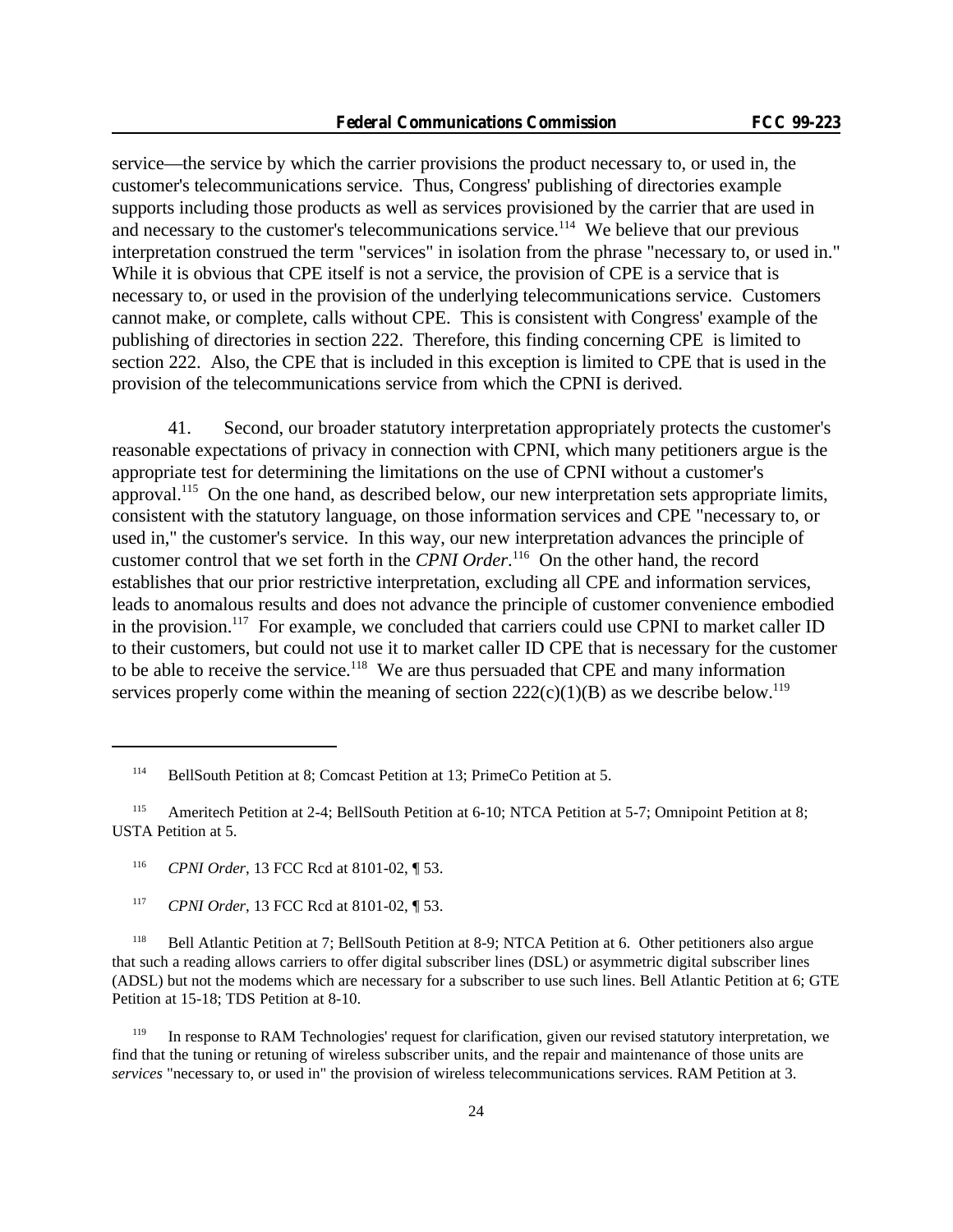42. In the wireless context, our regulation of CMRS providers and the history of the industry has allowed the development of bundles of CPE and information services with the underlying telecommunications service.<sup>120</sup> Thus, information services and CPE offered in connection with CMRS are directly associated and developed together with the service itself. Indeed, we are persuaded by the record and our observations of the development of the CMRS market generally that the information services and CPE associated with CMRS are reasonably understood by customers as within the existing service relationship with the CMRS provider.<sup>121</sup> Customers expect to have CPE and information services marketed to them along with their CMRS service by their CMRS provider.<sup>122</sup> Accordingly, we conclude that such CPE and information services come within the meaning of "necessary to, or used in," the provision of service. In the CMRS context, carriers should be permitted to use CPNI, without customer approval, to market information services and CPE to their CMRS customers.

43. The wireline industry has developed somewhat differently from CMRS and, while the analysis is the same, the results concerning how carriers may use CPNI accordingly differ from the wireless industry. The provision of CPE, like the publishing of directories, is a service which is used in and generally necessary to the provision of the telecommunications service. For at least the past ten years, all wireline companies have been able to market CPE along with their telecommunications service.<sup>123</sup> Petitioners argue that by erecting a CPNI approval requirement with respect to CPE, the Commission frustrates customers' one-stop shopping expectations and stymies carriers' abilities to offer complete service solutions that customers want and have come to expect.<sup>124</sup> Simply put, customers expect their carriers to market CPE to them.<sup>125</sup> No evidence has been produced on the record which shows that allowing wireline carriers to market CPE to their customers, using CPNI without customer consent, violates customers' expectations. We are convinced that such usage by carriers would be beneficial to customers as new and advanced products develop. Therefore, wireline carriers should be permitted to use CPNI, without customer approval, to market CPE to their customers.

<sup>120</sup> *See Bundling of Cellular Customer Premises Equipment and Cellular Service*, CC Docket No. 91-34, Report and Order, 7 FCC Rcd 4028 (1992).

<sup>&</sup>lt;sup>121</sup> Alltel Petition at 6-7; Bell Atlantic Petition at 6; Comcast Petition at 14-15; CTIA Petition at 37; Frontier Petition at 11; GTE Petition at 10-12; Metrocall Petition at 7-9; PrimeCo Petition at 6-9; RAM Petition at 7-9.

<sup>&</sup>lt;sup>122</sup> AT&T Petition at 5-8; PageNet Petition at 4-6; Vanguard Petition at 9-11.

<sup>123</sup> *In the Matter of Furnishing of Customer Premises Equipment by the Bell Operating Telephone Companies and the Independent Telephone Companies*, 2 FCC Rcd 143 (1987), *aff'd sub nom. Illinois Bell Telephone Company v. FCC*, 883 F.2d 104 (1989).

<sup>&</sup>lt;sup>124</sup> SBC Petition at 4.

<sup>&</sup>lt;sup>125</sup> LCI Petition at 8-10; SBC Petition at 2-6.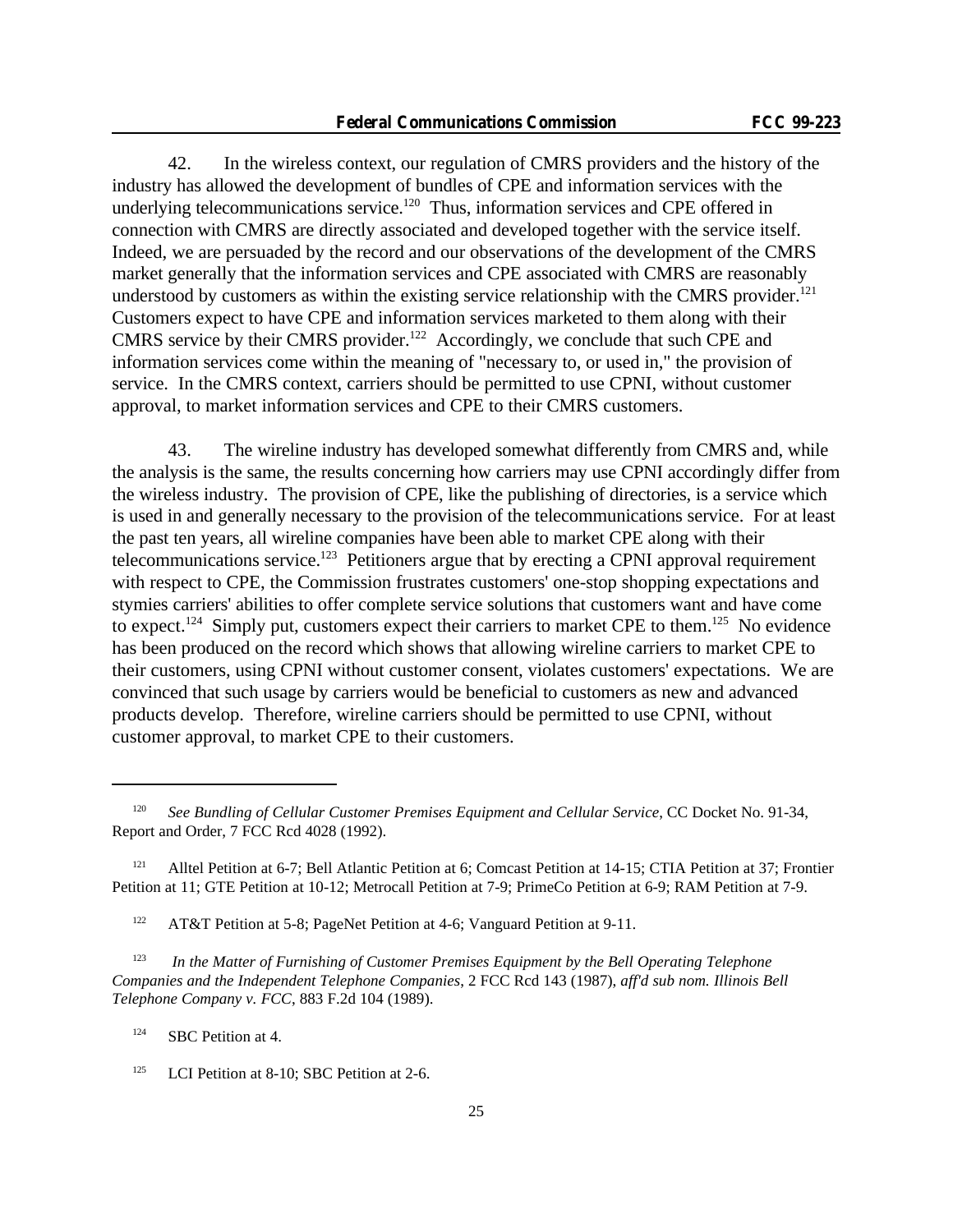44. Within the broader reading of the statute, we find that certain wireline information services should also be considered necessary to, or used in, the provision of the underlying telecommunications service. In the *CPNI Order*, the Commission listed several information services that it believed should not be considered necessary to, or used in, the underlying telecommunications service: call answering, voice mail or messaging, voice storage and retrieval services, and fax storage and retrieval services.<sup>126</sup> Applying the broader reading of the statute, along with the new evidence on the record, we now believe that all of these services should be considered necessary to, or used in, the provision of the underlying telecommunications service because customers have come to depend on these services to help them make or complete calls.<sup>127</sup> The record indicates that customers have come to expect that their service provider can and will offer these services along with the underlying telecommunications service.<sup>128</sup> Therefore, carriers may use CPNI, without customer approval, to market call answering, voice mail or messaging, voice storage and retrieval services, and fax storage and retrieval services.<sup>129</sup>

45. We continue to exclude from this list, as the Commission did in the *CPNI Order*, Internet access services.<sup>130</sup> Despite contrary claims from some petitioners,<sup>131</sup> there is no convincing new evidence on the record that shows that such services are necessary to, or used in, the making of a call, even in the broadest sense. There is also no evidence, currently, that customers expect to receive such services from their wireline provider, or that they expect to use such services in the way that they expect to receive or use the above-listed services.<sup>132</sup>

46. We will, however, add protocol conversions to the list of services that carriers may market using CPNI without customer approval. In its petition, Bell Atlantic requests that we

<sup>126</sup> *CPNI Order* 13 FCC Rcd at 8116-17, ¶ 72.

<sup>127</sup> Bell Atlantic Petition at 7-9; BellSouth Petition at 10-11; SBC Petition at 7; TDS Petition at 6.

<sup>128</sup> Bell Atlantic Petition at 7-9; BellSouth Petition at 10-11; SBC Petition at 7; TDS Petition at 6.

 $129$  LECs and CMRS providers may continue to use CPNI, without customer approval, to market the former "adjunct-to-basic" services listed in the *CPNI Order*. *CPNI Order* 13 FCC Rcd at 8117-18, ¶ 73. *See also* 47 C.F.R. § 64.2005(c)(3).

<sup>130</sup> We note that the Internet access services being addressed here are the dial-up services. We have previously determined that xDSL services are telecommunications services. *In the Matter of Deployment of Wireline Services Offering Advanced Telecommunications Capability*, 13 FCC Rcd 24012, 24029-24030 (1998).

<sup>131</sup> Bell Atlantic Petition at 8; TDS Petition at 7.

 $132$  If, in the future, it becomes apparent that customer expectations, and the public interest, requires that we reconsider our determination here, we will entertain requests to do so.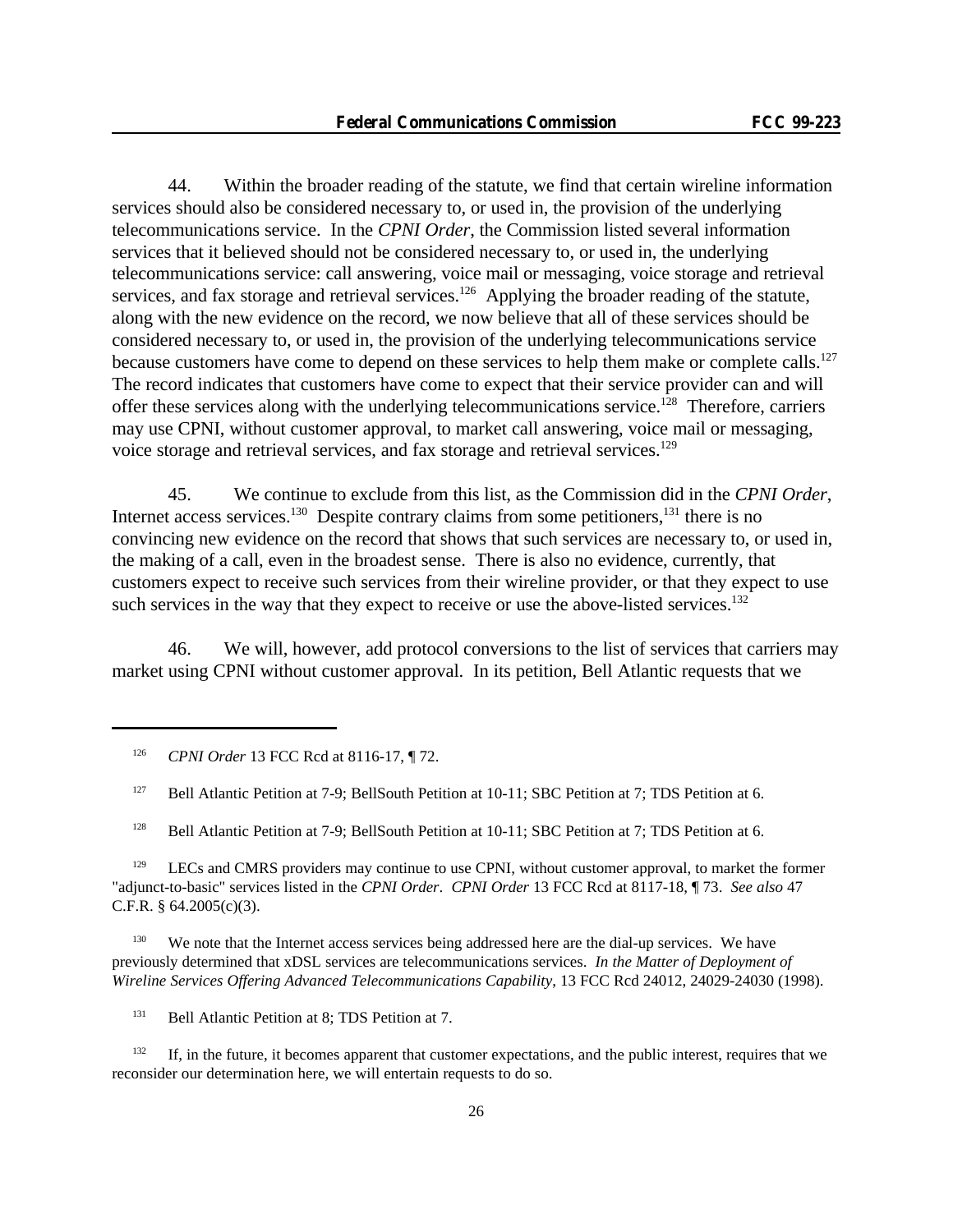redefine protocol conversion as a telecommunications service.<sup>133</sup> A protocol conversion assists terminals or networks operating with different protocols to communicate with each other.<sup>134</sup> Bell Atlantic asserts that protocol conversions that do not alter the underlying information sent and received should not be defined as information services.<sup>135</sup> We do not believe that protocol conversions should be redefined as a telecommunications service but because protocol conversions are necessary to the provision of the telecommunications service, in the instances where they are used, protocol conversions should be included in the group of information services listed above. <sup>136</sup> Accordingly, we grant Bell Atlantic's request to use CPNI to market, without customer approval, protocol conversions.

#### **3. Petitions for Forbearance**

#### **a. Introduction**

47. In the alternative, many parties urge the Commission to forbear from prohibiting CMRS providers and wireline carriers from using CPNI to market CPE and/or information services without customer approval.<sup>137</sup> As we described in detail *supra*, section 10 of the Act requires the Commission to forbear from regulation when: (1) enforcement is not necessary to

<sup>134</sup> *Non-Accounting Safeguards Order*, 11 FCC Rcd at 21955, ¶ 101, n.229. "'Protocol processing' is a generic term, which subsumes 'protocol conversion' and refers to the use of computers to interpret and react to the protocol symbols as the information contained in a subscriber's message is routed to its destination. 'Protocol conversion' is the specific form of protocol processing that is necessary to permit communications between disparate terminals or networks." *Id*. (citing *IDCMA Petition for Declaratory Ruling That AT&T's Interspan Relay Service is a Basic Service*, Memorandum Opinion & Order, 10 FCC Rcd 13717, 13717-18, n.5 (Com. Carrier Bureau 1995)).

<sup>135</sup> Bell Atlantic Petition at 9.

<sup>136</sup> *Non-Accounting Safeguards Order*, 11 FCC Rcd at 21956, ¶ 104; *see als*o 47 U.S.C § 153(20). In the *Non-Accounting Safeguards Order*, we specifically rejected the argument that "information services" only refers to services that transform or process the content of the information transmitted by an end-user because the statutory definition makes no reference to the term content, but only requires that an information service transform or process information. *Non-Accounting Safeguards Order*, 11 FCC Rcd at 21956, ¶ 104. To the extent that we have in the past, however, treated certain protocol processing services as telecommunications services, because they result in no net protocol conversion to the end-user, we continue to do so for CPNI purposes. *See Non-Accounting Safeguards Order*, 11 FCC Rcd at 21957-58, ¶ 106.

<sup>137</sup> 360E Communications Petition at 3-6; Ameritech Petition at 7-8; Bell Atlantic Petition at 10-12, 13-16, 20-22; CTIA Petition 35-42; CommNet Cellular Petition at 4-9; GTE Petition at 12-15, 18-21, 24-26, 30-32; PageNet Petition at 5, n.3; PCIA Petition for Forbearance at 9-12, 13-15; PrimeCo Petition at 11-15; USTA Petition at 5-6; SBC Comments at 2-5.

<sup>133</sup> Bell Atlantic Petition at 8-9.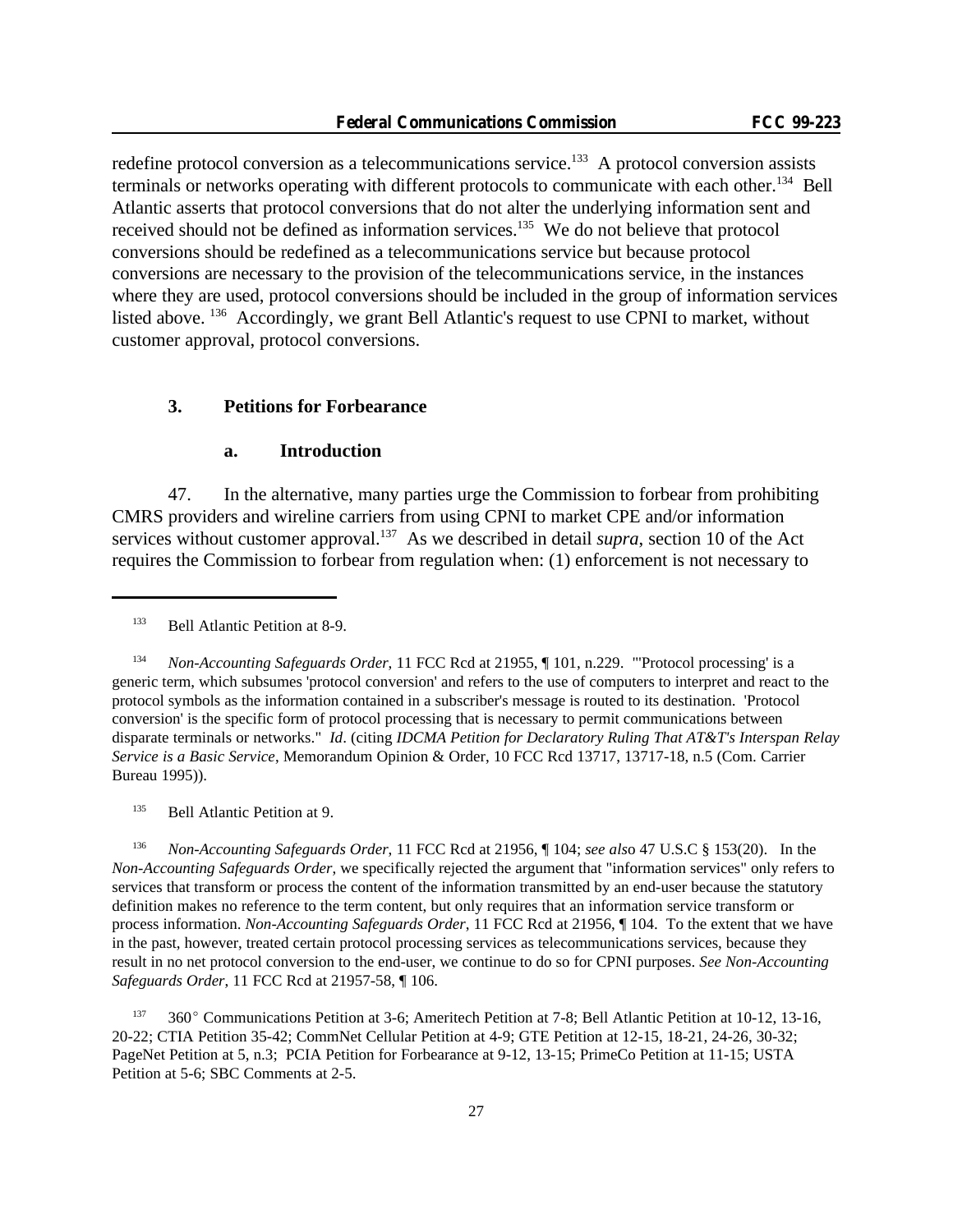ensure that the carrier's charges and practices are just and reasonable; (2) enforcement is not necessary for the protection of consumers; and (3) forbearance is consistent with the public interest.<sup>138</sup>

### **b. CMRS Providers**

48. In the preceding section, we granted the petitions for reconsideration to allow CMRS providers to use CPNI, without customer approval, to market CPE and information services to their customers. Therefore, we deny as moot the petitions for forbearance from section 222's prohibition against CMRS providers using CPNI to market, without customer approval, CPE and information services.<sup>139</sup>

### **c. Wireline Carriers**

49. In the preceding section, we granted the petitions for reconsideration to allow wireline carriers to use CPNI, without customer approval, to market CPE and some information services to their customers. Therefore, we deny as moot the petitions requesting that we forbear from enforcing section 222's prohibition against wireline carriers to use CPNI to market CPE and information services such as call answering, voice mail or messaging, voice storage and retrieval services, fax storage and retrieval services, and protocol conversions.<sup>140</sup> Bell Atlantic has requested that we forbear from enforcing section 222's prohibition against using CPNI without prior customer consent to market all information services.<sup>141</sup> As explained below, we deny this request.

50. *Section 10(a)(1).* In support of its request for forbearance, Bell Atlantic argues

<sup>139</sup> 360° Communications Petition at 3-6; Ameritech Petition at 7-8; Bell Atlantic Petition at 10-12, 13-16, 20-22; CTIA Petition 35-42; CommNet Cellular Petition at 4-9; GTE Petition at 12-15, 18-21, 24-26, 30-32; PageNet Petition at 5, n.3; PCIA Petition for Forbearance at 9-12, 13-15; PrimeCo Petition at 11-15; USTA Petition at 5-6; SBC Comments at 2-5. To the extent that the petitioners who filed petitions for forbearance on these issues believe that we have mischaracterized their petitions, we invite them to ask us for clarification.

<sup>140</sup> Ameritech Petition at 2-6 (requesting forbearance for use of CPNI to market CPE and voicemail); GTE Petition at 18-21, 24-26 (requesting forbearance for use of CPNI to market CPE, voicemail, store and forward services, and short messaging service); SBC Comments at 5-9 (requesting forbearance to use CPNI to market CPE and voicemail). Again, to the extent that we have mischaracterized any of the petitioners' arguments, we invite them to request a clarification.

<sup>141</sup> Bell Atlantic Petition at 9-16.

<sup>138</sup> *See* discussion *supra* Part V.A.3.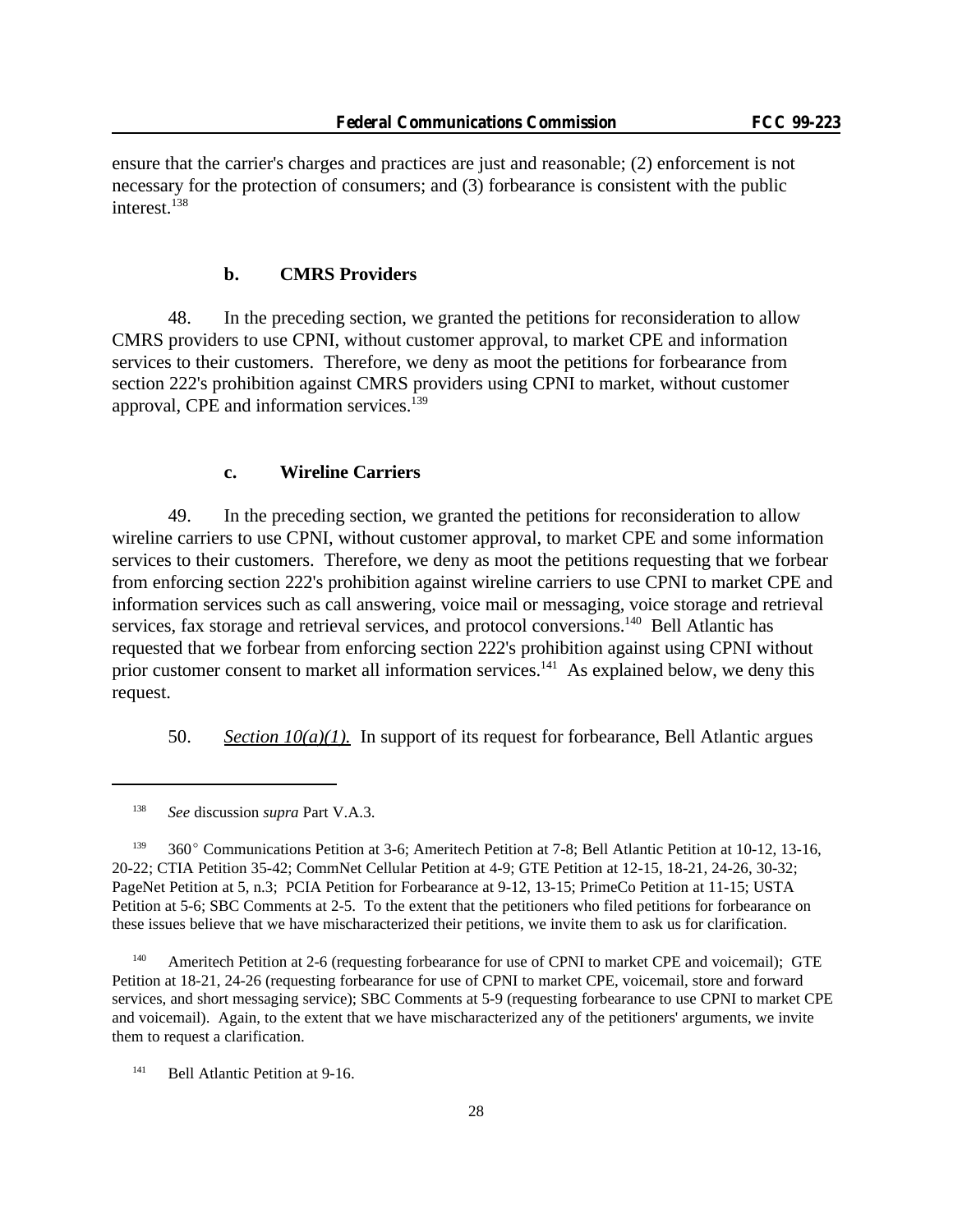that enforcement of the CPNI prohibition is not necessary to ensure that the charges, practices, classifications, or regulations are reasonable and non-discriminatory. Bell Atlantic states that the BOCs must obtain all underlying telecommunications services that they use to provide information services at the same unbundled tariff rates that are available to their competitors and that the BOCs are subject to similar nondiscrimination requirements with respect to the installation and maintenance of wireline telecommunications service in connection with information services as they are for CPE.<sup>142</sup>

51. The primary focus of the CPNI rules is not, nor ever has been, intended to ensure reasonable rates or practices. Therefore, we determine that enforcement of the restrictions on the use of CPNI to market those information services that are not "necessary to, or used in, the provision of" telecommunications services are not necessary to ensure that the charges, practices, classifications, or regulations are just and reasonable and are not unjustly or unreasonably discriminatory.

52. *Section 10(a)(2).* Bell Atlantic contends that CPNI restrictions are not necessary to protect consumers because the use of CPNI would not result in unreasonable rates and because such use would be consistent with consumers' expectations. Bell Atlantic notes that consumers have benefitted for more than a decade from Bell company integrated provision of telecommunications and information services without the need for prior consent to use CPNI. They also argue that the information services market is competitive, thus obviating the need for any CPNI obligations, and that enforcement of such obligations would simply serve to confuse consumers by frustrating their efforts to easily obtain information about telecommunications and information services in the course of a single contact with a carrier representative.<sup>143</sup>

53. We are unable to conclude that forbearing from enforcement of restrictions on the use of CPNI for marketing all information services would satisfy the second criterion. We note, however, that the "integrated" services that Bell Atlantic identifies include the information services which we have found above to be necessary to, or used in, the provision of the underlying telecommunications service. We have, on reconsideration, identified those types of information services for which our broader interpretation of section  $222(c)(1)(B)$  is more in line with customer expectations and congressional intent. For these services, forbearance is not necessary. With regard to other information services such as Internet access, we find that enforcing section  $222(c)(1)(B)$  is still necessary to protect consumers. Requiring prior consent protects customers in many instances where they would not realize potentially sensitive, personal information had been accessed or used. As noted above, there is no evidence, currently, that customers expect to receive such services from their wireline provider, or that they expect to use such services in the

<sup>&</sup>lt;sup>142</sup> Bell Atlantic Petition at 13-14.

<sup>143</sup> Bell Atlantic Petition at 14-15.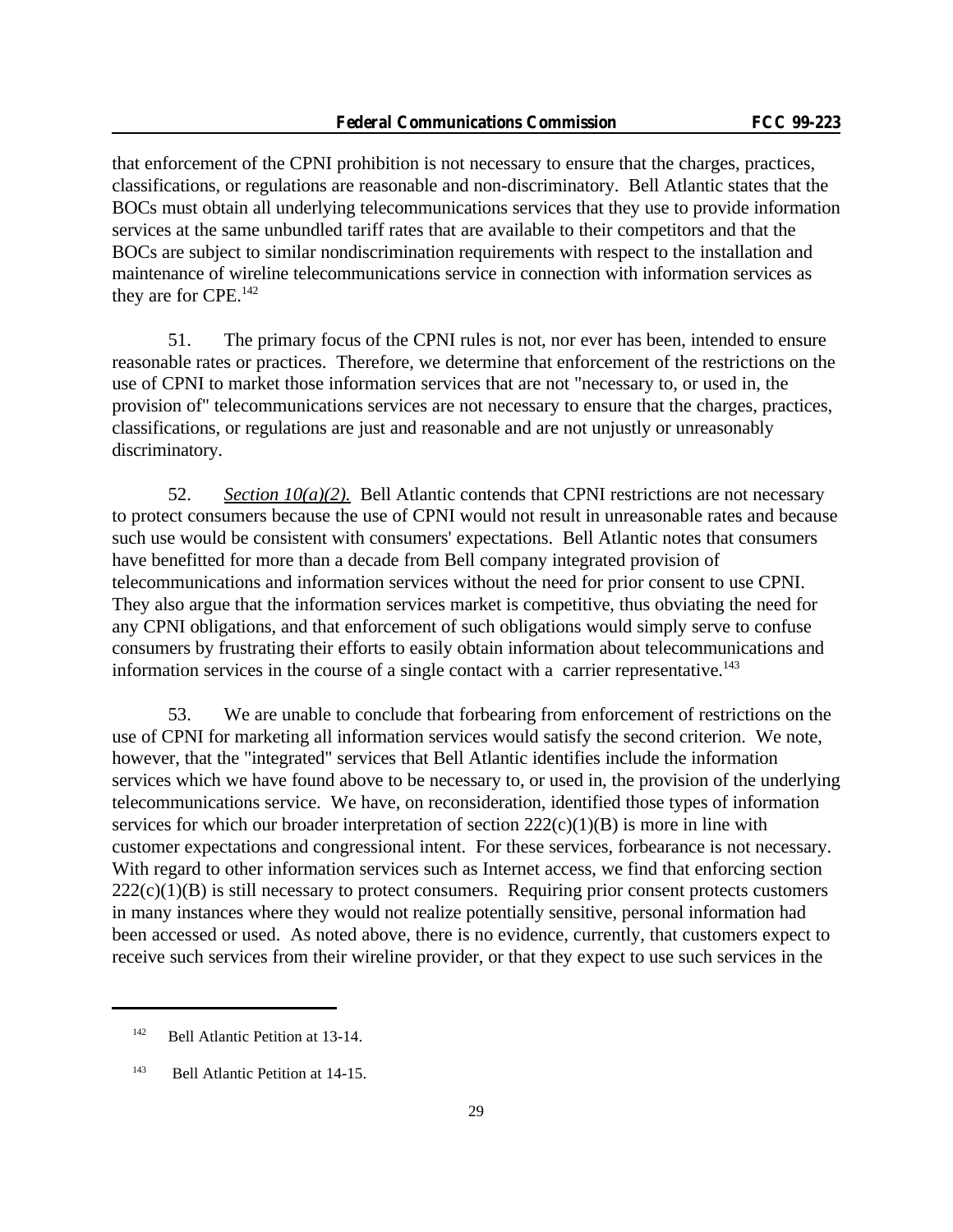way that they expect to receive or use more integrated services. Nor are we aware of any other law, regulation, agency or state requirement that would substitute for the effectiveness of a prior consent requirement, which protects customer privacy expectations by placing the control over the use of CPNI for purposes of marketing non-integrated information services in the hands of the customer.

54. *Section 10(a)(3).* Bell Atlantic also argues that the Commission has already found, under Computer III, that it is in the public interest to permit the Bell Companies to use CPNI, subject to an "opt-out" option, because this approach enables Bell companies to engage in integrated marketing and sales of basic and enhanced services.<sup>144</sup> Bell Atlantic asserts, therefore, that the Commission has already made the public interest finding required under section  $10(a)(3)$ . We concluded in the CPNI Order, however, that "[u]nlike the Commission's pre-existing policies under Computer III, which were largely intended to address competitive concerns, section 222 of the Act explicitly directs a greater focus on protecting customer privacy and control."<sup>145</sup> We further concluded that "[t]his new focus embodied in section 222 evinces Congress' intent to strike a balance between competitive and customer privacy interests different from that which existed prior to the 1996 Act, and thus supports a more rigorous approval standard for carrier use of CPNI than in the prior Commission Computer III framework."<sup>146</sup> More specifically, we concluded that an opt-out scheme does not provide any assurance that consent for the use of a customer's CPNI would be informed, and found that opt-out does not adequately protect customer privacy interests.<sup>147</sup> Bell Atlantic, therefore, is incorrect in its assertion that our conclusions in Computer III dictate our findings relating to the public interest. We also conclude that the record on forbearance suggested here does not convince us that the privacy goals of the statute are met where carriers can use CPNI without express customer approval to sell services outside the existing customer-carrier relationship. We accordingly find that Bell Atlantic's request for forbearance of section 222's affirmative approval requirement is generally inconsistent with the public interest. Customers who are interested in obtaining more information can arrange to do so easily by granting consent for their carriers' use of CPNI. We have found no public interest benefits that would outweigh these concerns.

<sup>144</sup> *See* Bell Atlantic Petition at 15-16, *citing Amendment to Sections 64.702 of the Commission's Rules and Regulations*, *Policy and Rules Concerning Rates for Competitive Common Phase II Carrier Service and Facilities Authorizations Thereof, and Communications Protocols under Section 64.702 of the Commission's Rules and Regulations*, Report and Order, CC Docket 85-229, 2 FCC Rcd 3072, 3095, ¶ 155 (1987) (Third Computer Inquiry); Memorandum Opinion and Order on Reconsideration, 3 FCC Rcd 1150, 1162-63, ¶ 97 (1988); *Computer III Remand Proceedings: Bell Operating Company Safeguards and Tier 1 Local Exchange Company Safeguards*, Report and Order, CC Docket No. 90-623, 6 FCC Rcd 7571, 7609-10 ¶ 85 (1991).

<sup>145</sup> *CPNI Order*, 13 FCC Rcd at 8135, ¶ 96.

<sup>146</sup> *CPNI Order*, 13 FCC Rcd at 8135, ¶ 96.

<sup>147</sup> *CPNI Order*, 13 FCC Rcd at 8130-32, ¶ 91.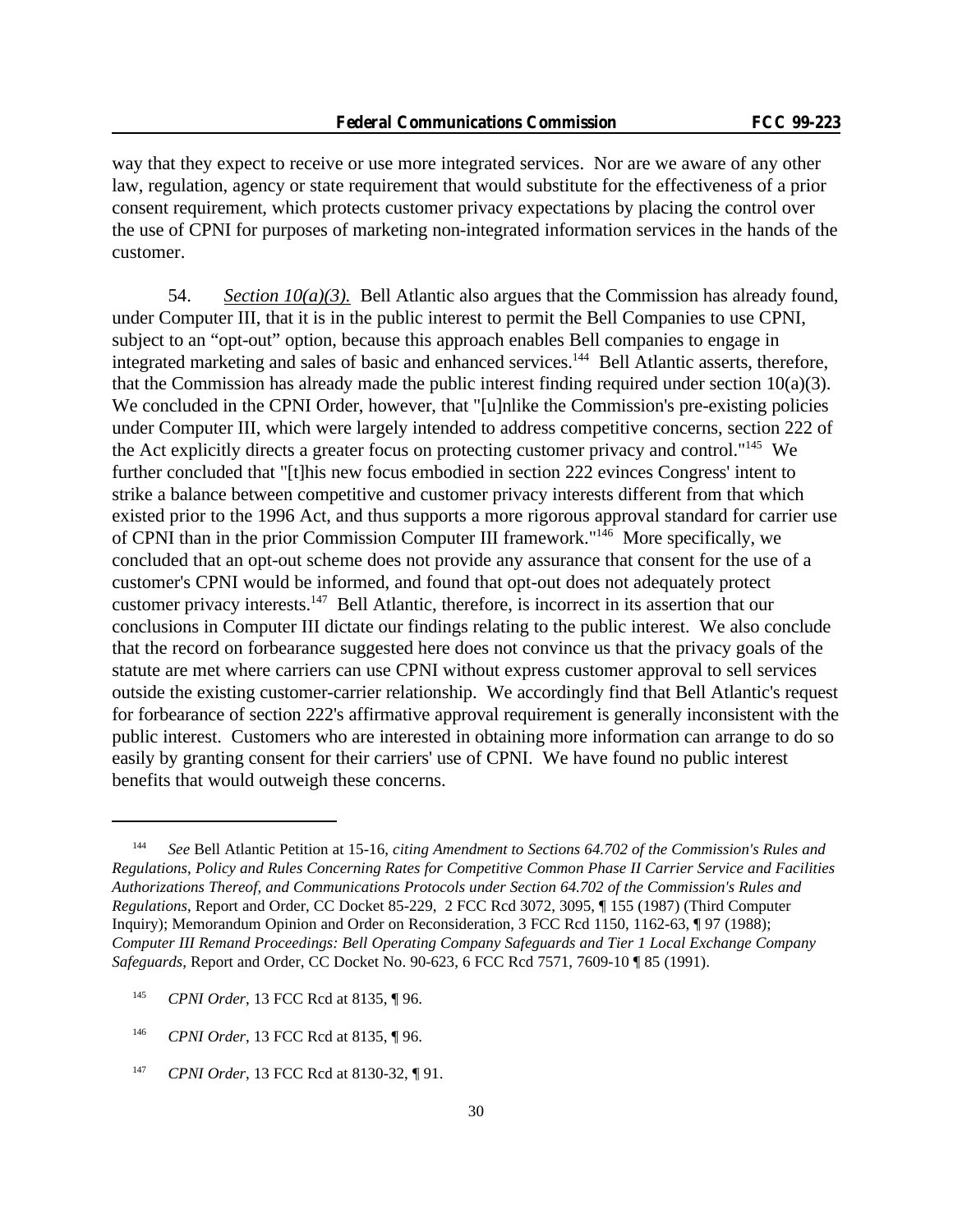55. Pursuant to section 10(b) of the Act, we have evaluated whether forbearance from the prior consent requirement will promote competitive market conditions, including the extent to which forbearance will enhance competition among providers of telecommunications services. As we concluded above, the ability to use CPNI from an existing service relationship to market new services to a customer bestows an enormous competitive advantage for those carriers that currently have a service relationship with customers, particularly incumbent exchange carriers and interexchange carriers with a large existing customer base. This, in turn, poses a significant risk to the development of competition. Therefore, to the extent that Bell Atlantic is requesting forbearance from section 222's restrictions on the use of CPNI to market Internet access service, we find that such forbearance would neither promote competition nor enhance competition among telecommunications service providers. For instance, we recently stated that, although many Internet service providers (ISPs) "compete against one another, each ISP must obtain the underlying basic services from the incumbent local exchange carrier, often still a BOC, to reach its customers."<sup>148</sup> Because of the competitive advantage that many BOCs retain, we concluded that we would not remove certain safeguards designed to protect against BOC discrimination despite the competitive ISP marketplace. We reach a similar conclusion here: giving wireline carriers, particularly ILECs, the right to use CPNI without affirmative customer approval to market Internet access services could damage the competitive Internet access services market at this point in time. Accordingly, we deny Bell Atlantic's petition for forbearance on this issue.

# **d. Forbearance from all CPNI Rules for CMRS Providers**

56. A few parties urge the Commission to forbear from imposing any CPNI obligations on CMRS providers.<sup>149</sup> Forbearance from enforcing all CPNI rules against CMRS carriers, according to one petitioner, will permit many beneficial and pro-competitive marketing practices to continue.<sup>150</sup> The Commission must forbear from enforcing its rules or any statutory provision where the criteria of the forbearance test, set out in Part V.A.3, infra, are satisfied. For the reasons discussed below, we deny this request.

<sup>148</sup> *In the Matter of Computer III Further Remand Proceedings: Bell Operating Company Provision of Enhanced Services, 1998 Biennial Regulatory Review—Review of Computer III and ONA Safeguards and Requirements*, FCC 99-36, 14 FCC Rcd 4289, 4301, ¶ 16 (1999).

<sup>&</sup>lt;sup>149</sup> 360° Communications Petition at 3; Bell Atlantic Petition at 20; PageNet Petition at 5, n.3. *See also* Bell Atlantic Mobile Comments at 1. Arch Communications seeks forbearance from the application of those CPNI rules designed for markets with dominant carriers possessing market power. Arch Communications Comments at 7, n.22. While we are sensitive to the issues concerning market power and monopoly derived CPNI, we note, however, that the CPNI rules are designed to apply to all carriers in all markets, including competitive markets such as interexchange service.

 $150$  360° Communications Petition at 6.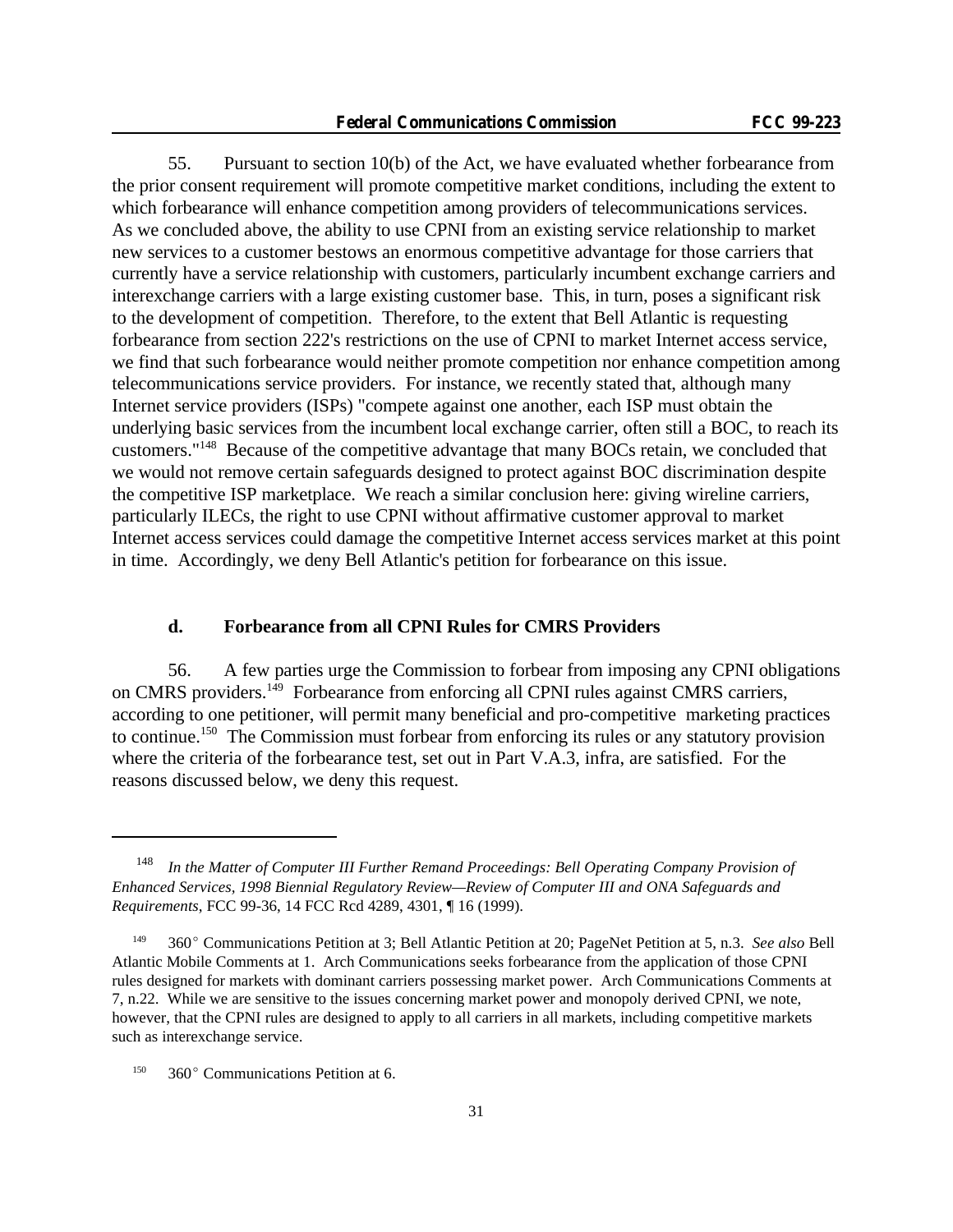57. *Section 10(a)(1).* According to 360 $^{\circ}$  Communications, CMRS providers are constrained by market forces from charging unjust or unreasonable prices or engaging in unreasonable practices because the CMRS marketplace is highly competitive.<sup>151</sup> Customers who disapprove of a carrier's use of CPNI simply will change carriers.<sup>152</sup> Thus, the argument goes, for a carrier to maintain its customer base, it must not abuse or improperly use CPNI.<sup>153</sup> Bell Atlantic Mobile adds that these competitive forces in the CMRS market supplemented by sections 201 and 202 of the Act provide sufficient discipline against attempts to engage in unjust or unreasonable practices.<sup>154</sup> Moreover, Arch claims that CPNI rules prevent CMRS carriers from marketing their services in the most efficient manner.<sup>155</sup> The new rules, therefore, are unnecessary to prevent unreasonable or unjust carrier behavior.<sup>156</sup>

58. As we have previously stated, the primary focus of the CPNI rules is not, nor ever has been, intended to ensure reasonable rates or practices. Therefore, we determine that enforcement of the CPNI rules for CMRS carriers is not necessary to ensure that the charges, practices, classifications, or regulations are just and reasonable and are not unjustly or unreasonably discriminatory.

59. *Section*  $10(a)(2)$ *.* 360° Communications asserts that the new CPNI rules are unnecessary to protect the privacy interests of CMRS customers.<sup>157</sup> In the absence of prior CPNI restrictions,<sup>158</sup> CMRS customers have come to expect CMRS carriers to use their CPNI for "beneficial marketing practices" and,  $360^{\circ}$  Communications further contends, that a sudden change in these practices will cause significant consumer confusion and harm.<sup>159</sup> Arch avers that because of intense competition, CMRS carriers have every incentive to respect the privacy

- <sup>154</sup> Bell Atlantic Mobile Comments at 3-4.
- <sup>155</sup> Arch Communications Comments at 9.
- <sup>156</sup> 360 $^{\circ}$  Communications Petition at 5.
- <sup>157</sup> 360 $^{\circ}$  Communications Petition at 5.

<sup>158</sup> Bell Atlantic Petition at 11, 14 (CMRS consumers have benefitted from more than a decade of carriers' use of CPNI without need for affirmative customer consent).

<sup>159</sup> 360 $^{\circ}$  Communications Petition at 6; *see also* Bell Atlantic Petition at 15.

 $151 - 360^{\circ}$  Communications Petition at 5.

 $152$  360° Communications Petition at 5.

<sup>&</sup>lt;sup>153</sup> 360 $^{\circ}$  Communications Petition at 5.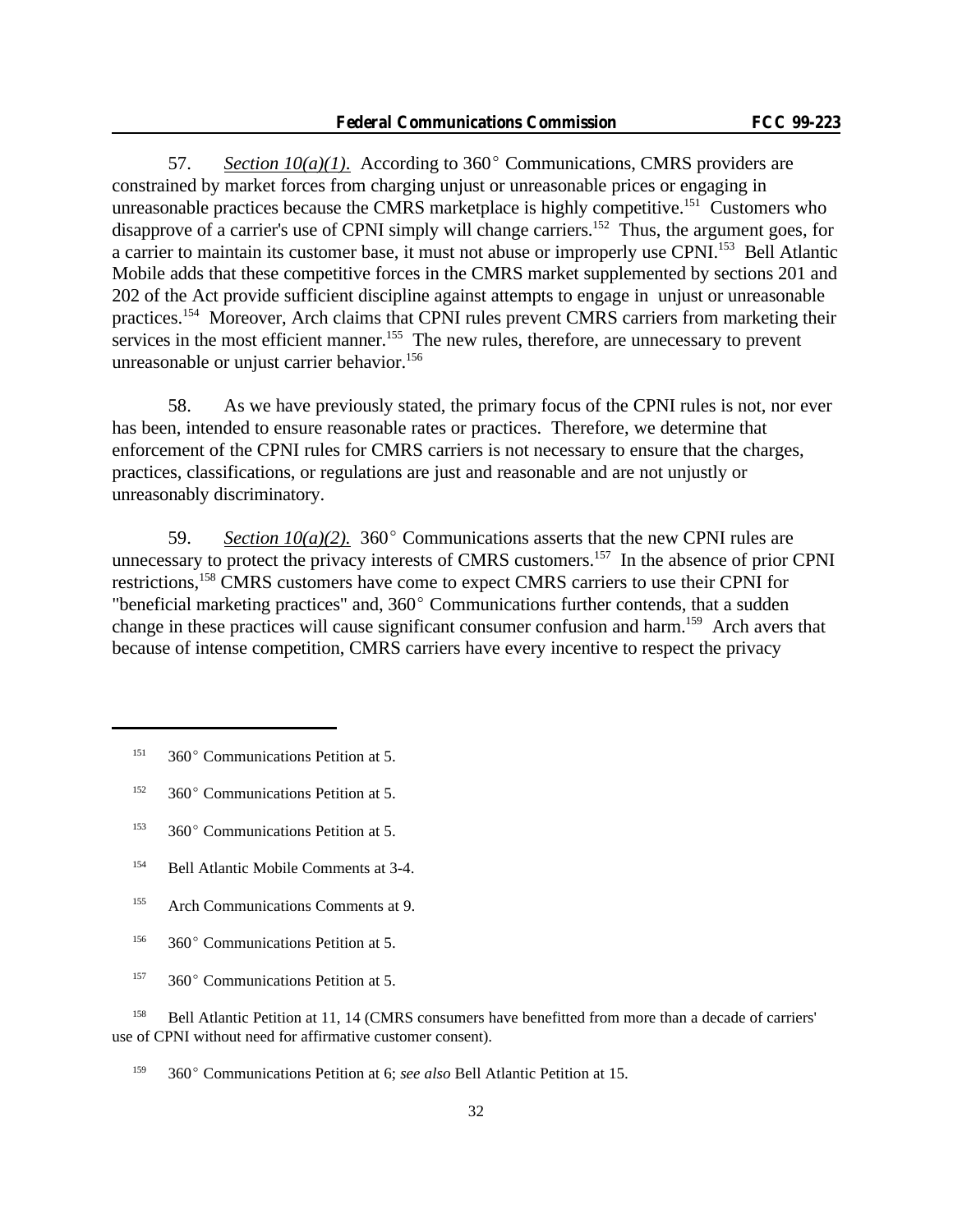interests of their customers<sup>160</sup> who can freely switch carriers.

60. We are unable to find that CMRS customers' privacy interests would be adequately protected absent section 222 and the rules promulgated in this proceeding. We are concerned, for example, that customers would be harmed by elimination of the restriction on carriers' use of CPNI to identify or track customers who call competing service providers contained in section  $64.2005(b)(1)$  of our rules. Section 222 and our implementing rules protect customers in many instances where they would not realize potentially sensitive, personal information had been accessed or used. Moreover, we would be remiss in our duty under the statute if we created an environment in which CMRS customers' only recourse was to switch carriers after discovering that their CPNI had been used without authorization. Nor are we aware of any other law, regulation, agency or state requirement that would substitute for the effectiveness of our rules implementing section 222. Consequently, the second criterion for forbearance has not been met.

61. *Section 10(a)(3).* 360 $^{\circ}$  Communications argues that the public interest is served by the continuation of legitimate, beneficial marketing practices that have helped consumers manage their CMRS service costs and spurred competition by enabling carriers to differentiate themselves in the marketplace by offering new and enhanced service bundles.<sup>161</sup> Arch asserts that the central issue raised by the CPNI rules is that they prevent each competitive CMRS carrier from treating each of its customers as a unique individual.<sup>162</sup>

62. We do not find that forbearance from section 222 and our CPNI rules for all CMRS providers is consistent with the public interest. Complete forbearance<sup>163</sup> would eliminate section 222's procedures for the protection of both customers and carriers, such as the process for transferring CPNI from a former carrier to a new carrier pursuant to a customer's written request<sup>164</sup> and the obligation to protect carrier proprietary information.<sup>165</sup> Pursuant to section 10(b) of the Act, we have evaluated whether forbearance from section 222 for CMRS carriers will promote competitive market conditions, including the extent to which forbearance will enhance competition among providers of telecommunications services. On one hand, forbearance could promote a free flow of information from the carrier to the consumer, potentially decreasing the

<sup>163</sup> *See* 360° Communications Petition at 3, 5-6; Bell Atlantic Petition at 20; *see also* Arch Communications Comments at 7; Bell Atlantic Mobile Comments at 1.

 $164$  47 U.S.C. § 222(c)(2).

 $165$  47 U.S.C. § 222(b).

<sup>&</sup>lt;sup>160</sup> Arch Communications Comments at 8.

 $161$  360° Communications Petition at 5.

<sup>&</sup>lt;sup>162</sup> Arch Communications Comments at 9.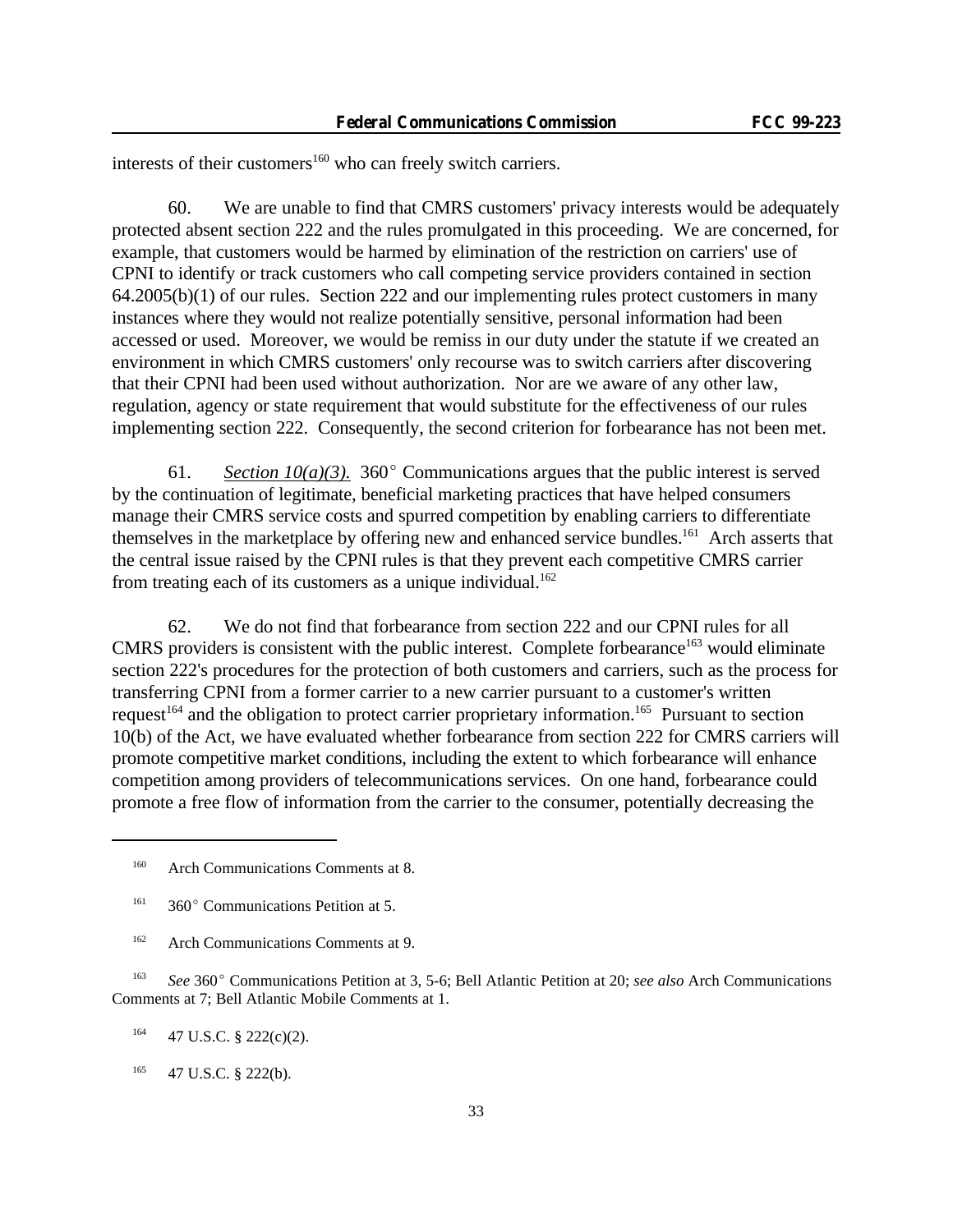carriers' costs of marketing. Increased competition for subscribers could result in the further reduction of rates, particularly in an already competitive market. On the other hand, it would appear that any such benefits would be marginal, at best, especially in light of the actions taken herein that reduce the regulatory impact of section  $222$  compliance<sup>166</sup> and the continued importance of protecting consumers' privacy expectations. On balance, we find that forbearance from the full range of CPNI protections would undermine consumer privacy to an extent that outweighs the potential benefits demonstrated on the record in terms of carrier cost savings. Therefore, we conclude that there is insufficient basis for a public interest finding under the third criterion.

# **C. Use of CPNI to Market to Former and "Soon-to-be Former" Customers**

#### **1. Background**

63. The *CPNI Order* adopted section 64.2005(b)(3) to prohibit a carrier from using or accessing CPNI to regain the business of a customer who has switched to another provider.<sup>167</sup> The Commission decided as a matter of statutory interpretation that once a customer terminates service from a carrier, CPNI derived from the previously subscribed service may not be used to retain or regain that customer.<sup>168</sup> Specifically, the Commission foreclosed the use of CPNI for customer retention purposes under section 222(c)(1) because it felt such use was not carried out in the "provision of" service, but rather, for the purpose of retaining a customer that has already taken steps to change its provider.<sup>169</sup> The *CPNI Order* also precluded the use of CPNI under

<sup>&</sup>lt;sup>166</sup> We note that this order on reconsideration lightens the impact of compliance with the CPNI rules by allowing CMRS providers to use CPNI, without customer approval, to market CPE and information services to their customers. This order also eliminates the prohibition on the use of CPNI for winback purposes. Further, this order also provides flexibility for technological differences in administrative systems with regard to the electronic safeguards rules, which should be beneficial to all companies, including CMRS providers. Moreover, with respect to independent CMRS providers, the practical effect is that many of the CPNI rules will not apply to them (or any single service category provider). Restrictions on marketing telecommunications service offerings impose minimal burdens on a carrier that remains within one category.

<sup>167</sup> Section 64.2005(b)(3) states that: "[a] telecommunications carrier may not use, disclose or permit access to a former customer's CPNI to regain the business of the customer who has switched to another service provider." 47 C.F.R. § 64.2005(b)(3).

<sup>168</sup> *CPNI Order*, 13 FCC Rcd at 8126-27, ¶ 85.

<sup>&</sup>lt;sup>169</sup> *CPNI Order*, 13 FCC Rcd at 8126-27, ¶ 85. Section 222(c)(1) provides that a telecommunications carrier that receives or obtains CPNI by virtue of its "provision of a telecommunications service shall only use, disclose, or permit access to individually identifiable [CPNI] in the provision of (A) the telecommunications service from which such information is derived, or  $(B)$  services necessary to, or used in, the provision of such telecommunications service, including the publication of directories." 47 U.S.C.  $\S$  222(c)(1).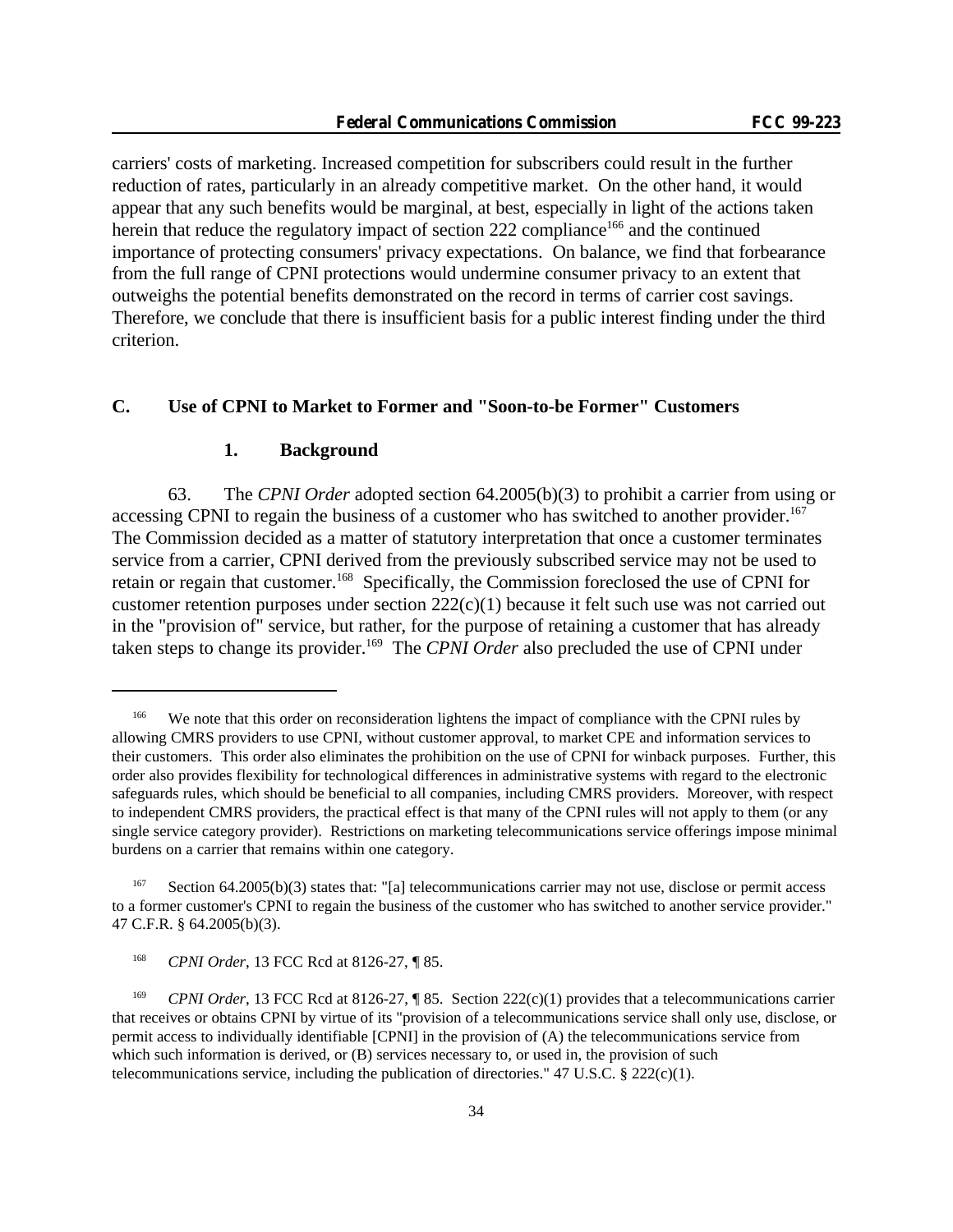section  $222(d)(1)$ , insofar as such use would be undertaken to market a service, rather than to "initiate" a service within the meaning of that provision. $170$ 

64. A significant majority of the petitioners have requested that the Commission reconsider or forbear from the restrictions of section 64.2005(b)(3), which has been referred to as the "winback" prohibitions.<sup>171</sup> As noted by various petitioners, the concept of "winback" can be divided into two distinct types of marketing: marketing intended either to (1) regain a customer or (2) retain a customer.<sup>172</sup> Regaining a customer applies to marketing situations where a customer has already switched to and is receiving service from another provider.<sup>173</sup> Retention marketing, by contrast, refers to a carrier's attempts to persuade a customer to remain with that carrier before the customer's service is switched to another provider.<sup>174</sup> For the purposes of this section, we shall use the term "winback" to refer only to the first situation, where the customer has already switched to and is receiving service from another provider.<sup>175</sup>

### **2. "Winback"**

### **a. Background**

65. Petitioners challenge the winback restrictions on a variety of grounds. Some

<sup>171</sup> 360° Communications Petition at 10-11; ALLTEL Petition at 7; AT&T Petition at 2-5; Bell Atlantic Petition at 16-17; Bell South Petition at 16-18; Comcast Petition at 16-18; CTIA Petition at 10-13, 31-42; Frontier Petition at 7-10; GTE Petition at 34; MCI Petition 49-52; Omnipoint Petition at 17-19; PageNet Petition at 2-4; PCIA Petition at 9-11; PCIA Petition for Forbearance at 15-16; PrimeCo Petition at 9-10; SBC Petition at 8-10; USTA Petition 6-9; Vanguard Petition at 12-14. *See also*, Airtouch Comments at 9-12; Ameritech Comments at 3; Arch Communications at 4-5; Cable & Wireless Comments at 2; CelPage Comments at 11; e.spire Comments at 4; Intermedia Communications Comments at 2; Sprint Comments at 4; U S WEST Comments at 3; RCA Reply Comments at 5; Time Warner Telecom Reply Comments at 4-9; PCIA Petition for Forbearance (filed June 29, 1998) at 15-16. *But cf.* Allegiance Telecom Comments at 5-8; ALTS Comments at 1-5; Cable and Wireless Comments at 2-5; Commonwealth Telecom Comments at 5-8; Focal Communications Comments at 5-8; KMC Telecom Comments at 5-8.

<sup>172</sup> MCI Petition at 49; Omnipoint Petition at 17; USTA Petition at 6-7; Cable & Wireless Comments at 2-3; SBC Comments at 19, n. 44; TRA Comments at 7.

<sup>173</sup> Omnipoint Petition at 18; USTA Petition at 6-7; Sprint Comments at 3-4.

<sup>&</sup>lt;sup>170</sup> *CPNI Order*, 13 FCC Rcd at 8126-27, ¶ 85. Section 222(d)(1) provides that: "[n]othing in this section prohibits a telecommunications carrier from using, disclosing, or permitting access to customer proprietary network information obtained from its customers . . . (1) to initiate, render, bill, and collect for telecommunications services; ..." 47 U.S.C. § 222(d)(1).

<sup>&</sup>lt;sup>174</sup> MCI Petition at 49; Omnipoint Petition at 18.

<sup>175</sup> We discuss and limit certain types of retention marketing in Part V.C.3, *infra*.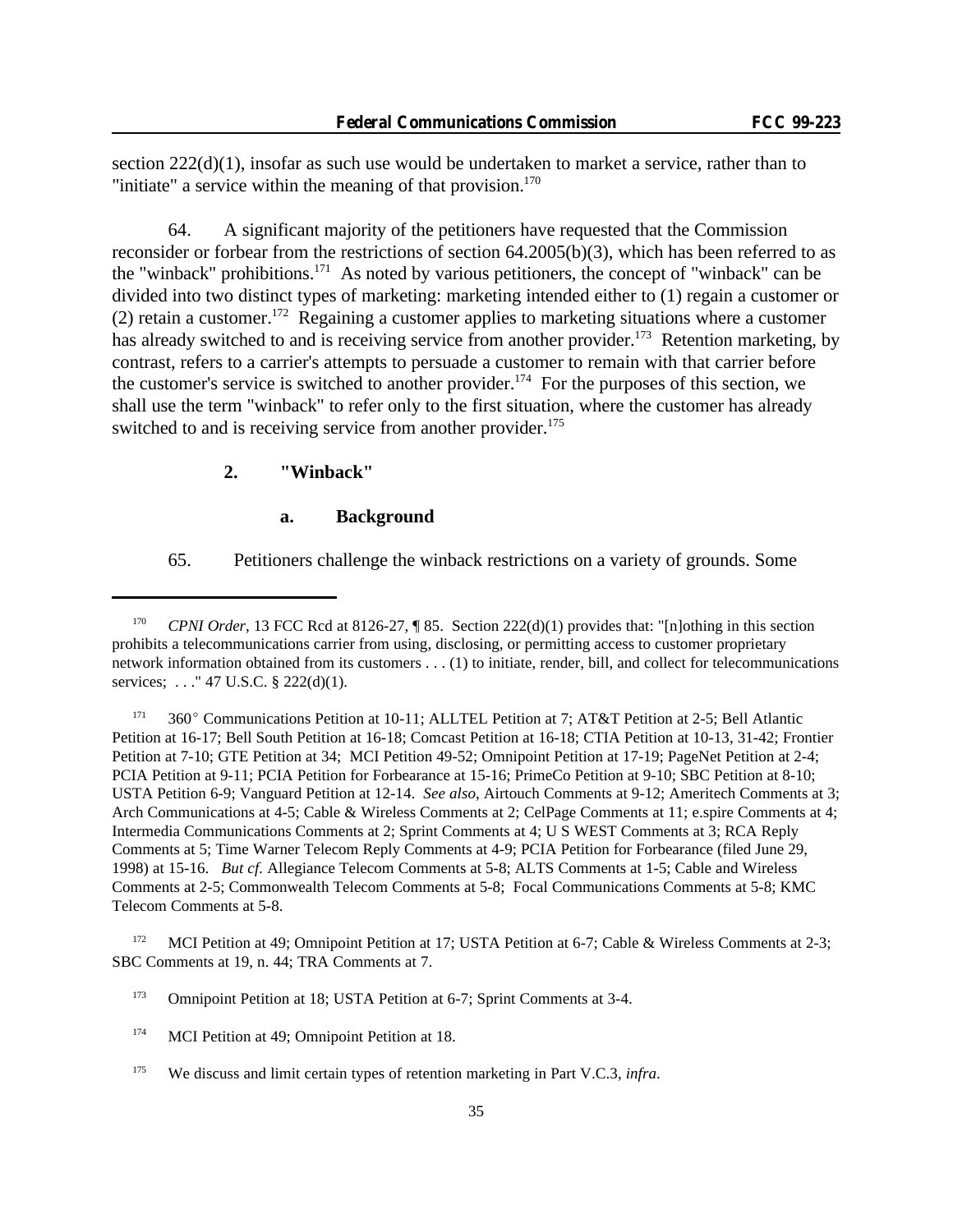petitioners allege that the winback restrictions are not compelled by the statute<sup>176</sup> and are antithetical to the concepts embodied in the Communications Act of 1934, as amended.<sup>177</sup> Certain petitioners argue that if the Commission believes the winback rule is a reasonable interpretation of section 222, it should exercise its authority under section 10 to forbear from enforcing this provision because the anti-competitive effects outweigh any protection to customer privacy.<sup>178</sup> Various parties argue that the Commission violated section 553 of the Administrative Procedures Act by promulgating winback rules without adequate notice, comment and explanation.<sup>179</sup> Finally, a number of parties claim that the winback restrictions constitute an impermissible "taking" of their property rights under the Fifth Amendment.<sup>180</sup> In contrast, other parties generally support the Commission's adoption of winback restrictions in some instances, but urge the Commission to place additional restrictions on ILEC use of CPNI.<sup>181</sup>

### **b. Discussion**

66. On reconsideration, we conclude that all carriers should be able to use CPNI to engage in winback marketing campaigns to target valued former customers that have switched to other carriers. After reviewing the fuller record on this issue developed on reconsideration, we are persuaded that winback campaigns are consistent with section 222(c)(1) and in most instances facilitate and foster competition among carriers, benefiting customers without unduly impinging upon their privacy rights. Accordingly, we reverse our position and eliminate rule 64.2005(b)(3).

67. On reconsideration, we believe that section  $222(c)(1)(A)$  is properly construed to allow carriers to use CPNI to regain customers who have switched to another carrier. While section  $222(c)(1)$  is susceptible to different interpretations, we now think that the better reading

<sup>179</sup> Bell Atlantic Petition at 16; PrimeCo Petition at 9; Omnipoint Petition at 17; SBC Petition at 8; USTA Petition at 6; but *cf.* Commonwealth *ex parte* (filed February 17, 1999) at 1-6; Focal Communications *ex parte* (filed February 17, 1999) at 1-6; KMC Telecom *ex parte* (filed February 17, 1999) at 1-6.

<sup>&</sup>lt;sup>176</sup> 360° Communications Petition at 11; AT&T Petition at 2; PageNet Petition at 2; PCIA Petition at 9-10 (no congressional mandate to implement winback rule); Vanguard Petition at 14 (FCC not constrained to adopt such a rule); USTA Petition at 8 (lack of clear and irrefutable congressional directive in statute or legislative history); Arch Communications Comments at 5; AT&T Comments at 4; CelPage Comments at 10.

<sup>&</sup>lt;sup>177</sup> BellSouth Petition at 16-17; GTE Petition at 35; USTA Petition at 7-8.

<sup>&</sup>lt;sup>178</sup> Bell Atlantic Petition at 17; GTE Petition at 36.

<sup>&</sup>lt;sup>180</sup> BellSouth Petition at 18; GTE Petition at 36.

<sup>181</sup> AT&T Petition at n.3; Frontier Petition at 8-9; MCI Petition at 49-52; Allegiance Telecom Comments at 5-8; ALTS Comments at 1-5; Cable and Wireless Comments at 2-5; Commonwealth Telecom Comments at 5-8; e.spire Comments at 4; Focal Communications Comments at 5-8; Intermedia Communications Comments at 3; KMC Telecom Comments at 5-8; LCI Reply Comments at 7; Time Warner Telecom Reply Comments at 4-9.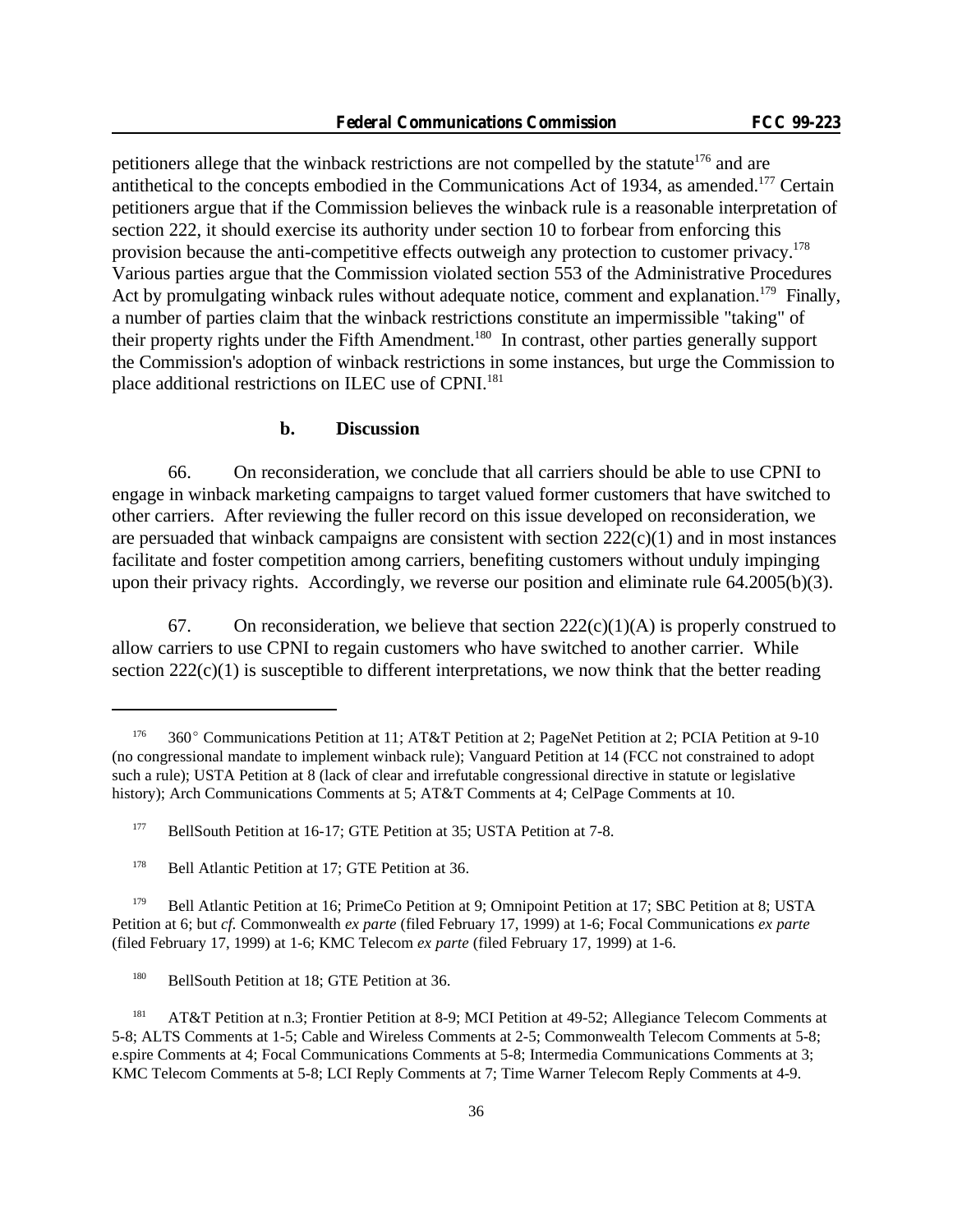of this language permits use of CPNI of former customers to market the same category of service from which CPNI was obtained to that former customer. We agree with those petitioners who argue that the use of CPNI in this manner is consistent with both the language and the goals of the statute.<sup>182</sup> Section  $222(c)(1)(A)$  permits the use of CPNI in connection with the "provision of the telecommunications service from which the information is derived."<sup>183</sup> The marketing of service offerings within a given presubscribed telecommunications service is encompassed within the "provision of" that service.<sup>184</sup> In developing the total service approach, the Commission recognized that marketing is implicit in the term "provision" as used in section  $222(c)(1)$ .<sup>185</sup> The *CPNI Order* stated that "we believe that the best interpretation of section 222(c)(1) is the total service approach, which affords carriers the right to use or disclose CPNI for, among other things, *marketing related offerings* within customers' existing service for their benefit and convenience."<sup>186</sup> While we recognize that this discussion in the CPNI Order also referred to the customer's "existing" service, we now conclude upon further reflection that our focus should not be so limited. Common sense tells us that customers are aware of and expect that their former carrier has information about the services to which they formerly subscribed. Businesses do not customarily purge their records of a customer when that customer leaves. We therefore disagree with ALTS' assertion that extending winback marketing for the same service to a former customer is an indefensible stretch of the total service approach.<sup>187</sup>

68. Because customer expectations form the basis of the total service approach, they properly influence our understanding of the statute, a goal of which is to balance competitive concerns with those of customer privacy.<sup>188</sup> Customers expect carriers to attempt to win back their business by offering better-tailored service packages,<sup>189</sup> and that such precise tailoring is

<sup>184</sup> *CPNI Order*, 13 FCC Rcd at 8102, ¶ 54.

<sup>185</sup> *CPNI Order*, 13 FCC Rcd at 8087, ¶ 35.

<sup>186</sup> *CPNI Order*, 13 FCC Rcd at 8087, ¶ 35 (emphasis added). *See also id.* at 8081, ¶ 25 ("Under the total service approach, the customer's implied approval is limited to the parameters of the customer's existing service and is neither extended to permit CPNI use *in marketing* all of a carrier's telecommunications offerings regardless of whether subscribed to by the customer, nor narrowed to permit use only in providing a discrete service feature.")(emphasis added).

<sup>187</sup> ALTS Comments at 4.

<sup>&</sup>lt;sup>182</sup> 360° Communications Petition at 11; AT&T Petition at 2; Frontier Petition at 8; PageNet Petition at 2.

 $183$  47 U.S.C. § 222(c)(1)(A).

<sup>188</sup> *See* BellSouth Petition at 17; GTE Petition at 34; SBC Petition at 9.

<sup>&</sup>lt;sup>189</sup> 360° Communications Petition at 10; GTE Petition at 33; Vanguard Petition at 13.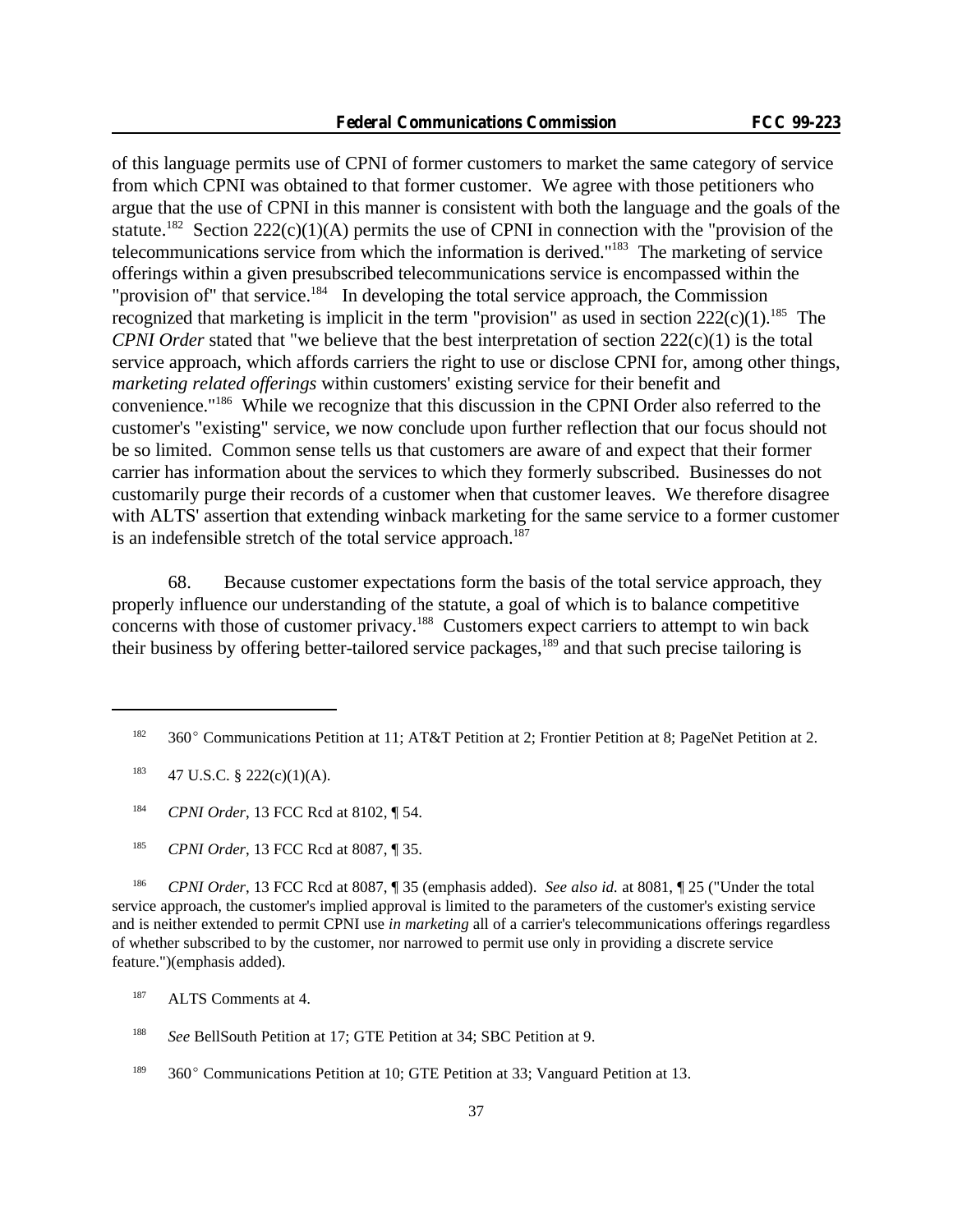most effectively achieved through the use of CPNI.<sup>190</sup> Winback restrictions may deprive customers of the benefits of a competitive market.<sup>191</sup> Winback facilitates direct competition on price and other terms, for example, by encouraging carriers to "out bid" each other for a customer's business, enabling the customer to select the carrier that best suits the customer's needs.<sup>192</sup>

69. Some commenters argue that ILECs should be restricted from engaging in winback campaigns, as a matter of policy, because of the ILECs' unique historic position as regulated monopolies.<sup>193</sup> Several commenters are concerned that the vast stores of CPNI gathered by ILECs will chill potential local entrants and thwart competition in the local exchange.<sup>194</sup> We believe that such action by an ILEC is a significant concern during the time subsequent to the customer's placement of an order to change carriers and prior to the change actually taking place. Therefore, we have addressed that situation at Part V.C.3, *infra*. However, once a customer is no longer obtaining service from the ILEC, the ILEC must compete with the new service provider to obtain the customer's business. We believe that such competition is in the best interest of the customer and see no reason to prohibit ILECs from taking part in this practice.

70. We are also unpersuaded by the allegations that an incumbent carrier's use of CPNI in winback campaigns amounts to a predatory practice designed to prevent effective market entry by new competitors.<sup>195</sup> Contrary to the commenters' suggestions, we believe such use of CPNI is neither a *per se* violation of section 201 of the Communications Act, as amended, nor the antitrust laws. While excessively low pricing and other exclusionary practices may contravene antitrust law, commenters proffer neither facts nor convincing arguments that their legal conclusion is a realistic concern. Prior to the adoption of the rules promulgated under 1996 Act, incumbent carriers were able to use CPNI to regain customers lost to competitors. Assuming incumbent LECs have sufficient market power to engage in predatory strategies, they are

<sup>191</sup> ALLTEL Petition at 7; AT&T Petition at 3-4; Omnipoint Petition at 18; PageNet Petition at 4; PCIA Petition at 10; PrimeCo Petition at 9; SBC Petition at 9; USTA Petition at 7; Sprint Comments at 1-2.

<sup>192</sup> Omnipoint Petition at 18; PageNet Petition at 4; PrimeCo Petition at 9.

<sup>193</sup> MCI Comments at 20-21; Time Warner Telecom Reply Comments at 4.

<sup>194</sup> Allegiance Telecom Comments at 5-9; Commonwealth Telecom Comments at 5-9; Focal Communications Comments at 5-9; KMC Telecom Comments at 5-9; Time Warner Telecom Reply Comments at 8.

<sup>195</sup> Allegiance Telecom Comments at 10-12; Commonwealth Telecom Comments at 10-12; Focal Communications Comments at 10-12; KMC Telecom Comments at 10-12.

<sup>&</sup>lt;sup>190</sup> CTIA Petition at 11; PageNet Petition at 3.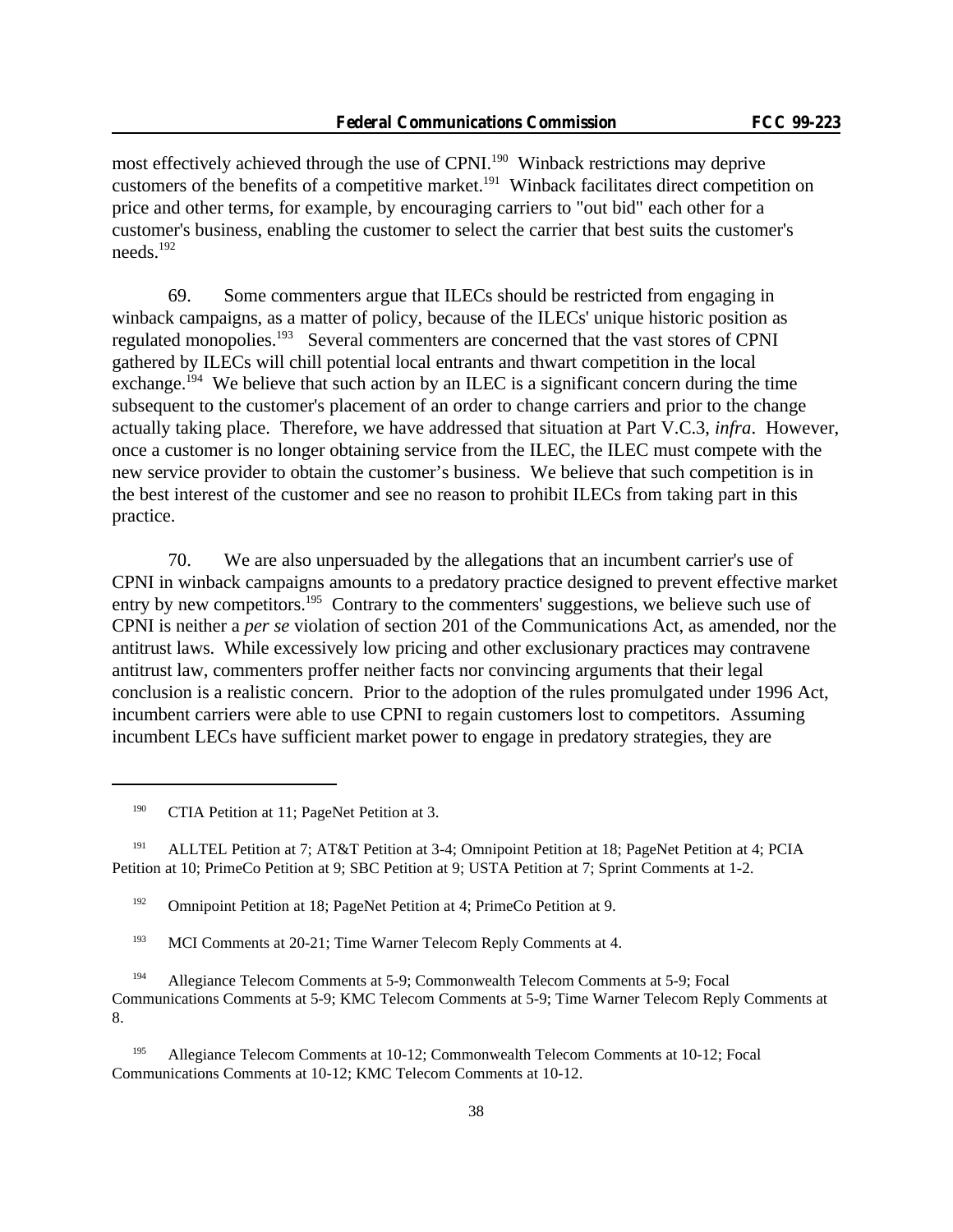constrained in their ability to raise and lower prices by our tariff rules and non-discrimination requirements.<sup>196</sup> Because winback campaigns can promote competition and result in lower prices to consumers, we will not condemn such practices absent a showing that they are truly predatory.

71. Thus, we conclude that the statute permits a carrier evaluating whether to launch a winback campaign to use CPNI to target valued former customers who have switched service providers. The carrier legitimately obtained that CPNI in its capacity as the customer's telecommunications provider. Importantly, such CPNI use does not impact customer privacy in any substantial respect because the former customer-carrier relationship previously enabled the carrier to use this same telecommunications usage information.<sup>197</sup> We believe this interpretation of section 222(c)(1) best comports with notions of consumer privacy, competition and customer control.

72. An important limitation derived from the statutory language is that the carrier may use CPNI of the former customer to offer that customer the service or services to which the customer previously subscribed. It would be inconsistent with the total service approach for a carrier to use such CPNI to offer new services outside the former customer-carrier relationship.

73. Some petitioners assert that winback is permissible under the exceptions enumerated in Section 222(d)(1) that allow the use of CPNI without customer approval to "render" or "initiate" service.<sup>198</sup> Based upon our decision that the use of CPNI to winback customers is consistent with section  $222(c)(1)$ , we decline to reach these arguments. Similarly, we need not address arguments concerning the constitutionality of, propriety under the APA, and forbearance from,<sup>199</sup> the former rule. Consequently, we eliminate section 64.2005(b)(3). We therefore do not need to reach the clarification petitions submitted on the former rule.<sup>200</sup>

<sup>198</sup> *See* 47 U.S.C.§ 222(d)(1); AT&T Petition at 2-3; CTIA Petition at 32; PCIA Petition at 10; Omnipoint Petition at 18; Vanguard Petition at 14.

<sup>199</sup> Bell Atlantic Petition at 17-20; CTIA Petition at 35-42; GTE Petition at 37-39; PCIA Petition for Forbearance at 15-16; PrimeCo Petition at 15-16. To the extent that petitioners request that the Commission forbear from restricting the use of CPNI in customer retention efforts, we address those arguments in the following section, Part V.C.3.

<sup>200</sup> Comcast Petition at 18 (clarification sought regarding the circumstances where a customer has "switched to another carrier"). *See also* PCIA Petition at 11 (supposed conflict created where a customer properly gives express approval to a carrier to use CPNI until that approval is revoked and the inability of a carrier to engage in winback under the former rule); GTE Petition at 34 (same); PrimeCo Petition at 10 (same).

<sup>196</sup> *See, e.g.*, 47 C.F.R. §§ 61.41, 61.42, 62.45. *See generally* 47 U.S.C. § 202; *AT&T Communications Revisions to Tariff FCC No. 12*, 6 FCC Rcd 7039 (1991), *aff'd sub nom. Competitive Telecommunications Association v. FCC*, 998 F.2d 1058 (1993).

<sup>&</sup>lt;sup>197</sup> AT&T Comments at 4-5.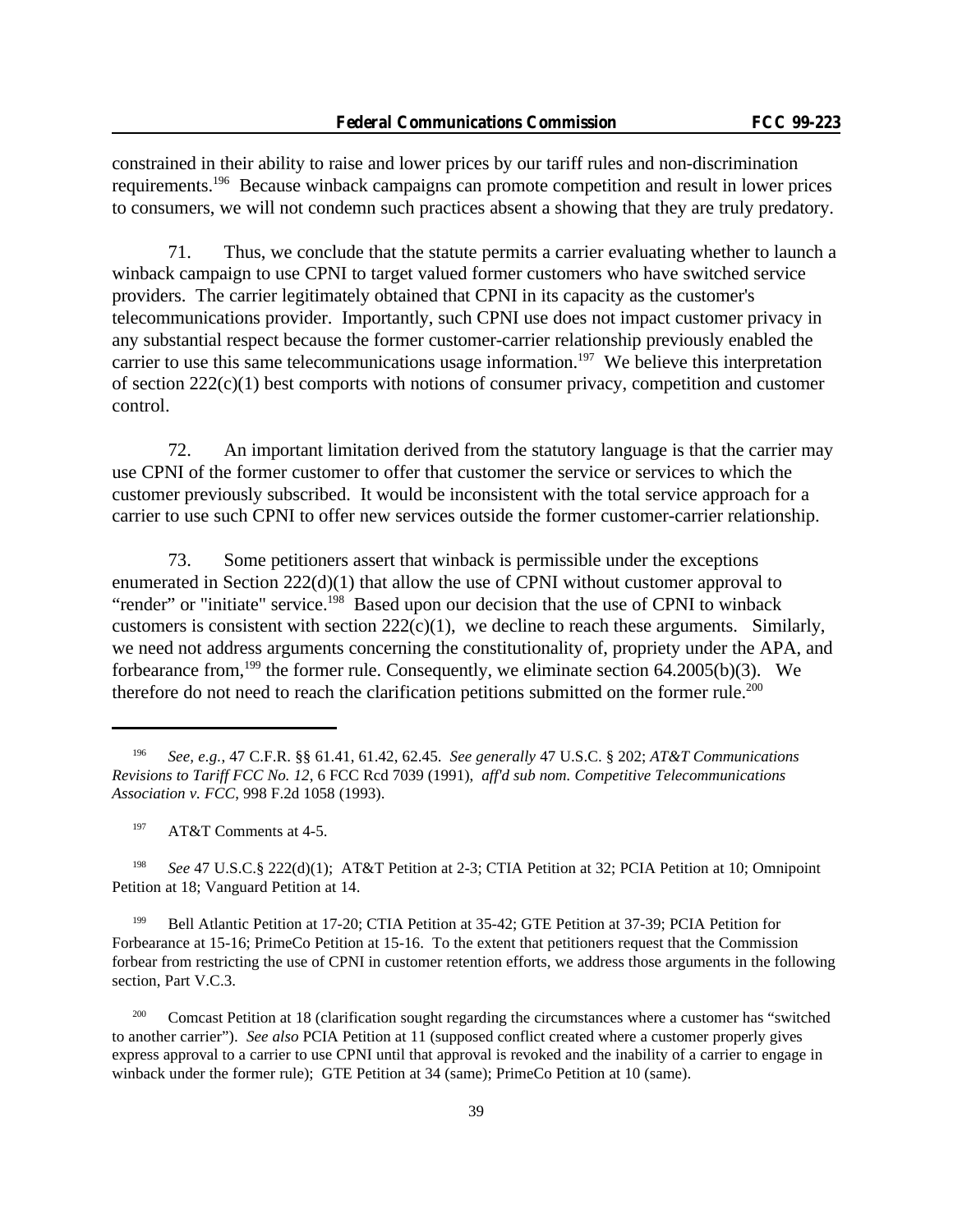### **3. Retention of Customers**

### **a. Background**

74. As noted above, the *CPNI Order* also prohibited a carrier's access to or the use of the CPNI of a "soon-to-be-former" customer to market the same services to retain that customer.<sup>201</sup> The *CPNI Order* did not distinguish between marketing for the purpose of retaining customers versus regaining them. As explained above, on reconsideration, we believe that use of CPNI to regain former customers falls within the ambit of section  $222(c)(1)$ . We conclude here that use of CPNI to retain customers ordinarily does not come under section  $222(c)(1)$ , and in such instances would likely violate section  $222(b)$ .<sup>202</sup>

75. Several petitioners ask the Commission to reconsider Section 64.2005(b)(3) to permit use of CPNI for the retention of soon-to-be former customers without customer approval.<sup>203</sup> On the other hand, other petitioners request that the Commission expressly prohibit ILECs from engaging in retention marketing.<sup>204</sup> These petitioners claim that ILECs are using information derived solely from their status as providing carrier-to-carrier services to their competitors in an anti-competitive manner.<sup>205</sup> Petitioners argue that the use of another carrier's order, including a carrier or customer request to lift a PIC freeze, is clearly and separately forbidden by sections  $222(b)$  and  $201(b)$ .<sup>206</sup> As a remedy, MCI suggests, and both TRA and Intermedia agree, that the Commission should conclude that CPNI includes the identity of a chosen carrier.<sup>207</sup> Intermedia urges the Commission to mandate that ILECs maintain a bright-line separation between ILEC presubscription operations, retail operations, and wholesale

<sup>201</sup> *CPNI Order*, 13 FCC Rcd at 8126-27, ¶ 85.

<sup>&</sup>lt;sup>202</sup> 47 U.S.C. § 222(b) provides: "[a] telecommunications carrier that receives or obtains proprietary information from another carrier for purposes of providing any telecommunications service shall use such information only for such purpose, and *shall not use such information for its own marketing efforts*." (emphasis added).

<sup>&</sup>lt;sup>203</sup> SBC Petition at 8; USTA Petition at 6.

<sup>&</sup>lt;sup>204</sup> Frontier Petition at 9; MCI Petition at 50.

<sup>205</sup> Frontier Petition at 9; MCI Petition at 49-50; *see also* Cable & Wireless Comments at 4; TRA Comments at 7-8.

<sup>206</sup> AT&T Petition at 2-3, n.3 (referring to *CPNI Order*, 13 FCC Rcd at 8126-27, ¶ 85 & n.316.)

 $207$  MCI Petition at 51-52; Intermedia Communications Comments at 5; TRA Comments at 8.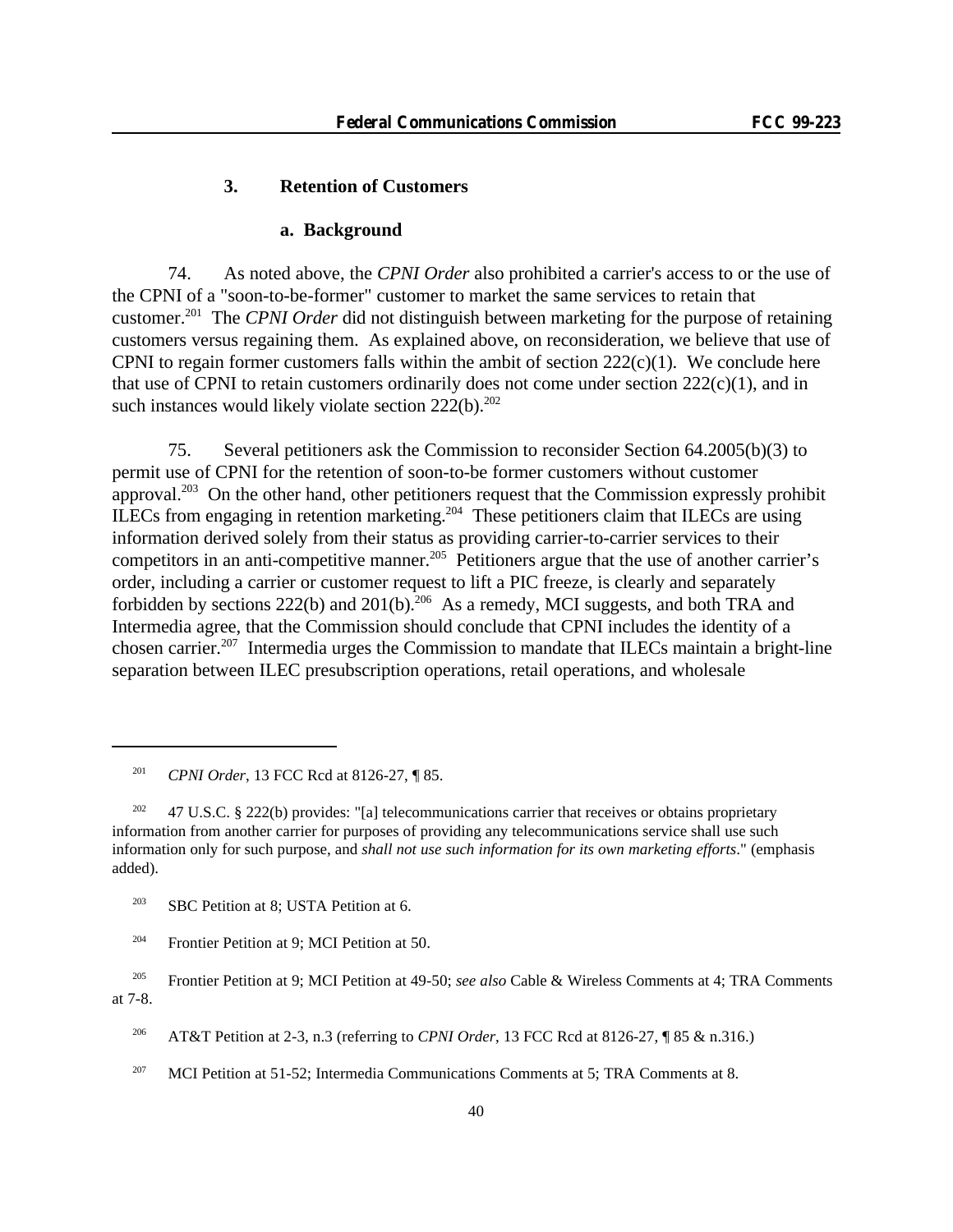operations.<sup>208</sup>

#### **b. Discussion**

76. We conclude that section 222 does not allow carriers to use CPNI to retain soonto-be former customers where the carrier gained notice of a customer's imminent cancellation of service through the provision of carrier-to-carrier service. We conclude that competition is harmed if *any* carrier uses carrier-to-carrier information, such as switch or PIC orders, to trigger retention marketing campaigns, and consequently prohibit such actions accordingly. Congress expressly protected carrier information in section 222(a) by creating a duty to protect the confidentiality of proprietary information of other carriers, including resellers.<sup>209</sup> Section 222(b) restricts the use of such proprietary information and contains an outright prohibition against the use of such information for a carrier's own marketing efforts. As stated in the *CPNI Order*, Congress' goals of promoting competition and preserving customer privacy are furthered by protecting competitively-sensitive information of other carriers, including resellers and information service providers, from network providers that gain access to such information through their provision of wholesale services. $210$ 

77. The Commission previously determined that carrier change information is carrier proprietary information under section 222(b).<sup>211</sup> In the *Slamming Order*, the Commission stated that pursuant to section 222(b), the carrier executing a change "is prohibited from using such

<sup>209</sup> Section 222(a) provides: [e]very telecommunications carrier has a duty to protect the confidentiality of proprietary information of, and relating to, other telecommunications carriers, equipment manufacturers, and customers, including telecommunication carriers reselling telecommunications services provided by a carrier."

<sup>210</sup> *CPNI Order*, 13 FCC Rcd at 8201-02, ¶ 206. We note that the *CPNI Order* sought comment on what, if any, safeguards are necessary to protect the confidentiality of carrier information and whether additional regulation is warranted. *Id.* Accordingly, we will revisit these issues in a future order.

<sup>208</sup> Intermedia Communications Comments at 5. Intermedia also suggests, based on Frontier's assertion, that the Commission should modify section 64.2005(b) of the rules by adding:

<sup>&</sup>quot;[A telecommunications] carrier may not use any information--including customer name, address, and telephone number--derived from the provision of carrier-to-carrier services, including the identity of the competitor, to regain the business of a customer who has switched to another service provider [prior to effectuating the switch]." *Id*.

<sup>211</sup> *Implementation of the Subscriber Carrier Selection Changes Provision of the Telecommunications Act of 1996, Policies and Rules Concerning Unauthorized Changes of Consumers' Long Distance Carriers*, Second Report and Order and Further Notice of Proposed Rulemaking, CC Docket No. 94-129, FCC 98-334, 14 FCC Rcd at 1567-9, ¶¶ 97-101 (rel. Dec. 23, 1998) ("*Slamming Order*") (concluding that Section 222(b) prohibits executing carriers from using carrier change information to verify a subscriber's decision to change carriers after such change has been verified by the submitting carrier).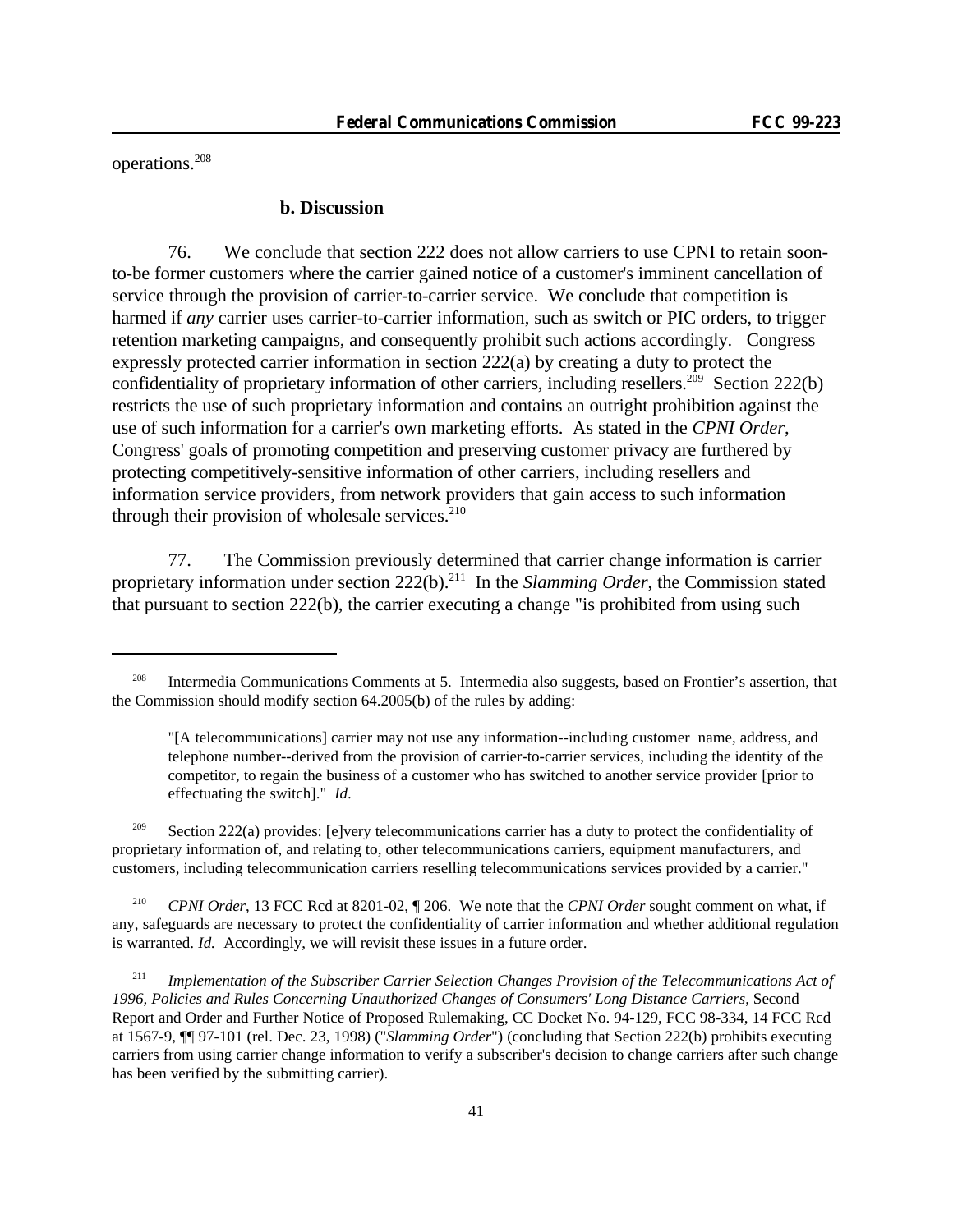information to attempt to change the subscriber's decision to switch to another carrier."<sup>212</sup> Thus, where a carrier exploits advance notice of a customer change by virtue of its status as the underlying network-facilities or service provider to market to that customer, it does so in violation of section 222(b). We concede that in the short term this prohibition falls squarely on the shoulders of the BOCs and other ILECs as a practical matter. As competition grows, and the number of facilities-based local exchange providers increases, other entities will be restricted from this practice as well.

78. We agree with SBC and Ameritech that section 222(b) is not violated if the carrier has independently learned from its retail operations that a customer is switching to another carrier; in that case, the carrier is free to use CPNI to persuade the customer to stay, consistent with the limitations set forth in the preceding section. We thus distinguish between the "wholesale" and the "retail" services of a carrier. If the information about a customer switch were to come through independent, retail means, then a carrier would be free to launch a "retention" campaign under the implied consent conferred by section  $222(c)(1)$ .

## **c. Petitions for Forbearance**

79. A number of petitioners seek forbearance from restrictions that limit the ability of a carrier to retain a soon-to-be former customer who has indicated an intent to switch carriers.<sup>213</sup> Petitioners request forbearance from the application of rules prohibiting retention marketing, however, as part of their overall requests that the Commission forbear from applying winback restrictions generally.<sup>214</sup> Because the Commission has revised its interpretation and eliminated rule  $64.2005(b)(3)$ ,<sup>215</sup> that portion of their petitions is moot.

80. As we described in detail supra, section 10 of the Act requires the Commission to forbear from regulation when: (1) enforcement is not necessary to ensure that the carrier's charges and practices are just and reasonable; (2) enforcement is not necessary for the protection of

<sup>214</sup> Bell Atlantic Petition at 16-20; CTIA Petition at 34-42; PCIA Petition for Forbearance at 15-16; GTE Petition at 33, 37-39; PrimeCo Petition at 15-16.

<sup>215</sup> 47 C.F.R. § 64.2005(b)(3).

<sup>212</sup> *Slamming Order*, 14 FCC Rcd 1508, at 1572-3, ¶ 106.

<sup>&</sup>lt;sup>213</sup> Bell Atlantic Petition at 17, n.16 (stating that it offers, as part of a winback program, an analysis of existing customer's calling patterns and services in order to retain that customer); CTIA Petition at 40 (observing that customer retention and winback efforts are intensely procompetitive for CMRS customers) PCIA Petition for Forbearance at 16 (espousing view that customer retention campaigns are a major tool of CMRS providers); GTE Petition at 33, 37-39; PrimeCo Petition at 15-16.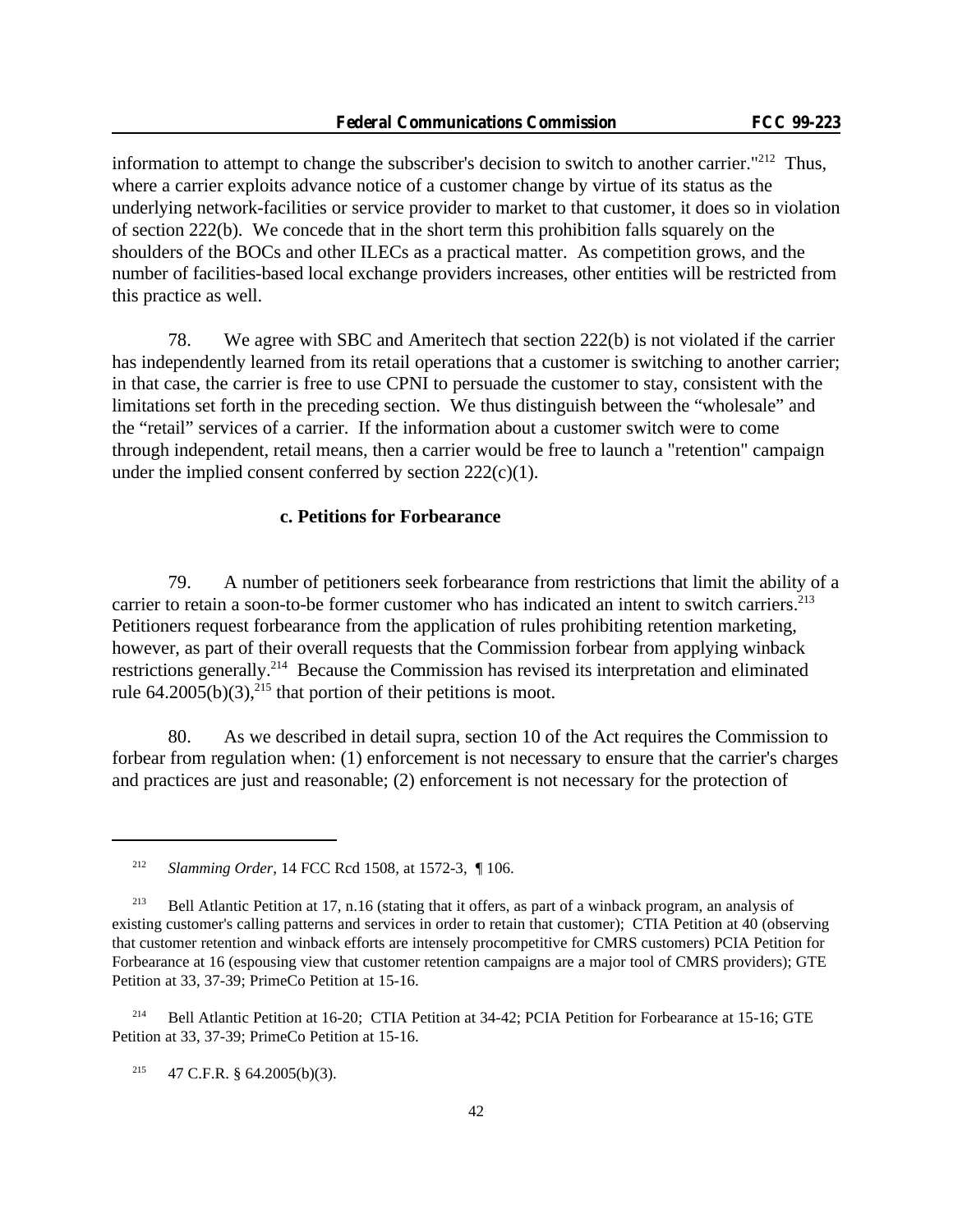consumers; and (3) forbearance is consistent with the public interest.<sup>216</sup> For the reasons discussed below, we conclude the forbearance standard has not been met to the extent that carriers would seek to use CPNI to regain a soon-to-be former customer, precipitated by the receipt of a carrierto-carrier order.

81. *Section 10(a)(1)*. Petitioners assert that limiting the use of CPNI in retention efforts is not necessary to ensure just, reasonable, and nondiscriminatory rates.<sup>217</sup> For example, Bell Atlantic asserts that when a carrier attempts to retain a customer who has decided to switch to a competitor, a carrier will likely offer the customer lower, or at least not higher, rates than the customer was previously receiving.<sup>218</sup> Because these same rates have to be available to other customers, Bell Atlantic reasons that by definition there can be no discrimination.<sup>219</sup> GTE adds that because the rule has nothing to do with pricing, elimination of the rule cannot have a negative effect on pricing, and that the rule works to prevent carrier initiated price breaks. $220$ 

82. We agree with GTE that the primary focus of the CPNI rules is not, nor ever has been, intended to ensure reasonable rates or practices. Therefore, we determine that enforcement of section 222's prohibition against allowing a carrier to use proprietary information that it receives by virtue of fulfilling carrier-to-carrier orders in a "wholesale" capacity is not necessary to ensure that the charges, practices, classifications, or regulations are just and reasonable and are not unjustly or unreasonably discriminatory.

83. *Section 10(a)(2).* Petitioners assert that retention restrictions are not necessary to protect customers generally.<sup>221</sup> Bell Atlantic argues that use of CPNI for retention aids in the early detection of slamming.<sup>222</sup> In the *Slamming Order*, however, the Commission cited concern that executing carriers would have the incentive and ability to delay or deny carrier changes, using the detection of slamming as an excuse in order to benefit themselves or their affiliates.<sup>223</sup> In

<sup>216</sup> *See* discussion *supra* Part V.A.3.

<sup>217</sup> *E.g.*, Bell Atlantic Petition at 17.

<sup>218</sup> Bell Atlantic Petition at 17.

<sup>219</sup> Bell Atlantic Petition at 17.

<sup>220</sup> GTE Petition at 37-38. *See* PrimeCo Petition at 15.

<sup>221</sup> Bell Atlantic Petition at 18-19; GTE Petition at 38; PCIA Petition for Forbearance at 15. *See* PrimeCo Petition at 15.

<sup>222</sup> Bell Atlantic Petition at 19.

<sup>223</sup> *Slamming Order*, 14 FCC Rcd 1508 at 1568, ¶ 99 (section 222(b) prohibits a carrier receiving a customer change request from another carrier from contacting the customer for additional verification).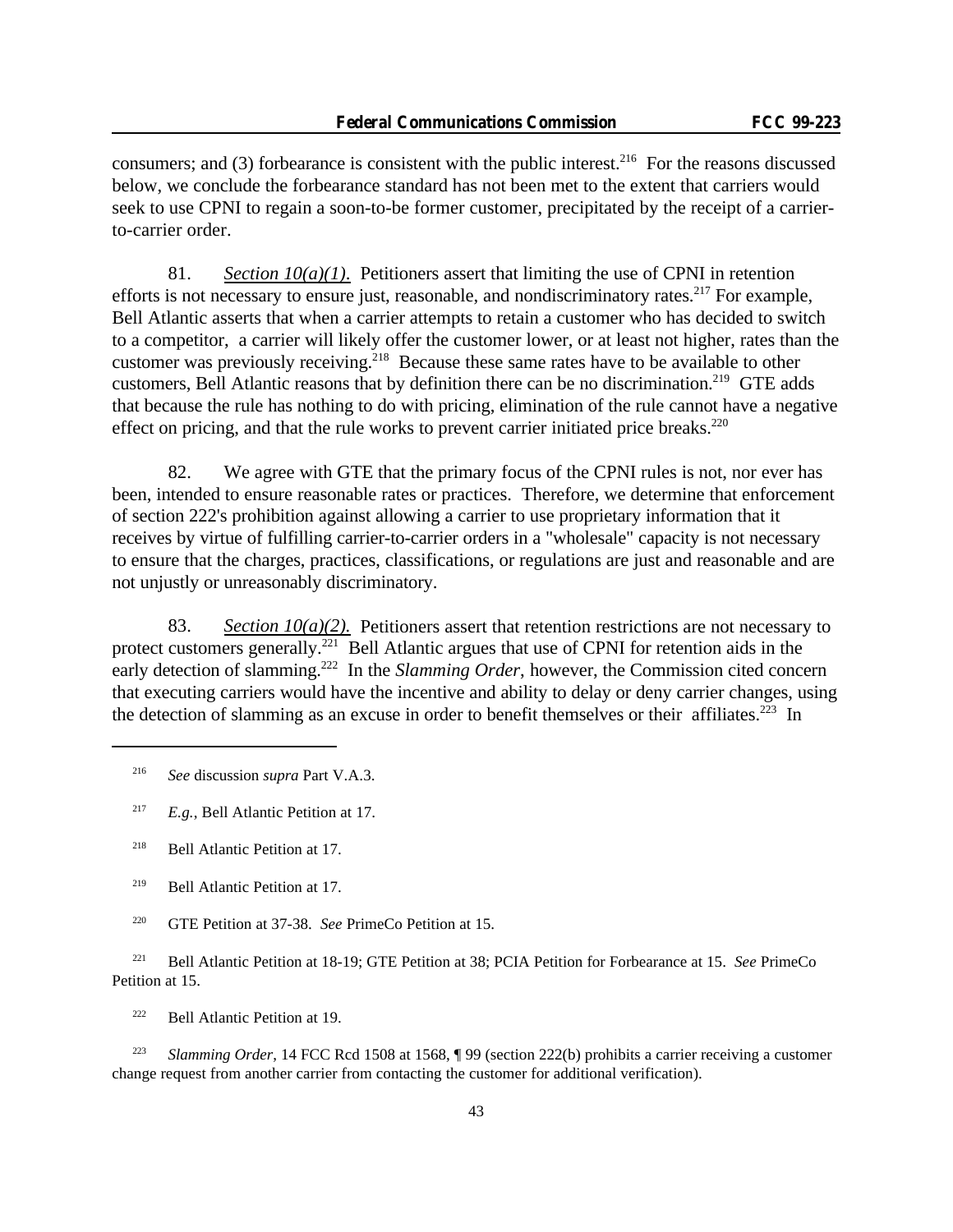addition, GTE asserts that there are no privacy concerns in a retention situation.<sup>224</sup> Although we agree that privacy concerns are not particularly jeopardized in winback situations, generally, that does not mean that enforcement of this restriction is unnecessary to protect customers. Rather, we conclude that consumers' substantial interests in a competitive and fair marketplace would be undermined if this restriction was not enforced. Consequently, the second criterion is not satisfied.

84. *Section 10(a)(3).* Finally, petitioners contend that customer retention is in the public interest.<sup>225</sup> We are not persuaded, however, that permitting carriers to unfairly use information that they obtain in a "wholesale" capacity is in the public's interest. First, Bell Atlantic and CTIA assert that customer retention campaigns place consumers in the attractive position of having two competitors simultaneously vying for the consumers' business.<sup>226</sup> Although we acknowledge that in the short-run allowing carriers to use carrier proprietary information to trigger retention campaigns may result in lower rates for some individual customers, for the reasons stated above we do not believe that this would be the result over the long-term. Moreover, CTIA adds that forbearance is consistent with the public interest and Commission precedent because it will prevent CMRS carriers from incurring the significant costs of revamping their marketing practices.<sup> $227$ </sup> According to CTIA, the Commission has twice determined that cost savings to carriers from forbearance supports a section  $10(a)$  public interest finding.<sup>228</sup> We do not agree that permitting incumbent carriers to save costs at the expense of competing carriers, as would be the case under these circumstances, is in the public interest. We conclude that there is insufficient basis for a public interest finding in this instance under the third criterion. Therefore, we deny the forbearance petitions on this issue.

### **D. Disclosure of CPNI to New Carriers When a Customer is "Won"**

85. In the *CPNI Order* we definitively concluded that the term "initiate" in section

<sup>225</sup> *E.g.*, Bell Atlantic Petition at 19-20; CTIA Petition at 40; PCIA Petition for Forbearance at 16.

<sup>226</sup> Bell Atlantic Petition at 19-20; CTIA Petition at 40-41.

<sup>227</sup> CTIA Petition at 41-42.

<sup>228</sup> CTIA Petition at 41-42 (citing *Federal Communications Bar Ass'n Petition for Forbearance Under Section 310(d) of the Communications Act*, Memorandum Opinion and Order, FCC 98-18 (rel. Feb. 4, 1998) 13 FCC Rcd 6293 (1998) ("*FCBA Forbearance Order*") and *Bell Operating Companies Petition for Forbearance from the Application of Section 272 of the Communications Act*, CC Docket No. 96-149, Memorandum Opinion and Order, 13 FCC Rcd 2627 (Comm. Car. Bureau 1998) ("*BOC Forbearance Order*")). *See* PrimeCo Petition at 16.

<sup>&</sup>lt;sup>224</sup> GTE Petition at 38.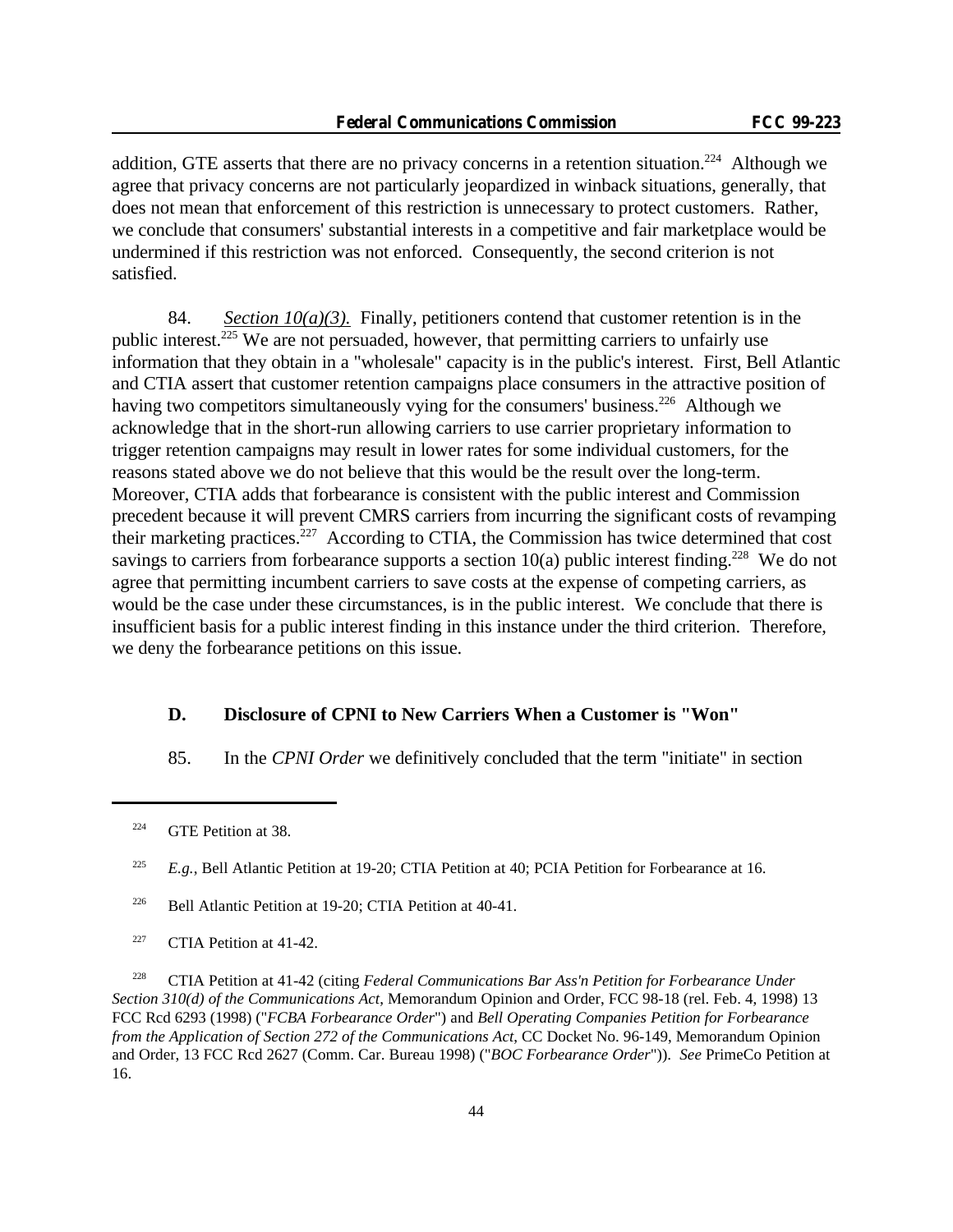222(d)(1) does not require that a customer's CPNI be disclosed by a carrier to a competing carrier who has "won" the customer as its own.<sup>229</sup> We found that section  $222(d)(1)$  applies only to carriers already possessing the CPNI, within the context of the existing service relationship, and not to any other carriers merely seeking access to CPNI.<sup>230</sup> We noted, however, that section  $222(c)(1)$  does not prohibit carriers from disclosing CPNI to competing carriers upon customer approval.<sup>231</sup> Accordingly, we reasoned that although an incumbent carrier is not required to disclose CPNI pursuant to section  $222(d)(1)$  or section  $222(c)(2)$  absent an affirmative written request, local exchange carriers may need to disclose a customer's service record upon oral approval of a customer to a competing carrier prior to its commencement of service as part of a local exchange carrier's section  $251(c)(3)$  and  $(c)(4)$  obligations.<sup>232</sup> In this way, we concluded, section  $222(c)(1)$  permits the sharing of customer records necessary for the provisioning of service by a competitive carrier.<sup>233</sup> Finally, we also noted that a carrier's failure to disclose CPNI to a competing carrier that seeks to initiate service to that customer who wishes to subscribe to a competing carrier's service, may well constitute an unreasonable practice in violation of section 201(b), depending on the circumstances.<sup>234</sup>

86. We reject MCI's various requests for disclosure of CPNI by former carriers, *without* customer approval, to new carriers to enable the new carriers to initiate service. TRA supports some of,  $235$  and several carriers oppose some or all of MCI's requests.<sup>236</sup> For the reasons stated below, we deny MCI's petition in this regard.

87. First, MCI and TRA ask that we find that section  $222(d)(1)$  allows "one carrier to disclose CPNI to another to enable the latter to initiate service *without* customer approval<sup>"237</sup> thereby reversing our conclusion in the *CPNI Order*. Neither MCI nor TRA has presented any new facts or arguments that the Commission did not fully consider in the *CPNI Order* regarding

- <sup>229</sup> *CPNI Order*, 13 FCC Rcd at 8125-26, ¶ 84.
- <sup>230</sup> *CPNI Order*, 13 FCC Rcd at 8125-26, ¶ 84.
- <sup>231</sup> *CPNI Order*, 13 FCC Rcd at 8125-26, ¶ 84.
- <sup>232</sup> *CPNI Order*, 13 FCC Rcd at 8125-26, ¶ 84.
- <sup>233</sup> *CPNI Order*, 13 FCC Rcd at 8125-26, ¶ 84.
- <sup>234</sup> *CPNI Order*, 13 FCC Rcd at 8126-27, ¶ 85.
- <sup>235</sup> TRA Comments at 5-6.

<sup>236</sup> *E.g.*, Ameritech Comments at 11-12; Bell Atlantic Comments at 7-8; GTE Comments at 22, n.68; SBC Comments at 15-17; U S WEST Comments at 10-12.

<sup>237</sup> MCI Petition at 27-28; TRA Comments at 5-6.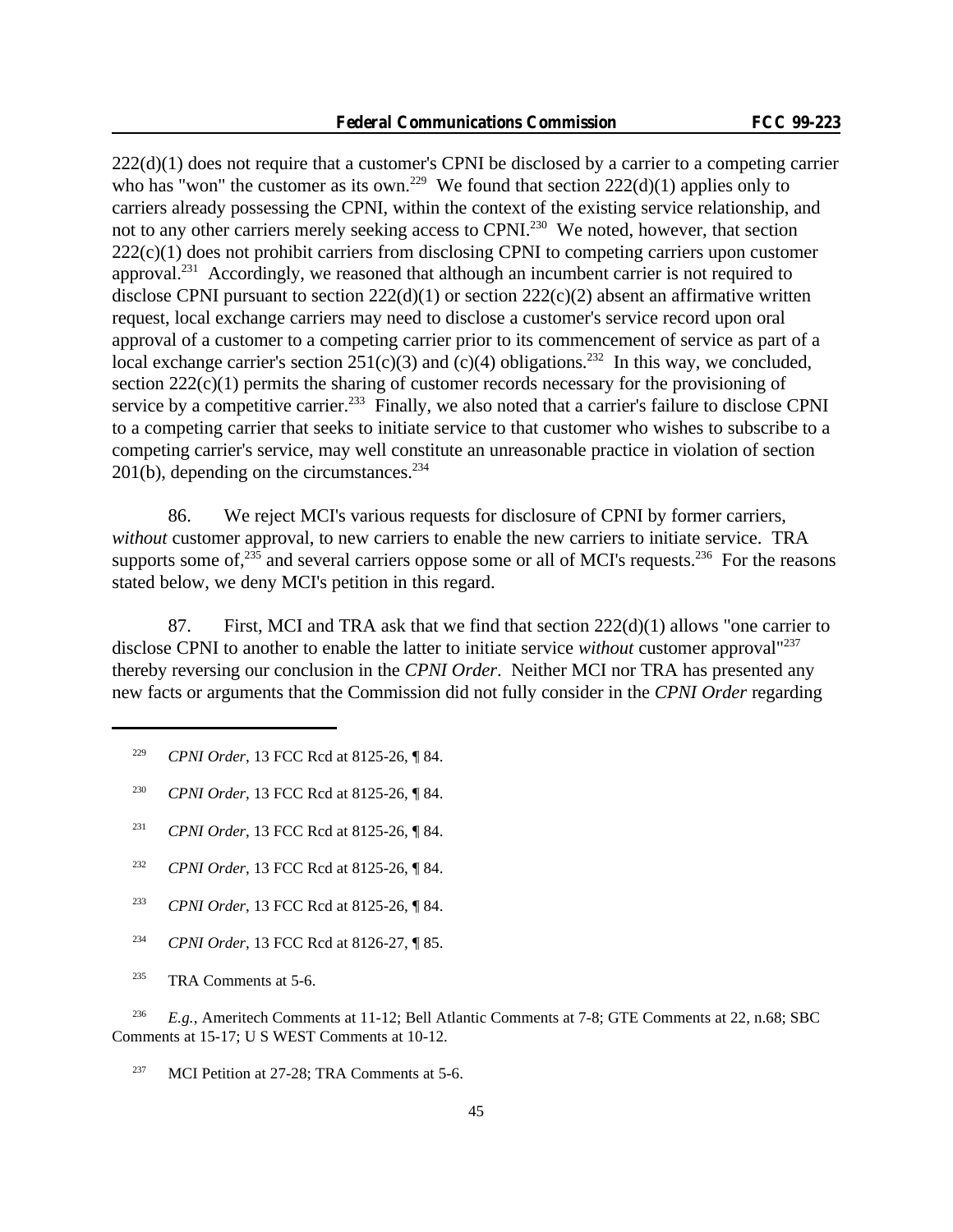the interpretation of section  $222(d)(1)$ . We therefore deny MCI and TRA's request that we reverse this portion of the *CPNI Order*.

88. Second, MCI also requests that the Commission, in any case, find that section  $222(c)(1)$  authorizes the disclosure of CPNI *without* customer approval.<sup>238</sup> MCI argues that the disclosure of CPNI by a carrier in order for another carrier to initiate the same category of service as the disclosing carrier falls within "the [disclosing carrier's] provision of" service under section  $222(c)(1)(A)$  and is, therefore, permitted in the absence of customer approval.<sup>239</sup> We find that MCI's request is contrary to our conclusion in the *CPNI Order* that the language of  $222(c)(1)(A)$ reflects Congress' judgment that customer approval for carriers to use, disclose, and permit access to CPNI can be inferred in the context of *an existing customer relationship*.<sup>240</sup> We reasoned that such an inference is appropriate because the customer is aware that his or her carrier has access to CPNI, and, through subscription to the carrier's service, has implicitly approved the carrier's use of CPNI *within the existing relationship*. <sup>241</sup> We are not persuaded that the disclosure of CPNI to a different carrier to initiate service *without* customer approval for that disclosure would be contemplated by a customer as a carrier's use of his or her CPNI within the existing customercarrier relationship. As such, we deny MCI's request.

89. Third, MCI also asserts that sections 272, 201(b), and 202(a) require BOCs and other ILECs that disclose CPNI to affiliates without customer approval in order to initiate service to likewise disclose CPNI to any other requesting carrier "needing it to initiate service."<sup>242</sup> As described above, the *CPNI Order* stated that a carrier's failure to disclose CPNI to a competing carrier that seeks to initiate service to a customer who wishes to subscribe to a competing carrier's service may well constitute an unreasonable practice in violation of section 201(b), depending on the circumstances.<sup>243</sup> Moreover, we discuss at length the interaction of sections 272 and 222 elsewhere in this order, and affirm our previous conclusion that section 272 imposes no additional CPNI requirements on BOCs sharing CPNI with their section 272 affiliates.<sup>244</sup> MCI has not provided any reasonable basis for altering these conclusions. Further, we are not persuaded by MCI's unsupported request that section 202(a) would require such relief. Accordingly, we deny

- <sup>239</sup> MCI Petition at 28-29; MCI Reply at 38.
- <sup>240</sup> *CPNI Order*, 13 FCC Rcd at 8080, ¶ 23.
- <sup>241</sup> *CPNI Order*, 13 FCC Rcd at 8080, ¶ 23.
- $242$  MCI Petition at 29.
- <sup>243</sup> *CPNI Order*, 13 FCC Rcd at 8126, ¶ 85.
- <sup>244</sup> *See* discussion *infra* Part VIII.A

<sup>&</sup>lt;sup>238</sup> MCI Petition at  $28-29$ .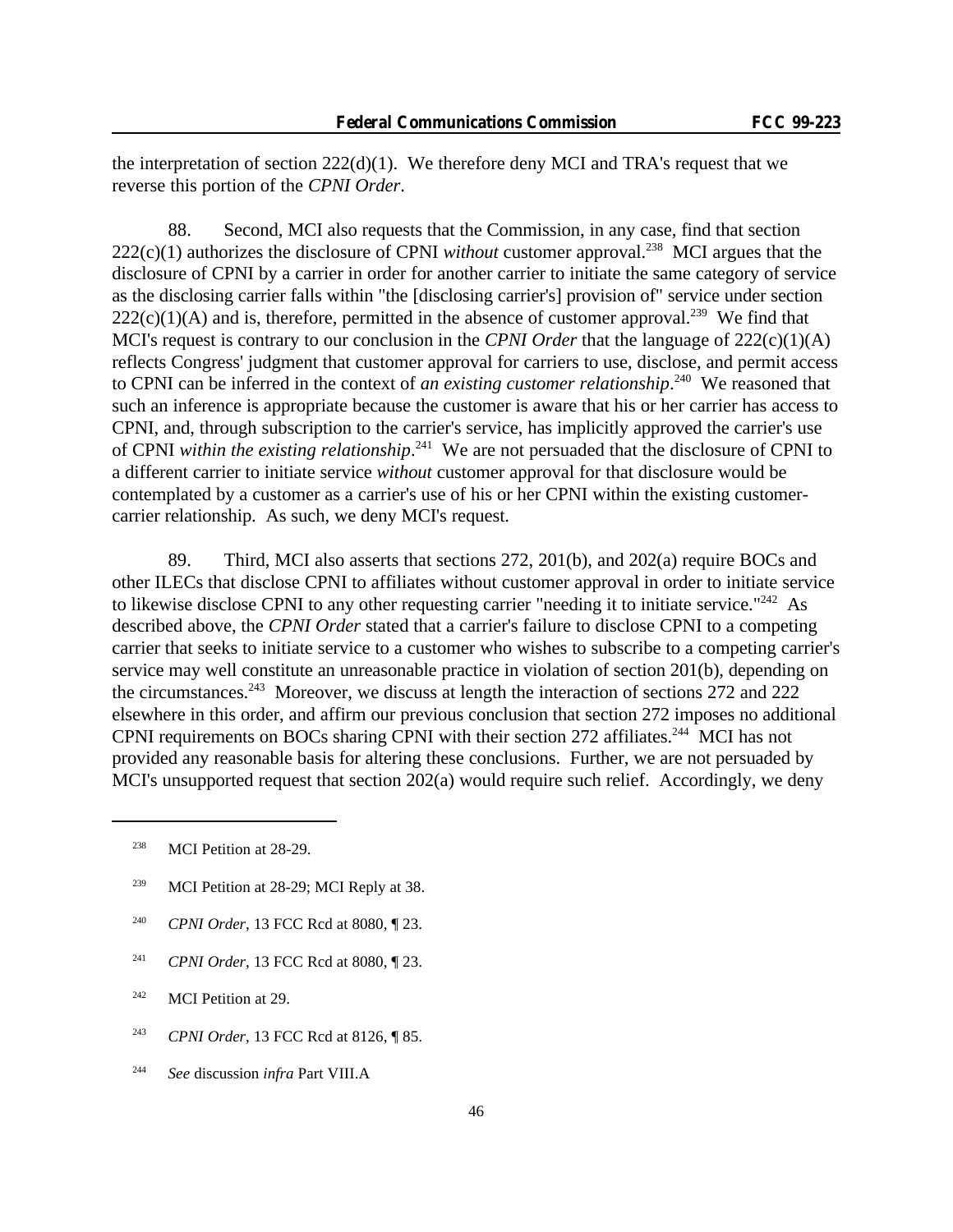MCI's request.

90. Fourth, MCI further argues that if the Commission does not grant any of the relief requested, then it should allow carriers to notify customers that their failure to approve the disclosure of CPNI to a new carrier may disrupt the installation of any new service they may request.<sup>245</sup> MCI concludes that this would require a modification of the *CPNI Order's* requirement that notification of a customer's CPNI rights should not imply that approval is necessary to ensure the continuation of services to which the customer subscribes or the proper servicing of the customer's account.<sup>246</sup> As MCI has not persuaded us, however, that a customer's failure to approve such a disclosure may disrupt the installation of service, we deny MCI's request.

91. Finally, MCI requests that the Commission "reconfirm" that CPNI is an unbundled network element "that BOCs and other ILECs must provide to all requesting carriers under section 251(c)(3) of the Act."<sup>247</sup> This is not a fair characterization of the *CPNI Order*'s conclusion. Rather, the *CPNI Order* held that local exchange carriers may need to disclose a customer's service record upon oral approval of a customer to a competing carrier prior to its commencement of service as part of a local exchange carrier's section  $251(c)(3)$  and  $(c)(4)$ obligations.<sup>248</sup> This conclusion does not indicate, as MCI has implied, that CPNI is an unbundled network element subject to section 251(c)(3)'s unbundling requirements separate from the Commission's requirement that incumbent carriers provide unbundled access to operations support systems and the information they contain.<sup>249</sup> Therefore, MCI incorrectly concludes that the *CPNI Order* found that CPNI is an unbundled network element. In any case, the United States Supreme Court recently concluded that the Commission's unbundling rule, section 51.319 of the Commission's rules,<sup>250</sup> should be vacated.<sup>251</sup> As a result, the Commission reopened CC Docket 96-98 to refresh the record on the issues of (1) how, in light of the Supreme Court ruling, the Commission should interpret the standards set forth in section  $251(d)(2)$  of the Telecommunications Act of 1996; and (2) which specific network elements the Commission

- <sup>248</sup> *CPNI Order*, 13 FCC Rcd at 8126, ¶ 84.
- <sup>249</sup> *CPNI Order*, 13 FCC Rcd at 8126, ¶ 84 & n.315.
- $250$  47 C.F.R. § 51.319 (1997).
- <sup>251</sup> *AT&T Corp. v. Iowa Utilities Board*, 119 S.Ct. 721, 736 (1999).

<sup>&</sup>lt;sup>245</sup> MCI Petition at 32-33.

<sup>246</sup> MCI Petition at 33. See *CPNI Order*, 13 FCC Rcd at 8162-63, ¶ 138; 47 C.F.R. § 2007(2)(iii).

<sup>&</sup>lt;sup>247</sup> MCI Petition at 21-23, 33-34.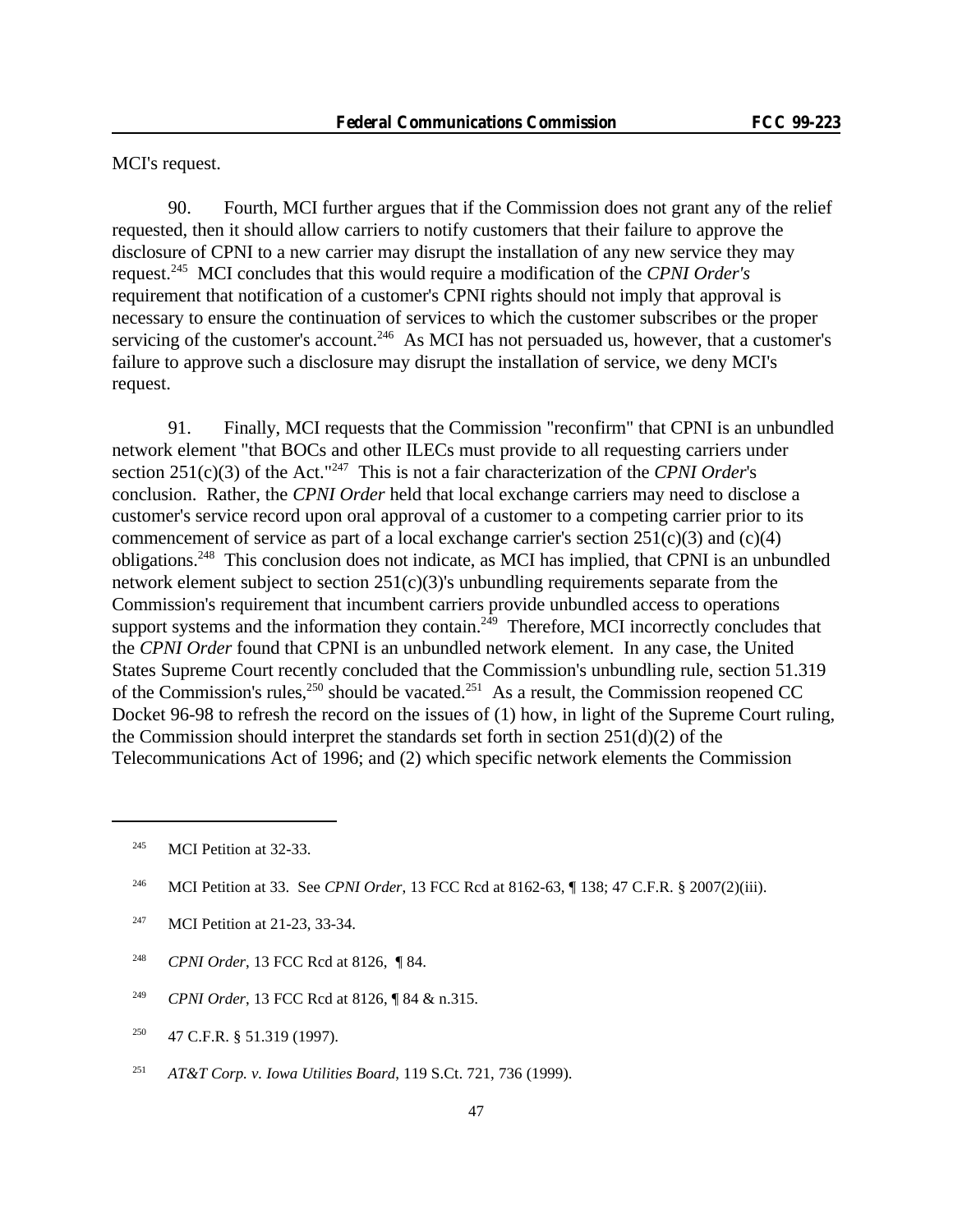should require incumbent LECs to unbundle.<sup>252</sup>

# **VI. "APPROVAL" UNDER SECTION 222(c)(1)**

## **A. Grandfathering Pre-existing Notifications**

92. On May 21, 1998, the Common Carrier Bureau released the *Clarification Order* clarifying several issues in the *CPNI Order*. <sup>253</sup> Among other things, the *Clarification Order* made it clear that carriers that have complied with the *Computer III* notification and prior written approval requirements in order to market enhanced services to business customers with more than 20 access lines are also in compliance with section 222 and the Commission's rules.<sup>254</sup> CompTel and LCI request that the Commission reverse the *Clarification Order's* conclusion.<sup>255</sup> We decline to do so for the reasons discussed below and, in fact, hereby adopt the *Clarification Order*.

93. As discussed in the *Clarification Order*, the framework established under the Commission's *Computer III* regime, prior to the adoption of section 222, governed the use of CPNI by the BOCs, AT&T, and GTE to market CPE and enhanced services.<sup>256</sup> Under this framework, those carriers were obligated to: (1) provide an annual notification of CPNI rights to multi-line customers regarding enhanced services, as well as a similar notification requirement that applied only to the BOCs regarding CPE; and (2) obtain prior written authorization from business customers with more than 20 access lines to use CPNI to market enhanced services.<sup>257</sup> The *CPNI Order*, however, replaced the *Computer III* CPNI framework in all material respects.<sup>258</sup> In its

<sup>252</sup> *In the Matter of Implementation of the Local Competition Provisions in the Telecommunications Act of 1996; Interconnection between Local Exchange Carriers and Commercial Mobile Radio Service Providers*, CC Docket 96-98, FCC 99-70, Second Further Notice of Proposed Rulemaking (rel. April 16, 1999).

<sup>253</sup> *Implementation of the Telecommunications Act of 1996: Telecommunications Carriers' Use of Customer Proprietary Network Information and Other Customer Information*, CC Docket Nos. 96-115, Order, 13 FCC Rcd 12390 (1998) (*Clarification Order*).

<sup>254</sup> *Clarification Order*, 13 FCC Rcd at 12398-99, ¶ 12. The *Clarification Order* noted, however, that carriers must still provide notification and obtain approval pursuant to the rules promulgated under the *CPNI Order* to use CPNI to market telecommunications services that fall outside the scope of their existing service relationship to business customers with more than 20 access lines that have already given *Computer III* authorizations. *Id.*, at 12399, n.30.

<sup>255</sup> CompTel Petition at 22; LCI Petition at 18. *See also* Intermedia Comments at 14.

<sup>256</sup> *Clarification Order*, 13 FCC Rcd at 12397-98, ¶ 10.

<sup>257</sup> *Clarification Order*, 13 FCC Rcd at 12397-98, ¶ 10.

<sup>258</sup> *CPNI Order*, 13 FCC Rcd at 8187, ¶ 180.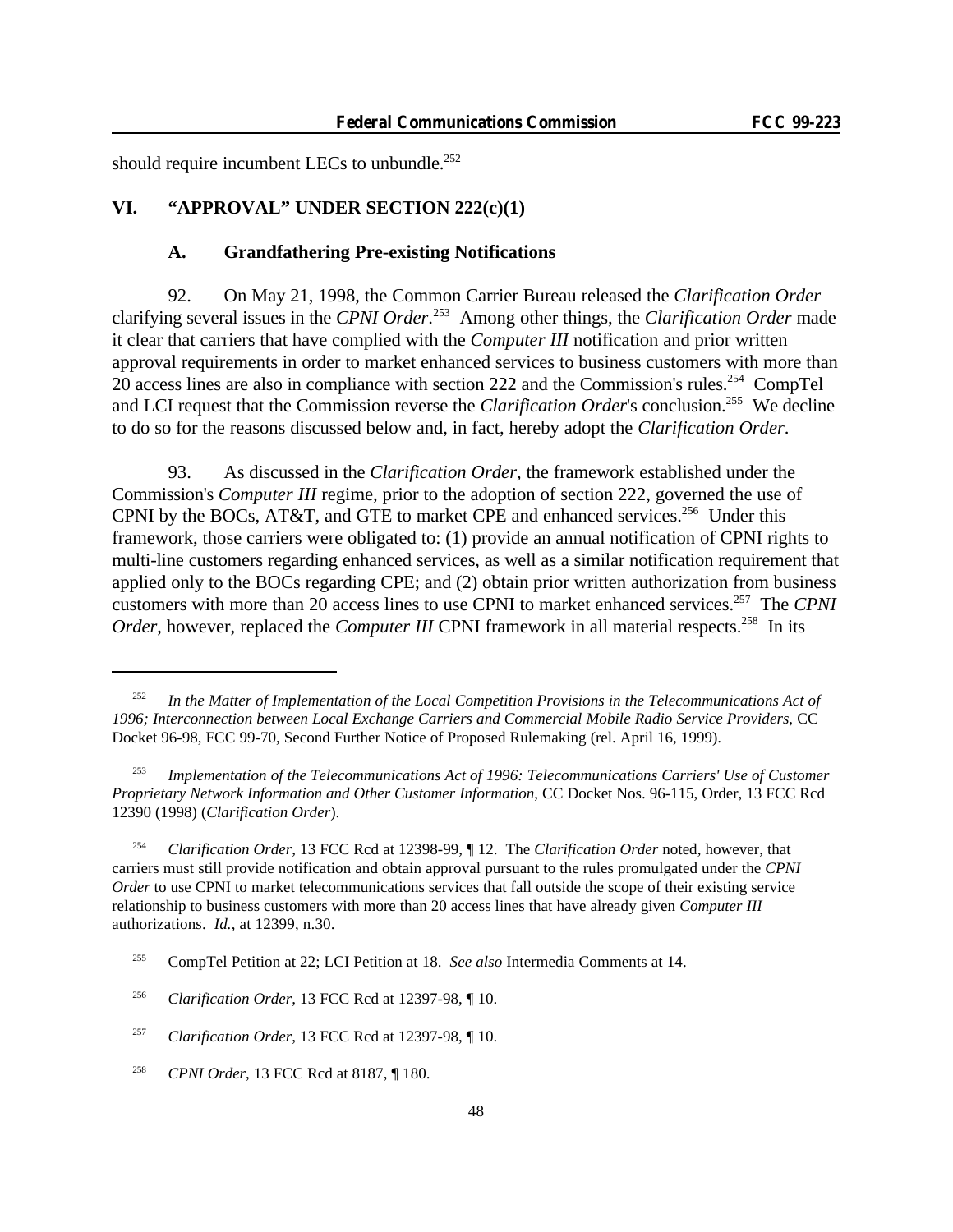place, the *CPNI Order* established requirements compelling carriers to provide customers with specific one-time notifications prior and proximate to soliciting express written, oral, or electronic approval for CPNI uses beyond those set forth in sections  $222(c)(1)(A)$  and  $(B)$ <sup>259</sup> The *CPNI Order* further established an express approval mechanism for such solicitations as it is the "best" means to implement this provision because it will minimize any unwanted or unknowing disclosure of CPNI" and will also "limit the potential for untoward competitive advantages by incumbent carriers."<sup>260</sup>

94. The *Clarification Order* noted that, like the requirements established in the *CPNI Order*, "the notification obligation established by the *Computer III* framework required, among other things, that carriers provide customers with illustrative examples of enhanced services and CPE, expanded definitions of CPNI and CPE, information about a customer's right to restrict CPNI use at any time, information about the effective duration of requests to restrict CPNI, and background information to enable customers to understand why they were being asked to make decisions about their CPNI."<sup>261</sup> The *Clarification Order* determined that these *Computer III* notifications comply materially with the form and content of the notices required by the *CPNI Order*. <sup>262</sup> In addition, the *Clarification Order* concluded that the *Computer III* requirement to obtain prior written authorization constitutes a form of express, affirmative approval, as required by section 222.<sup>263</sup> Accordingly, the *Clarification Order* concluded that carriers that complied with the *Computer III* notification and prior written approval requirement in order to market enhanced services to such carriers are also in compliance with section 222 and the Commission's rules.<sup>264</sup>

95. CompTel, LCI, and Intermedia assert that the *Computer III* authorizations received from business customers with more than 20 lines are invalid and, as such, that conclusion of the *Clarification Order* should be reversed.<sup>265</sup> In support of their positions, they all note that the *CPNI Order* rules require that notification be proximate to and precede customer

- <sup>260</sup> *CPNI Order*, 13 FCC Rcd at 8130-31, ¶ 91.
- <sup>261</sup> *Clarification Order*, 13 FCC Rcd at 12398-99, ¶ 12.
- <sup>262</sup> *Clarification Order*, 13 FCC Rcd at 12398-99, ¶ 12.
- <sup>263</sup> *Clarification Order*, 13 FCC Rcd at 12398-99, ¶ 12.
- <sup>264</sup> *Clarification Order*, 13 FCC Rcd at 12398-99, ¶ 12.
- <sup>265</sup> CompTel Petition at 22; LCI Petition at 18; Intermedia Comments at 14.

<sup>259</sup> *CPNI Order*, 13 FCC Rcd at 8128, ¶ 87.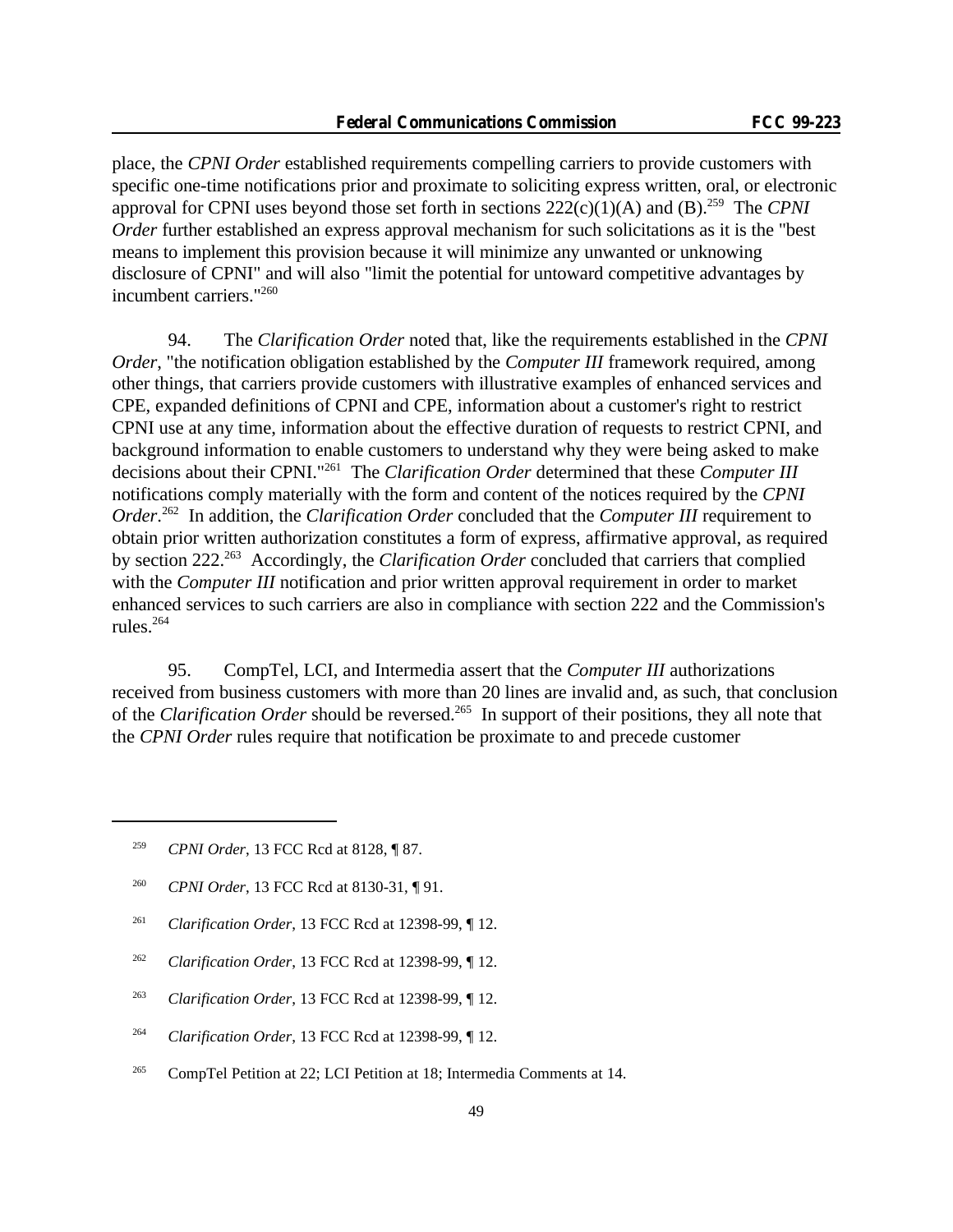authorization, although that was not required under the *Computer III* regime.<sup>266</sup> Moreover, CompTel asserts, the rules promulgated under section 222 require that carriers inform customers that their service will not be affected by refusing to sign CPNI waivers "whereas BOCs frequently told customers they might have to change account representatives if they did not grant a waiver."<sup>267</sup> Finally, LCI and Intermedia argue that as the *Computer III* consents were given prior to the advent of local competition, business customers may have felt "compelled" to grant consent in a monopoly environment.<sup>268</sup> For these reasons, CompTel and LCI assert that the *Computer III* consents at issue were not "informed."<sup>269</sup>

96. Ameritech opposes reversing the *Clarification Order*, arguing that even the rules promulgated under the *CPNI Order* do not require that customer authorizations "evaporate" in the event that the competitive environment changes.<sup>270</sup> Furthermore, Ameritech contends that when BOCs informed customers that they may have to change account representatives if they did not waive their CPNI rights it was probably the result of the Commission's "mechanical blocking" requirements for personnel that were involved in the marketing of enhanced services.<sup>271</sup> Bell Atlantic also opposes reversing the *Clarification Order* in this respect, arguing that the notifications followed the rules then in effect and that customers were told that their authorizations were effective until revoked.<sup>272</sup> Bell Atlantic argues that there is no public interest reason to require carriers and customers to repeat the affirmative authorization process.<sup>273</sup>

97. We agree with the Bureau that carriers that have complied with the *Computer III*

<sup>&</sup>lt;sup>266</sup> CompTel Petition at 22; LCI Petition at 18; Intermedia Comments at 14. Section 64.2007(f) of the Commission's rules requires that "[p]rior to any solicitation for customer approval, a telecommunications carrier must provide a one-time notification to the customer of the customer's right to restrict use of, disclosure of, and access to that customer's CPNI."  $47$  C.F.R. § 64.2007(f). Moreover, section 64.2007(f)(3) states that "[a] telecommunications carrier's solicitation for approval must be proximate to the notification of a customer's CPNI rights." 47 C.F.R. § 64.2007(f)(3).

CompTel Petition at 22. Section  $64.2007(f)(2)(iii)$  of the Commission's rules states, in relevant part, that "[t]he notification must . . . clearly state that a denial of approval will not affect the provision of any services to which the customer subscribes."  $47$  C.F.R. §  $2007(f)(2)(iii)$ .

<sup>&</sup>lt;sup>268</sup> LCI Petition at 18; Intermedia Comments at 14.

<sup>&</sup>lt;sup>269</sup> CompTel Petition at 22; LCI Petition at 18.

 $270$  Ameritech Comments at 13.

<sup>&</sup>lt;sup>271</sup> Ameritech Comments at 13.

<sup>272</sup> Bell Atlantic Reply at 8.

 $273$  Bell Atlantic Reply at 8.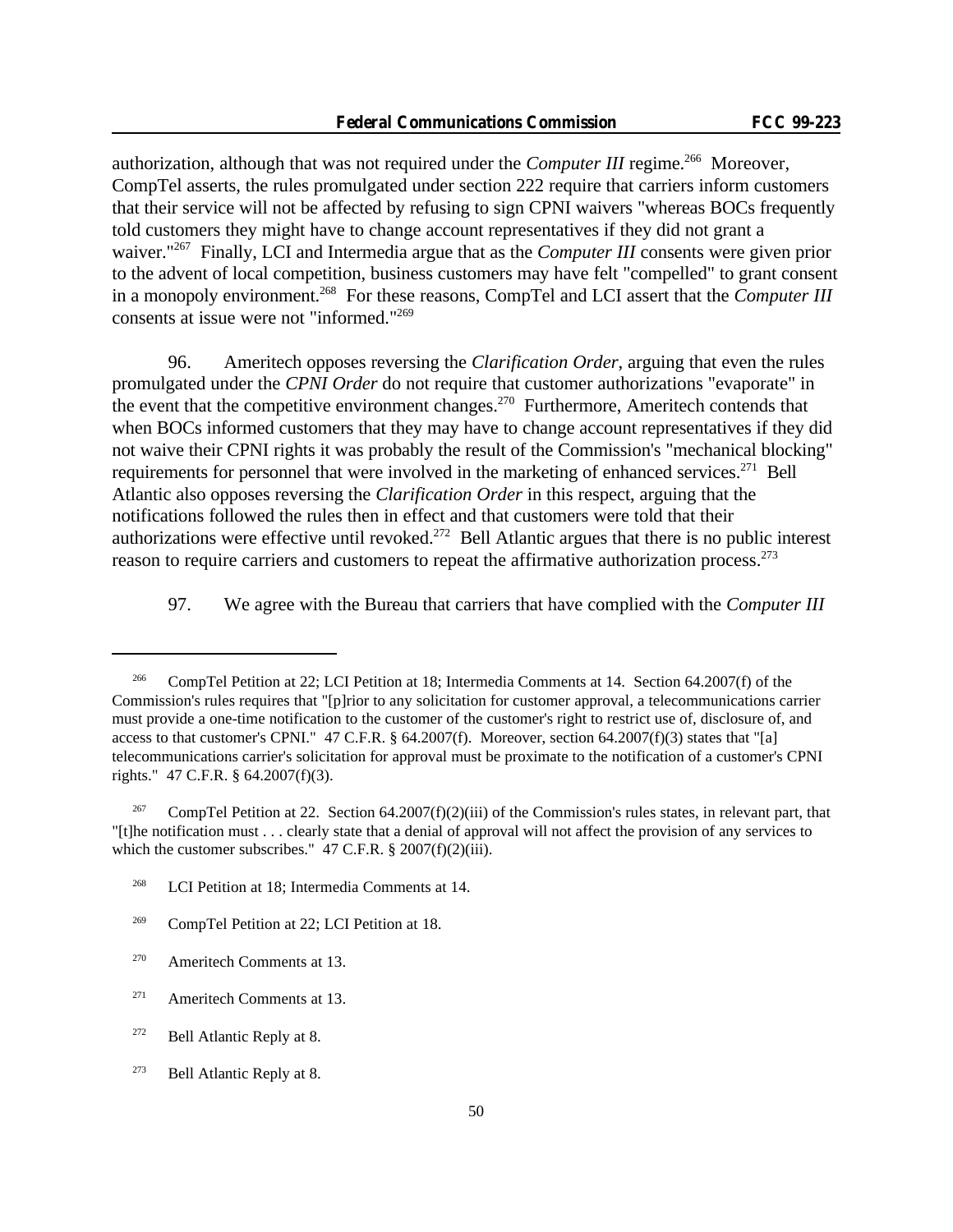notification and prior written approval requirements in order to market enhanced services to certain large business customers should be deemed in compliance with section 222 and the Commission's rules.<sup>274</sup> For the reasons stated in the *Clarification Order*, we agree that the *Computer III* framework required carriers to provide these large business customers with adequate notice and obtain express, affirmative approval in material compliance with the form and content of those required by section 222 and the Commission's rules.<sup>275</sup> Although it is true that the *Computer III* consents were given prior to the advent of local competition, we believe that the detailed notice and express, affirmative consent required under that regime compensate for this deficiency. Moreover, we are not persuaded by CompTel's assertion that the BOCs warnings that they *may* have to change the customer's account representatives put undue pressure on these business customers to relent. Finally, we also conclude that although some of the *Computer III* annual notifications may not have been "proximate to" the carrier solicitations as required by section 222, the *Computer III* regime's annual notification requirement and limitation to business customers with more than 20 access lines—requirements that we note are more stringent than required by section 222—materially satisfy the concerns we intended to address by the proximate notification requirement promulgated in the *CPNI Order*. As such, we agree with the Bureau that the *Computer III* notifications are in material compliance with section 222 and the Commission's rules, and adopt the reasoning and conclusions of the *Clarification Order* as our own.

98. Other carriers request that the Commission "grandfather" authorizations obtained subsequent to the enactment of section 222, but prior to the promulgation of rules in the *CPNI Order*. <sup>276</sup> AT&T requests that the Commission clarify that the rules promulgated in the *CPNI Order* have prospective application only and, as such, that AT&T may continue to rely on approvals it obtained from customers in an attempt to comply with section 222 prior to the *CPNI* Order.<sup>277</sup> Bell Atlantic, CWI, and Sprint support AT&T's request.<sup>278</sup> All four of these carriers argue that it would be confusing to customers and a waste of resources to require the resolicitation of these authorizations.<sup>279</sup> U S WEST and GTE agree that such authorizations

<sup>274</sup> *Clarification Order*, 13 FCC Rcd at 12398-99, ¶ 12. The *Clarification Order* noted that carriers must still provide notification and obtain approval pursuant to the rules promulgated under the *CPNI Order* to use CPNI to market telecommunications services that fall outside the scope of their existing service relationship to business customers with more than 20 access lines that have already given *Computer III* authorizations. *Id.* at n.30.

<sup>275</sup> *Clarification Order*, 13 FCC Rcd at 12398-99, ¶ 12.

<sup>&</sup>lt;sup>276</sup> AT&T Petition at 18-22; CWI Comments at 5-7; GTE Comments at 24; Sprint Comments at 9-10; U S WEST Comments at 15-18; LCI Reply at 5.

<sup>&</sup>lt;sup>277</sup> AT&T Petition at 18.

<sup>&</sup>lt;sup>278</sup> CWI Comments at 6; Sprint Comments at 9; Bell Atlantic Reply at 7.

 $279$  AT&T Petition at 20; CWI Comments at 6; Sprint Comments at 9; Bell Atlantic Reply at 8.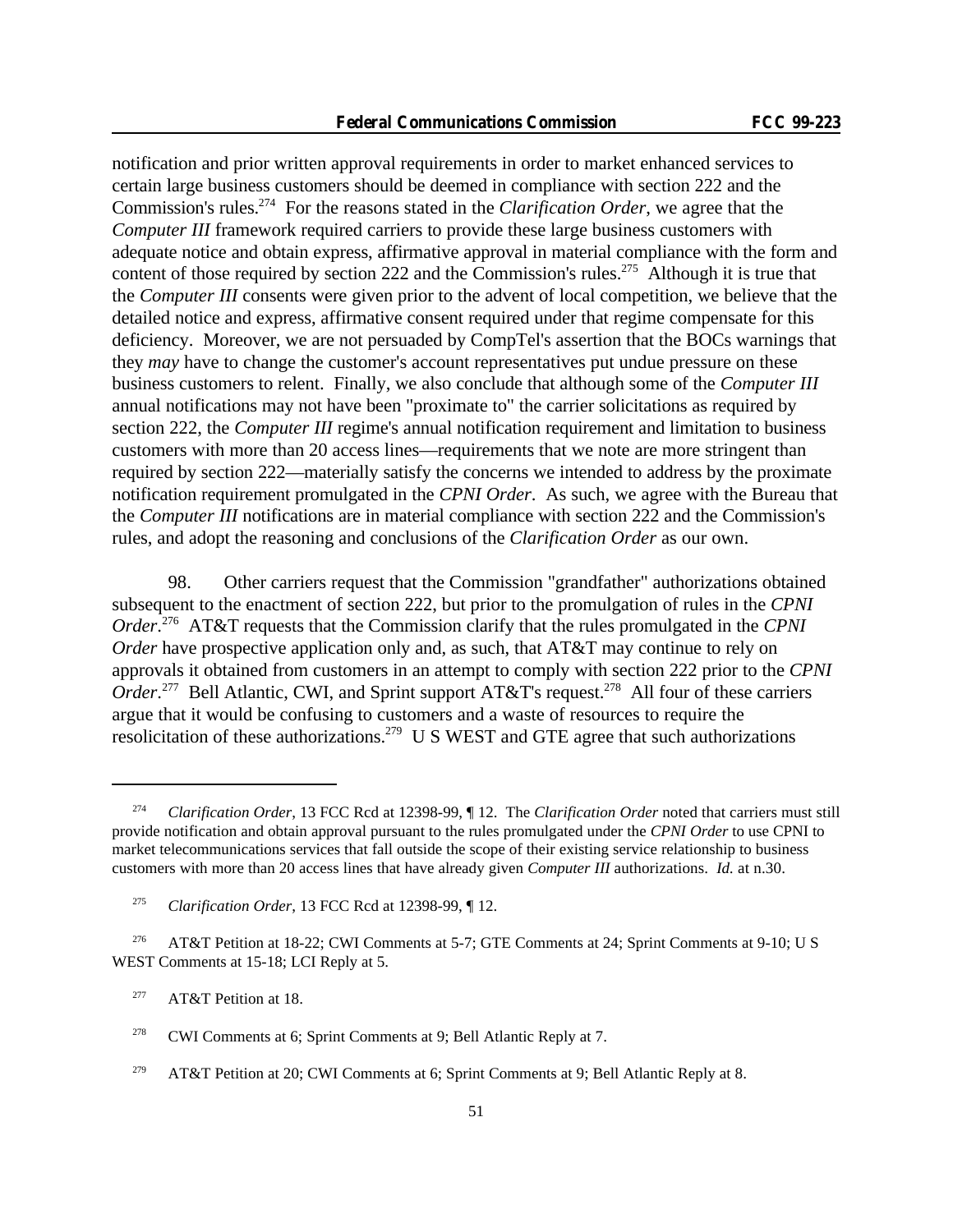should be grandfathered, but only where they are in writing.<sup>280</sup> In contrast, however, MCI opposes any grandfathering.<sup>281</sup>

99. Several carriers requesting that we "grandfather" these authorizations have provided descriptions of varying detail of their solicitations. AT&T's description was the most detailed. Subsequent to the enactment of section 222, but prior to the *CPNI Order*, AT&T apparently solicited millions of its customers for consent to use their CPNI to market new products and services to them by reading prepared solicitations to them over the phone during inbound and outbound calls.<sup>282</sup> AT&T's various versions of its script all essentially stated that AT&T would like to inform the customer about "other" AT&T products and services from timeto-time and requested permission to use the customer's "account information" to aid in this purpose.<sup>283</sup> AT&T argues that the "non-trivial" percentage of customers who declined to authorize the use of their CPNI indicates that customers "understood AT&T's explanation, understood their rights, and—where it was given—consent was informed."<sup>284</sup> To "ameliorate" the possibility that customers may not have been fully advised of their rights, AT&T has offered to send customers who gave their approval to AT&T's solicitations written notices of their rights including an explanation that they have a right to withdraw their approval.<sup>285</sup> We conclude, based upon the evidence presented in the record of this proceeding, that AT&T's solicitations constitute a good faith effort to materially comply with section 222 provided they are supplemented with the curative written notification of rights AT&T has offered to distribute. Accordingly, we find that AT&T may continue to rely on the approvals given, provided the approvals were obtained in the manner detailed above, so long as AT&T supplements those approvals with a written notice to customers of their rights including an explanation that they have the right to withdraw their approval.

100. The descriptions provided by the other carriers are too brief to analyze whether their solicitations were adequate. For example, Sprint only states that it "informed [several hundred thousand] customers that they had to give their permission to enable Sprint to review their account information in order to inform them about other Sprint-branded services and

- <sup>282</sup> AT&T Petition at 19 and Appendix A.
- <sup>283</sup> AT&T Petition at Appendix A.

<sup>&</sup>lt;sup>280</sup> GTE Comments at 24; U S WEST Comments at 16.

<sup>&</sup>lt;sup>281</sup> MCI Comments at 45-48.

<sup>284</sup> AT&T Petition at 20. Of the 27.9 million customers solicited, 24 million agreed to AT&T's request. *Id.* at 19-20.

<sup>285</sup> AT&T Petition at 21.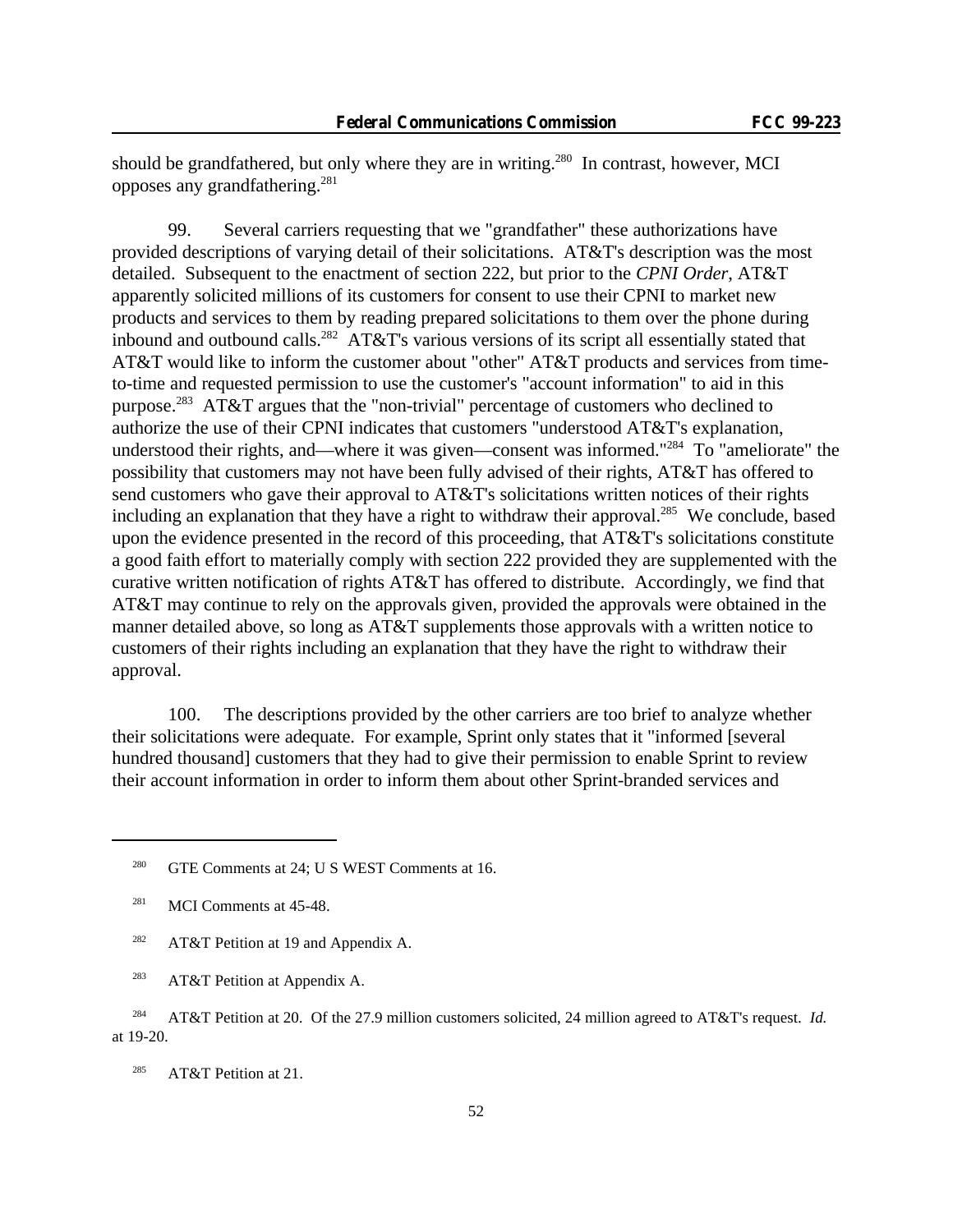products."<sup>286</sup> CWI merely states that it "requested CPNI use approval from consumers who became customers after the 1996 Communications Act was enacted" and that it "amended its order forms to include a CPNI notice and approval section in its terms and conditions."<sup>287</sup> Finally, Bell Atlantic briefly notes that it "provided written notice to thousands of its customers of their CPNI rights and secured written release from many of those customers."<sup>288</sup> We conclude that these descriptions are inadequate to make a determination about whether the notices given and the solicitations made are in material compliance with section 222.

101. Other than AT&T, the parties in this proceeding have not provided sufficient detail describing their solicitations for the Commission to make a determination of material compliance. We urge them to examine the showing made by AT&T as discussed above. We will accept further waiver requests that are materially compliant with section 222, provided the carriers requesting waivers can make a showing similar to the one made by AT&T.

## **B. Oral and Written Notification**

## **1. Background**

102. Section 64.2007 of the Commission's Rules sets out several requirements for carriers who wish to obtain a customer's consent for the use of that customer's CPNI. Carriers must obtain customer *approval* to use, disclose, or permit access to CPNI for marketing purposes. Prior to seeking customer approval, however, carriers must provide a one-time *notification* to the customer of her or his rights to restrict the use or disclosure of, and access to, her or his CPNI. Carriers may provide oral or written notification. Once a customer is notified of her or his rights, the carrier may undertake a *solicitation* of the customer's approval. Solicitation for approval must be proximate to the notification. If the solicitation for approval is written, then it "must not be on a document separate from notification,"<sup>289</sup> even if the solicitation is included in the same envelope.

103. Vanguard requests that the Commission clarify the requirements established in the *Order* for telecommunications providers seeking customer consent for the use of CPNI.<sup>290</sup>

<sup>286</sup> Sprint Comments at 9.

<sup>287</sup> CWI Comments at 8.

<sup>288</sup> Bell Atlantic Reply at 8.

 $^{289}$  47 C.F.R. §64.2007(f)(4).

<sup>290</sup> Vanguard Petition at 18-19.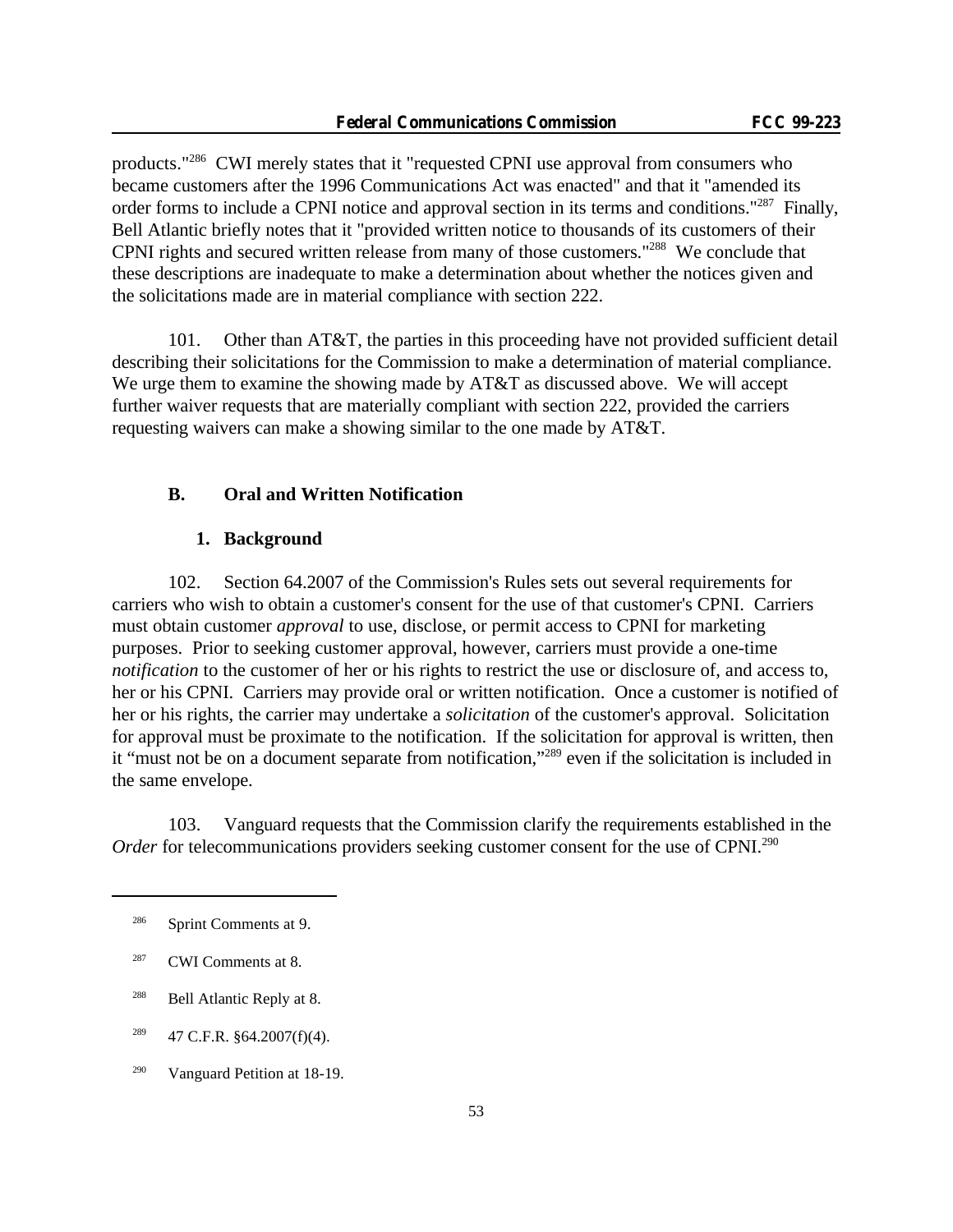Vanguard expresses concern that the rules will hinder providers from obtaining consent at the time of the execution of initial customer agreements. Specifically, Vanguard requests clarification that: $291$ 

it would be appropriate to provide customers with a basic disclosure of the nature of their CPNI rights at or near the signature line of a customer agreement, with both a specific, direct reference to a more complete disclosure elsewhere in the document and an opportunity for the customer to choose whether or not to consent to the use of that customer's CPNI.

U S WEST opposes the clarification requested by Vanguard on the grounds that carriers should be left with flexibility in implementing the rules, and a notification in the body of the contract could be just as compliant as at the signature line.<sup>292</sup>

104. GTE requests clarification of the "one-time" notification rules,  $293$  noting that, under section 64.2007(f)(3), solicitation of approval to use CPNI must be proximate to the notification of a customer's CPNI rights. Further, section 64.2007(f)(4) requires that, if the solicitation for consent is in writing, then it must be in the same notification document. GTE concludes that these rules conflict—oral requests for consent can follow written notification at any time proximate to the notification, which GTE interprets as within one year of the solicited consent, but written requests for consent cannot (*i.e*., they must be in the same document as the written notification). GTE requests that the Commission "clarify that written notice followed proximately by either written or oral solicitation is sufficient and is consistent with the FCC's finding that `one-time' notice is sufficient."<sup>294</sup> GTE contends that this would require amending section 64.2007(f)(4).

105. SBC also requests that the Commission clarify that written notification followed by either an oral or written solicitation for approval is appropriate under the one-time notification scheme.<sup>295</sup> SBC posits that, as both oral and written notification offer advantages over the other in particular circumstances, it is preferable to furnish providers with the flexibility to use either approach. Frontier asserts that the Commission "did not justify" the requirement that written

<sup>&</sup>lt;sup>291</sup> Vanguard Petition at 18-19.

 $292$  U S WEST Comments at 24.

<sup>293</sup> GTE Petition at 39.

<sup>294</sup> GTE Petition at 39.

<sup>&</sup>lt;sup>295</sup> SBC Comments at  $24-25$ .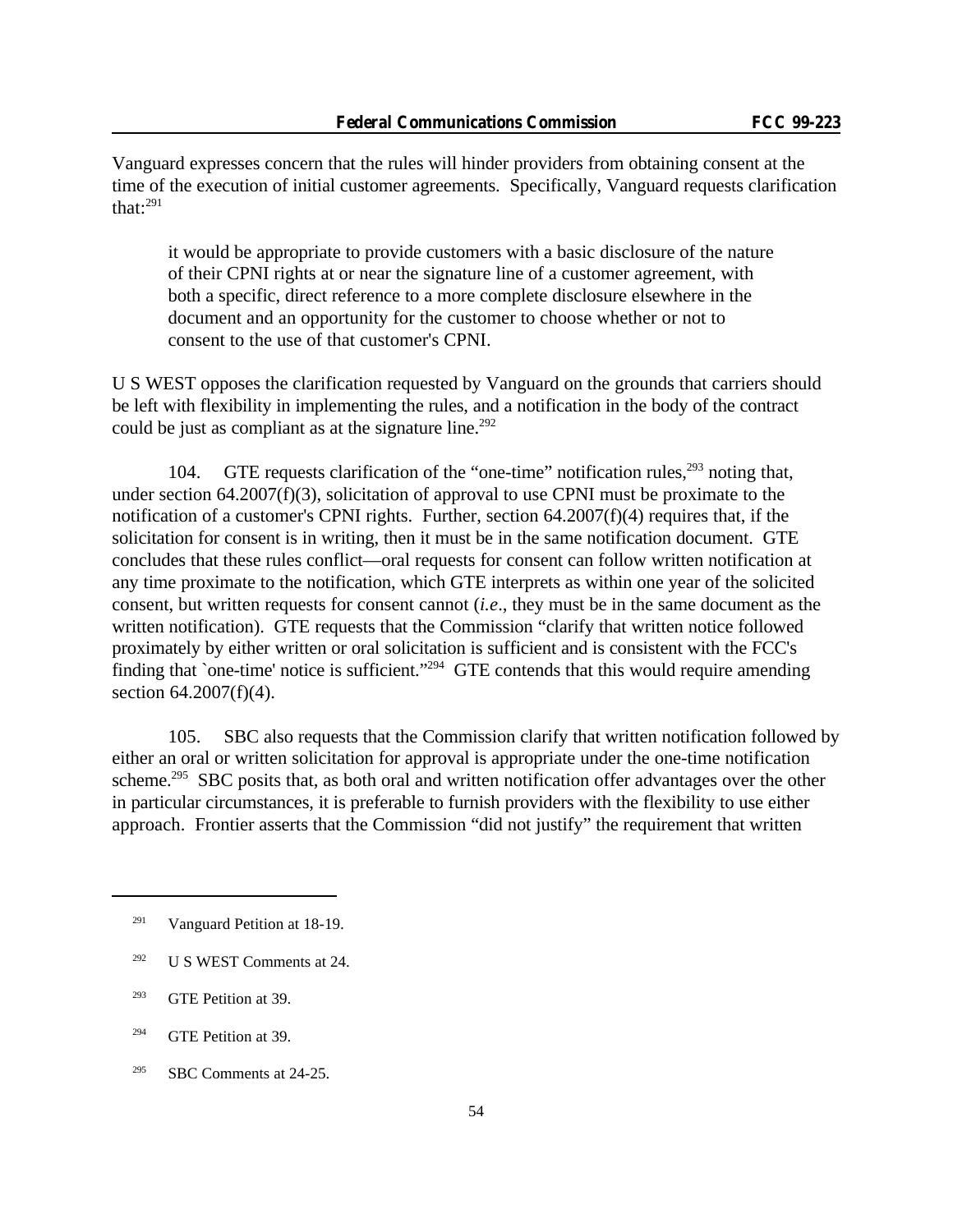solicitations for approval to use CPNI be in the same document as written notifications.<sup>296</sup> Frontier argues that the Commission indicated elsewhere in the *Order* that notification must be made prior to solicitation, notification is required only once, and carriers may solicit customers multiple times. Frontier suggests that the Commission may have meant to require that *if* the solicitation and notification are contained in the same document, then the notification must come first. Finally, from a policy perspective, Frontier claims that this rule provides an incentive for carriers to rely upon less reliable and auditable oral notifications.<sup>297</sup>

106. Omnipoint requests that, for CMRS providers, the Commission replace its "opt-in" requirement for approval of the use of CPNI with an "opt-out" rule.<sup>298</sup> MCI opposes Omnipoint's proposal, claiming that the CMRS market doesn't present any better case for "opt-out" than does the wireline market, that an "opt-out" proposal would favor large carriers with greater CPNI resources, and that carriers are not likely to solicit approvals so intrusively as to drive their customers away.<sup>299</sup>

### **2. Discussion**

107. We find that Omnipoint has presented no new circumstances that warrant reversal of the Commission's conclusion that the requirement of affirmative consent is consistent with Congressional intent, as well as with the principles of customer control and convenience.<sup>300</sup> Nor has Omnipoint shown that wireless carriers should not be subject to the requirement of affirmative consent.

108. We conclude, however, that the Commission should not attempt to micro-manage the methods by which carriers meet their obligations to secure customer consent. As long as the carrier can show that the rules previously promulgated, which ensure that the customer has been clearly notified of his or her right to refuse consent before the CPNI is used and that the notification clearly informs the customer of the consequences of giving or refusing consent, have been complied with, the consent will be effective. However, we note that those rules are specific in the requirements for written notification, *e.g.,* that the notice must be clearly legible, use sufficiently large type, and be placed in an area so as to be readily apparent to the customer.<sup>301</sup>

<sup>296</sup> Frontier Petition at 5-7.

<sup>297</sup> Frontier Petition at 7.

<sup>298</sup> Omnipoint Petition at 16-17.

<sup>&</sup>lt;sup>299</sup> MCI Comments at 54-55.

<sup>300</sup> *CPNI Order*, 13 FCC Rcd at 8130-8141, ¶¶ 91-102.

 $301$  47 C.F.R. § 64.2007(f)(v).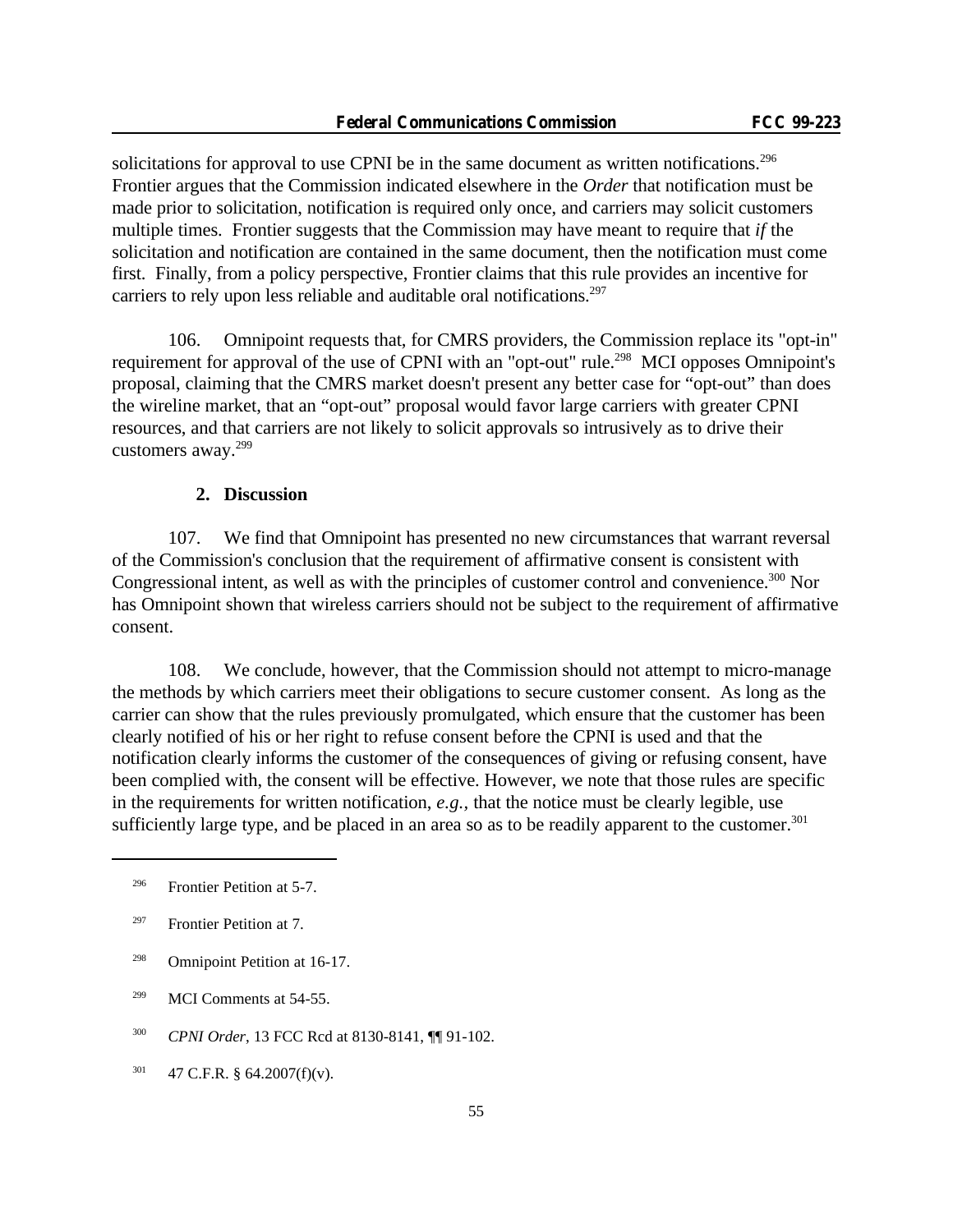We intend to be vigilant in enforcing these rules, as we have in enforcing the rules against slamming, which similarly provide for clear and unambiguous notice to the telephone subscriber who signs a letter of agency for authorizing a change in his or her primary interexchange carrier.<sup>302</sup> This policy is also consistent with the Commission's recent action to help ensure that consumers are provided with essential information in phone bills in a clear and conspicuous manner.<sup>303</sup> We will entertain complaints that carriers have not met these requirements on a caseby-case basis.

109. We clarify, at Vanguard's request, that its plan for obtaining consent at the time of the execution of initial customer agreements would be appropriate assuming Vanguard provides "complete disclosure"<sup>304</sup> prior to seeking customer approval as required by section 64.2007(f) of the Commission's rules, and is otherwise compliant with the remainder of section  $64.2007$ .<sup>305</sup> In other words, seeking customer consent at the time of execution of initial customer agreements is not prohibited by our rules.<sup>306</sup> We also concur with U S WEST's assertion, however, that carriers should be left with flexibility in implementing our rules.<sup>307</sup> Accordingly, Vanguard's proposal is merely one option among many that could comply with our rules.

110. Moreover, in keeping with our desire to avoid micro-management of the notification and authorization process, we shall grant SBC, Frontier, and GTE's requests that we eliminate section 64.2007(f)(4) of the Commission's rules. Section 64.2007(f)(4) requires that a carrier provide a solicitation for approval to use a customer's CPNI, if written, in the same

<sup>304</sup> Vanguard Petition at 18.

<sup>305</sup> 47 C.F.R. § 2007.

<sup>306</sup> We note, however, that the Commission, in its slamming rules, and in their enforcement, has required that the letter of agency be a separate document. 47 C.F.R. § 64. 1150(b),(c); Long Distance Services, Inc., Apparent Liability for Forfeiture, File No. ENF-97-003, 13 FCC Rcd 4444 (Comm. Car. Bur. 1998). The Commission took this action in view of the consumer complaints showing that "abuse, misrepresentation, and consumer confusion occurs when an inducement and an LOA are combined in the same document in a deceptive or misleading manner." *Policies and Rules Concerning Unauthorized Changes of Consumers' Long Distance Carriers*, CC Docket No. 94-129, Report and Order, CC Docket No. 94-129, 13 FCC Rcd 9560, 9571 (1995). We will be monitoring the performance of carriers under the CPNI rules to determine whether we should similarly require carriers to obtain consent for use of CPNI in a separate document.

<sup>307</sup> U S WEST Comments at 24.

 $302$  47 C.F.R. § 64.1150(e).

<sup>303</sup> *Truth-in-Billing and Billing Format*, Notice of Proposed Rulemaking, CC Docket No. 98-170 (Sept. 17, 1998).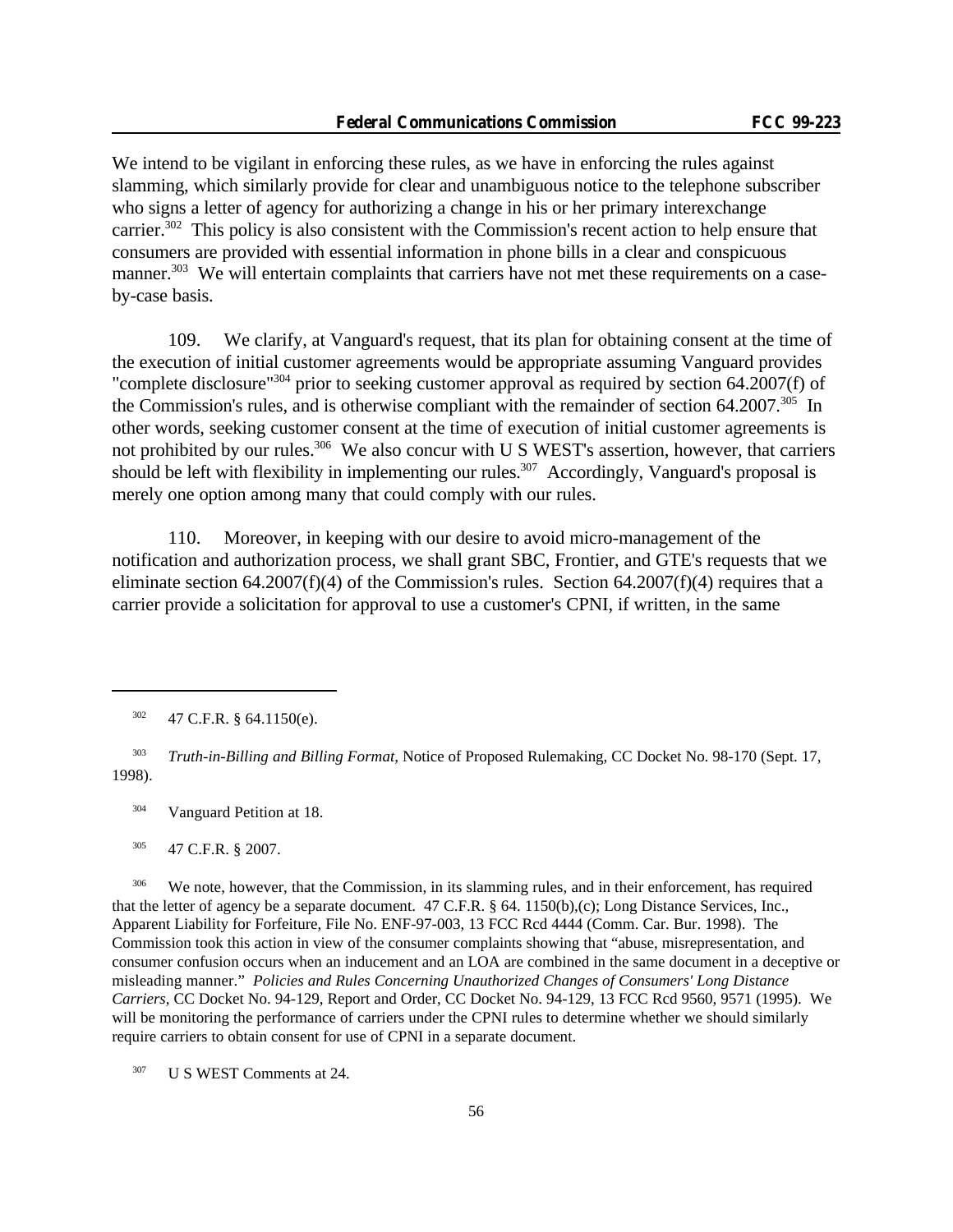document containing the one-time notification of the customer's CPNI rights.<sup>308</sup> These carriers argue that this section results in some confusion when read with the rest of section 64.2007. We agree that section 64.2007(f)(4) appears to contradict section 64.2007(f)(1) of our rules, which permits carriers to provide notification though *oral*, as well as written methods.<sup>309</sup> Moreover, we agree with Frontier that the rule may create a disincentive for carriers to rely upon less reliable and auditable oral notifications. Of course, this was not our intent. In light of these reasons, and our desire avoid micro-management, we will delete section  $64.2007(f)(4)$  from our rules.

## **C. Preemption of State Notification Requirements**

111. In the *CPNI Order*, we declined to exercise our preemption authority, although we concluded that in connection with CPNI regulation we "may preempt state regulation of intrastate telecommunications matters where such regulation would negate the Commission's exercise of its lawful authority because regulation of the interstate aspects of the matter cannot be severed from the intrastate aspects."<sup>310</sup> Rather, we stated that we would examine any conflicting state rules on a case-by-case basis once the states have had an opportunity to review the requirements we adopted in the *CPNI Order*. <sup>311</sup> At that time we noted that state rules that are vulnerable to preemption are those that (1) permit greater carrier use of CPNI than section 222 and the Commission's rules allow, or (2) seek to impose additional limitations on carriers' use of CPNI.<sup>312</sup> We also indicated, however, that state rules that would not directly conflict with the balance or goals set by Congress were not vulnerable to preemption. Such a rule, for example, might specify information that must be contained in the carrier's notice in addition to the information specified in the *CPNI Order.<sup>313</sup>*

112. On reconsideration, we affirm our decision to exercise our preemption authority on a case-by-case basis. We reject AT&T's request that the Commission "revisit [its] conclusion and hold that the FCC notice requirements are preemptive and that a state may not prescribe

- <sup>310</sup> *CPNI Order*, 13 FCC Rcd at 8075-78, ¶ 16-18.
- <sup>311</sup> *CPNI Order*, 13 FCC Rcd at 8077-78, ¶ 18.
- <sup>312</sup> *CPNI Order*, 13 FCC Rcd at 8077-78, ¶ 18.
- *<sup>313</sup> CPNI Order*, 13 FCC Rcd at 8077-78, ¶ 18.

Section 64.2007(f)(4) states that: "[a] telecommunications carrier's solicitation for approval, if written, must not be on a document separate from the notification, even if such document is included within the same envelope or package." 47 C.F.R. § 64.2007(f)(4).

 $309$  47 C.F.R. § 64.2007(f)(1).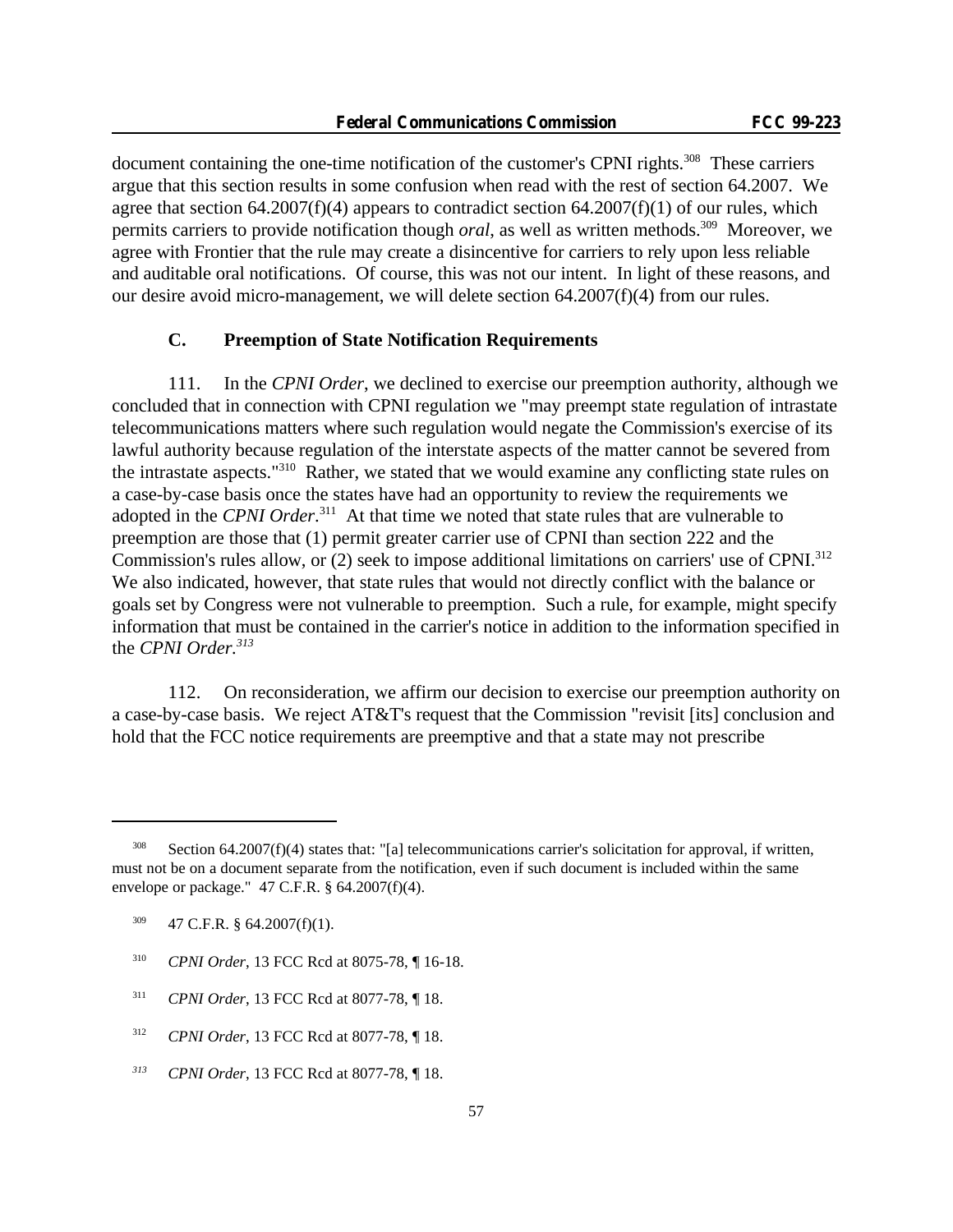additional notice requirements."<sup>314</sup> AT&T argues that not doing so could put carriers at risk of expending millions of dollars soliciting customer approvals only to find that the notice does not comply with subsequently enacted state requirements.<sup>315</sup> While it is possible that states might impose additional CPNI conditions that could require the expenditure of resources, we conclude it would be inappropriate for the Commission to speculate in this proceeding about what such conditions might be and how much compliance might cost. AT&T further asserts that, at a minimum, the Commission should hold that any additional state requirements should have prospective effect only, and may not serve to invalidate CPNI authorizations previously and validly obtained in accordance with section 222 and the Commission's rules.<sup>316</sup> We note that while deciding to address preemption requests on a case-by-case basis, we reserve the right to consider the potential costs and burdens imposed by any state requirements that would apply retroactively. For these same reasons, we also deny GTE's request that we find that "additional CPNI use restrictions will be expeditiously preempted, particularly where other federal statutes, such as 47 U.S.C. § 227(c), already address customer privacy concerns.<sup>"317</sup>

113. Neither AT&T nor GTE has presented any new facts or arguments that require us to reconsider our prior ruling. Both GTE and AT&T point to the Comments of the Texas Public Utility Commission, which describe and attach a CPNI rule under consideration by the Texas Commission, as support for the need to reconsider our conclusion on preemption in the *CPNI Order*. <sup>318</sup> They assert that the proposed Texas rule is in conflict with the *CPNI Order* and the Commission's rules.<sup>319</sup> That Texas, or any other state, might implement CPNI rules that may be in conflict with our rules was certainly considered in the *CPNI Order.* If such an event occurs, AT&T, GTE, or any other party may request that we preempt the alleged conflicting rules. We will then consider the specific circumstances at that time.

### **D. Details of CPNI Notice**

114. Section 64.2007 of our rules establishes the minimum form and content requirements of the notification a carrier must provide to a customer when seeking approval to

<sup>&</sup>lt;sup>314</sup> AT&T Petition at 22.

<sup>&</sup>lt;sup>315</sup> AT&T Petition at 22-23; AT&T Reply at 9.

<sup>&</sup>lt;sup>316</sup> AT&T Petition at 23.

 $317$  GTE Reply at 9-10.

<sup>318</sup> AT&T Reply at 9-10; GTE Reply at 9-10; *see also* Texas PUC Comments at 1-4 and Attachment.

<sup>&</sup>lt;sup>319</sup> AT&T Reply at 9-10; GTE Reply at 9-10.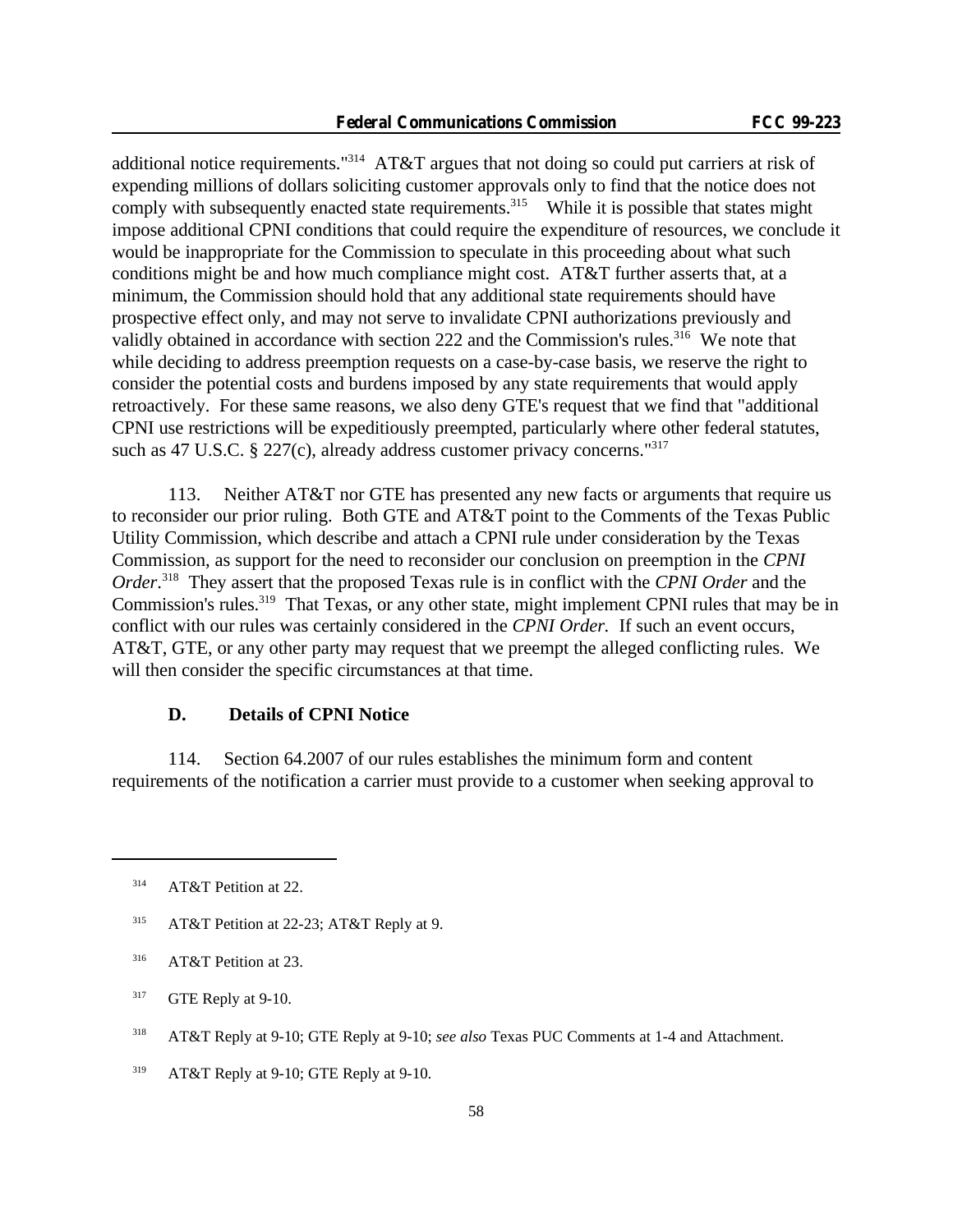use CPNI.<sup>320</sup> Section 64.2007(f)(2)(ii) requires that the notification must specify, inter alia, "the types of information that constitute CPNI" and "the specific entities" that will receive it.<sup>321</sup> GTE requests that the Commission clarify the rule to permit carriers to avoid exhaustively specifying all types of CPNI and all of a carrier's subsidiaries and affiliates that may receive CPNI.<sup>322</sup> We decline to do so. The minimum requirements of section 64.2007 were not crafted to provide precise guidance, but rather as general notice requirements.<sup>323</sup> The rule seeks to strike an appropriate balance between giving carriers flexibility to craft CPNI notices tailored to their business plans and ensuring that customers are adequately informed of their CPNI rights. $324$ 

115. Thus, at a minimum, a carrier must inform a customer of the types of CPNI it intends to use. We wish to ensure that any decision by a customer to grant or deny approval is fully informed<sup>325</sup> and that we reduce the potential for carrier abuse.<sup>326</sup> Also, to the extent a carrier intends to disseminate a customer's CPNI, the customer has a right to know the entities that will receive the CPNI derived from his or her calling habits. Contrary to GTE's assertion, we don't believe that a customer necessarily will be confused by the name of the recipient.<sup>327</sup> Importantly, the customer should have the option of restricting access to CPNI among the carrier's intended recipients of his or her personal information.

### **VII. SAFEGUARDS UNDER SECTION 222**

#### **A. Background**

116. In the *CPNI Order*, the Commission concluded that "all telecommunications carriers must establish effective safeguards to protect against unauthorized access to CPNI by their employees or agents, or by unaffiliated third parties."<sup>328</sup> To this end, we required carriers to develop and implement software systems that "flag" customer service records in connection with

- <sup>322</sup> GTE Petition at 43-44.
- <sup>323</sup> *CPNI Order*, 13 FCC Rcd at 8161, ¶ 135.
- <sup>324</sup> *CPNI Order*, 13 FCC Rcd at 8161, ¶ 135.
- <sup>325</sup> *CPNI Order*, 13 FCC Rcd at 8161-62, ¶ 136.
- <sup>326</sup> *CPNI Order*, 13 FCC Rcd at 8161, ¶ 135.
- <sup>327</sup> GTE Petition at 43.
- <sup>328</sup> *CPNI Order*, 13 FCC Rcd at 8194, ¶ 191.

<sup>&</sup>lt;sup>320</sup> 47 C.F.R. § 64.2007.

 $321$  47 C.F.R. § 64.2007(f)(2)(ii).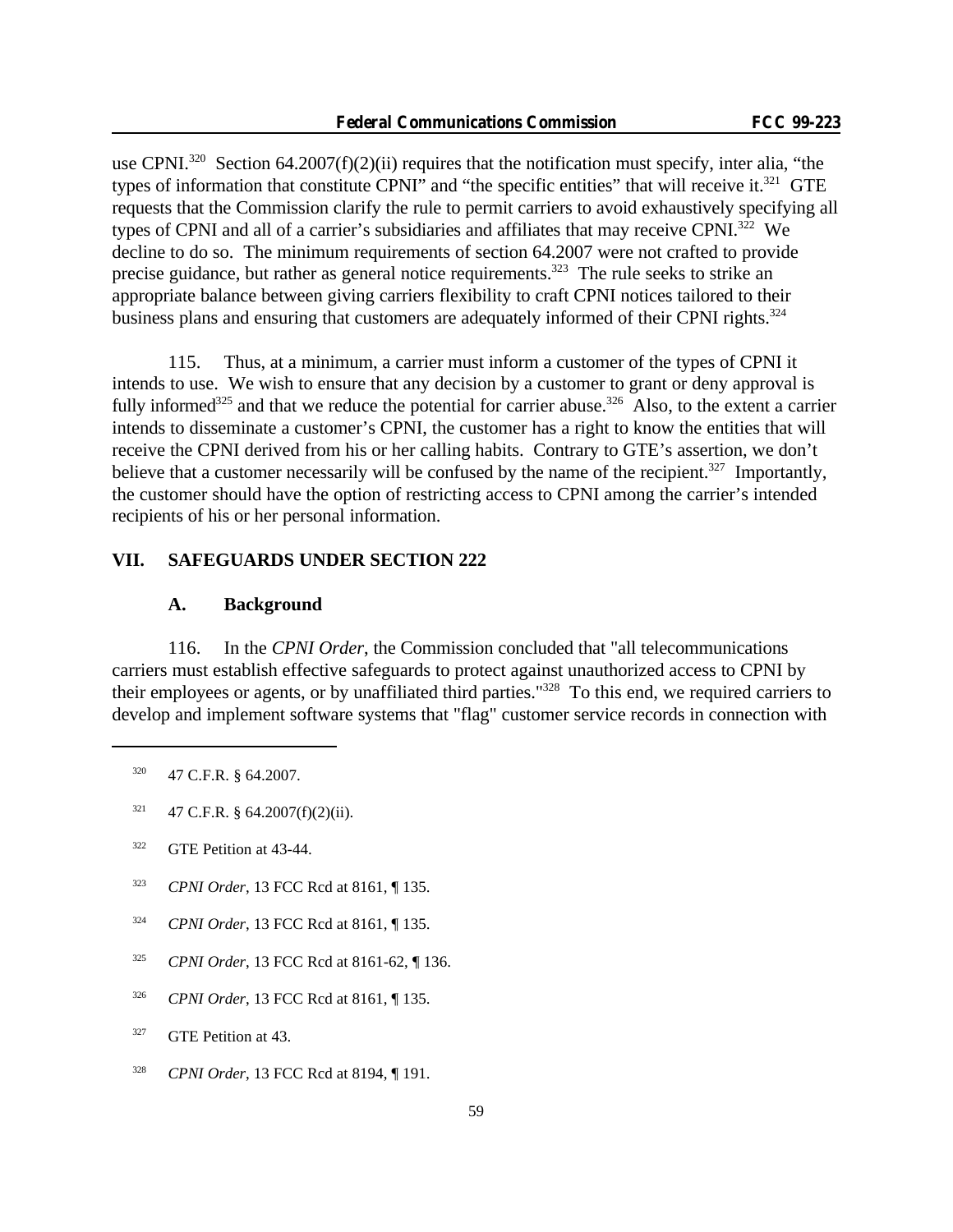CPNI,<sup>329</sup> and maintain an electronic audit mechanism ("audit trail") that tracks access to customer accounts.<sup>330</sup> In addition, the *CPNI Order* stated that carriers were to: train their employees as to when it would be permissible to access customers' CPNI; establish a supervisory review process that ensures compliance with CPNI restrictions when conducting outbound marketing; and, on an annual basis, submit a certification signed by a current corporate officer attesting that he or she has personal knowledge that the carrier is in compliance with the Commission's requirements.<sup>331</sup> Because the Commission anticipated that carriers would need time to conform their data systems and operations to comply with the software flags and electronic audit mechanisms required by the Order, we deferred enforcement of those rules until eight months from when the rules became effective: specifically, January 26, 1999.<sup>332</sup>

117. Following the release of the *CPNI Order*, several petitioners sought reconsideration of a variety of issues, including the decision to require carriers to implement the use of flags and audit trails.<sup>333</sup> Other carriers sought reconsideration of the *CPNI Order*'s employee training and discipline requirement in section 64.2009(b) of the Commission's rules, as well as the supervisory review requirement in section 64.2009(d) of the Commission's rules.<sup>334</sup> On September 24, 1998, in response to concerns raised by a number of parties, the Commission

<sup>331</sup> *See CPNI Order*, 13 FCC Rcd at 8198-200, ¶¶ 199-202. In the *Clarification Order* the Common Carrier Bureau clarified that carriers are not required to file such certifications with the Commission. *Clarification Order*, 13 FCC Rcd at 12399, ¶ 13. Rather, the *CPNI Order* merely directed carriers to ensure only that these corporate certifications be made publicly available. *Id*. As we noted in the order, the Commission similarly requires commercial broadcasters to keep publicly available inspection files on site. *CPNI Order*, 13 FCC Rcd at 8199, ¶ 201, n.695 (citing 47 C.F.R. § 73.3526). We likewise require that carriers make these certifications available for public inspection, copying, and/or printing at any time during regular business hours at a centrally located business office of the carrier.

 $329$  Section 64.2009(a) of the Commission's rules states that "Telecommunications carriers must develop and implement software that indicates within the first few lines of the first screen of a customer's service record the CPNI approval status and reference the customer's existing service subscription." 47 C.F.R. § 64.2009(a). *See CPNI Order*, 13 FCC Rcd at 8198, ¶ 198.

 $330$  Section 64.2009(c) of the Commission's rules requires that: "Telecommunications carriers must maintain an electronic audit mechanism that tracks access to customer accounts, including when a customer's record is opened, by whom, and for what purpose. Carriers must maintain these contact histories for a minimum period of one year." *See CPNI Order*, 13 FCC Rcd at 8198-200, ¶ 199.

<sup>332</sup> *See CPNI Order*, 13 FCC Rcd at 8200, ¶ 202.

 $333$  360° Communications Petition at 12; ALLTEL Petition at 8-9; Ameritech Petition at 8-11; AT&T Petition at 8-18; Bell Atlantic Petition at 22-23; BellSouth Petition at 18-23; Frontier Petition at 3-5; GTE Petition at 41-42; Independent Alliance Petition at 2-8; LCI Petition at 2-6; MCI Petition at 34-43; NTCA Petition at 7-11; Omnipoint Petition at 15-16; Sprint Petition at 2-6; TDS Petition at 11-16; USTA Petition at 9-15.

<sup>&</sup>lt;sup>334</sup> TDS Petition at 15; USTA Petition at 14.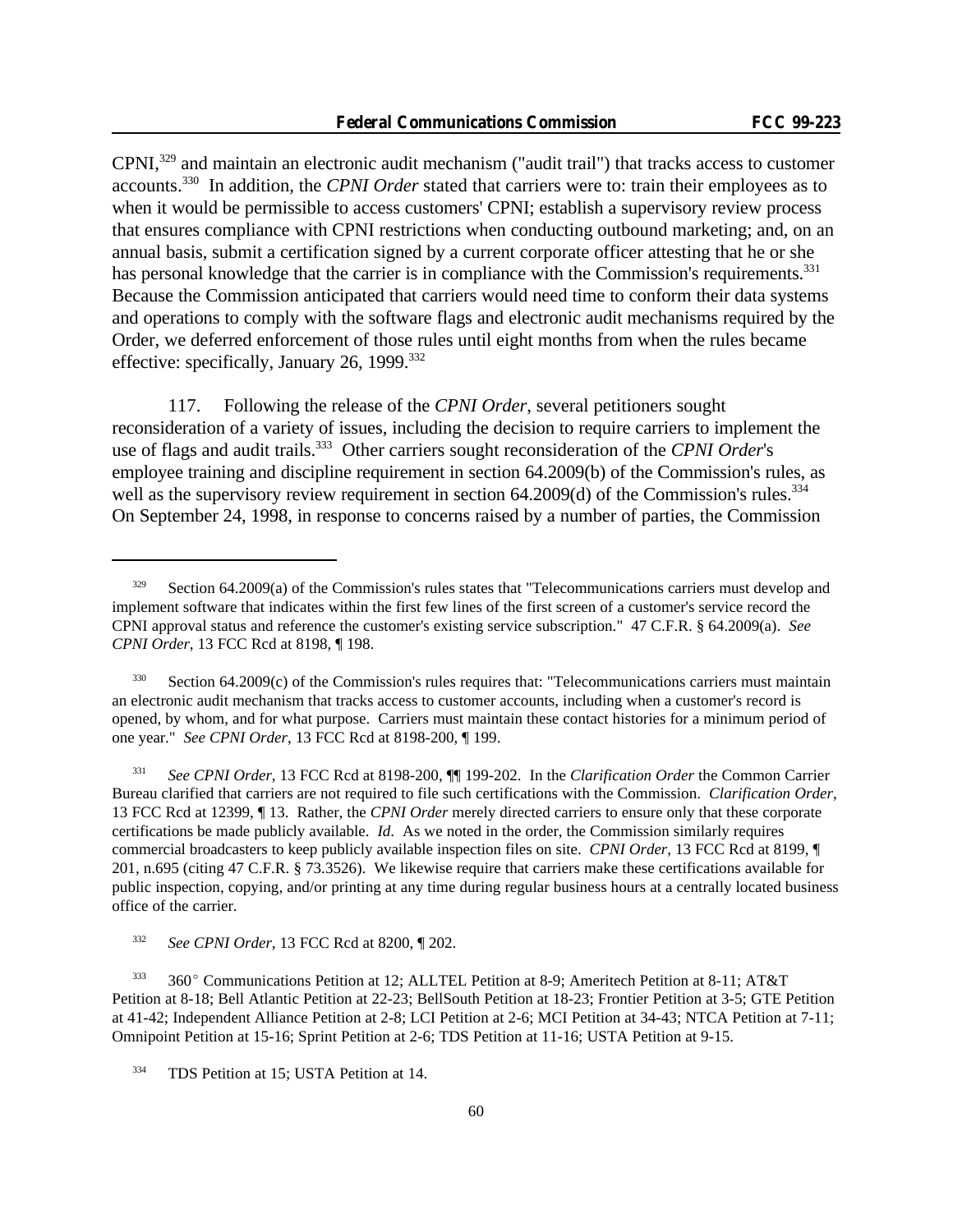ruled in the *Stay Order* that it would not seek enforcement actions against carriers regarding compliance with the CPNI software flagging and audit trail requirements as set forth in 47 C.F.R. Section 64.2009(a) and (c) until six months after the release date of this order on reconsideration.<sup>335</sup> We concluded that it serves the public interest to extend the deadline for the initiation of enforcement of the software flagging and audit trail rules so that the Commission could "consider recent proposals to tailor our requirements more narrowly and to reduce burdens on the industry while serving the purposes of the CPNI rules."<sup>336</sup>

118. On November 9, 1998, PCIA filed a petition for reconsideration of the *Stay Order* requesting that the Commission retract the additional requirement for deployment of systems pending the Commission's reconsideration of the *CPNI Order*. <sup>337</sup> Several parties supported PCIA's petition<sup>338</sup> and PCIA filed a Reply.<sup>339</sup> We deny PCIA's petition, however, as we have granted *infra*, in part, the petitions for reconsideration with respect to the flagging and audit trail requirements.<sup>340</sup> Thus, although new systems implemented prior to the expiration of the stay period will be required to comply with the new rules promulgated in this order, we believe the new rules are significantly less burdensome. We have considered the potential impact of our rules in this area on carriers' year 2000 (Y2K) remedial efforts and their plans to stabilize their networks over the Y2K conversion. We expect, however, that the increased flexibility, reduction in compliance burden and additional time for implementation that we grant here will greatly reduce the risk of such impact.<sup>341</sup> Thus, and in light of the facts before us, we believe that our rules will have no significant detrimental effect on carriers' Y2K efforts. We conclude that it is in the public interest to extend the stay period an additional two months so as not to impede those efforts for carriers that chose to implement electronic safeguards under the modified rules. Accordingly, the Commission will not seek enforcement actions against carriers regarding compliance with sections 64.2009(a) and (c) of the Commission's rules until eight months after the release date of this order on reconsideration.

119. An industry coalition (Coalition) comprised of a combination of thirty-one industry

- <sup>336</sup> *Stay Order*, 13 FCC Rcd at 19392, ¶ 4.
- <sup>337</sup> PCIA Petition (filed November 9, 1998).

<sup>338</sup> Ameritech Comments (filed Dec. 10, 1998); BellSouth Comments (filed Dec. 10, 1998); CTIA Comments (filed Dec. 10, 1998); NTCA Comments (filed Dec. 10, 1998).

- <sup>339</sup> PCIA Reply (filed Dec. 23, 1998).
- <sup>340</sup> *See* discussion *infra* Part VII.D. and E.
- <sup>341</sup> *See* discussion *infra* Part VII.C.

<sup>335</sup> *Stay Order*, 13 FCC Rcd at 19393, ¶ 6.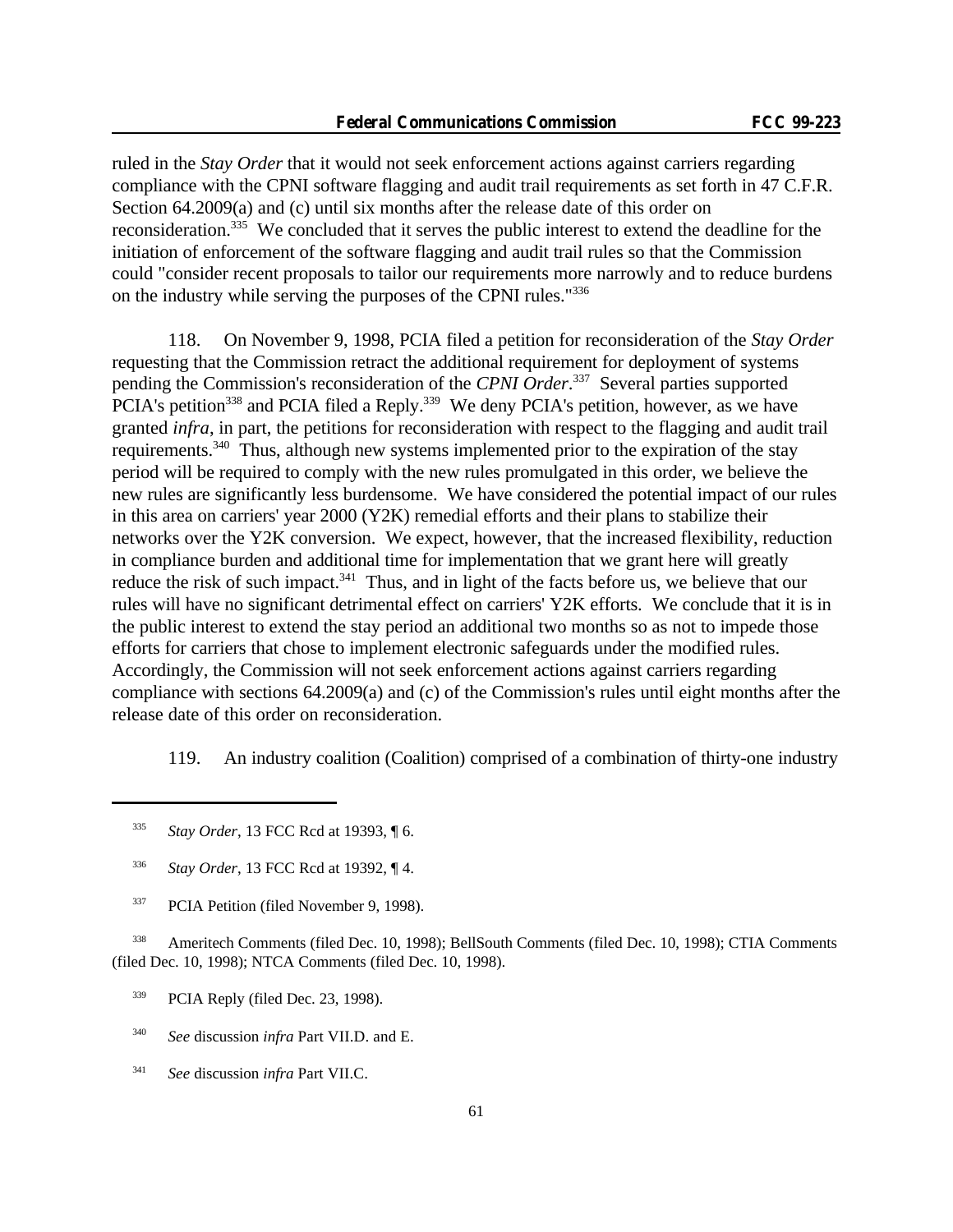representatives has proposed specific amendments to sections 64.2009(a), 64.2009(c), and  $64.2009(e)$  of the Commission's rules (Coalition Proposal).<sup>342</sup> After consideration of this proposal and other comments in the record, we adopt modifications to our flagging and audit trail requirements as set forth below.

## **B. Notice**

120. In the *NPRM*, we tentatively concluded that "all telecommunications carriers must establish effective safeguards to protect against unauthorized access to CPNI by their employees or agents, or by unaffiliated third parties."<sup>343</sup> We further noted that we previously required AT&T, the BOCs, and GTE to implement computerized safeguards and manual file indicators to prevent unauthorized access to CPNI, and sought comment on whether such safeguards should continue to apply to those carriers.<sup>344</sup> The *NPRM* also tentatively concluded that we should not specify safeguard requirements for other carriers, but sought comment on the issue.<sup>345</sup>

121. We reject CompTel's assertion that the Commission failed to give adequate notice of the "systems modifications" announced in the *CPNI Order*<sup>346</sup> because, in fact, the *NPRM* stated that the Commission might require carriers other than AT&T, the BOCs, and GTE to implement computerized safeguards and manual file indicators, and solicited comment on the issue.<sup>347</sup> CompTel further argues that the Commission did not properly notice or receive comment on "the types of computer modifications that are appropriate or on the costs associated with computer modification," and, as such, the Commission should reconsider its computerized flagging and audit trail requirements.<sup>348</sup> As we do, in fact, modify the flagging and audit trail rules on reconsideration to allow carriers to institute non-computerized systems, we grant CompTel's

<sup>348</sup> CompTel Petition at 24.

<sup>&</sup>lt;sup>342</sup> Letter to Magalie Roman Salas, Secretary, Federal Communications Commission from Celia Nogales, Ameritech (dated January 11, 1999) and attachment. The Commission also received a jointly written letter in support of the Coalition proposal. Letter to Chairman William E. Kennard, Commissioner Furchtgott-Roth, Commissioner Ness, Commissioner Powell, and Commissioner Tristani from CompTel, CTIA, Independent Alliance, ITTA, NTCA, OPASTCO, Rural Cellular Association, Small Business in Telecommunications, and USTA, CC Docket No. 96-115 (filed April 16, 1999).

<sup>343</sup> *NPRM*, 11 FCC Rcd at 12528, ¶ 35.

<sup>344</sup> *NPRM*, 11 FCC Rcd at 12528, ¶ 35.

<sup>345</sup> *NPRM*, 11 FCC Rcd at 12528-29, ¶ 36.

<sup>346</sup> CompTel Petition at 23. *See also* NTCA Comments at 7-9 (arguing that flagging and audit trail requirements were based upon inadequate record).

<sup>347</sup> *NPRM*, 11 FCC Rcd at 12528-29, ¶ 36.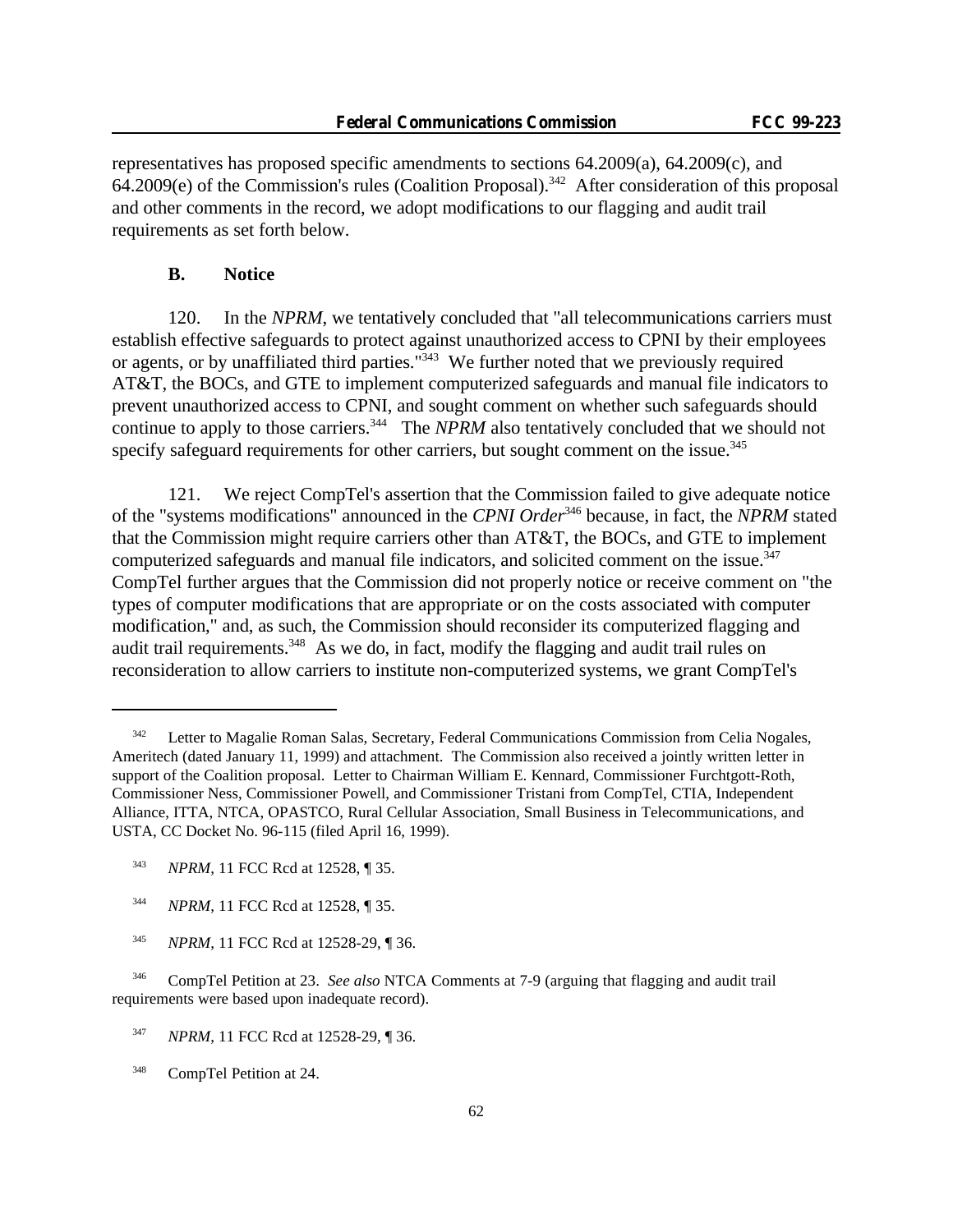Petition in this regard. $349$ 

122. We also reject NTCA's argument that our description of the projected reporting, record-keeping, and other compliance requirements of the rule we proposed in the NPRM was inaccurate.<sup>350</sup> As we described *supra*, the NPRM tentatively concluded that we would *not* require carriers other than AT&T, the BOCs, and GTE to implement specified safeguard requirements as those carriers had been required to under *Computer III*. Thus, the NPRM's Initial Regulatory Flexibility Analysis correctly stated that there were no projected reporting, record-keeping, or other compliance requirements for small business entities as a result of the NPRM.<sup>351</sup>

# **C. Evidence of Cost of Compliance**

123. When we established the flagging and audit trail requirements in the *CPNI Order*, the evidence before us was that carriers could, with relative ease, modify their systems to accommodate these requirements.<sup>352</sup> Based upon many of the petitions filed on reconsideration, however, it does not appear that all of the relevant facts were before the Commission at that time. Numerous petitioners have now presented evidence that the safeguards we adopted would be costly to implement. For example, AT&T predicts that it will cost \$75 million to develop and implement systems to comply with the flagging requirement and over \$270 million to comply with the audit trail requirement.<sup>353</sup> BellSouth estimates it will cost at least \$75 million to create a computer system to comply with the audit trail requirement.<sup>354</sup> LCI estimates that modification of its systems will cost "many millions of dollars."<sup>355</sup> Sprint estimates the cost of modifying its systems to comply with the audit trail requirements at \$19.6 million.<sup>356</sup> Several carriers also warn that the implementation of these systems may interfere with their Year 2000 compliance efforts.<sup>357</sup>

124. A number of parties also present evidence that the safeguard requirements of the

- <sup>351</sup> *NPRM*, 11 FCC Rcd at 12534, ¶ 55.
- <sup>352</sup> *CPNI Order*, 13 FCC Rcd at 8198, ¶ 198 & n.689; *id.*, at 8198-99, ¶ 199 & n.692.

<sup>349</sup> *See*, *infra*, Sections VII.D. and E.

<sup>&</sup>lt;sup>350</sup> NTCA Petition at 8.

<sup>&</sup>lt;sup>353</sup> AT&T Petition at 14.

<sup>&</sup>lt;sup>354</sup> BellSouth Petition at 21.

 $355$  LCI Petition at 4.

<sup>&</sup>lt;sup>356</sup> Sprint Petition at 4.

<sup>357</sup> AT&T Petition at 9; Omnipoint Petition at 15; Sprint Petition at 2. *See* Bell Atlantic Petition at 22.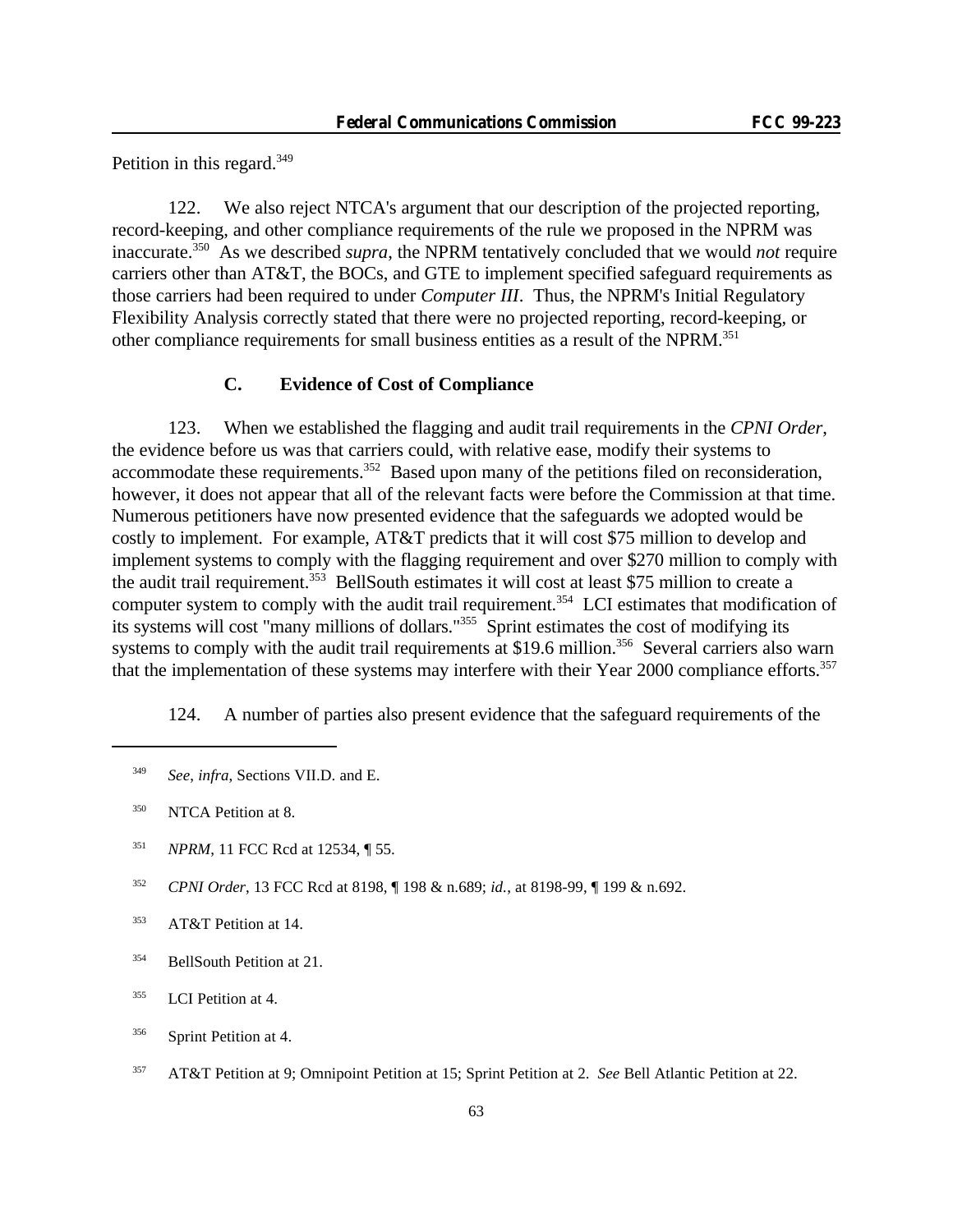CPNI rules are particularly burdensome for small and rural carriers.<sup>358</sup> For example, the Independent Alliance asserts that its members estimate that it will cost between \$150,000 and \$200,000 to implement the flagging and audit trail requirements.<sup>359</sup> The Independent Alliance provides the example of one carrier that serves 3,600 customers that will have an average cost of implementation of between \$42 and \$56 per customer.<sup>360</sup> In support of its request, NTCA cites a poll of its members concerning their current state of technology and the costs associated with implementing the Commission's auditing and tracking requirements. NTCA states that more than 60 per cent of its members responded, and that while 98 percent of the responding rural companies with more than 5,000 access lines have mechanized customer service records, only 73 percent of companies with less than  $1,000$  access lines do.<sup>361</sup> NTCA points out that of those respondents that are mechanized, less than 10 percent have the ability to add a field to indicate CPNI approval status.<sup>362</sup> NTCA maintains that the estimated cost of adding that field averages out to \$50,000 per entity, or \$12 per line on average and for the smallest rural telephone companies, \$38,500 per entity, or \$64 per line.<sup>363</sup> NTCA further states that fewer than 7 percent of the rural telephone companies who responded to the survey have electronic audit capability, and NTCA's members estimate that they would be required to spend between \$60,000 and \$70,000 for that capability.<sup>364</sup> Finally, TDS asserts that it will cost \$630,000 to modify its system for flagging.<sup>365</sup> TDS argues that many of the costs of compliance with the flagging and audit trail requirements will place a heavier burden on small and rural carriers because they cannot be spread across a large customer base.<sup>366</sup>

## **D. The Flagging Requirement**

125. Upon reconsideration, based upon the new evidence before us, we agree with the petitioners that we should modify the flagging requirement promulgated in the *CPNI Order* for all

<sup>358</sup> ALLTEL Petition at 4; Independent Alliance Petition at 2; NTCA Petition at 9; TDS Petition at 16; *see* CenturyTel Reply at 7-10; RCA Reply at 8-10.

<sup>359</sup> Independent Alliance Petition at 7.

<sup>&</sup>lt;sup>360</sup> Independent Alliance Petition at 7  $\&$  n.16.

<sup>&</sup>lt;sup>361</sup> NTCA Petition at 9.

<sup>&</sup>lt;sup>362</sup> NTCA Petition at 9.

<sup>&</sup>lt;sup>363</sup> NTCA Petition at 9.

<sup>&</sup>lt;sup>364</sup> NTCA Petition at 9.

<sup>&</sup>lt;sup>365</sup> TDS Petition at 12.

<sup>&</sup>lt;sup>366</sup> TDS Petition at 16.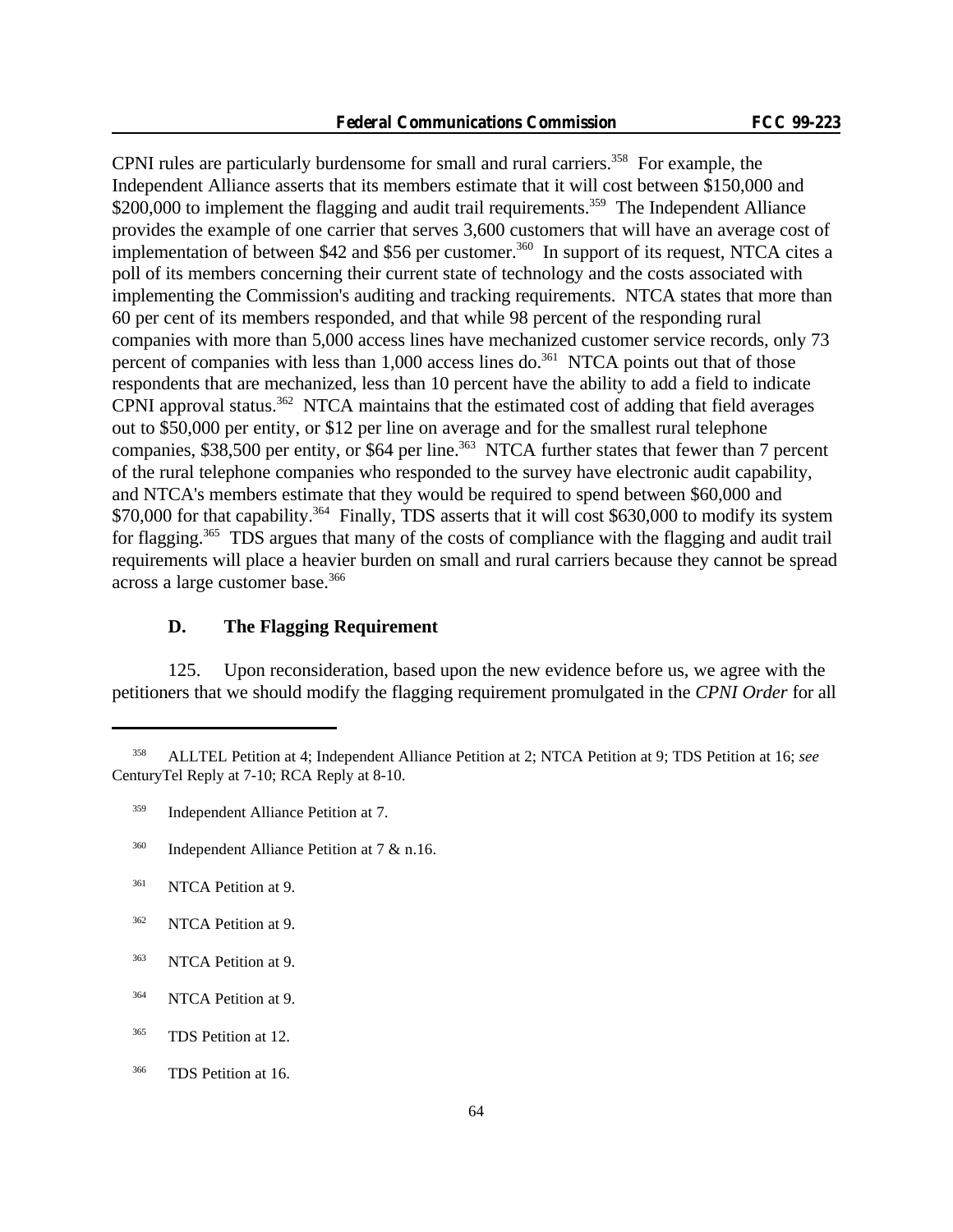carriers.<sup>367</sup> The goal of the CPNI flagging rule is to ensure that carriers are aware of the status of, and observe, a customer's CPNI approval status prior to any use of that customer's CPNI.<sup>368</sup> The Coalition proposes that we modify our rule to require carriers to train their marketing personnel to determine a customer's CPNI status prior to using that customer's CPNI for "out of category" marketing, and to make customer approval status available to such personnel in a readily accessible and easily understandable format.<sup>369</sup> As is only now evident from the new evidence presented on reconsideration, implementation of the flagging rules promulgated in the *CPNI Order* will require significant expenditures of monetary and personnel resources for most carriers, regardless of size. Although we agree in principle that the Coalition's proposal will achieve the goals of the flagging requirements at a substantially reduced cost, we conclude that the Coalition's proposal can be modified to even simpler, less regulatory terms. We find that the carriers are in a better position than the Commission to create individual systems which ensure that their employees check each customer's CPNI approval status prior to any use of that customer's CPNI for out of category marketing. Accordingly, we amend section 64.2009(a) of our rules to state that telecommunications carriers must implement a system by which the status of a customer's CPNI approval can be clearly established prior to the use of CPNI. This modification will permit all carriers to develop and implement a system that is suitable to, among other things, its unique size, capital resources, culture, and technological capabilities. By way of example, carriers that do not presently keep computerized records need not implement an electronic method of verifying approval status; carriers that already have computerized records could implement flags or adopt procedures whereby they access a separate database to verify approval status; or carriers could develop a combination of computerized and non-computerized systems as they see fit.

# **E. The Audit Trail Requirement**

126. We also agree with the petitioners, based upon the new evidence before us, that

 $367$  Coalition Proposal at 1; 360° Communications Petition at 12; ALLTEL Petition at 8-9; AT&T Petition at 13-15; Bell Atlantic Petition 22-23; Comptel Petition at 22-24; Frontier Petition at 3-5; Independent Alliance Petition at 2-8; LCI Petition at 2-6; NTCA Petition at 7-11; Omnipoint Petition at 15-16; Sprint Petition at 2-6; TDS Petition at 11-16; USTA Petition at 9-15.

<sup>368</sup> *See CPNI Order*, 13 FCC Rcd at 8198, ¶ 198.

 $369$  Coalition Proposal at 1. The Coalition's proposal for section 64.009(a) is as follows:

Each carrier shall establish guidelines that direct its marketing personnel to determine a customer's CPNI approval and service subscription status prior to the use of CPNI for any offering outside of the service category (i.e., local, interexchange, and CMRS) to which the customer subscribes with that carrier. The carrier shall make such approval and status information available, either electronically or in some other manner, to marketing personnel in a readily accessible and easily understandable format.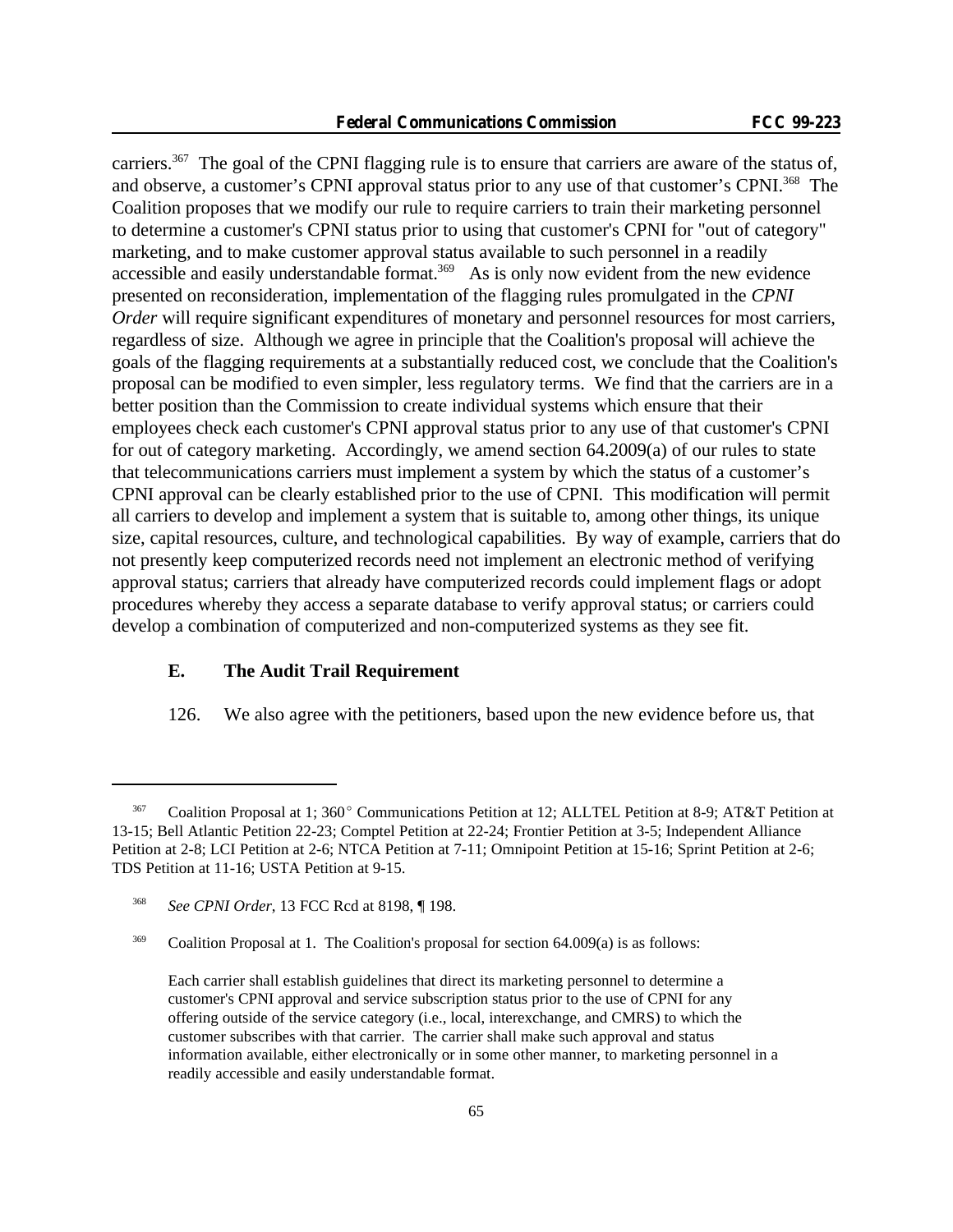we should modify the *CPNI Order's* electronic audit trail requirement.<sup>370</sup> This requirement was broadly intended to track access to a customer's CPNI account, recording whenever customer records are opened, by whom, and for what purpose.<sup>371</sup> As AT&T points out, the *CPNI Order's* electronic audit trail requirement would generate "massive" data storage requirements at great cost.<sup>372</sup> As it is already incumbent upon all carriers to ensure that CPNI is not misused and that our rules regarding the use of CPNI are not violated we conclude that, on balance, such a potentially costly and burdensome rule does not justify its benefit. As an alternative to the *CPNI Order's* electronic audit trail requirement, the Coalition has proposed that we require the creation of such a record, but only with respect to "marketing campaigns."<sup>373</sup> We find that the Coalition proposal is too narrow because, as MCI noted in an *ex parte* meeting with the Common Carrier Bureau, many carriers distinguish between "sales" and "marketing."<sup>374</sup> We determine that carriers must maintain a record, electronically or in some other manner, of their sales and marketing campaigns that use CPNI. The record must include a description of each campaign, the specific CPNI that was used in the campaign, the date and purpose of the campaign, and what products or services were offered as part of the campaign. We will also require carriers to retain the record for a minimum of one year. We amend section 64.2009(c) accordingly.

## **F. The Corporate Officer Certification**

127. The Coalition also requests that we amend the Officer Certification rule to eliminate the requirement that the corporate officer signing the certification have personal

<sup>370</sup> Coalition Proposal at 2; Ameritech Petition at 8-11; AT&T Petition at 8-13, 15-17; Bell Atlantic Petition 22-23; BellSouth Petition at 18-23; Comptel Petition at 22-24; Frontier Petition at 3-5; GTE Petition at 41-42; Independent Alliance Petition at 2-8; LCI Petition at 2-6; MCI Petition at 34-43; NTCA Petition at 7-11; Omnipoint Petition at 15-16; Sprint Petition at 2-6; TDS Petition at 11-16; USTA Petition at 9-15.

<sup>371</sup> *CPNI Order*, 13 FCC Rcd at 8198-99, ¶ 199.

<sup>&</sup>lt;sup>372</sup> Letter from Judy Sello, Senior Attorney, AT&T to Carol Mattey, Chief, Policy & Program Planning Division, Common Carrier Bureau, dated January 12, 1999.

 $373$  Coalition Proposal at 2. The Coalition proposal for section 64.2009(c) is as follows:

Each carrier shall maintain a file, electronically or in some other manner, of its marketing campaigns that use CPNI, that includes a description of the campaign and the CPNI that was used in the campaign, its date and purpose, and what products or services were offered as part of the campaign. The file must be kept for a minimum of one year.

<sup>374</sup> MCI January 12, 1999 *Ex Parte*.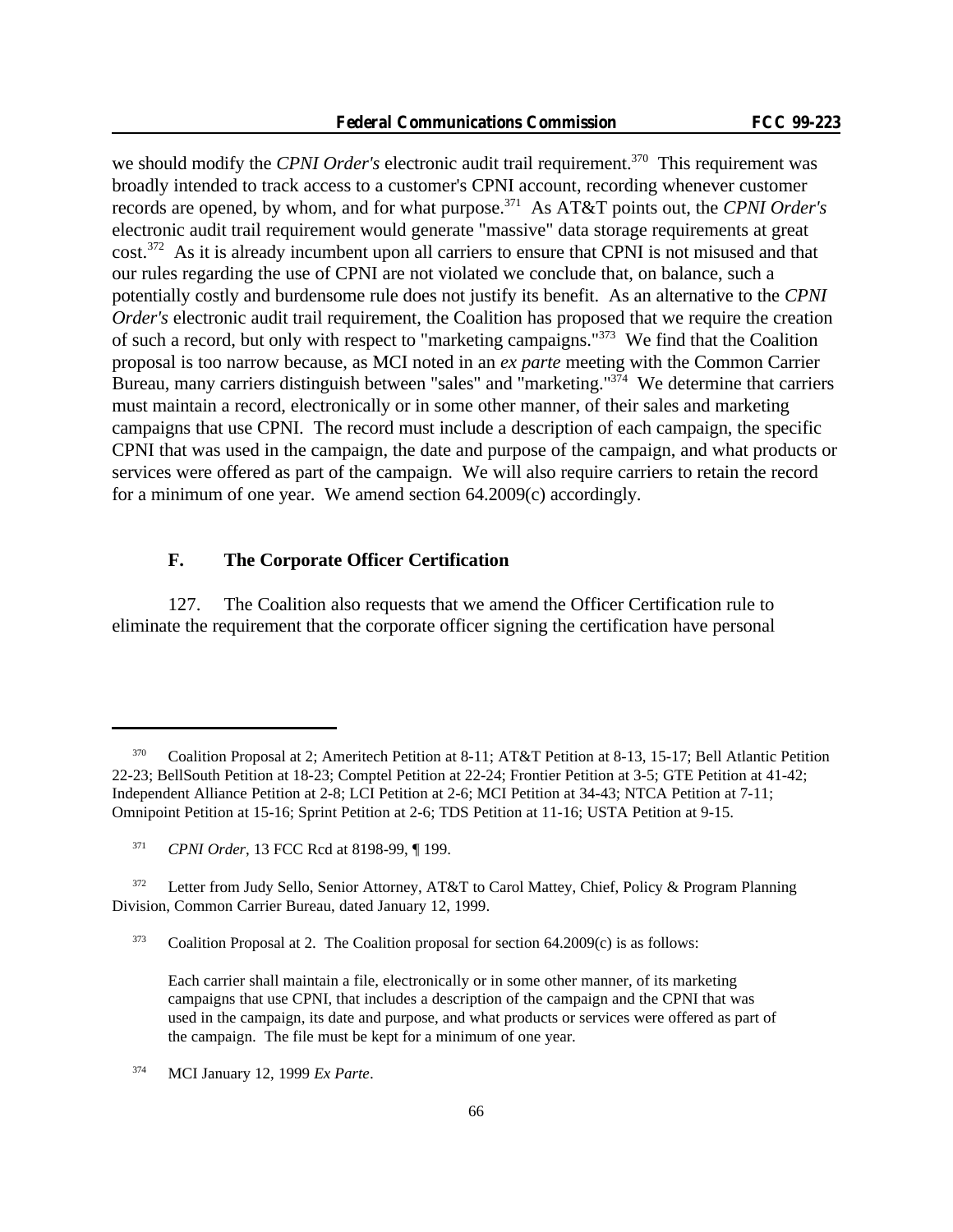knowledge that the carrier is in compliance with the Commission's CPNI rules.<sup>375</sup> This we decline to do. Our revisions of the flagging and audit trail requirements in this order will allow telecommunications carriers more flexibility in determining how they will ensure their compliance with our CPNI rules. This flexibility puts the responsibility squarely on the carriers to ensure their compliance. This flexibility, and its concurrent responsibility, requires that some officer of the carrier have personal knowledge that the scheme designed by the carrier is adequate and complies with our CPNI rules. Because neither the petitioners nor the Coalition have persuaded us that personal knowledge on the part of an officer is unnecessary, we will not omit that requirement from our rule. We will, however, amend the rule to omit the word "corporate" because, as some parties explain, not all carriers are organized as corporations.<sup>376</sup>

128. We agree with CenturyTel's observation, however, that section 64.2009(e) of our rules, as currently written, requires carrier certification of compliance with all of our CPNI rules, a statement which may not necessarily be true.<sup>377</sup> Therefore, we will also amend Section 64.2009(e) to require that telecommunications carriers have an officer, as an agent of the carrier, sign a compliance certificate on an annual basis stating that the operating procedure established by the carrier *is or is not* in compliance with the rules in this subpart. The carrier must provide a statement accompanying the certificate detailing how the carrier's operating procedure is and/or is not in compliance.<sup>378</sup>

### **G. Other Safeguard Provisions**

129. Parties also seek reconsideration of other safeguard provisions.<sup>379</sup> USTA seeks reconsideration of the *CPNI Order*'s employee training and discipline requirements in section 64.2009(b) of the Commission's rules, as well as the supervisory review requirement in section

<sup>376</sup> Letter to Carol Mattey, Chief, FCC Common Carrier Bureau, Policy & Program Planning Division, from Judy Sello, AT&T at 3 (dated January 12, 1999) (explaining Coalition Proposal).

<sup>377</sup> CenturyTel Comments at 10.

<sup>378</sup> We also decline to adopt the Coalition's request for clarification regarding what constitutes a foundation for the officer certification. Section 64.2009(e) as amended details what the officer must certify.

 $375$  Coalition Proposal at 2. The Coalition proposes the following modification of section 64.2009(e):

A telecommunications carrier must have an officer, as an agent of the carrier, sign a compliance certificate on an annual basis that the carrier is in compliance with the rules in this subpart. A statement explaining how the carrier is in compliance with the rules in this subpart must accompany the certificate.

<sup>&</sup>lt;sup>379</sup> TDS Petition at 15; USTA Petition at 14.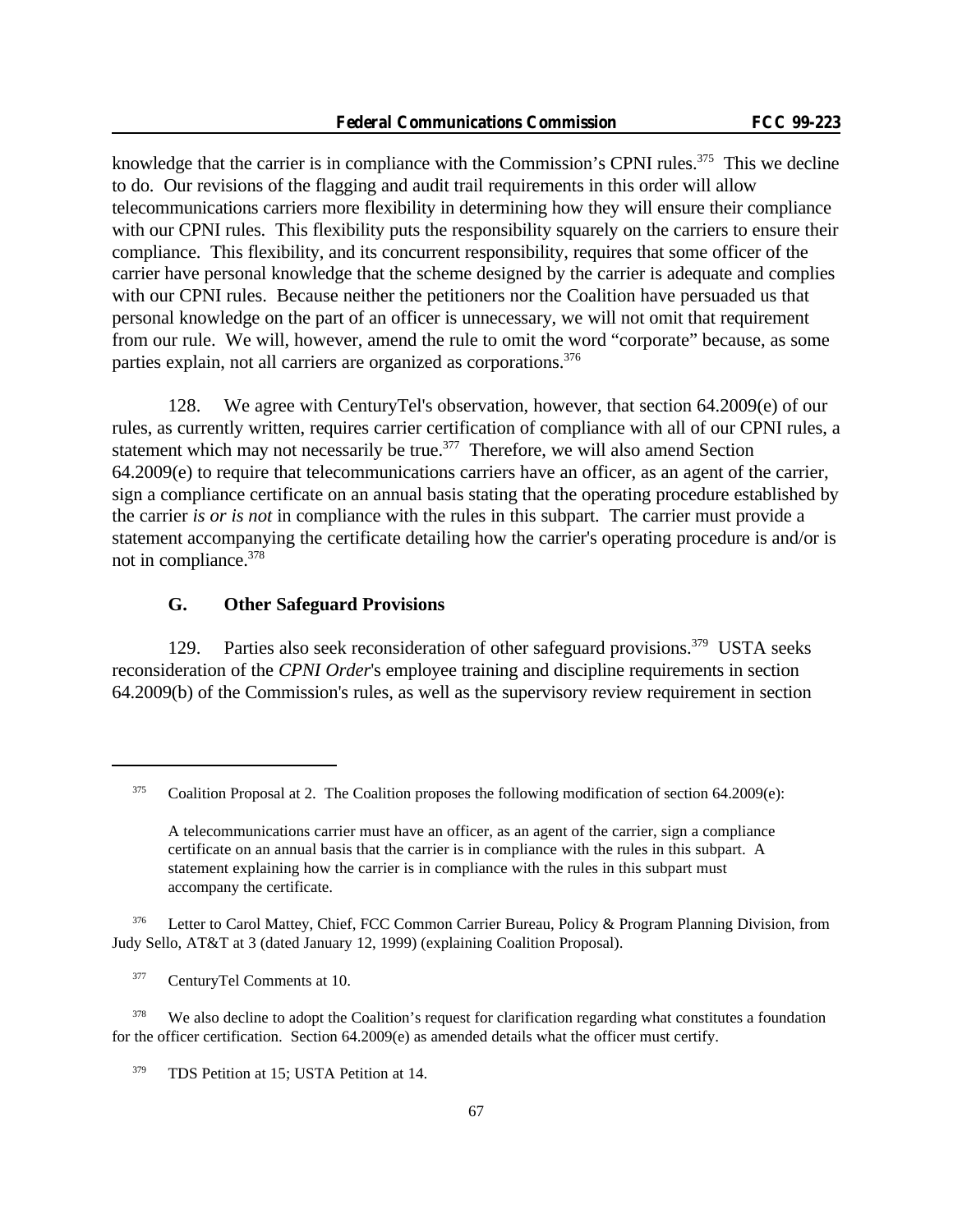64.2009(d) of the Commission's rules.<sup>380</sup> USTA argues that these requirements are "unnecessary" and misplace the focus on how, rather than whether, carriers are complying with section 222.<sup>381</sup> TDS requests reconsideration of the training requirement alone.<sup>382</sup> TDS asserts, among other things, that even if the flagging and audit trail requirements were not required, detailed training would be "essential and difficult because of the complexity of the CPNI information use rules."<sup>383</sup> In other words, both argue that these rules are unduly burdensome. We do not agree. As we acknowledged in the *CPNI Order*, these rules "will impose some additional burdens on carriers, particularly carriers not previously subject to our *Computer III* CPNI requirements."<sup>384</sup> In light of the important role these rules play in safeguarding the proper use of CPNI, however, we are not persuaded that these rules are so burdensome that they warrant modification. Moreover, as we have taken steps on reconsideration to allow carriers to decide for themselves how to implement the flagging and audit trail rules, the rules are now even less burdensome. It is, in fact, the continued application of the employees training and discipline rules, and the officer certification requirement, that permits us to make the substantial modifications of the flagging and audit trail requirements on reconsideration. Thus, we conclude the remaining requirements in section 64.2009 are reasonable as presently written.

# **H. Petitions for Forbearance**

130. We deny both as moot NTCA and PCIA's petitions for forbearance from enforcement of the audit trail and flagging rules.<sup>385</sup> As we described in detail *supra*, section 10 of the Act requires the Commission to forbear from regulation when: (1) enforcement is not necessary to ensure that the carrier's charges and practices are just and reasonable; (2) enforcement is not necessary for the protection of consumers; and (3) forbearance is consistent with the public interest.<sup>386</sup> Both PCIA and NTCA premise their forbearance arguments upon the fact that the flagging and audit trail requirements, as detailed in the *CPNI Order*, require the

<sup>385</sup> NTCA Petition at 7-11 (requesting forbearance for all rural carriers); PCIA Petition for Forbearance at 16-20 (requesting forbearance for all carriers).

<sup>386</sup> *See supra,* Part V.A.3.

<sup>&</sup>lt;sup>380</sup> USTA Petition at 14.

<sup>&</sup>lt;sup>381</sup> USTA Petition at 15.

<sup>&</sup>lt;sup>382</sup> TDS Petition at 15.

<sup>383</sup> TDS Petition at 15.

<sup>384</sup> *CPNI Order*, 13 FCC Rcd at 8196, ¶ 194.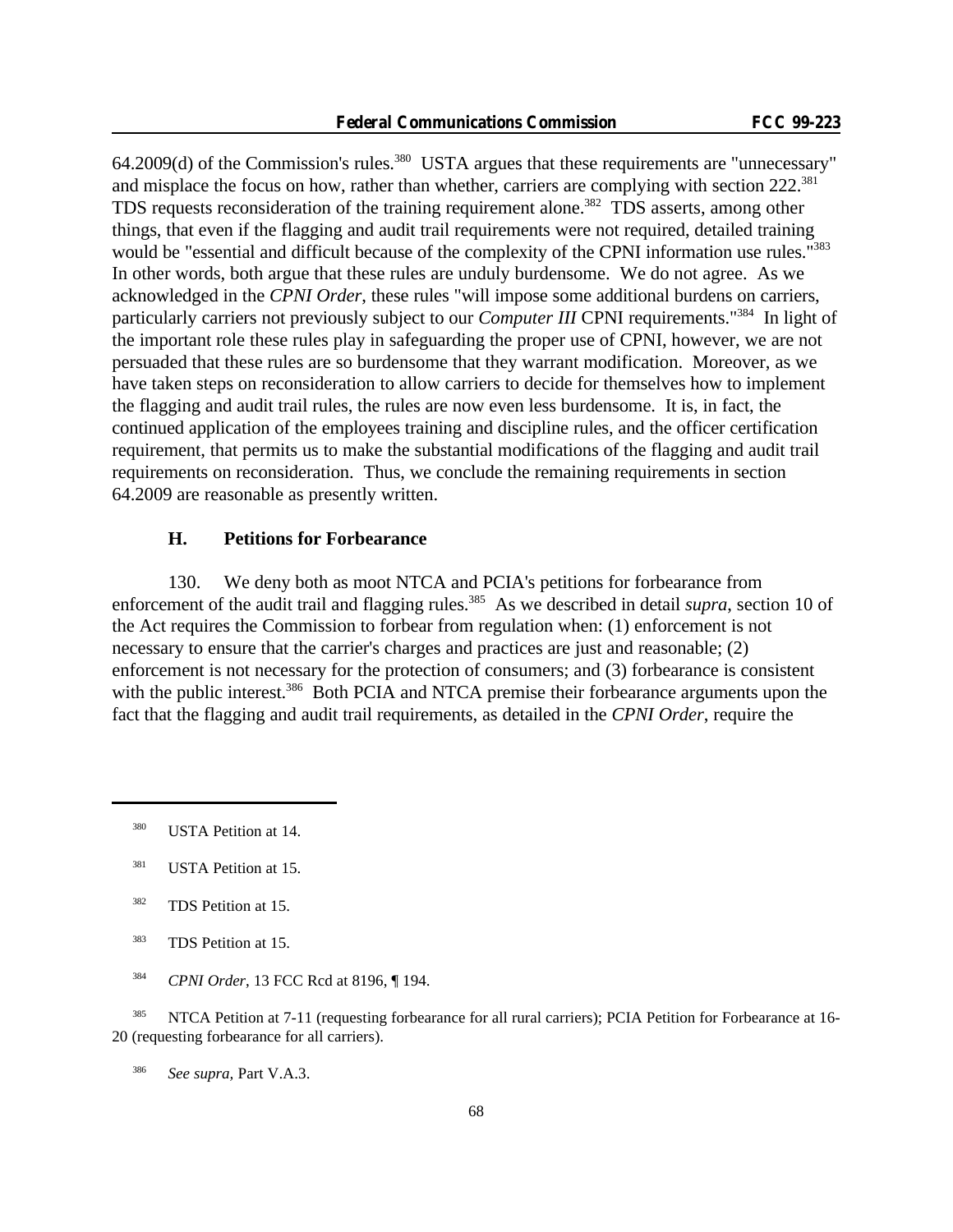implementation of electronic safeguards.<sup>387</sup> For example, among other things, PCIA asserts that flagging and audit trail requirements will require unreasonable expense because they require "reengineered" computer systems, and create additional Year 2000 compliance efforts for carriers.<sup>388</sup> NTCA argues that the costs associated with implementing the computerized solution required by our old flagging and audit trail rules will require "outrageous" expense, and asserts that there are "far less expensive, less burdensome, and less complicated ways of achieving the [rules'] goal."<sup>389</sup> As we have explained above, based upon the new evidence the parties presented on reconsideration, we agree with both NTCA and PCIA that the rules we promulgated in the *CPNI Order* are unduly burdensome. We deny these forbearance petitions, however, because we conclude that the revised flagging and audit trail requirements resolve NTCA and PCIA's criticisms of the former rules and the basis for their forbearance requests. Under our new rules carriers, including NTCA and PCIA members, may establish non-computerized systems of their own design to comply with our requirements.

## **I. Small and Rural Carriers**

131. We recognize, in light of the new evidence presented to the Commission, that the flagging and audit trail requirements promulgated in the *CPNI Order* might have a disparate impact on rural and small carriers. Our modification of the flagging and audit trail requirements in this order, however, effectively moots the requests we received from the parties seeking special treatment for small and rural carriers with respect to these requirements.<sup>390</sup> In particular, under the amended rules, carriers are not required to maintain flagging and audit capabilities in electronic format. Rather, the amended rules leave it to the carriers' discretion to determine what sort of system is best for their circumstances. Thus, carriers whose records are not presently maintained in electronic form are not required to implement electronic systems if they do not wish to do so. We deny, therefore, the Independent Alliance's petition to exempt small and rural carriers from the provisions of sections 64.2009(a) and (c) because we have amended our rules to accommodate, in part, the concerns of small and rural carriers.<sup>391</sup> Likewise, we deny NTCA's request that rural telecommunications companies should be eligible for a blanket waiver of the flagging and audit trail provisions,<sup>392</sup> and TDS's request for reconsideration of the flagging and

<sup>387</sup> NTCA Petition at 10.

<sup>392</sup> NTCA Petition at 11.

<sup>&</sup>lt;sup>388</sup> PCIA Petition for Forbearance at 18-20.

<sup>&</sup>lt;sup>389</sup> NTCA Petition at 8-10.

<sup>&</sup>lt;sup>390</sup> ALLTEL Petition at 8-9; Independent Alliance Petition at 2-9; NTCA Petition at 11; TDS Petition at 11-16. *See also* CenturyTel Reply at 5.

<sup>&</sup>lt;sup>391</sup> Independent Alliance Petition at 2-9.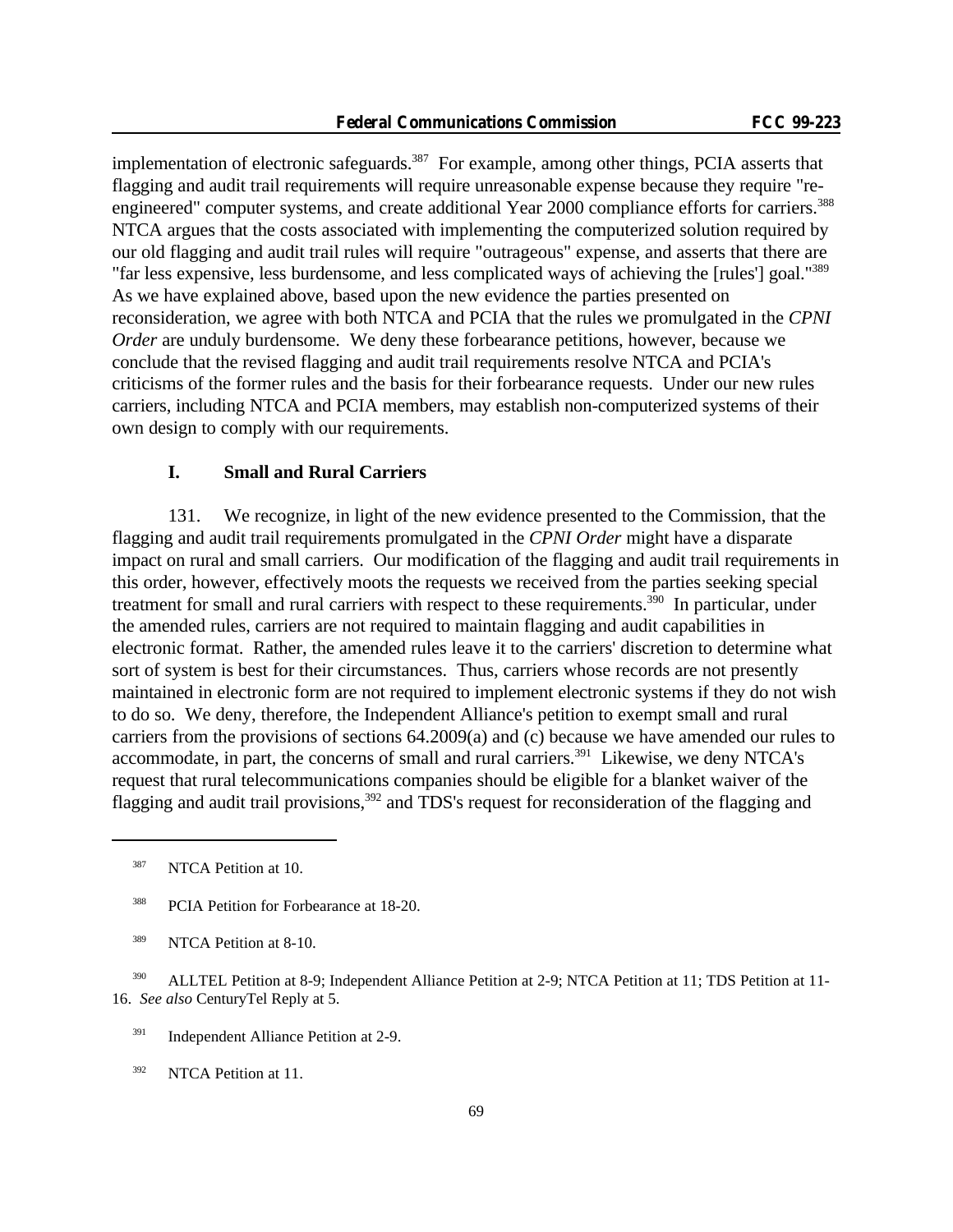tagging rules for small and mid-sized carriers, for the same reason.<sup>393</sup> Finally, on the same basis, we reject ALLTEL's request that we reconsider the application of the "enforcement time frames and other requirements to rural and small carriers."<sup>394</sup>

### **J. Adequate Cost Recovery**

132. We deny TDS' request that the Commission provide a mechanism, in the form of a "nationwide averaged [and] clearly identified flat charge on all customers," to recover the costs that carriers will incur complying with section 222, the *CPNI Order*, and the Commission's rules.<sup>395</sup> TDS asserts, without providing any estimation of costs, that compliance costs "are likely to be staggering."<sup>396</sup> TDS bases its estimation of the cost of compliance primarily upon the software flag, audit trail, other record keeping, and training requirements in the *CPNI Order*. 397 As we have now amended our rules to allow carriers the freedom to implement these safeguards in a more effective and flexible manner, we believe that carrier costs will be significantly reduced from the costs estimated by carriers subsequent to the *CPNI Order*. Accordingly, we reject TDS's request for a separate cost recovery mechanism at this time.

# **K. Enforcement of CPNI Obligations**

133. In this Order, we have amended our rules to reflect a deregulatory approach which leaves many of the specific details of compliance to the carriers. However, we intend to enforce the rules, as amended, zealously. We expect carriers to protect the confidentiality of the CPNI in their possession in accordance with our rules. Carriers will be subject to penalties for improper use of CPNI.<sup>398</sup> Moreover, failure to develop and implement a compliance plan to safeguard CPNI consistent with our rules will form a separate basis for liability.<sup>399</sup> We also note that we will address, in a separate order, the enforcement and compliance issues raised in response to the

<sup>&</sup>lt;sup>393</sup> TDS Petition at 11-16.

 $394$  ALLTEL Petition at 8-9. We note, in addition, that we have extended the time frame for enforcement of the flagging and audit trail requirements to eight months from the release of this order. *See* discussion *supra* Part VII.A.

<sup>&</sup>lt;sup>395</sup> TDS Petition at 16-17.

<sup>396</sup> TDS Petition at 17.

<sup>&</sup>lt;sup>397</sup> TDS Petition at 16.

<sup>398</sup> 47 C.F.R. § 64.2005, 64.2007.

<sup>399</sup> 47 C.F.R. § 64.2009.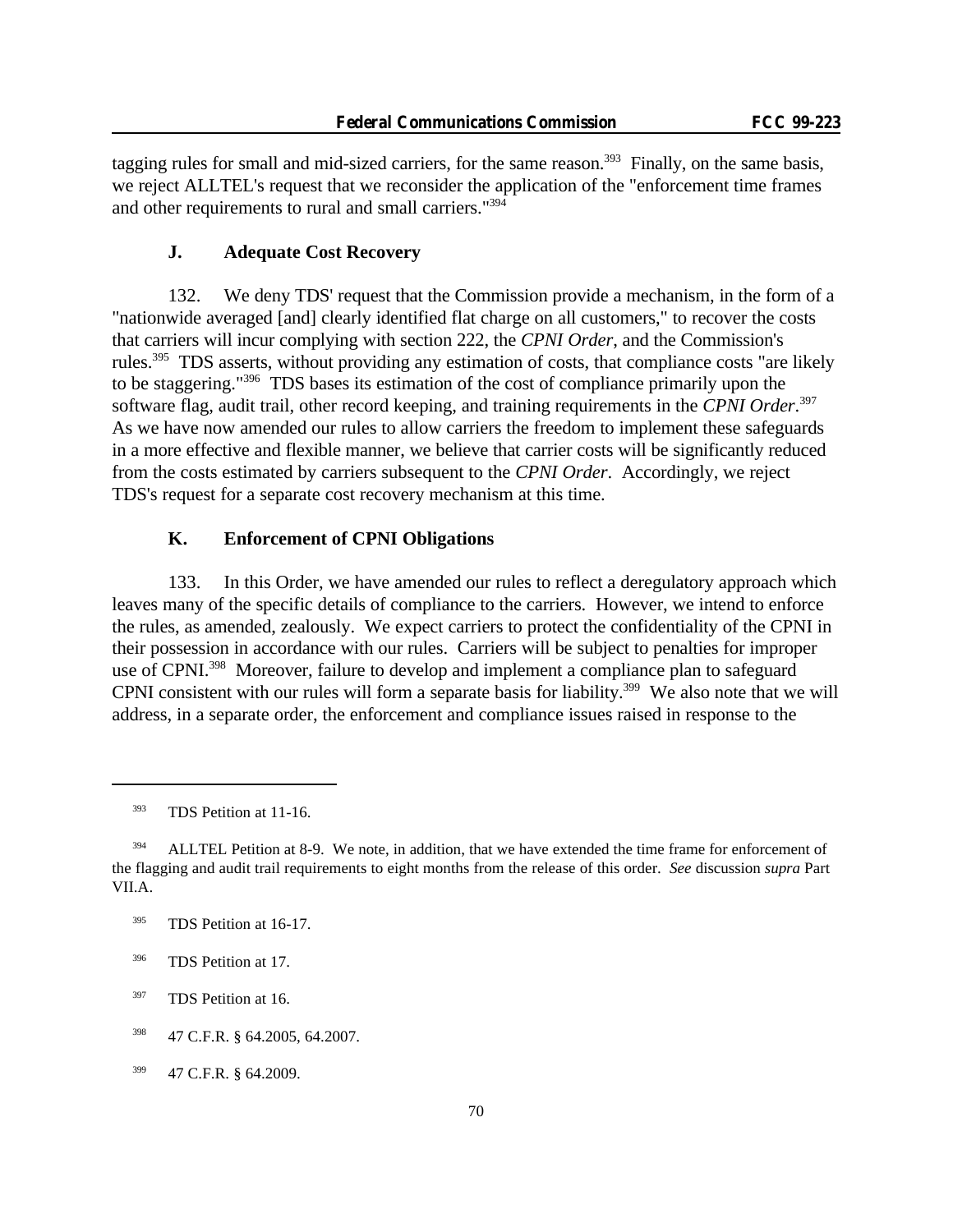*FNPRM*. 400

## **VIII. SECTION 222 AND OTHER ACT PROVISIONS**

## **A. Section 222 and Section 272**

## **1. Background**

134. Section 272(c)(1) states that, "[i]n its dealings with its [section 272 affiliates], a Bell operating company . . . may not discriminate between the company or affiliate and any other entity in the provision or procurement of goods, services, facilities, and information, or in the establishment of standards."<sup>401</sup> The Commission concluded in the *Non-Accounting Safeguards Order* that: (1) the term "information" in section  $272(c)(1)$  includes CPNI; and (2) the BOCs must comply with the requirements of both sections 222 and  $272(c)(1)$ .<sup>402</sup> The Commission, however, declined to address the parties' other arguments regarding the interplay between section  $272(c)(1)$ and section 222 to avoid prejudging issues that would be addressed in the *CPNI Order*. <sup>403</sup> The Commission also declined to address the parties' arguments regarding the interplay between section 222 and section 272(g), which permits certain joint marketing between a BOC and its section 272 affiliate.<sup>404</sup> The Commission emphasized, however, that, if a BOC markets or sells the services of its section 272 affiliate pursuant to section  $272(g)$ , it must comply with the statutory requirements of section 222 and any rules promulgated thereunder.<sup>405</sup>

135. In the *CPNI Order* the Commission overruled the *Non-Accounting Safeguards Order*, in part, concluding that the most reasonable interpretation of the interplay between sections 222 and 272 is that the latter does not impose any additional CPNI requirements on BOCs' sharing of CPNI with their section 272 affiliates when they share information with their

<sup>400</sup> *CPNI Order*, 13 FCC Rcd at 8200-202, ¶ 203-207 (we sought comment, *inter alia*, as whether the adoption of additional enforcement mechanisms are necessary to ensure carrier compliance or encourage appropriate discharge of a carrier's duty under section 222, such as compensation to other carriers harmed by anticompetitive behavior as a result of misuse of proprietary information).

 $401$  47 U.S.C. § 272(c)(1).

<sup>402</sup> *Non-Accounting Safeguards Order*, 11 FCC Rcd at 22010, ¶ 222.

<sup>403</sup> *Non-Accounting Safeguards Order*, 11 FCC Rcd at 22010, ¶ 222.

<sup>404</sup> *Non-Accounting Safeguards Order*, 11 FCC Rcd at 22050, ¶ 300.

<sup>405</sup> *Non-Accounting Safeguards Order*, 11 FCC Rcd at 22050, ¶ 300.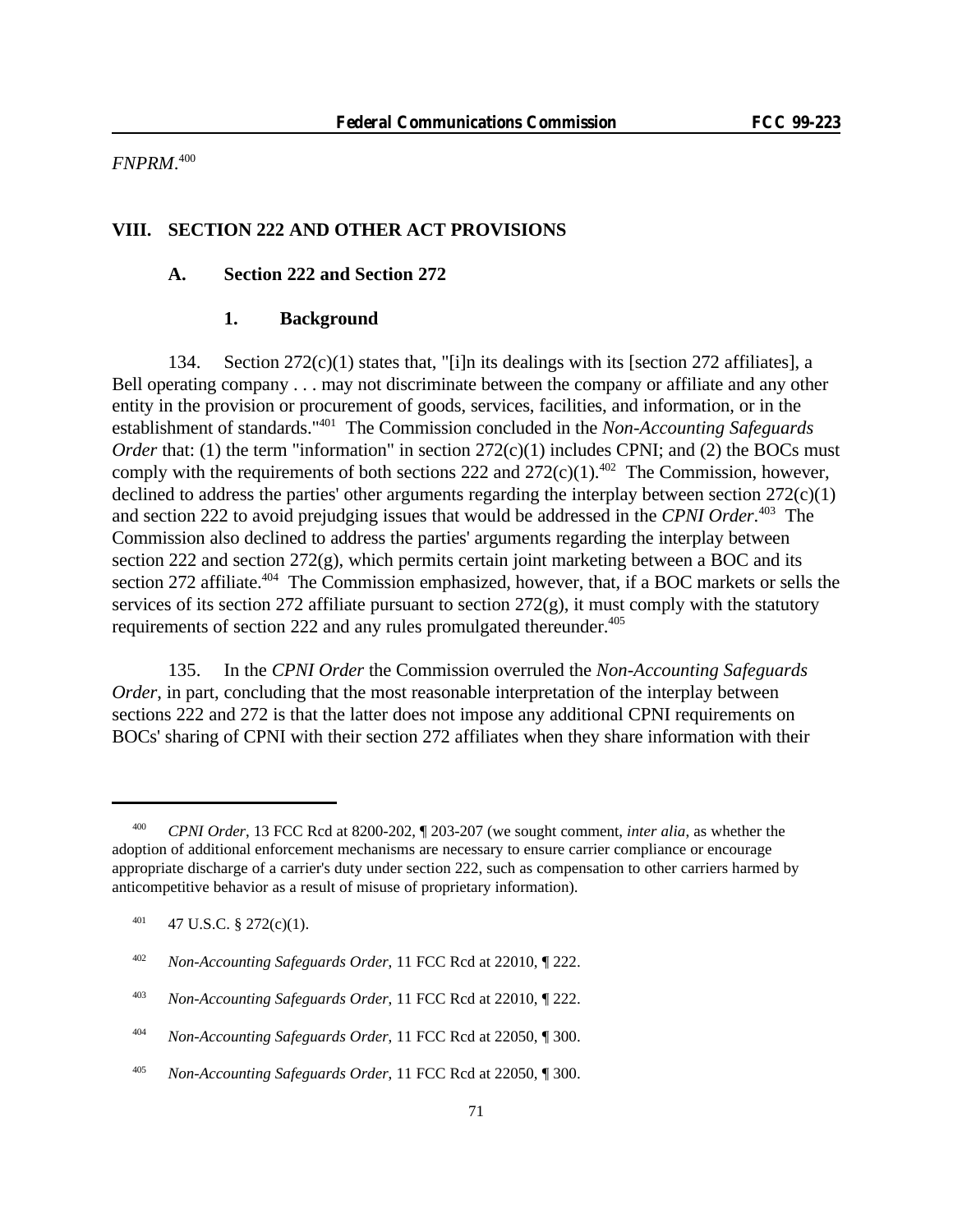section 272 affiliates according to the requirements of section 222.<sup>406</sup> The Commission reached this conclusion only after recognizing an apparent conflict between sections 222 and 272.<sup>407</sup> We noted in the *CPNI Order* that, on the one hand, certain parties argued that under the principle of statutory construction the "specific governs the general," and that section 222 specifically governs the use and protection of CPNI, but section 272 only refers to "information" generally.<sup>408</sup> As such, they claimed that section 222 should control section 272.<sup>409</sup> On the other hand, under the same principle of construction, other parties argued that section 272 specifically governs the BOCs' sharing of information with affiliates, whereas section 222 generally relates to all carriers.<sup>410</sup> Therefore, they asserted, section 272 should control section 222.<sup>411</sup> Because either interpretation is plausible, it was left to the Commission to resolve the tension between these provisions, and to formulate the interpretation that, in the Commission's judgment, best furthers the policies of both provisions and the statutory design.<sup>412</sup> We determine that interpreting section 272 to impose no additional obligations on the BOCs when they share CPNI with their section 272 affiliates according to the requirements of section 222 most reasonably reconciles the goals of these two principles. $413$ 

## **2. Discussion**

136. We affirm our conclusion in the *CPNI Order* that the most reasonable interpretation of the interplay of sections 222 and 272 is that section 272 does not impose any additional obligations on the BOCs when they share CPNI with their section  $272$  affiliates.<sup>414</sup> We disagree with the parties that argue that we misinterpreted the relationship between section 222 and 272. A number of carriers assert that section 272 sets out additional requirements for BOCs with respect to the transfer of CPNI to section 272 affiliates than are required by section 222

- <sup>408</sup> *CPNI Order,* 13 FCC Rcd at 8174-75, ¶ 160.
- <sup>409</sup> *CPNI Order,* 13 FCC Rcd at 8174-75, ¶ 160.
- <sup>410</sup> *CPNI Order,* 13 FCC Rcd at 8174-75, ¶ 160.
- <sup>411</sup> *CPNI Order,* 13 FCC Rcd at 8174-75, ¶ 160.
- <sup>412</sup> *CPNI Order,* 13 FCC Rcd at 8174-75, ¶ 160.
- <sup>413</sup> *CPNI Order,* 13 FCC Rcd at 8174-75, ¶ 160.
- <sup>414</sup> *CPNI Order,* 13 FCC Rcd at 8179, ¶ 169.

<sup>406</sup> *CPNI Order*, 13 FCC Rcd at 8174-75, 8179, ¶ 160, 169.

<sup>407</sup> *CPNI Order*, 13 FCC Rcd at 8174, ¶ 158.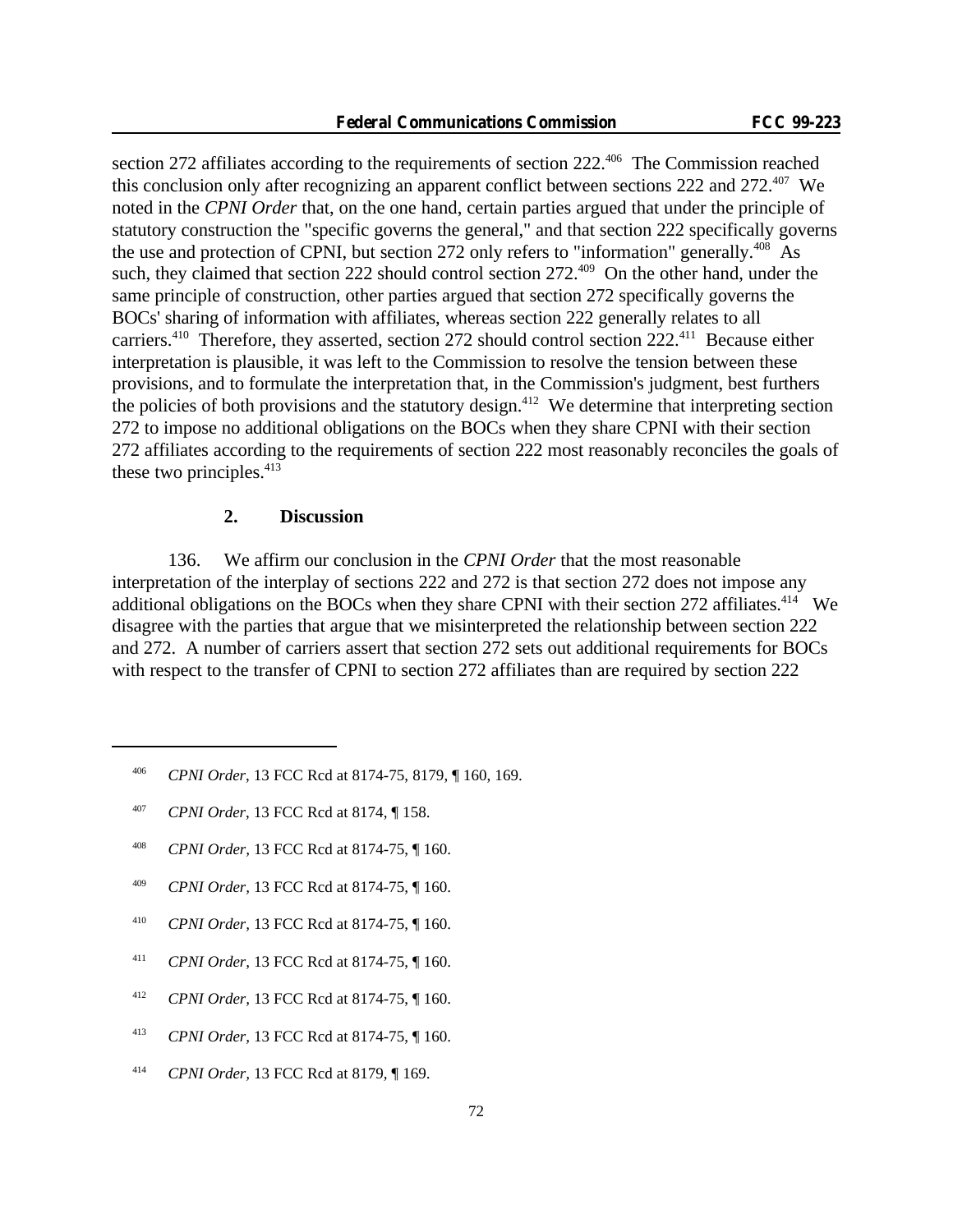alone.<sup>415</sup> For the same reasons described in the *CPNI Order*, however, we conclude that our prior interpretation of the relationship between sections 222 and 272 is correct.<sup>416</sup>

137. At the outset, we reject MCI's argument that there was not adequate notice that the Commission might reverse its conclusion in the *Non-Accounting Safeguards Order* relating to CPNI.<sup>417</sup> On February 20, 1997, in a *Public Notice* issued subsequent to the *Non-Accounting Safeguards Order*, but prior to the *CPNI Order*, the Commission sought comment on specific questions for the CPNI rulemaking proceeding.<sup>418</sup> Although the *Public Notice* did not specifically seek comment on whether the *Non-Accounting Safeguards Order*'s conclusion should be reversed, it did pose a series of detailed questions relating to the interplay between sections 222 and 272. For example, the *Public Notice* inquired whether:

 $\dots$  the requirement in section 272(c)(1) that a BOC may not discriminate between its section 272 "affiliate and any other entity in the provision or procurement of . . . services . . . and information . . ." mean that a BOC may use, disclose, or permit access to CPNI for or on behalf of that affiliate only if the CPNI is made available to all other entities? If not, what obligation does the nondiscrimination requirement of section  $272(c)(1)$  impose on a BOC with respect to the use, disclosure, or permission of access to CPNI?

Parties were, therefore, on notice that we might reconsider our conclusion concerning the relationship between sections 222 and 272. Accordingly, we affirm our conclusion that notice was adequate.

138. We further disagree with MCI's claim that the Commission's "approach" is flawed by its "failure to analyze MCI's proposed nondiscrimination rule on its own terms."<sup>419</sup> MCI asserts without support that it previously proposed—presumably in its comments or reply comments to the *NPRM*—that section  $272(c)(1)$  requires that BOCs that obtain a customer's approval to use his or her CPNI on behalf of a section 272 affiliate or to disclose CPNI to a section 272 affiliate must likewise provide customer CPNI to any third party that can demonstrate

<sup>418</sup> *Telecommunications Carriers' Use of Customer Proprietary Network Information and Other Customer Information*, Public Notice, CC Docket No. 096-115, DA 97-385 (rel. Feb. 20, 1997) (*Public Notice*).

<sup>419</sup> MCI Petition at 8.

<sup>415</sup> AT&T Petition at 23-24; CompTel Petition at 2-10; MCI Petition at 6-21; Sprint Petition at 6-8; Intermedia Comments at 6-9; WorldCom Comments at 3-7; TRA Comments at 2-5.

<sup>416</sup> Ameritech Comments at 9-11; Bell Atlantic Comments at 2-5; BellSouth Comments at 14-16; SBC Comments at 9-14; U S WEST Comments at 6-10.

<sup>&</sup>lt;sup>417</sup> MCI Petition at 6-7.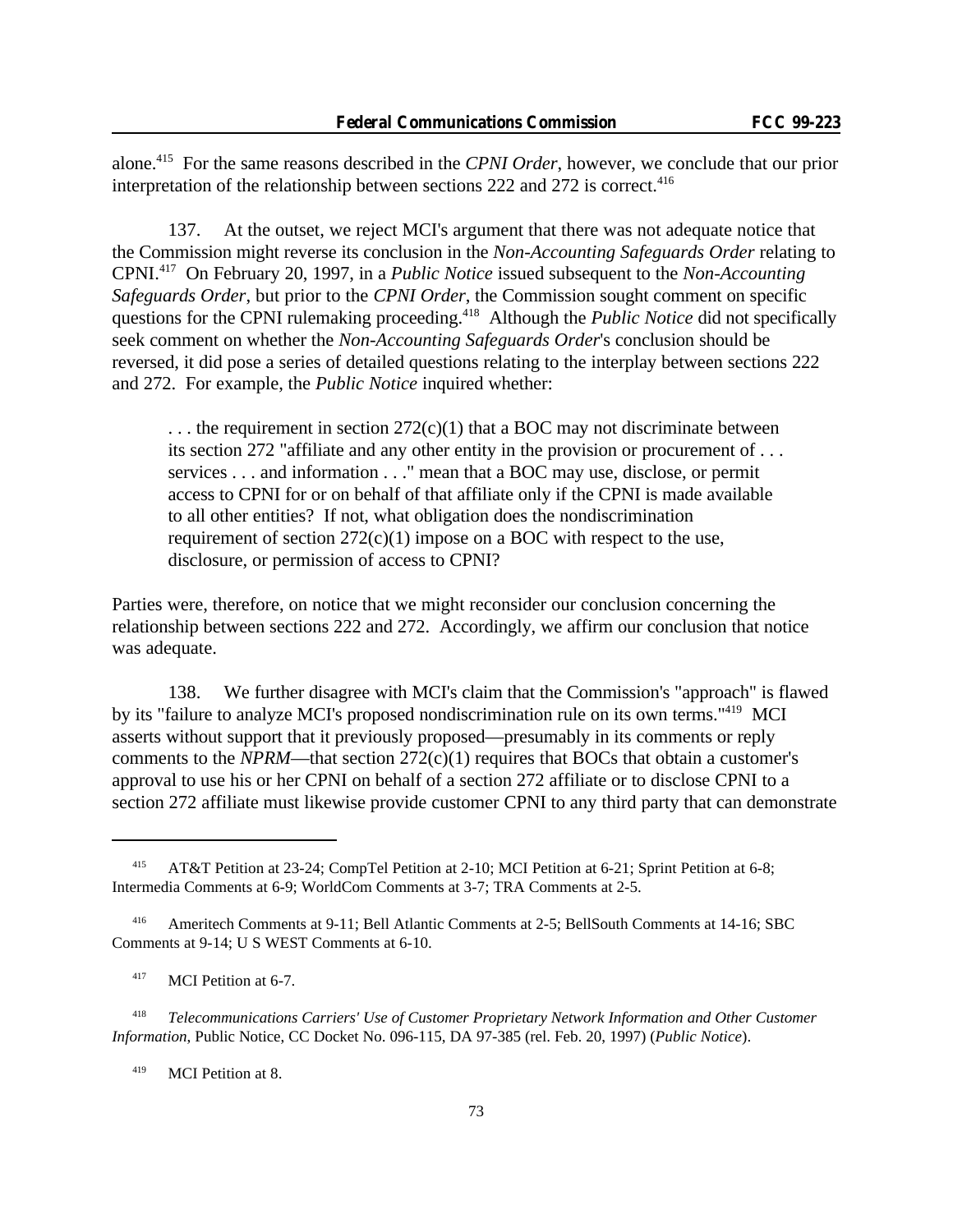that it has also obtained that customer's oral approval. $420$  MCI contends that the Commission "admitted" that MCI's proposal is consistent with section 222, but improperly rejected the proposal.<sup>421</sup> Although we addressed the substance of this argument in the *CPNI Order*, it is not clear that it was MCI that raised the argument at that time. In any case, MCI's contention apparently refers to our conclusion that requiring BOCs to disclose CPNI to unrelated entities upon oral customer approval when they share CPNI with their section 272 affiliates upon oral approval is not necessarily inconsistent with section  $222.^{422}$  MCI fails to mention, however, that we further concluded that if that aspect of section  $272(c)(1)$  was applicable, there would be no principled basis upon which not to impose other obligations required by that section. We concluded that if section 272(c)(1)'s non-discrimination obligation applies to the form of customer approval then it would also apply when BOCs solicit customer approval to share CPNI with their 272 affiliates.<sup>423</sup> In other words, section  $272(c)(1)$  would seemingly require BOCs to solicit customer authorizations on behalf of other carriers when soliciting for such authorizations on behalf of their own BOC affiliates. We further concluded that such a requirement would present insurmountable hurdles for BOC compliance with section  $222^{424}$  We noted that requiring BOCs to solicit approval for unspecified "all other" entities would neither constitute effective notice nor informed approval as customers cannot knowingly approve release of their CPNI unless and until they are made aware of the identity of the party that will receive the CPNI.<sup>425</sup> Alternatively, we also noted, it would be difficult as a practical matter for BOCs to provide specific notice, and obtain informed approval, for each entity that so requests.<sup>426</sup> MCI is incorrect, therefore, that we failed to analyze this proposal on its own terms. We did so and rejected it in the *CPNI Order*. Accordingly, we affirm our previous conclusion based upon our prior reasoning.

139. We also reject MCI and TRA's argument that the "except as required by law" clause in section  $222(c)(1)$  encompasses, at least in part, section  $272(c)(1).^{427}$  Both parties conclude that as a result of their interpretation of this clause there is no conflict between sections

- <sup>422</sup> *CPNI Order*, 13 FCC Rcd at 8176-77, ¶ 163.
- <sup>423</sup> *CPNI Order*, 13 FCC Rcd at 8176-77, ¶ 163.
- <sup>424</sup> *CPNI Order*, 13 FCC Rcd at 8176-77, ¶ 163.
- <sup>425</sup> *CPNI Order*, 13 FCC Rcd at 8177, ¶ 163.
- <sup>426</sup> *CPNI Order*, 13 FCC Rcd at 8177, ¶ 163.
- $427$  MCI Petition at 7-8; TRA Comments at 3.

 $420$  MCI Petition at 2, 8-10.

<sup>421</sup> MCI Petition at 9.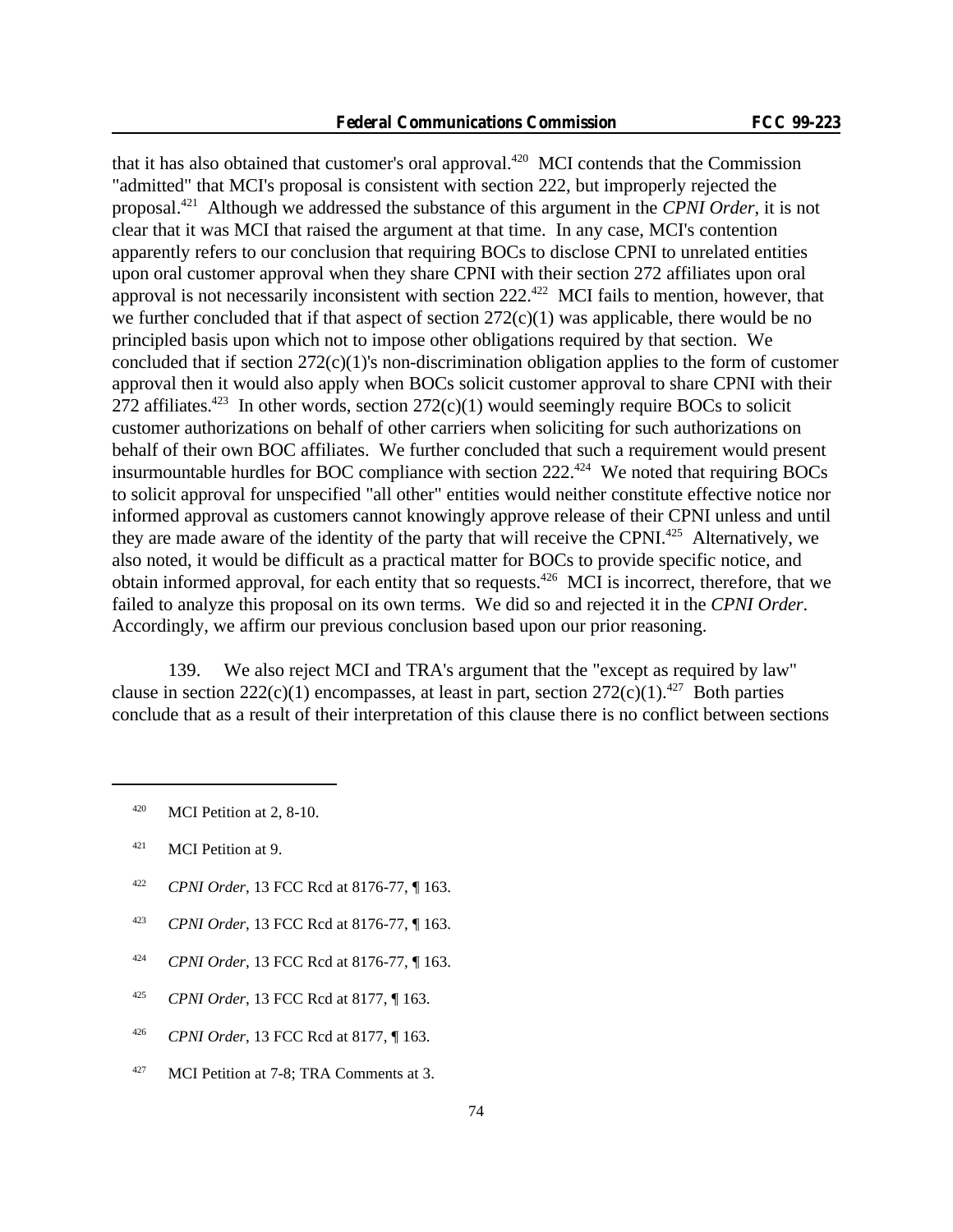222 and 272, and that section 272 trumps section 222.<sup>428</sup> Bell Atlantic and SBC oppose this interpretation.<sup>429</sup> SBC and Bell Atlantic respectively counter that Congress intended the "except required by law" clause as an exception (1) for disclosures pursuant to court order,  $430$  and (2) to law enforcement agencies, regulators, and other public officials as required by subpoena regulation, statute, or other legal process.<sup>431</sup> Bell Atlantic also argues that if Congress meant to include section 272 as an exception to section 222 then it would have specifically included a reference to the section as it has done in other parts of the Act.<sup>432</sup> Although SBC and Bell Atlantic have proposed possible interpretations of this clause, we do not agree that those are the only interpretations. Unfortunately, the legislative history provides little guidance either way,<sup>433</sup> and MCI and TRA's position is also plausible. Thus, we conclude that the meaning of this clause is ambiguous. As such, we must interpret this clause in a way that best reflects the statutory design and furthers the policies of the 1996 Act. We conclude, for the same reasons as those we previously described in the *CPNI Order*, <sup>434</sup> that the "except as required by law" clause does not encompass section 272.

140. We affirm the *CPNI Order*'s conclusion that the term "information" in section  $272(c)(1)$  does not include CPNI<sup>435</sup> despite CompTel and Intermedia's assertion that such an interpretation is contrary to the plain meaning of the Act and should be reconsidered. They argue that where Congress intended to limit the term "information" it did so explicitly, but the term

- <sup>430</sup> SBC Comments at 11.
- <sup>431</sup> Bell Atlantic Comments at 3.
- <sup>432</sup> Bell Atlantic Comments at  $4 \& n.2$ .

<sup>433</sup> The only related reference in the legislative history is a statement in the Joint Explanatory Statement's description of the Senate bill, and not the Conference agreement, which states as follows:

> [i]n general, a BOC may not share with anyone customer-specific proprietary information without the consent of the person to whom it relates. Exceptions to this general rule permit disclosure in response to a court order or to initiate, render, bill and collect for telecommunications services.

*Joint Explanatory Statement* at 203.

- <sup>434</sup> *CPNI Order*, 13 FCC Rcd at 8175-79, ¶ 161-69.
- <sup>435</sup> *CPNI Order*, 13 FCC Rcd at 8171-72, 8174, ¶ 154, 158.

<sup>&</sup>lt;sup>428</sup> MCI Petition at 7-8; TRA Comments at 3.

<sup>429</sup> Bell Atlantic Comments at 3-4; SBC Comments at 11.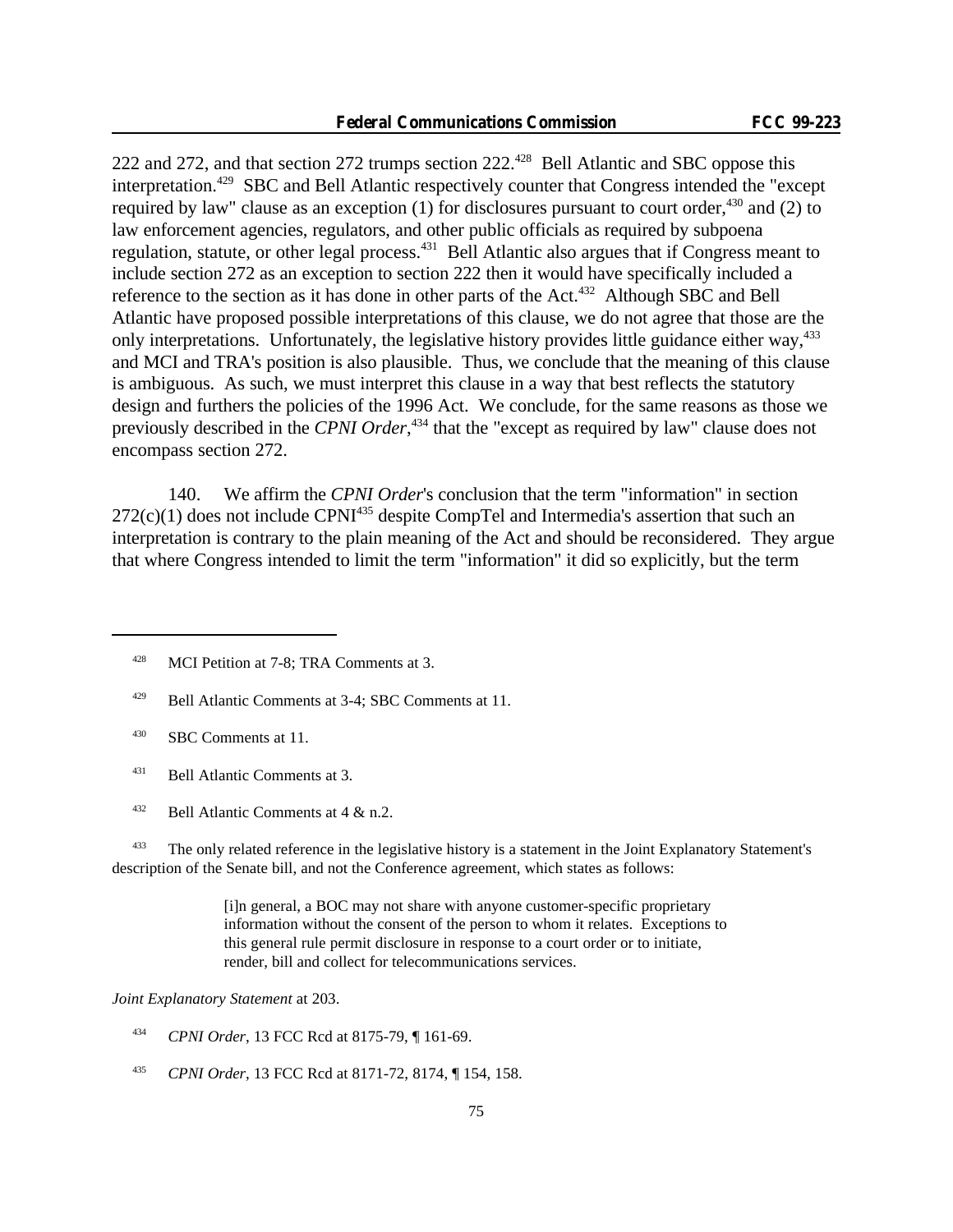"information" in section  $272(c)(1)$  is not qualified or limited in that way.<sup>436</sup> Moreover, both argue that the fact that section  $272(g)(3)$  contains the only exception to section  $272(c)$  specifically created by Congress adds weight to its broad construction of the term "information" in section 272(c)(1). Finally, Intermedia argues that the definition of CPNI as "*information* that relates to the quantity, technical configuration, type, destination, and amount of use of a telecommunications service . . ." indicates that CPNI falls squarely within the category of "information" in section  $272(c)(1)$ . Taken in context of the entire Act, it is not readily apparent that the meaning of "information" in section 272 necessarily includes CPNI. As we stated in the *CPNI Order*, the sections read together could also indicate that section 222's specific definition of CPNI is meant to govern the more general use of the term "information" in section  $272(c)(1).^{437}$ 

141. While the legislative history is silent about the meaning of "information" in section  $272(c)(1)$ , the structure of the Act indicates strongly that the provision is susceptible to differing meanings. Indeed, as the courts have cautioned, the Commission is bound to move beyond dictionary meanings of terms and to consider other possible interpretations, assess statutory objectives, weigh congressional policy, and apply our expertise in telecommunications in determining the meaning of provisions.<sup>438</sup> In this instance, we believe that the structure of the Act belies petitioners' contention that the term "information" has a plain meaning that encompasses CPNI. In enacting section 222, Congress carved out very specific restrictions governing consumer privacy in CPNI and consolidated those restrictions in a single, comprehensive provision. We believe that the specific requirements governing CPNI use are contained in that section and we disfavor, accordingly, an interpretation of section 272 that would create constraints for CPNI beyond those embodied in the specific provision delineating those constraints. As a practical matter, the interpretation proffered by petitioners would bar BOCs from sharing CPNI with their affiliates: the burden imposed by the nondiscrimination requirements would, in this context, pose a potentially insurmountable burden because a BOC soliciting approval to share CPNI with its affiliate would have to solicit approval for countless other carriers as well, known or unknown.439 We do not believe that is what Congress envisioned when it

<sup>436</sup> CompTel Petition at 4-5.

(A) information that relates to the quantity, technical configuration, type, destination, and amount of use of a telecommunications service subscribed to by any customer of a telecommunications carrier, and that is made available to the carrier by the customer solely by virtue of the carrier-customer relationship; and

(B) information contained in the bills pertaining to telephone exchange service or telephone toll service received by a customer of a carrier . . ..

<sup>439</sup> *CPNI Order*, 13 FCC Rcd at 8174, ¶ 159.

<sup>437</sup> *CPNI Order*, 13 FCC Rcd at 8174-75, ¶ 160. 47 U.S.C. § 222(f)(1) defines CPNI, in part, as:

<sup>438</sup> *See Alarm Indus. Communications Comm. v. FCC*, 131 F.3d 1066, 1069 (D.C. Cir. 1997).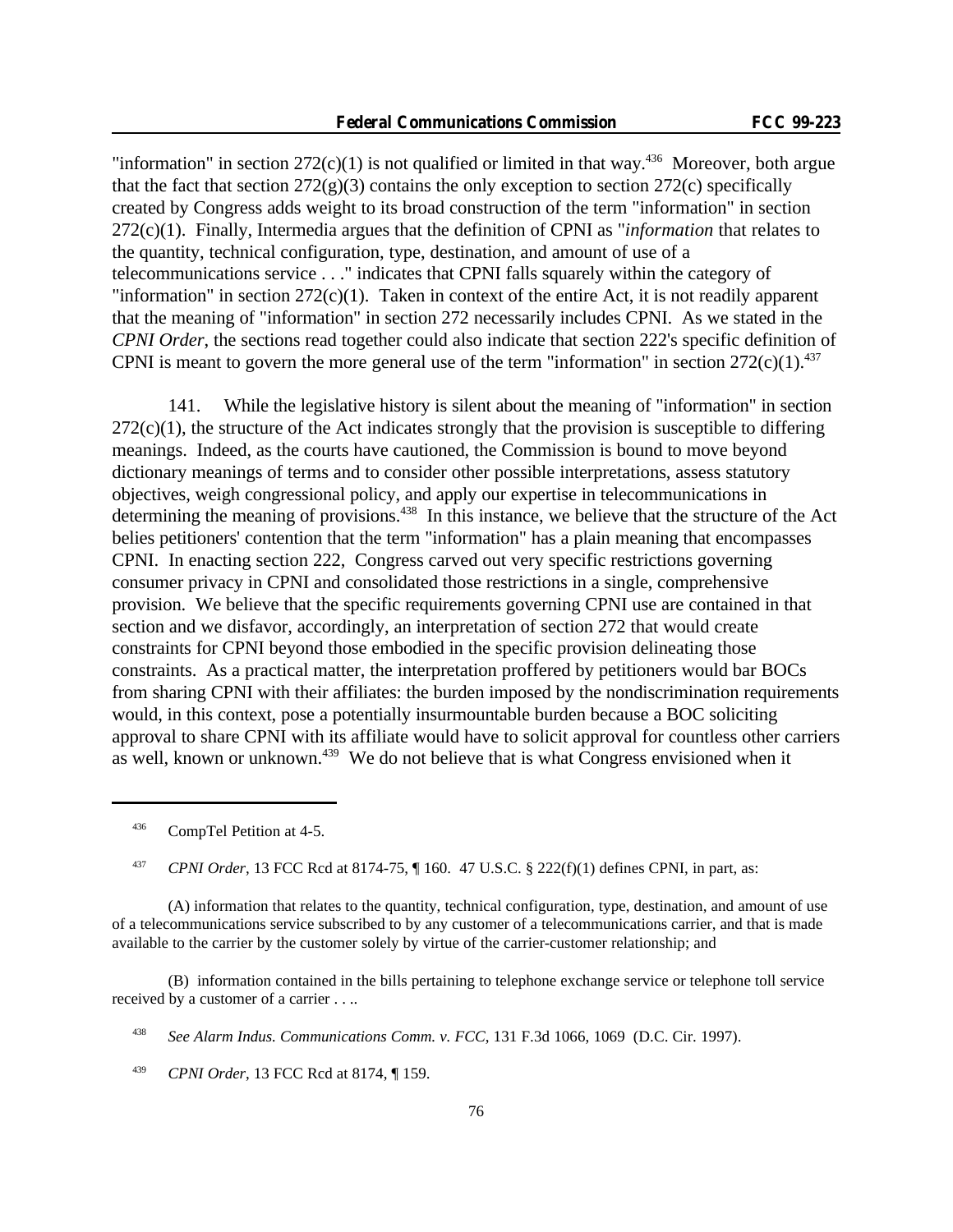enacted sections 222 and 272. Rather, as we concluded in the *CPNI Order*, we find it a more reasonable interpretation of the statute to conclude that section 222 contemplates a sharing of CPNI among all affiliates (whether BOCs or others), consistent with customer expectations that related entities will share information so as to offer services best tailored to customers' needs.<sup>440</sup> For these reasons, we find that the "plain meaning" argument raised by Comptel and Intermedia is not persuasive, and further that their meaning is not the one Congress most likely intended. Therefore, we affirm our previous conclusion.

142. In addition, we are not persuaded by CompTel's assertion that there is no indication that section 222 was intended to trump section 272 because the Commission previously recognized, in the *First Report and Order*, that section 222's obligations are not exclusive.<sup>441</sup> We held in the *First Report and Order* that customer authorization pursuant to section 222(c)(1) does not extend to any CPNI subject to the Section  $275(d)$  prohibition.<sup>442</sup> Section  $275(d)$  prohibits local exchange carriers from the using or recording "in any fashion the occurrence or contents of calls received by providers of alarm monitoring services for the purposes of marketing such services on behalf of such local exchange carrier, or any other entity."<sup>443</sup> Thus, section 275(d) specifically describes a subset of CPNI, namely information concerning the occurrence of calls received by alarm monitoring service providers, that may not be used by local exchange carriers for marketing of alarm monitoring services on their own behalf or on behalf of any other entity.<sup>444</sup> Because Congress unambiguously prohibited the use of such CPNI in section 275(d), we concluded that the specific prohibition in section 275(d) controls the general CPNI rules described in section 222.<sup>445</sup> This stands in stark contrast to the difficult task of reconciling sections 222 and 272.<sup>446</sup>

143. Moreover, we do not agree with WorldCom's assertion that the Commission ignored section 272(b)(1). WorldCom argues that Section 272(b)(1) requires that a section 272 affiliate "operate independently from the Bell operating company," and prohibits the section 272

<sup>442</sup> *In the Matter of Implementation of the Telecommunications Act of 1996: Telecommunications Carriers' Use of Customer Proprietary Network Information; Use of Data Regarding Alarm Monitoring Service Providers*, Report and Order, CC Docket No. 96-115, 11 FCC Rcd 9553, 9557, ¶ 9 (*First Report and Order*).

<sup>443</sup> 47 U.S.C. § 275(d).

 $444$  47 U.S.C. § 275(d).

<sup>445</sup> *See First Report and Order*, 11 FCC Rcd at 9557, ¶ 9.

<sup>446</sup> *CPNI Order*, 13 FCC Rcd at 8174-75, ¶ 160.

<sup>440</sup> *CPNI Order*, 13 FCC Rcd at 8175, ¶ 160.

<sup>441</sup> CompTel Petition at 6.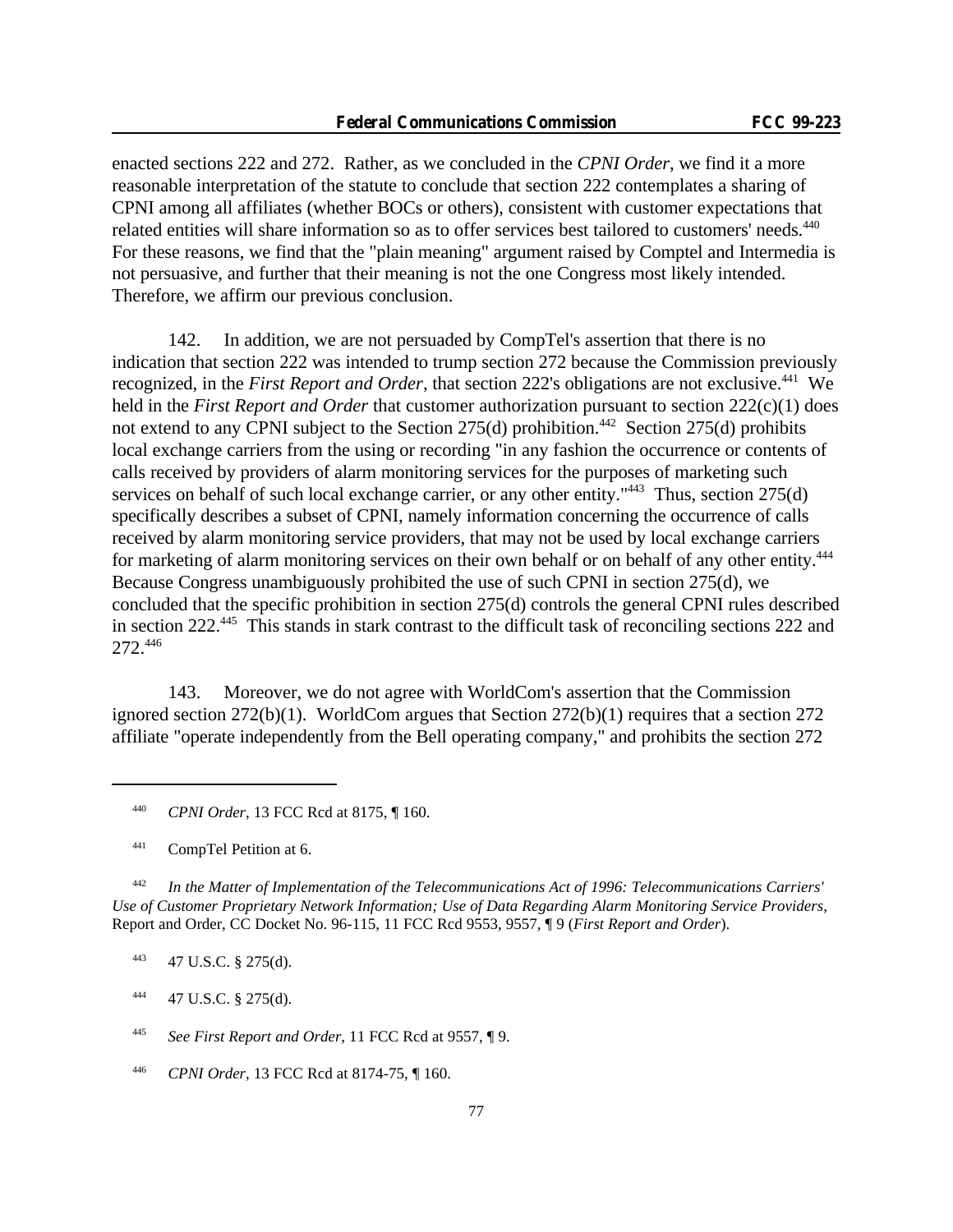affiliate from providing or coordinating any of its CPNI-related functions with the BOC when read in conjunction with section 222.<sup>447</sup> WorldCom apparently believes that the "operate" independently" requirement of section 272(b)(1), when read in conjunction with section 222, demonstrates Congressional intent to establish a statutory dichotomy between CPNI and CPNIrelated services used, disclosed, or accessed by other unaffiliated entities.<sup>448</sup> WorldCom is incorrect, however, that we "ignored" section 272(b)(1). Rather, the Commission directly addressed this argument in the *CPNI Order*.<sup>449</sup> Thus, we deny reconsideration on this basis as WorldCom has not presented any new arguments or facts we did not already consider.

144. Finally, several parties also argue that our interpretation of the interplay of sections 222 and 272 gives BOC affiliates an unfair competitive advantage over other competitors.<sup>450</sup> These parties raise no new arguments or facts on reconsideration of this point that we did not already consider. We previously identified in detail specific mechanisms in section 222 that address such competitive concerns.<sup>451</sup> We therefore deny these parties' requests for reconsideration of this conclusion.

### **B. Disclosure of Non-CPNI Information Pursuant to Section 272**

145. The Commission noted in a footnote in the *CPNI Order* that BOC nondiscrimination obligations under section 272 would apply to the sharing of all other information and services with their section 272 affiliates.<sup>452</sup> The Common Carrier Bureau further concluded in the *Clarification Order* that a customer's name, address, and telephone number are not CPNI.<sup>453</sup> The Bureau reasoned that "[i]f the definition of CPNI included a customer's name, address, and telephone number, a carrier would be prohibited from using its business records to contact any of its customers to market any new service that falls outside the scope of the existing service

<sup>452</sup> *CPNI Order*, 13 FCC Rcd at 8177, ¶ 164, n.573 ("We note, however, that our interpretation does not render the BOCs' nondiscrimination obligations as to 'information' or 'services' in section 272 meaningless. The requirement would apply to the BOCs' sharing of all other information (i.e., non-CPNI) and services with their section 272 affiliates.").

<sup>447</sup> WorldCom Comments at 6.

<sup>448</sup> WorldCom Comments at 6.

<sup>449</sup> *CPNI Order*, 13 FCC Rcd at 8179, ¶ 168 & n.582.

<sup>450</sup> AT&T Petition at 23-24; CompTel Petition at 7-10; Sprint Petition at 7; Intermedia Comments at 9.

<sup>451</sup> *CPNI Order*, 13 FCC Rcd at 8177-78, ¶ 164-67.

<sup>453</sup> *Clarification Orde*r, 13 FCC Rcd at 12396-97, ¶ 9.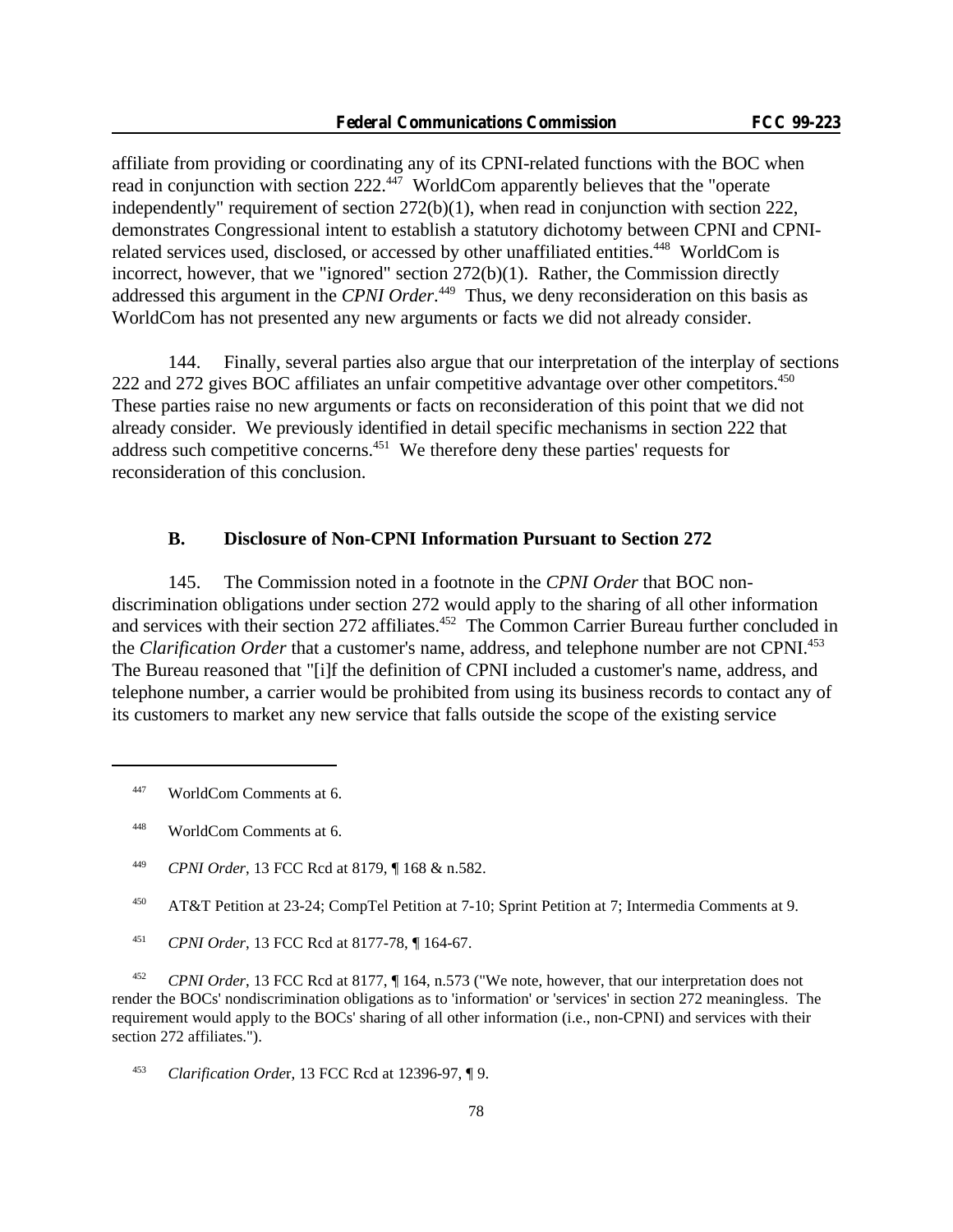relationship with those customers.<sup>454</sup>

146. We agree with the Common Carrier Bureau's clarification and adopt its reasoning and conclusion as our own. Accordingly, we grant MCI's request that we clarify that a customer's name, address, and telephone number are "information" for purposes of section  $272(c)(1)$ , and if a BOC makes such information available to its affiliate, then it must make that information available to non-affiliated entities.<sup>455</sup> We reject U S WEST's bald assertion that requiring disclosure of this information would raise "serious constitutional issues, such as those already presented by U S WEST." U S WEST does not explain which constitutional issues it considers implicated by this determination. To the extent that U S WEST means to incorporate any constitutional arguments raised by U S WEST and addressed in the *CPNI Order*, we reject those arguments for the reasons set forth in that order.<sup>456</sup> We also deny U S WEST's request that the Commission hold that section 222 controls all issues involving customer information, rather than issues pertaining to CPNI.<sup>457</sup> We are not persuaded that any portion of section 222 indicates that Congress intended such a result, nor does U S WEST delineate any portion of section 222 that would support its argument. Finally, we reject SBC's argument that, although this information is not CPNI, it is an activity that is encompassed within the joint marketing exception in section  $272(g)(3)$  of the 1996 Act because "use of lists of such information is an integral part of—indeed, is likely the first step of—the overall marketing of long distance services."<sup>458</sup> Such a consideration is outside the purview of this proceeding.

147. MCI also argues that the Commission should find that a customer's PIC choice and PIC-freeze status are not CPNI as defined in section  $222(f)(1)$ .<sup>459</sup> Several carriers oppose MCI's argument.<sup>460</sup> MCI asserts that the identity of a customer's carrier is not information concerning the "type" of service under section  $222(f)(1)(A)$  and is not information "pertaining to" the service itself under section 222(f)(1)(B) despite the fact that the customer's PIC choice appears on the

<sup>454</sup> *Clarification Orde*r, 13 FCC Rcd at 12396-97, ¶ 9.

<sup>&</sup>lt;sup>455</sup> MCI Petition at 13. We note, as the Bureau did, that our conclusion is not intended to override any other obligations carriers may have with respect to customer information, such as those imposed under section 64.1201 of the Commission's rules relating to carrier disclosure of customer billing names and addresses. *See Clarification Orde*r, 13 FCC Rcd at 12396, ¶ 9, n.20.

<sup>456</sup> U S WEST Comments at 14.

<sup>457</sup> U S WEST Comments at 14-15.

<sup>458</sup> SBC Comments at 14.

<sup>459</sup> MCI Petition at 14.

<sup>460</sup> *E.g.*, Bell Atlantic Comments at 5-6; GTE Comments at 23-24; U S WEST Comments at 23-24.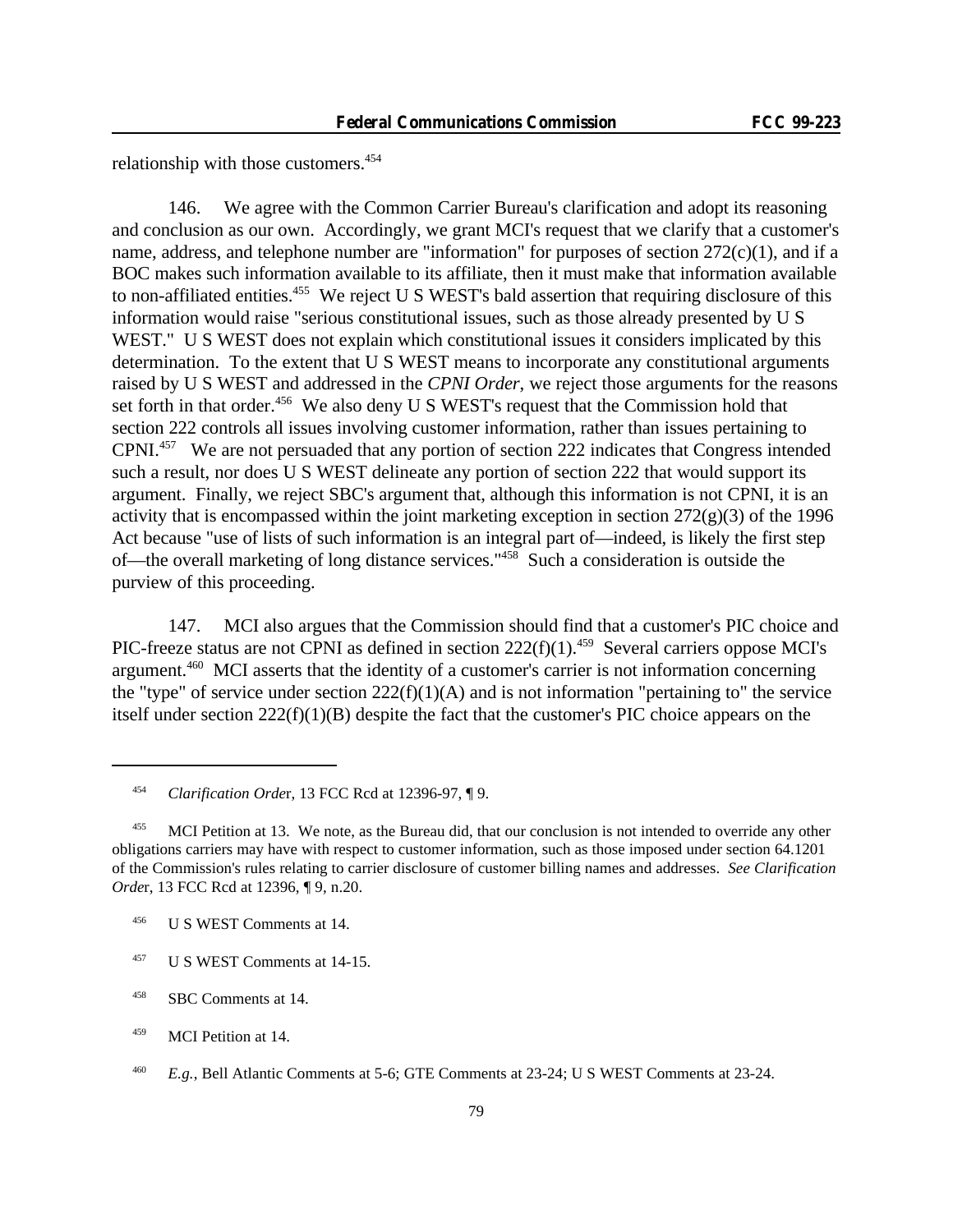customer's telephone bill.<sup>461</sup> MCI argues that PIC-freeze information does not meet the definition of CPNI for like reasons. We are not persuaded by MCI's statutory interpretation. We conclude that a customer's PIC choice falls squarely within the definition of CPNI set out in both sections  $222(f)(1)(A)$  and (B), and that PIC-freeze information meets the requirements of section  $222(f)(1)(A)$ . Finally, we agree with GTE that this result is consistent with the privacy goals set out by Congress in section 222.<sup>462</sup>

#### **C. Section 222 and Section 254**

148. CenturyTel also argues that restricting the use of CPNI in marketing enhanced services and CPE to existing customers in rural exchanges is inconsistent with Universal Service provisions of the Act.<sup>463</sup> CenturyTel argues that section 222(c) of the Act permits a carrier to use CPNI in the provision of new service if "...required by law or with approval of the customer... ." CenturyTel further argues that the Commission failed to include the "required by law" exception to the restrictions on the use of CPNI, and only included the "customer approval" exception in its rules<sup>464</sup>. CenturyTel maintains that the Commission must harmonize the two provisions of law by inserting the "required by law" exception to the CPNI rules, and recognizing that Congress's Universal Service requirements provide an additional exception to the CPNI restrictions.<sup>465</sup> CenturyTel maintains that the Commission should permit rural telephone companies, as defined in section 153(37) of the Act to use, disclose, or permit access to CPNI to market to an existing customer in rural areas served by the rural telephone company categories of service to which that customer does not already subscribe.<sup>466</sup>

149. NTCA makes a similar argument. NTCA argues that the Commission is under a statutory mandate to promote the delivery of advanced telecommunications capability to rural areas on a reasonable and timely basis.467 NTCA points out that very often in a rural area, there is

<sup>461</sup> MCI Petition at 16. MCI further discloses that it has argued in its Comments to the *FNPRM* in the *CPNI Order* that a customer's PIC choice and PIC changes are carrier proprietary information of the interexchange carrier. *Id.* As such, MCI argues, a local exchange carrier may not use such information for marketing purposes. *Id.* We decline to address this argument in this proceeding because it is more appropriately left to the *FNPRM*.

<sup>&</sup>lt;sup>462</sup> GTE Comments at 24 ("Given the privacy and consumer protection interests at stake, PIC and PIC-freeze information is precisely the type of information that customers want to be kept confidential from third parties.").

<sup>463</sup> CenturyTel Reply at 5.

<sup>464</sup> *Id.*

<sup>465</sup> *Id.* at 6.

<sup>466</sup> *Id.* at 7.

<sup>&</sup>lt;sup>467</sup> NTCA Petition at 4.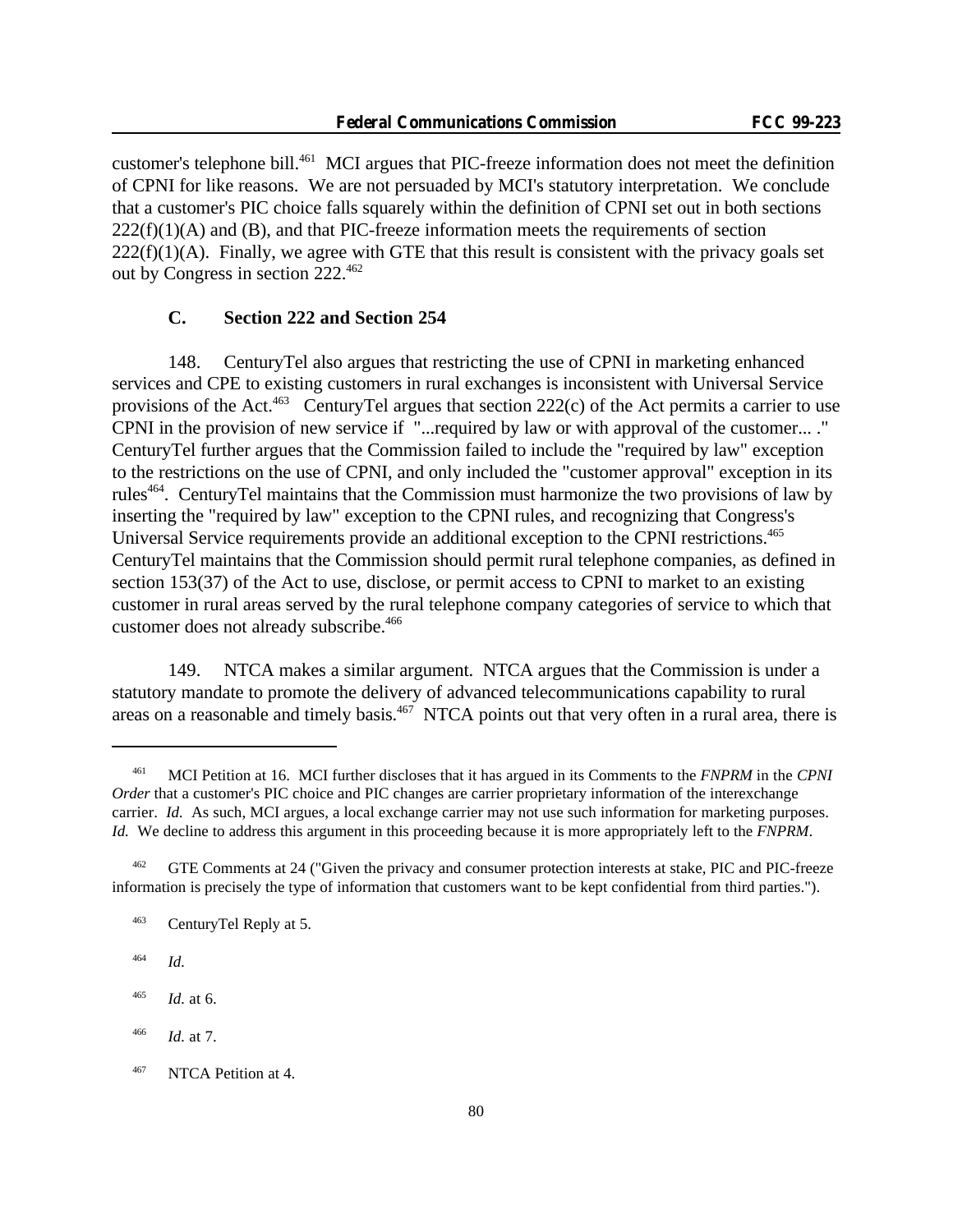only one provider of telecommunications service, and the carrier does not benefit from an unfair competitive advantage by promoting new services or equipment to its subscribers.<sup>468</sup> NTCA therefore requests that the Commission reconsider its "total service approach", stating that it disadvantages small LECs seeking to expand the array of services rural customers demand. TDS, in addition, asserts that restrictions on the use of CPNI to market information services run counter to the goal of affordable telecommunications and information services of section 254(b)(3) of the Act. $469$ 

150. We disagree with the arguments made by CenturyTel and NTCA. As stated in Section V.A of this Order, we affirm the "total service approach" for all carriers. We find no reason to impose different notification requirements on large and small carriers. As we stated in the *CPNI Order*, concerns regarding customer privacy are the same irrespective of the carrier's size or identity.<sup>470</sup> Further to the extent that CenturyTel and NTCA are requesting to use CPNI, without customer approval, to market CPE and certain information services, those requests have been granted above.<sup>471</sup> We also disagree with CenturyTel and NTCA's argument that section 254 requires the use of CPNI to allow rural carriers to implement Congress' Universal Service standards. Section 254 envisions that rural carriers would introduce and make available new technology to all of its customers. The CPNI rules in no way discourage rural carriers from doing that. In fact, one could argue that some of the CPNI rules require a carrier to make all of its customers aware of such new technology rather than using CPNI to pick and choose which customers to market the new technology to. The basis of CenturyTel and NTCA's arguments, however, is that they do not want to market the new technology to all of its customers. They want to make it available only to certain customers that they select by using their customers' CPNI. We fail to see how section 254 requires this outcome.

### **D. Application of Nondiscrimination Rules Under Sections 201(b) and 202(a)**

151. We reject MCI's argument that the nondiscrimination requirement described in section 272 should be applied to all ILECs through the requirements of sections 201(b) and  $202(a)$ <sup>472</sup> MCI asserts that "the leveraging of dominance in one telecommunications market in order to gain a competitive advantage in another telecommunications market is an unreasonable

<sup>470</sup> *CPNI Order*, 13 FCC Rcd at 8161, ¶ 134.

<sup>472</sup> MCI Petition at 18-21. *See also* LCI Petition at 15; AT&T Reply at 22-23 & n. 24. Several parties oppose MCI's proposition. GTE Comments at 20-22; Sprint Comments at 6-8; Independent Alliance Reply at 8-9.

<sup>468</sup> *Id.*

<sup>469</sup> TDS Petition at 7.

<sup>471</sup> *See* Part V.B, *supra.*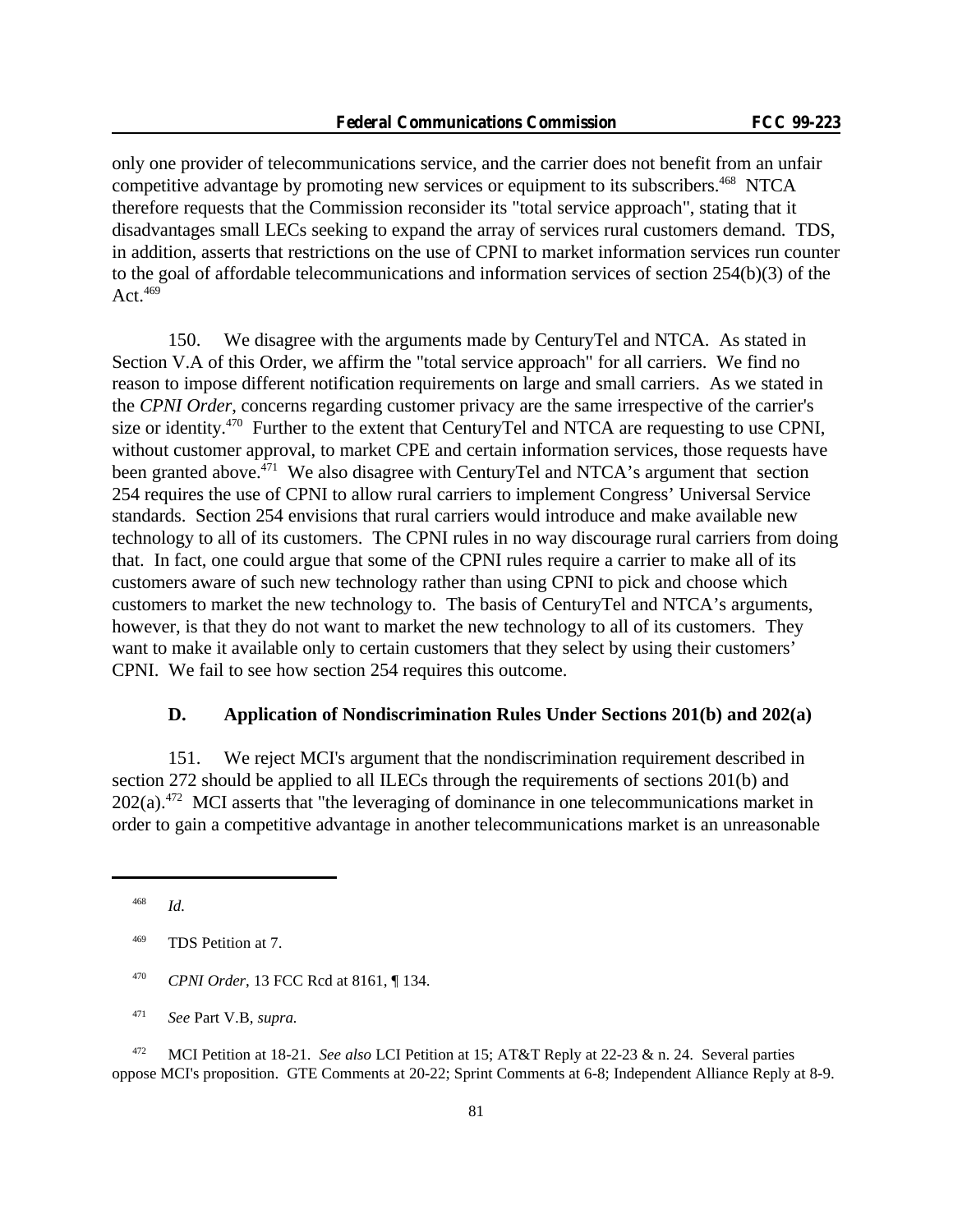and unjust practice in violation of Section 201(b)."<sup>473</sup> MCI further asserts that it is a violation of section 202(a) "[f]or an ILEC to favor its own affiliate with local service CPNI and other customer-specific information that is not made available to competitors" as such an action would provide an "undue or unreasonable preference or advantage" to such an affiliate.<sup>474</sup> Thus, MCI concludes sections 201(b) and 202(a) require that an ILEC, including BOCs, must electronically transmit a customer's CPNI to any other entity that has obtained that customer's oral approval upon the ILEC's use of such CPNI for marketing on behalf of its interexchange affiliate or disclosure of the CPNI to its affiliate.<sup>475</sup>

152. We agree with GTE that there is no justification to conclude, as a matter of statutory construction, that the broad non-discrimination requirements of these sections impose a specific disclosure obligation on ILEC use of CPNI.<sup>476</sup> In any case, the same privacy concerns we identified in our discussion of the relationship between sections 222 and 272 apply here equally. For instance, requiring the disclosure of CPNI to other companies to maintain competitive neutrality would defeat, rather than protect, customers' privacy expectations and control over their own CPNI.<sup>477</sup> We conclude that the specific consumer privacy and consumer choice protections established in section 222 supersede the general protections identified in sections 201(b) and 202(a). Thus, we are not persuaded that section 201(b) or section 202(a) require the result MCI seeks. Accordingly, we reject MCI's request.

#### **IX. OTHER ISSUES**

#### **A. Status of Customer Rewards Program**

153. Section 64.2005(b) of the Commission's Rules prohibits a telecommunications carrier from using, disclosing, or permitting access to CPNI to market to a customer, without customer approval, service offerings that are within a category of service to which the customer does *not* already subscribe.

154. Omnipoint and Vanguard contend that when a carrier provides free rewards, such as free equipment, for the purpose of retaining its accounts, the prohibition in section 64.2005(b)

<sup>473</sup> MCI Petition at 18-19.

<sup>474</sup> MCI Petition at 19.

<sup>&</sup>lt;sup>475</sup> MCI Petition at 19.

<sup>476</sup> GTE Comments at 21.

<sup>477</sup> *CPNI Order*, 13 FCC Rcd at 8176, ¶ 162.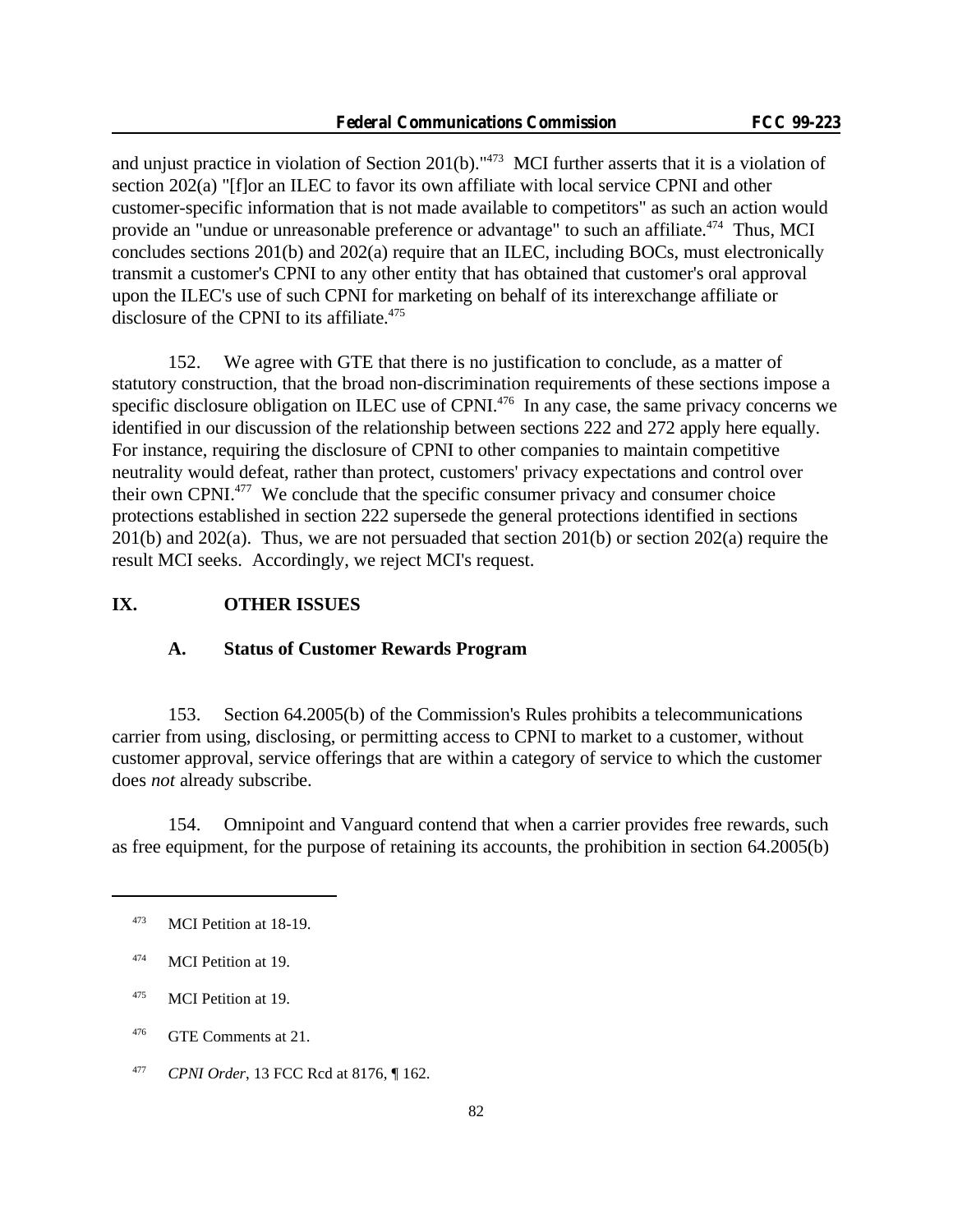should not apply because (1) the customer subscribes to the service for which the reward is provided; and (2) the reward is free, and therefore is not "marketed."<sup>478</sup> Omnipoint and Vanguard request clarification because they claim that carriers are more likely to offer rewards if they are able to target them to high-volume or long-term customers, and if carriers do not need to seek customer approval.<sup>479</sup> No party has objected to this proposal.

155. We agree with Omnipoint and Vanguard that, where a carrier uses CPNI to provide free rewards to its customer, such use of CPNI is within the scope of the carrier-customer relationship. As such, the use of the CPNI is limited to the existing service relationship between the carrier and the customer. Therefore, although the provision of free rewards is a marketing activity, it does not violate the Act or our rules, provided the telecommunications service being marketed is the service currently subscribed to by the customer.<sup>480</sup>

## **B. Non-telecommunications Services Listed on Telephone Bill**

156. CPNI is defined in section  $222(f)(1)(B)$  of the Act as including "information" contained in the bills pertaining to telephone exchange service or telephone toll service received by a customer of a carrier; except that such term does not include subscriber list information." However, section 222(c)(1) prohibits a carrier's use of CPNI only where it receives the CPNI "by virtue of its provision of a telecommunications service."

157. In the Common Carrier Bureau's *Clarification Order*, the Bureau said that "customer information derived from the provision of any non-telecommunications service, such as CPE or information services . . . may be used to provide or market any telecommunications service . . . . "<sup>481</sup> Omnipoint asks the Commission to clarify that section 222 does not prohibit the use of customer information derived from non-telecommunications services bundled with telecommunications services merely because charges for those services appeared on a customer's telephone bill. Omnipoint contends that its position logically follows from the statement in the *Clarification Order.*<sup>482</sup> U S WEST agrees with Omnipoint's position, but contends that the statute is clear, and no clarification is required.<sup>483</sup>

<sup>478</sup> Omnipoint Petition at 19; Omnipoint Reply at 8; Vanguard Petition at 15-16.

<sup>&</sup>lt;sup>479</sup> Omnipoint Petition at 19; Omnipoint Reply at 8; Vanguard Petition at 15-16.

<sup>480</sup> Vanguard Petition at 16.

<sup>481</sup> *Clarification Order*, 13 FCC Rcd at 12392-93, ¶ 3.

<sup>482</sup> Omnipoint Petition at 19-20.

<sup>483</sup> U S WEST Comments at 24-25.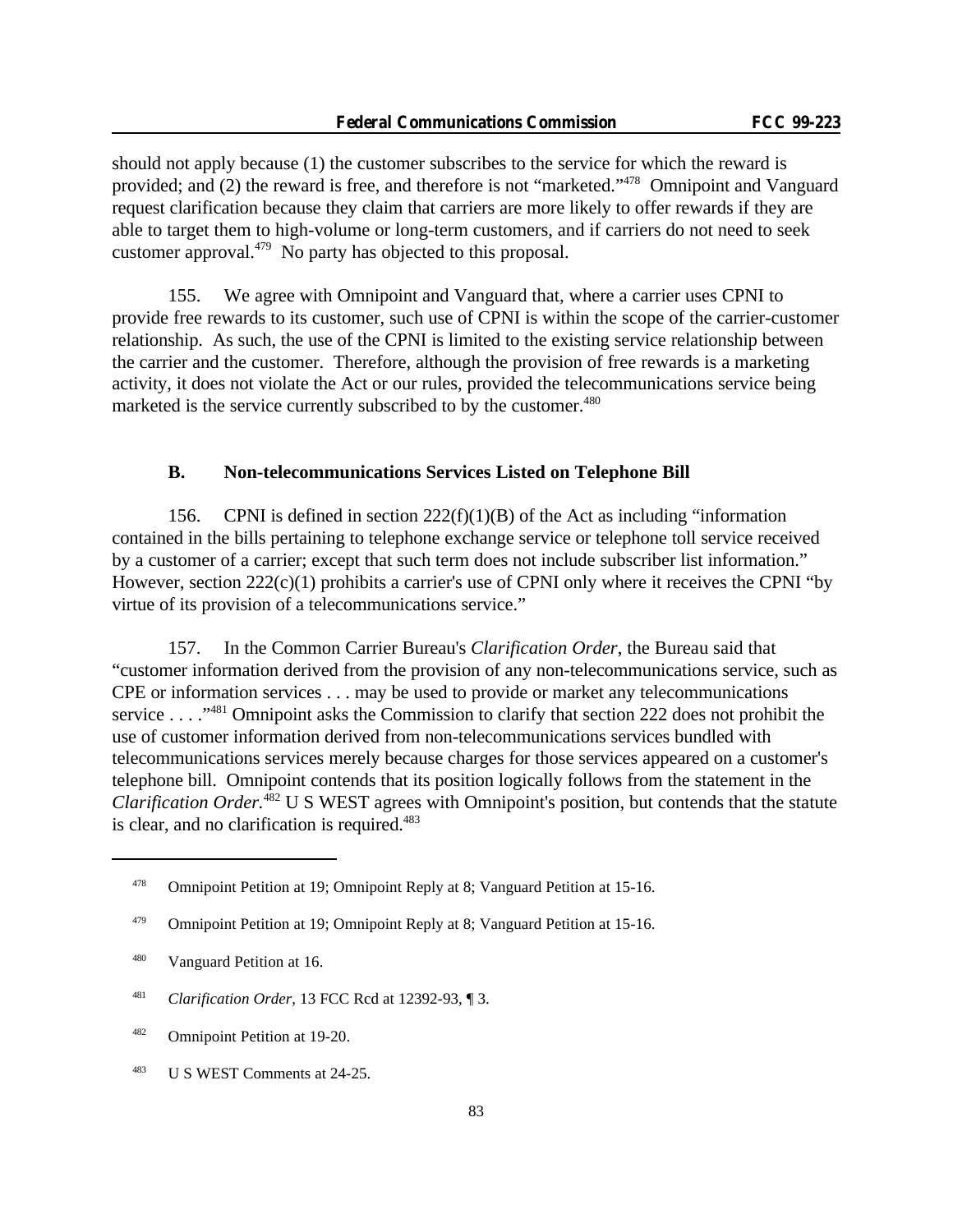158. Section  $222(c)(1)$  prohibits the use of CPNI only where it is derived from the provision of a telecommunications service. Consequently, we find that information that is not received by a carrier in connection with its provision of telecommunications service can be used by the carrier without customer approval, regardless of whether such information is contained in a bill generated by the carrier. Therefore, consistent with the *Clarification Order*, customer information derived from information services that are held not to be telecommunications services may be used, even if the telephone bill covers charges for such information services.

## **C. Provision of Calling Card As "Provision" of Service**

159. LECs often offer so-called "post-paid" calling cards that enable customers to complete long distance calls over a particular interexchange carrier's network when the customer is away from home. Such cards enable a customer to have the calls billed subsequently on the customer's local bill issued by the LEC. MCI asks the Commission to clarify that LECs may not use CPNI garnered in such circumstances to market services that the LEC offers absent permission from the customer.<sup>484</sup>

160. We grant MCI's request for clarification. In the traditional LEC post-paid calling card situation, the LEC serves merely as a billing and collection agent on behalf of the interexchange carrier, much as the LEC does when a customer places long distance calls from home through the customer's pre-subscribed interexchange carrier (IXC). In both instances, the customer has established a customer-carrier relationship for the provision of interexchange services with the IXC that carried the customer's call over its network. The LEC, on the other hand, is standing in the place of the IXC only for billing and collection purposes, a service which the IXC could have chosen to provide itself. Where a LEC acts as a billing and collection agent, it may not use CPNI without the customer's permission under the total services approach.

### **D. Use of CPNI to Prevent Fraud**

161. Section 222(d)(2) of the Act permits the use of CPNI to "protect the rights or property of the carrier, or to protect users of those services and other carriers from fraudulent, abusive, or unlawful use of, or subscription to services . . . ." Section 64.2005 of the Commission's Rules provides that a telecommunications carrier may use, disclose, or permit access to CPNI, without customer approval, for a number of purposes, but does not mention the

<sup>484</sup> MCI Petition at 46.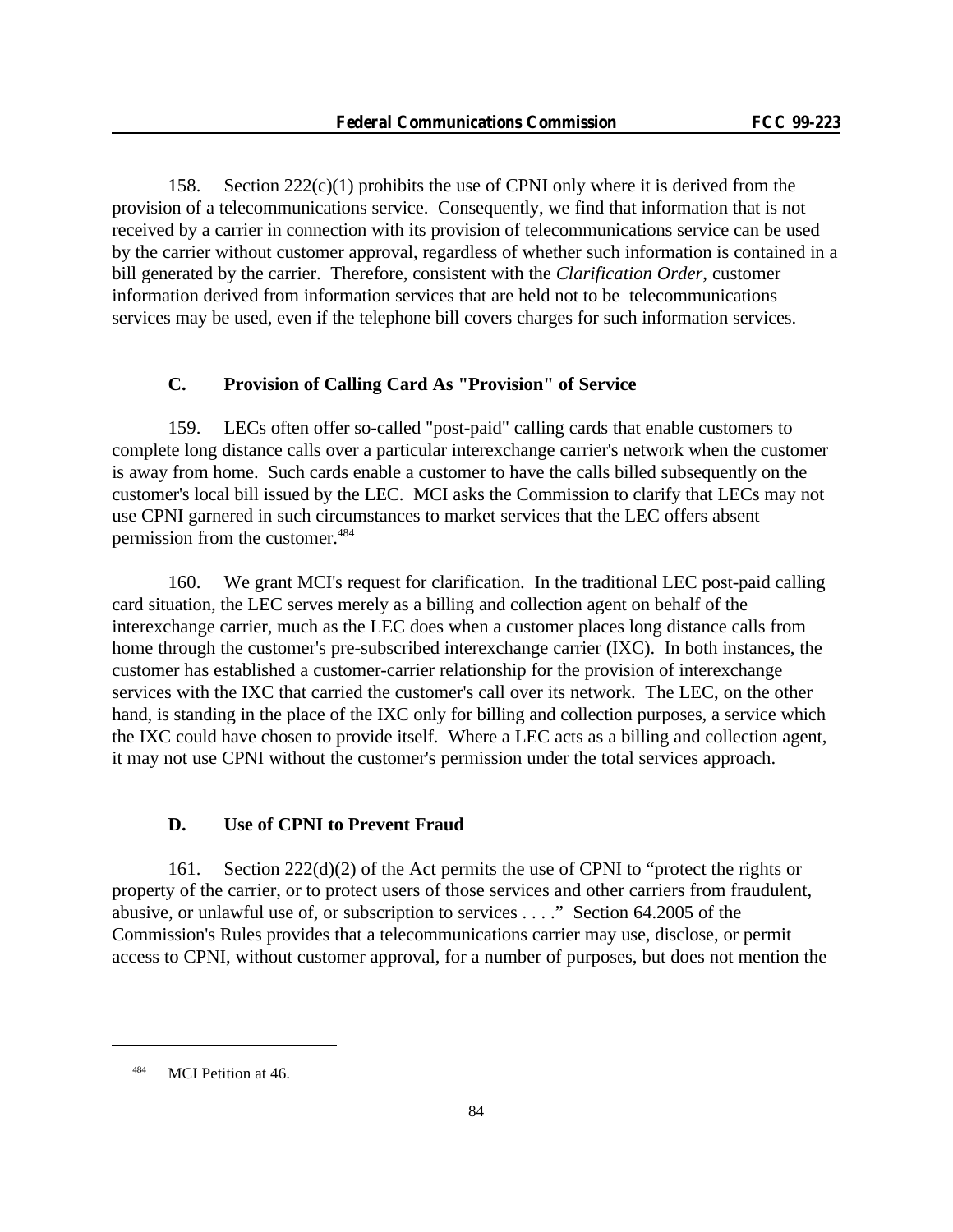use of CPNI in connection with fraud prevention programs.<sup>485</sup>

162. Comcast requests that the Commission clarify its rules to specify that (1) carriers are authorized to use CPNI in connection with fraud prevention programs; and (2) such use is permissible even after a customer has terminated service from the carrier making such use of the customer's CPNI.<sup>486</sup> U S WEST argues that there is no need for the clarification requested by Comcast, because the statute is clear.<sup>487</sup>

163. We agree that Section 222(d)(2) on its face permits the use of CPNI in connection with fraud prevention programs, and does not limit such use of CPNI that is generated during the customer's period of service to any period of time. Since our rules do not cover the use of CPNI for fraud prevention programs, we will amend our rules to do so, in order to eliminate the possibility of misinterpretation.

### **E. Definition of "Subscribed" in Section 222(f)(1)(A)**

164. We grant MCI's request for clarification of the meaning of the phrase "service subscribed to by any other customer" in section  $222(f)(1)(A)$ .<sup>488</sup> Section  $222(f)(1)$  defines CPNI, in part, as follows:

(A) information that relates to the quantity, technical configuration, type, destination, and amount of use of a telecommunications service *subscribed* to by any customer of a telecommunications carrier, and that is made available to the carrier by the customer solely by virtue of the customer-carrier relationship; and

(B) information contained in the bills pertaining to the telephone exchange service or telephone toll service received by a customer of a carrier  $\ldots$ <sup>489</sup>

MCI concludes that section  $222(f)(1)(A)$  does not cover casual traffic, but section  $222(f)(1)(B)$ does.490 MCI further argues that under the usual meaning of the term "subscribed service," casual

- <sup>487</sup> U S WEST Comments at 21.
- <sup>488</sup> MCI Petition at 48-49.
- $489$  47 U.S.C. § 222(f)(1) (emphasis added).
- <sup>490</sup> MCI Petition at 48-49.

<sup>485</sup> 47 C.F.R. § 64.2005.

<sup>486</sup> Comcast Petition at 19.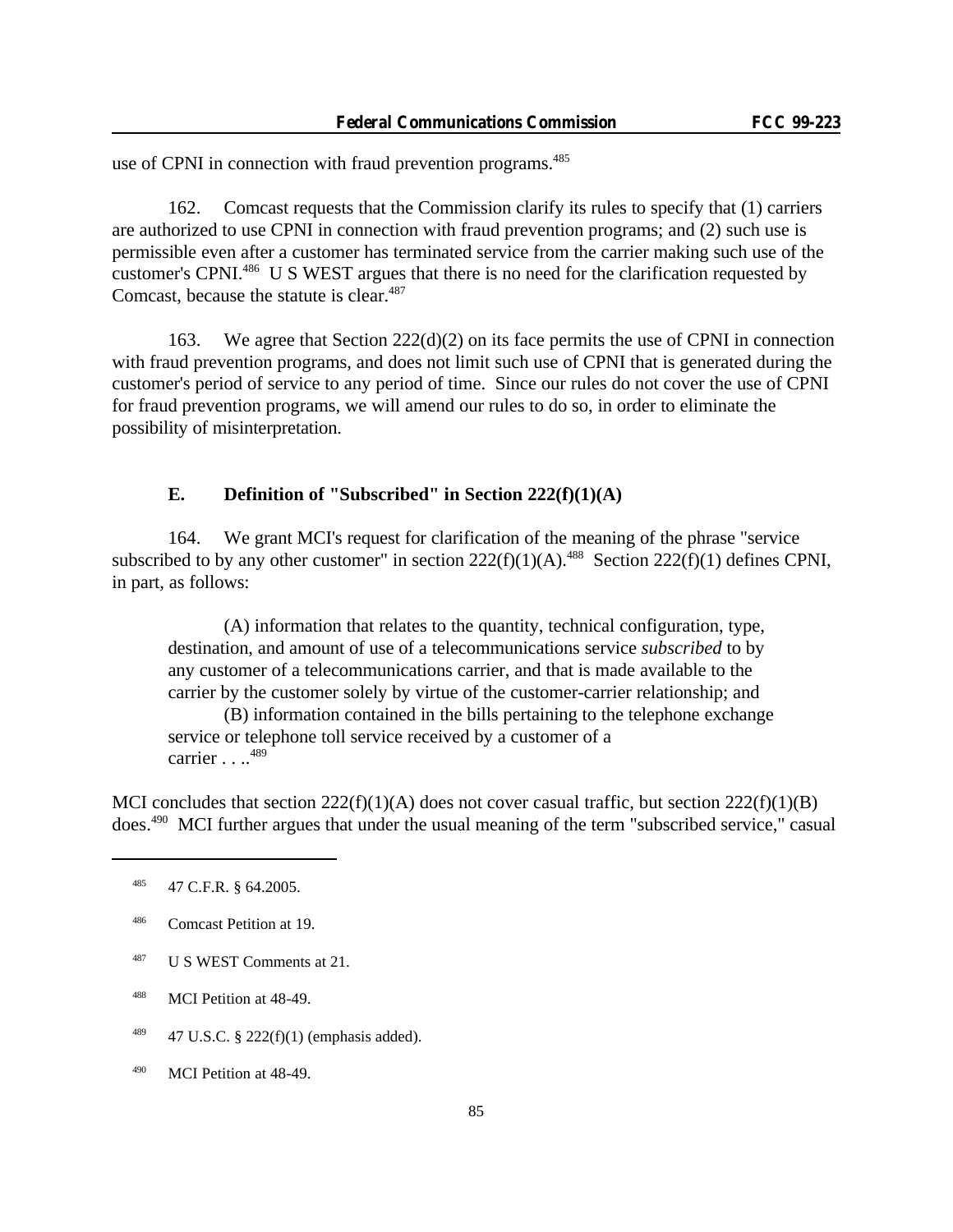traffic such as its 1-800-COLLECT service calls would not be included because they are carried outside any subscribed service relationship.<sup>491</sup> MCI asserts that a comparison of section  $222(f)(1)(A)$  with section  $222(f)(1)(B)$  "may shed some light on this question" as it more broadly defines CPNI as information contained in telephone bills.<sup>492</sup> We conclude that MCI's reading of section 222(f)(1) is reasonable and clarify that casual traffic reflected in a customer's telephone bill is CPNI under  $222(f)(1)(B)$ , but is not "subscribed" service in  $222(f)(1)(A)$ .

## **F. CPNI "Laundering"**

165. MCI requests clarification that "the status of information as CPNI or carrier proprietary information [under section 222] is not lost or altered if [a] carrier discloses or transmits such information to an affiliated or unaffiliated entity, whether or not that entity transfers such information to other parties or back to the original carrier."<sup>493</sup> MCI argues that the original carrier retains all of the obligations imposed by section 222 for such information, no matter where the CPNI or carrier proprietary information ultimately "resides."<sup>494</sup> As such, MCI concludes that carriers must take steps to safeguard all such information, especially information that is transmitted to third parties in the course of providing service.<sup>495</sup> MCI also seeks clarification that there is a rebuttable presumption that customer-specific information in a carrier's files was received on a confidential basis or through a service relationship governed by section 222.<sup>496</sup> MCI argues that the burden should be on the carrier to rebut the presumption through records showing the time and manner of its first receipt of the information.<sup>497</sup> MCI further asserts that customers should not be permitted to approve the use of CPNI that is also carrier proprietary information because carrier proprietary information is "absolutely protected under section  $222(b)$ ."<sup>498</sup>

166. We agree that as the stewards of CPNI and carrier proprietary information carriers must take steps to safeguard such information. Moreover, we find that implicit in section 222 is a

<sup>&</sup>lt;sup>491</sup> MCI Petition at 48.

<sup>492</sup> MCI Petition at 48-49.

<sup>493</sup> MCI Petition at 53. *See also* TRA Comments at 8.

<sup>&</sup>lt;sup>494</sup> MCI Petition at 53.

<sup>495</sup> MCI Petition at 53.

<sup>496</sup> MCI Petition at 53.

<sup>&</sup>lt;sup>497</sup> MCI Petition at 54.

<sup>498</sup> MCI Petition at 54.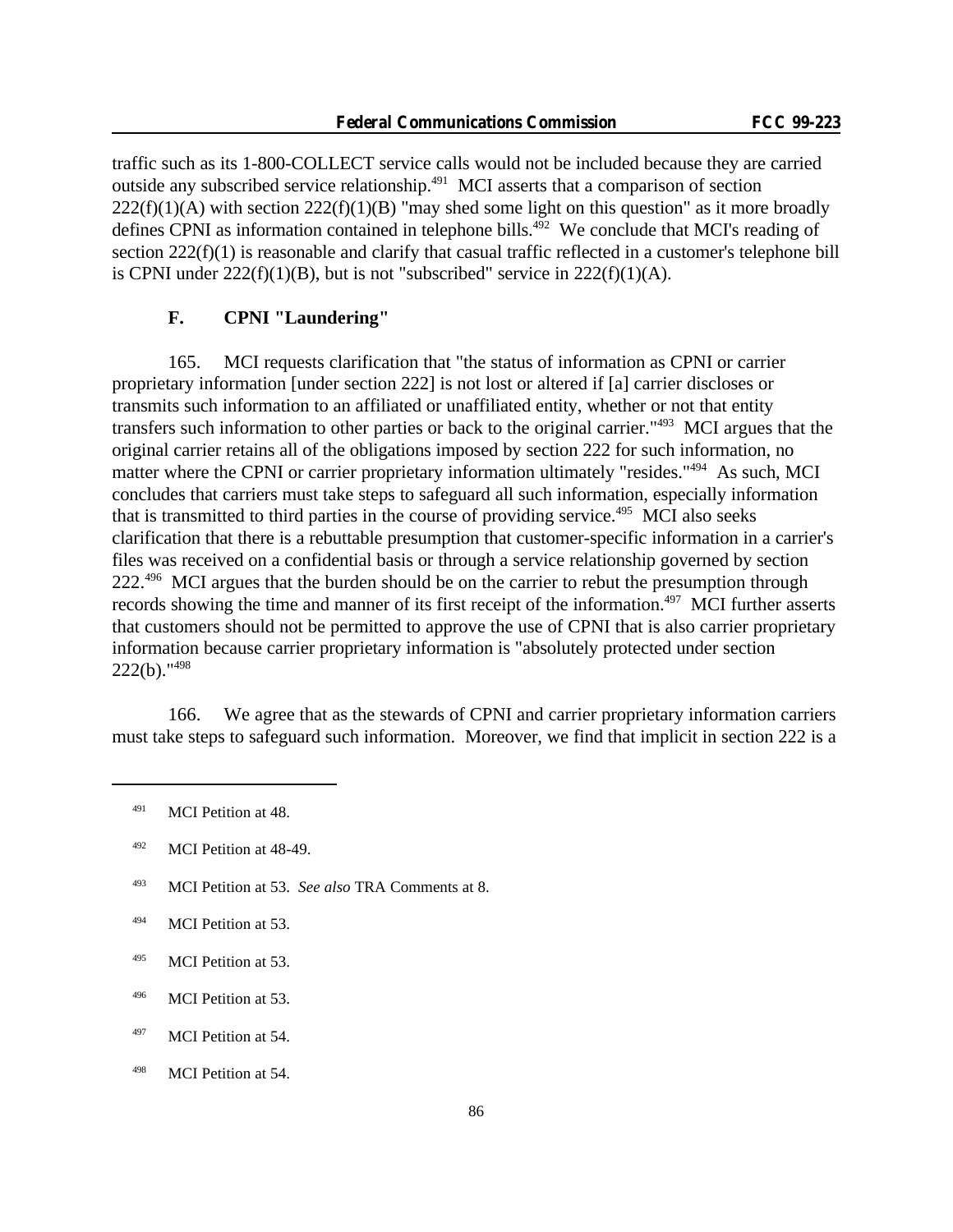rebuttable presumption that information that fits the definition of CPNI contained in section  $222(f)(1)$  is in fact CPNI. We decline, however, to speak to MCI's other clarification requests as they regard issues relating to carrier proprietary information in section 222(b) and enforcement mechanisms to ensure carrier compliance with both sections 222(a) and (b). As the *Further Notice of Proposed Rulemaking* (*FNPRM*) in this docket seeks comment on those specific issues, we would not want to prejudice resolution of those issues in this order.<sup>499</sup>

#### **G. Acts of Agents of Wireless Providers**

167. Vanguard argues that sales agents of CMRS providers are not subject to Commission rules, and that CMRS providers should not be held responsible for the use of CPNI independently obtained by agents because it would be difficult or impossible for CMRS providers to enforce these obligations on agents. Vanguard contends that difficulties arise because agents may sell the services of competing providers and their contracts do not expire in the near future.<sup>500</sup>

168. MCI responds that carriers are always responsible for the acts of their agents and, if they share CPNI with agents, must take all steps necessary to ensure that the agent does not misuse CPNI.<sup>501</sup> Omnipoint proposes that carriers should not be held responsible for the *ultra vires* acts of agents and should not be liable for an independent agent's conduct unless the carrier has ratified it.<sup>502</sup>

169. We find that telecommunications service providers will be responsible for the actions of their agents to comply with our CPNI rules to the extent that telecommunications service providers share CPNI with their agents. Moreover, telecommunications service providers will be responsible for the actions of agents with respect to the use of CPNI acquired by their agents. It is well established that principals are responsible for the actions of their agents.<sup>503</sup> In the absence of such a rule, the important consumer protections enacted by Congress in section 222 may be vitiated by the actions of agents.

170. We believe that telecommunications service providers can meet these requirements through the private contract arrangements they have with their agents. Carriers would normally have negotiating leverage to enforce this requirement in the case of agents who serve more than

- <sup>501</sup> MCI Comments at 57--58.
- <sup>502</sup> Omnipoint Reply at 9.

<sup>503</sup> *See, e.g., United States v. Park*, 421 U.S. 658, 670, 95 S. Ct. 1903, 1910 (1975); *McAndrew v. Mularchuk*, 33 N.J. 172, 189, 162 A. 2d 820, 830 (Sup. Ct. N.J., 1960).

<sup>499</sup> *CPNI Order*, 13 FCC Rcd at 8200-202, ¶ 203-207.

<sup>500</sup> Vanguard Petition at 18-19; Vanguard Reply at 6-7.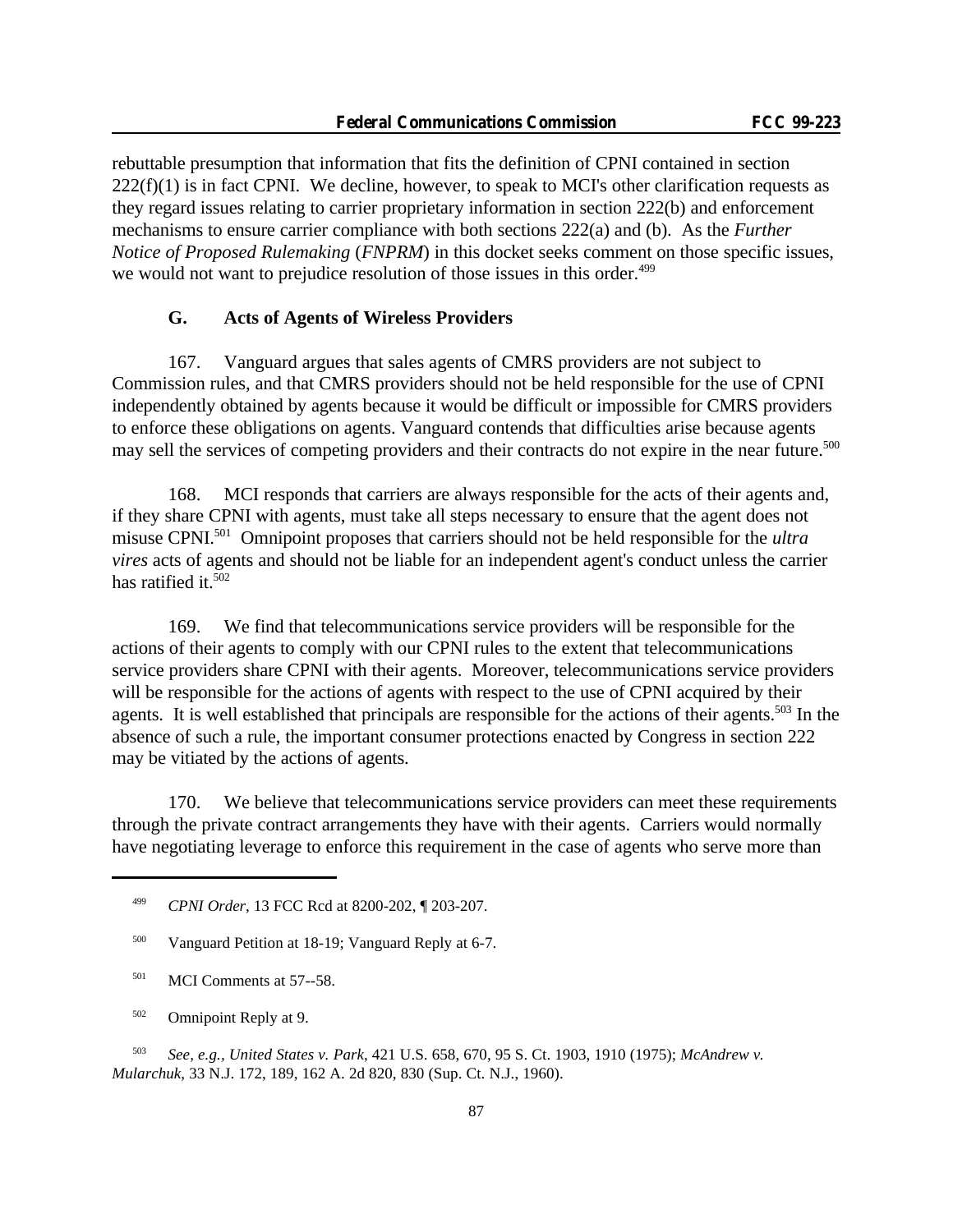one carrier, since all carriers would be required to enforce the same rules. To the extent that it may be shown that some carriers would not be able to enforce these requirements, the Commission will address the exceptions on a case-by-case basis.

### **H. Information Known to Employees**

171. Section  $222(f)(1)(A)$  defines CPNI, in part, as including information "that is made available to the carrier by the customer solely by virtue of the carrier-customer relationship."<sup>504</sup> We reject Comcast's argument that, based upon this definition, CPNI should not include "institutional knowledge" of the attributes of a particular customer's account gained by a carrier's employee from his or her work on the customer's account over the years if the employee does not actually access the customer's record,<sup>505</sup> and U S WEST's argument that so long as an employee does not use a customer's record containing that customer's CPNI, the employee has not violated section 222.<sup>506</sup> We are not persuaded that section 222(f)(1)(A) implies an exception based on whether the information acquired as part of the carrier-customer relationship is reduced to writing or is kept in the memory of a carrier representative. Thus, if a customer tells a carrier's employee information that otherwise fits the definition of CPNI provided in section 222(f)(1)(A), then that information is CPNI, no matter how the information is retained by the carrier.

### **I. Use of CPNI Under Section 222(d)(3) During Inbound Calls**

172. Several carriers request that the Commission clarify the requirements for obtaining customer approval under section  $222(d)(3)$ .<sup>507</sup> This section states that "[n]othing in [section 222] prohibits a telecommunications carrier from using, disclosing, or permitting access to customer proprietary network information obtained from its customers, either directly or indirectly through its agents . . . to provide any inbound telemarketing, referral, or administrative services to the customer for the duration of the call, if such call was initiated by the customer and the customer approves of the use of such information to provide such service."<sup>508</sup> In other words, for purposes of an inbound call—*i.e.*, a call to a carrier initiated by a customer—a carrier may use a customer's CPNI to market to that customer, but only if so authorized by the customer and only for the

 $504$  47 U.S.C. § 222(f)(1)(A).

<sup>505</sup> Comcast Petition at 18.

<sup>506</sup> U S WEST Comments at 21-22.

<sup>507</sup> GTE Petition at 40-41; TDS Petition at 10-11; MCI Comments at 56; SBC Comments at 21.

 $508$  47 U.S.C. § 222(d)(3).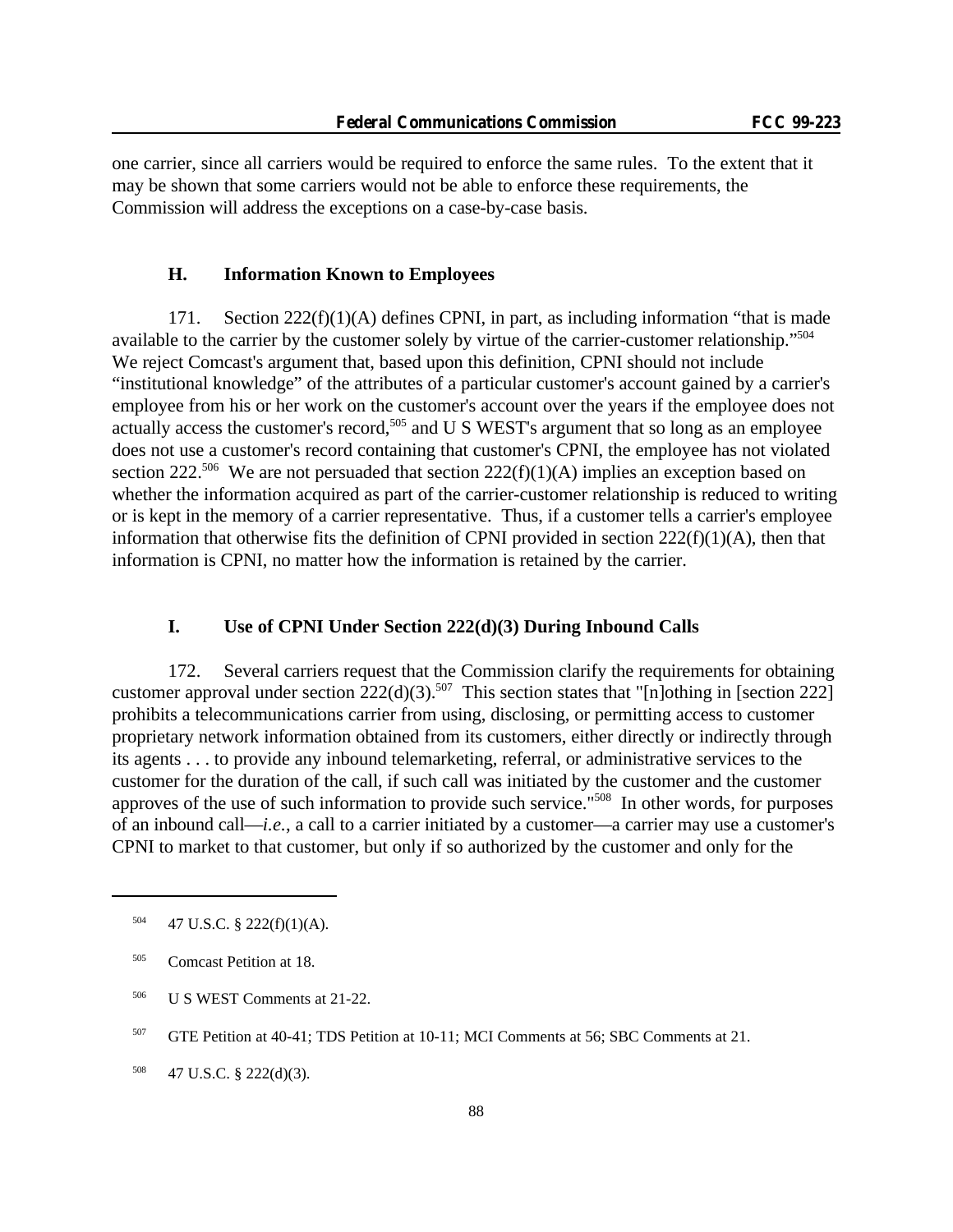duration of the inbound call.

173. We agree with GTE, MCI, and SBC<sup>509</sup> that the detailed notification outlined in section 64.2007(f) of our rules is not necessary prior to soliciting a customer's approval to use his or her CPNI for the duration of an inbound call.<sup>510</sup> It is unduly burdensome to require carriers to comply with the rule in light of the limited coverage of section  $222(d)(3)$ <sup>511</sup> Moreover, the rule reflects a discussion in the *CPNI Order* of the content of the general notification requirements under section 222(c)(1), and not those required for section 222(d)(3).<sup>512</sup> Accordingly, we clarify that section 64.2007(f) does not apply to solicitations for customer approval under section  $222(d)(3)$ .

174. We deny, however, TDS's request that we reconsider our prior conclusion that section 222(d)(3) requires an affirmative customer approval.<sup>513</sup> We previously stated in the *CPNI Order* that section 222(d)(3) "contemplates oral approval."<sup>514</sup> TDS asserts that "[i]t would better implement the exception Congress intended to provide for inbound marketing to infer approval [under section  $222(d)(3)$ ] from the call unless the customer indicates otherwise on the call."<sup>515</sup> We conclude that a plain reading of the statute contradicts TDS's conclusion: if Congress meant consent to be inferred from the mere fact that the customer initiated the call, it would not have required that the customer both initiate the call *and* "approve[] of the use of such information to provide such service."<sup>516</sup> We deny TDS's request for reconsideration for this reason and because TDS has not presented any new arguments or facts that the Commission did not consider in the *CPNI Order* with regard to this issue.

175. Finally, pursuant to GTE's request, we clarify that carriers need not maintain

<sup>511</sup> We believe, however, that in order for a customer to provide informed consent carriers must advise each customer—prior to soliciting permission to use his or her CPNI pursuant to section  $222(d)(3)$ —of the specific CPNI the carrier wishes to use, the purpose for which the CPNI will be used, that the authorization to use the CPNI will only last for the duration of the call, and that a denial of approval will not affect the provision of any services to which the customer subscribes.

<sup>512</sup> *CPNI Order*, 13 FCC Rcd at 8161-65, ¶¶ 135-42.

<sup>509</sup> GTE Petition at 40-41; MCI Comments at 56; SBC Comments at 21.

 $510$  47 C.F.R. § 64.2007(f).

<sup>513</sup> *TDS* Petition at 11.

<sup>514</sup> *CPNI Order*, 13 FCC Rcd at 8147-48, ¶ 111; *see also id.* at 8152, ¶ 118.

<sup>515</sup> TDS Petition at 10-11.

 $516$  47 U.S.C. § 222(d)(3).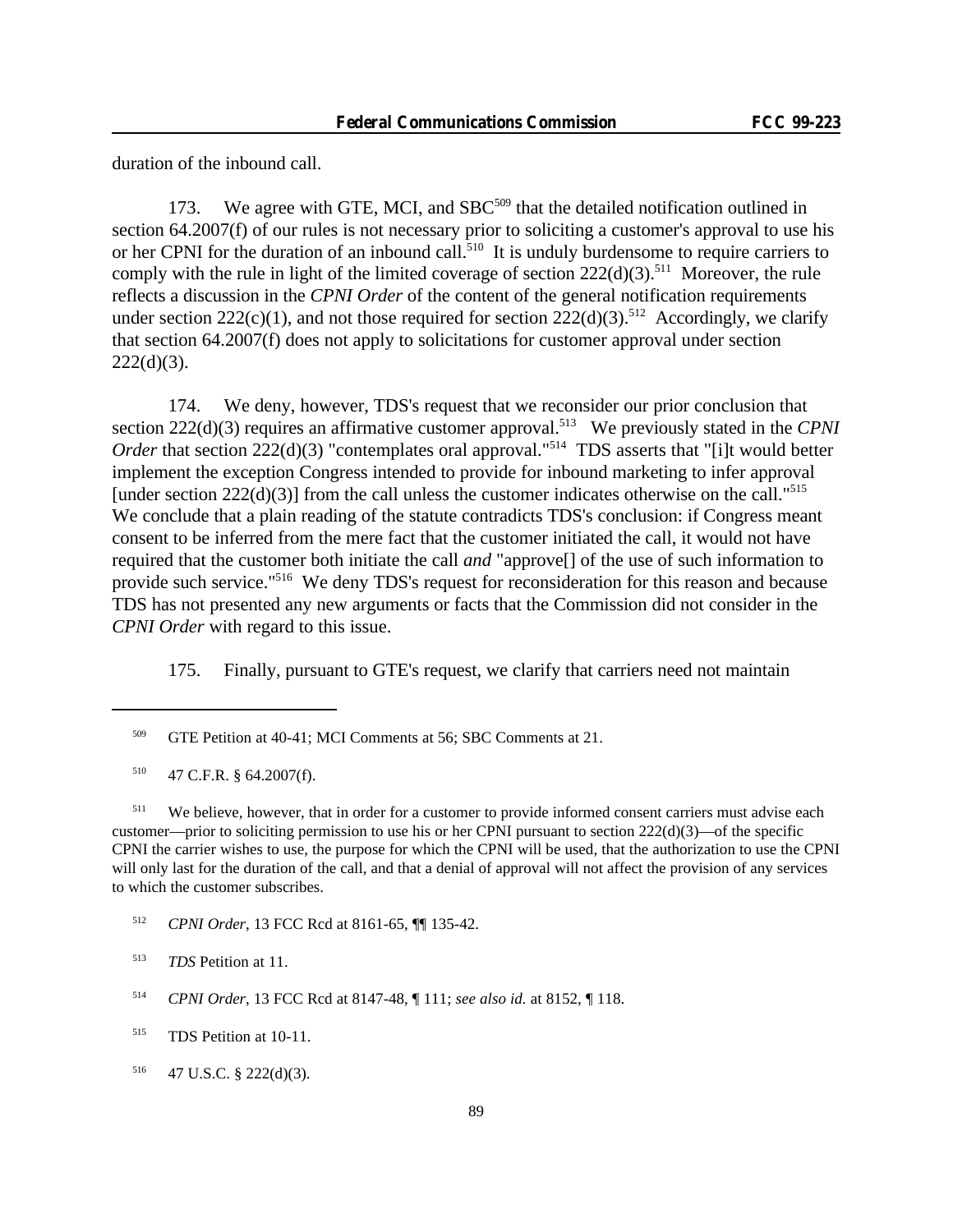records of notice and approval of carrier use of CPNI during inbound calls under section  $222(d)(3)$ .<sup>517</sup> Section 64.2007(e) of the Commission's rules requires that carriers maintain customer notification and approval records for one year.<sup>518</sup> Notifications and approvals under section  $222(c)(1)$  and  $222(d)(3)$ , however, are markedly different in scope. Notifications and approvals under section  $222(c)(1)$  are valid until revoked or limited by the customer, whereas notifications and approvals for inbound calls pursuant to section 222(d)(3) are only valid for the duration of each call. Therefore, unlike the retention of records of notifications and approvals under section  $222(c)(1)$ , which we previously concluded would facilitate the disposition of individual complaint proceedings if the sufficiency of a customer's notification or approval is challenged at some later time,<sup>519</sup> requiring the retention of records of section  $222(d)(3)$ notifications and approvals would provide little evidentiary value because the notification and customer's authorization to use CPNI automatically evaporate upon completion of the call. We do not find any advantage to requiring carriers to retain such records for purposes of section  $222(d)(3)$ . As such, we conclude that such a requirement would place an unnecessary burden on carriers.

# **X. PROCEDURAL ISSUES**

176. As required by the Regulatory Flexibility Act  $(RFA)$ ,<sup>520</sup> an Initial Regulatory Flexibility Analysis (IRFA) was incorporated in the *FNPRM*.<sup>521</sup> The Commission sought written public comment on the proposals in the *FNPRM*, including comment on the IRFA. This present Final Regulatory Flexibility Analysis (FRFA) conforms to the RFA.<sup>522</sup>

# **I. Need for and Objectives of this Order on Reconsideration and the Rules Adopted Herein.**

<sup>521</sup> *In the Matter of Implementation of the Telecommunications Act of 1996: Telecommunications Carriers' Use of Customer Proprietary Network Information and Other Customer Information*, Notice of Proposed Rulemaking, CC Docket No. 96-115, 11 FCC Rcd 12513 (1996) (*FNPRM*).

<sup>522</sup> *See* 5 U.S.C. § 604.

<sup>&</sup>lt;sup>517</sup> GTE Petition at 41.

 $518$  47 C.F.R. § 64.2007(e).

<sup>519</sup> *CPNI Order*, 13 FCC Rcd at 8155, ¶ 123.

<sup>520</sup> *See* 5 U.S.C. § 603. The RFA, *see* 5 U.S.C. § 601 *et. seq.,* has been amended by the Contract With America Advancement Act of 1996, Pub. L. No. 104-121, 110 Stat. 847 (1996) (CWAAA). Title II of the CWAAA is the Small Business Regulatory Enforcement Fairness Act of 1996 (SBREFA).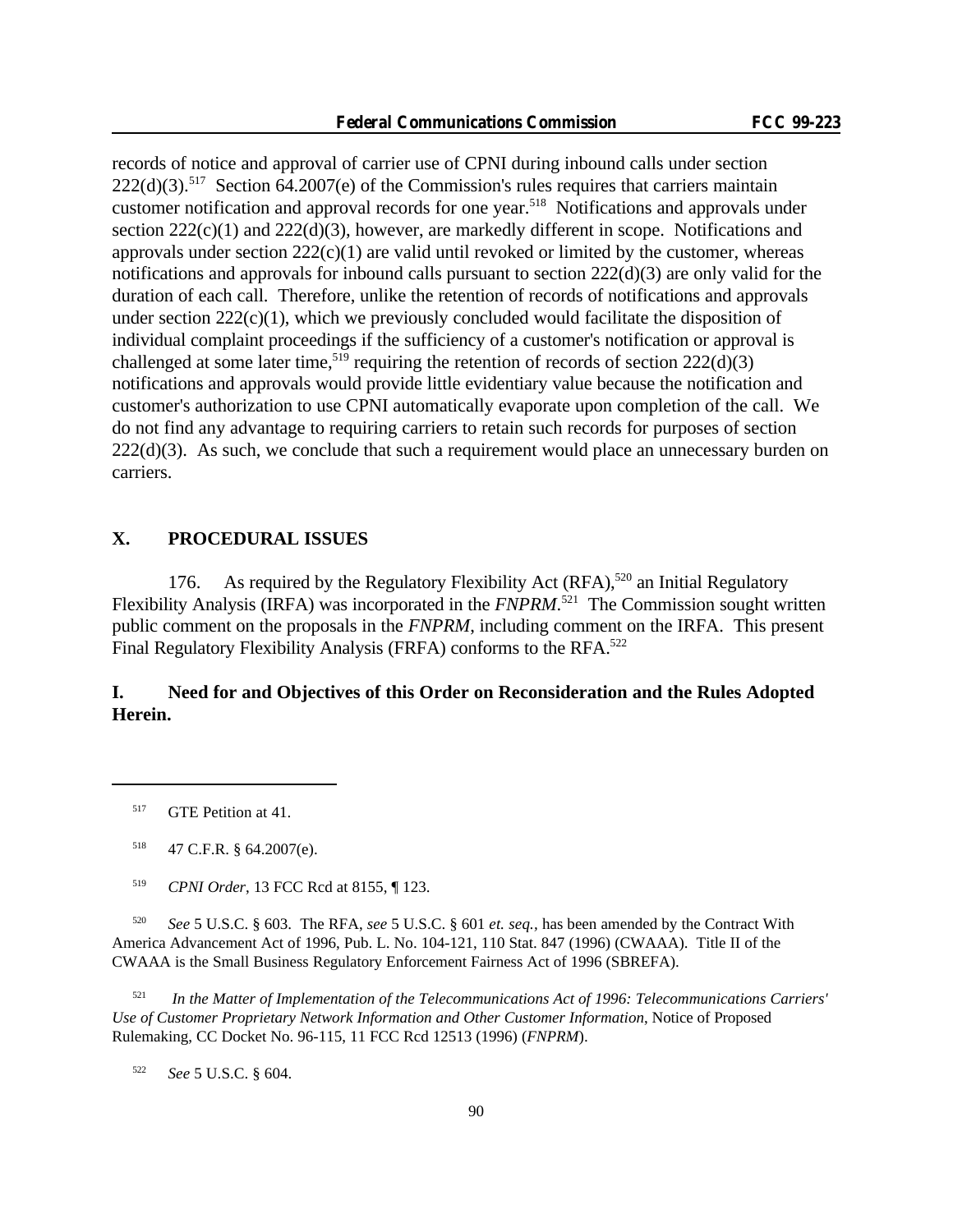177. In the Order on Reconsideration, the Commission reconsiders the rules promulgated in the *CPNI Order* in light of an expanded record to better balance customer privacy concerns with those of customer convenience with the effect of minimizing the impact of our requirements on all carriers, including small and rural carriers. We have amended our rules relating to flagging and audit trails for all carriers, which will have a beneficial impact on small carriers. Additionally, we modify our rules to permit all carriers to use CPNI to market CPE to their customers, without express approval. We also find that customers give implied consent to use CPNI to CMRS carriers for the purpose of marketing all information services, but only give implied consent to wireline carriers for certain information services. We further modify our rules to allow carriers to use CPNI to regain customers who have switched to another carrier.

# **II. Summary of Significant Issues Raised by Public Comments in Response to the FRFA.**

178. As discussed in Section V, a number of small carriers or their advocates present evidence that the safeguard requirements of the CPNI rules are particularly burdensome for small and rural carriers.<sup>523</sup> We recognize, in light of the new evidence presented to the Commission, that the flagging and audit trail requirements promulgated in the *CPNI Order* might have a disparate impact on rural and small carriers. Our modification of the flagging and audit trail requirements in this order, however, effectively moots the requests we received from the parties seeking special treatment for small and rural carriers with respect to these requirements. Moreover, the restrictions lifted on the marketing of CPE and information services will lessen the impact of compliance with our rules for small and rural carriers, generally, and enable these carriers to more efficiently use their marketing resources.

# **III. Description and Estimates of the Number of Small Entities Affected by the First Report and Order.**

179. The RFA directs agencies to provide a description of and, where feasible, an estimate of the number of small entities that may be affected by the actions taken in this *Order on Reconsideration*. <sup>524</sup> The RFA generally defines the term "small entity " as having the same meaning as the terms "small business," "small organization," and "small governmental jurisdiction."525 In addition, the term "small business" has the same meaning as the term "small

<sup>523</sup> ALLTEL; Independent Alliance; NTCA; TDS; *see also* CenturyTel; RCA; US SBA.

<sup>524</sup> *See* 47 U.S.C. § 603(b)(3).

<sup>525</sup> *See* 47 U.S.C. § 601(6).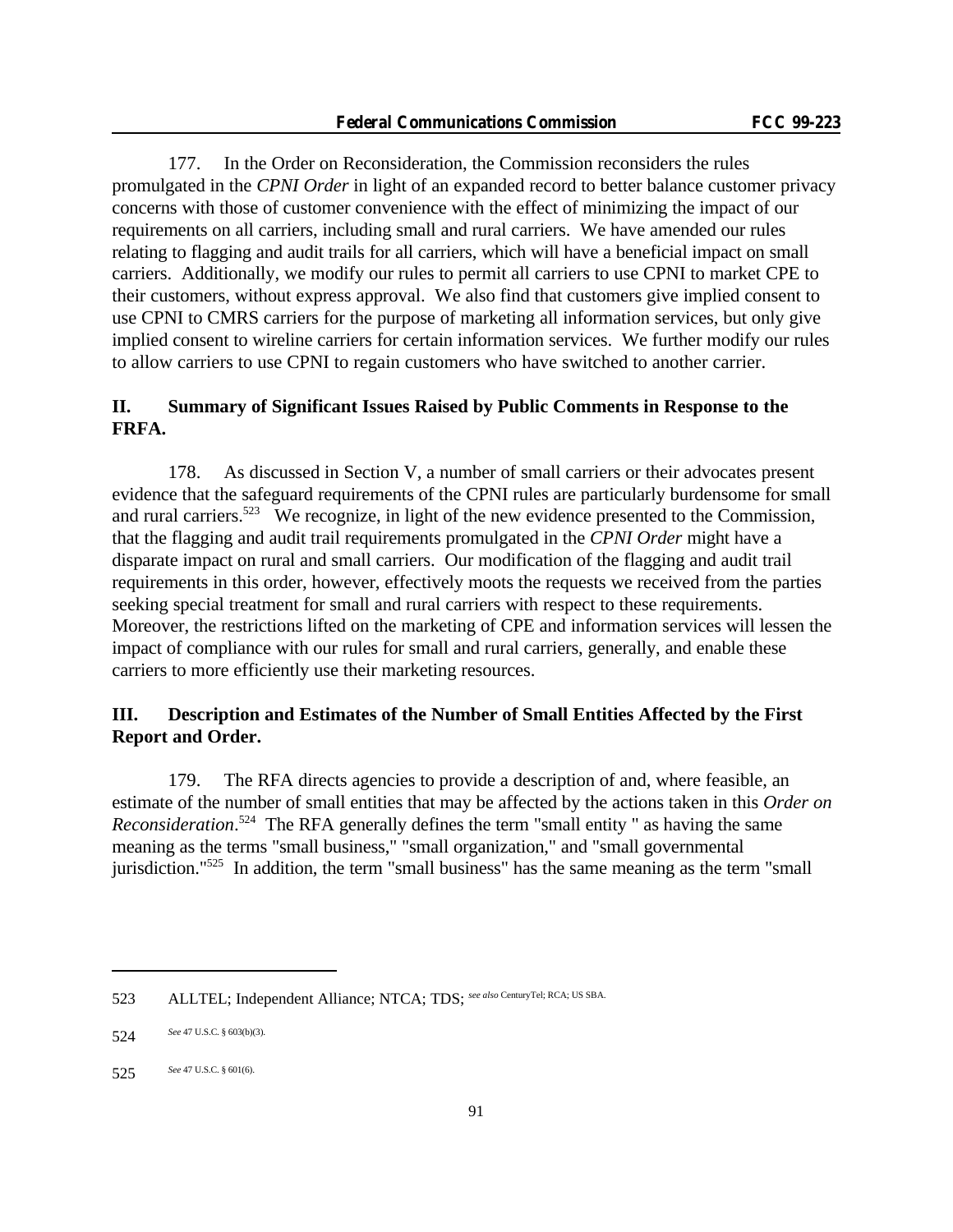business concern" under the Small Business Act.<sup>526</sup> A small business concern is one which: (1) is independently owned and operated; (2) is not dominant in its field of operation; and (3) satisfies any additional criteria established by the Small Business Administration (SBA). <sup>527</sup> The SBA has defined a small business for Standard Industrial Classification (SIC) categories 4812 (Radiotelephone Communications) and 4813 (Telephone Communications, Except Radiotelephone) to be small entities when they have no more than  $1,500$  employees.<sup>528</sup> We first discuss generally the total number of small telephone companies falling within both of those SIC categories. Then, we discuss the number of small businesses within the two subcategories, and attempt to refine further those estimates to correspond with the categories of telephone companies that are commonly used under our rules.

180. Although affected ILECs may have no more than 1,500 employees, we do not believe that such entities should be considered small entities within the meaning of the RFA because they either are dominant in their field of operations or are not independently owned and operated, and are therefore by definition not "small entities" or "small business concerns" under the RFA. Accordingly, our use of the terms "small entities" and "small businesses" does not encompass small ILECs. Out of an abundance of caution, however, for regulatory flexibility analysis purposes, we will separately consider small ILECs within this analysis and use the term "small ILECs" to refer to any ILECs that arguably might be defined by SBA as "small business concerns."<sup>529</sup>

181. *Total Number of Telephone Companies Affected*. The United States Bureau of the Census (the Census Bureau) reports that at the end of 1992, there were 3,497 firms engaged in providing telephone services, as defined therein, for at least one year.<sup>530</sup> This number contains a variety of different categories of carriers, including local exchange carriers, interexchange carriers, competitive access providers, cellular carriers, mobile service carriers, operator service providers, pay telephone operators, PCS providers, covered SMR providers, and resellers. It seems certain that some of those 3,497 telephone service firms may not qualify as small entities

<sup>526</sup> 47 U.S.C. § 601(3) (incorporating by reference the definition of "small business concern" in 15 U.S.C. § 632). Pursuant to the RFA, the statutory definition of a small business applies "unless an agency, after consultation with the Office of Advocacy of the Small Business Administration and after opportunity for public comment, establishes one or more definitions of such term which are appropriate to the activities of the agency and publishes such definition(s) in the Federal Register." 5 U.S.C. § 601(3).

<sup>527</sup> Small Business Act, 15 U.S.C. § 632 (1996).

<sup>528</sup> 13 C.F.R. § 121.201.

<sup>529</sup> 13 C.F.R. § 121.210 (SIC 4813).

<sup>530</sup> United States Department of Commerce, Bureau of the Census, *1992 Census of Transportation, Communications, and Utilities: Establishment and Firm Size*, at Firm Size 1-123 (1995) (*1992 Census*).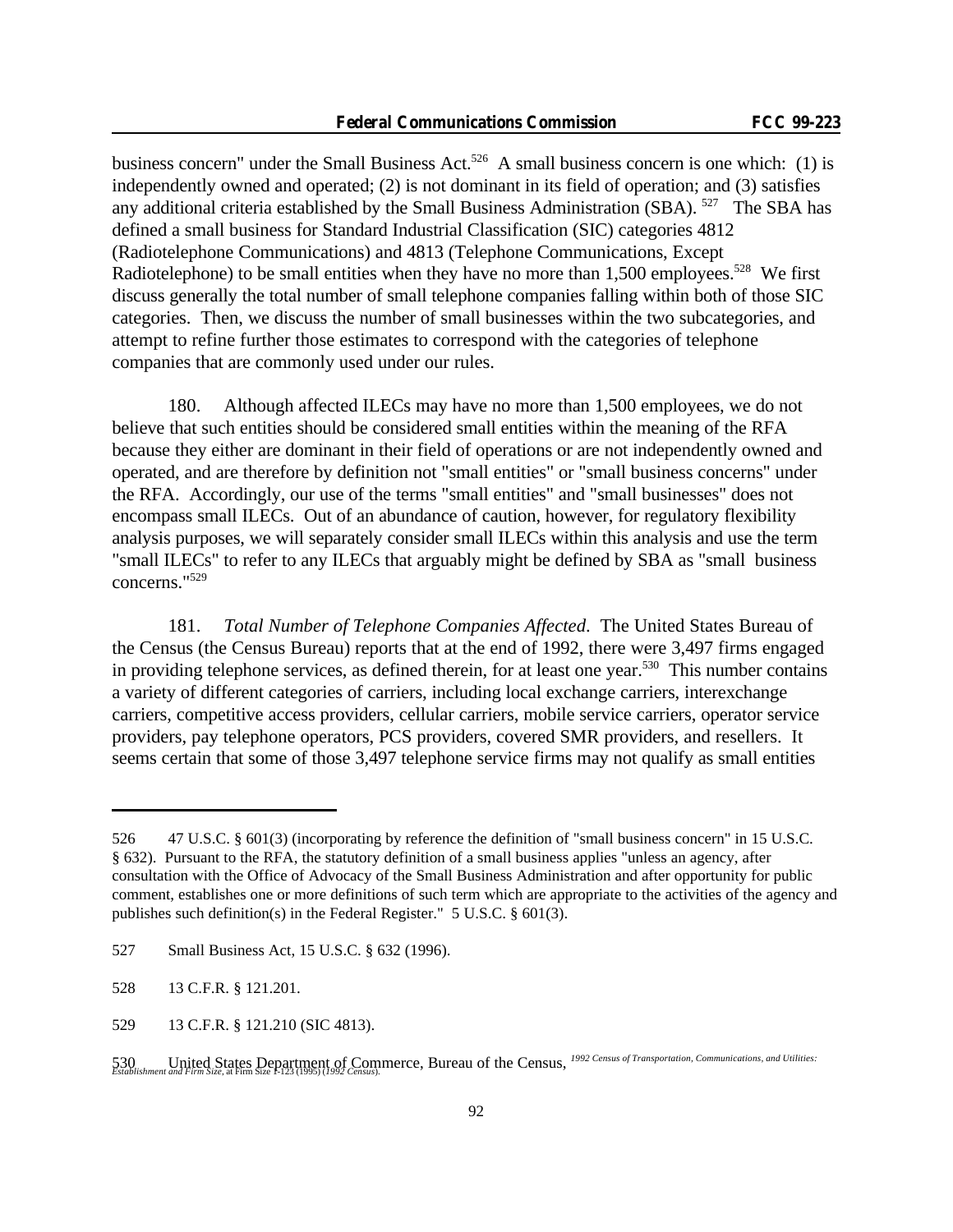because they are not "independently owned and operated."<sup>531</sup> For example, a PCS provider that is affiliated with an interexchange carrier having more than 1,500 employees would not meet the definition of a small business. It seems reasonable to conclude, therefore, that fewer than 3,497 telephone service firms are either small entities or small incumbent LECs that may be affected by this order.

182. *Wireline Carriers and Service Providers*. The SBA has developed a definition of small entities for telephone communications companies other than radiotelephone (wireless) companies. The Census Bureau reports there were 2,321 such telephone companies in operation for at least one year at the end of  $1992$ <sup>532</sup> According to the SBA's definition, a small business telephone company other than a radiotelephone company is one employing fewer than 1,500 persons.<sup>533</sup> All but 26 of the 2,321 non-radiotelephone companies listed by the Census Bureau were reported to have fewer than 1,000 employees. Thus, even if all 26 of those companies had more than 1,500 employees, there would still be 2,295 non-radiotelephone companies that might qualify as small entities or small incumbent LECs. Although it seems certain that some of these carriers are not independently owned and operated, we are unable at this time to estimate with greater precision the number of wireline carriers and service providers that would qualify as small business concerns under the SBA's definition. Consequently, we estimate that fewer than 2,295 small entity telephone communications companies other than radiotelephone companies are small entities or small ILECs that may be affected by this order.

183. *Local Exchange Carriers*. Neither the Commission nor the SBA has developed a definition of small providers of local exchange services. The closest applicable definition under the SBA's rules is for telephone communications companies other than radiotelephone (wireless) companies. The most reliable source of information regarding the number of LECs nationwide of which we are aware appears to be the data that we collect annually in connection with the Telecommunications Relay Service (TRS).<sup>534</sup> According to our most recent data, 1,371 companies reported that they were engaged in the provision of local exchange services.<sup>535</sup> Although it seems certain that some of these carriers are not independently owned and operated, or have more than 1,500 employees, or are dominant we are unable at this time to estimate with greater precision the number of LECs that would qualify as small business concerns under the SBA's definition. Consequently, we estimate that fewer than 1,371 small providers of local

535 *Id.*

<sup>531</sup> 15 U.S.C. § 632(a)(1).

<sup>532</sup> *1992 Census*.

<sup>533</sup> 13 C.F.R. § 121.201, Standard Industrial Classification (SIC) Code 4812.

<sup>534</sup> Federal Communications Commission, *Telecommunications Industry Revenue: TRS Fund Worksheet Data*, Figure 2 (*Number of Carriers Paying into the TRS Fund by Type of Carrier*) (Nov. 1997).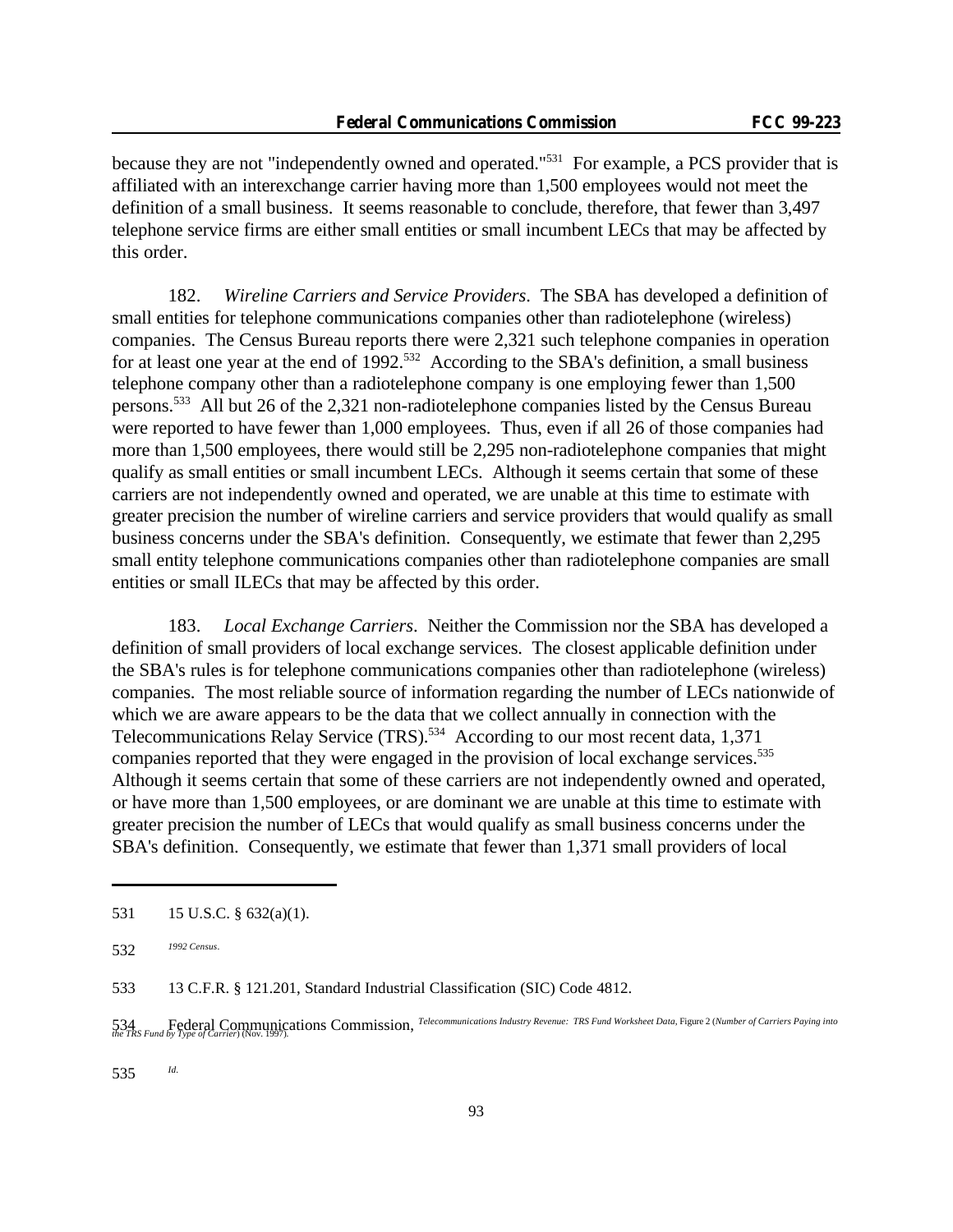exchange service are small entities or small ILECs that may be affected by this order.

184. *Interexchange Carriers.* Neither the Commission nor the SBA has developed a definition of small entities specifically applicable to providers of interexchange services (IXCs). The closest applicable definition under the SBA's rules is for telephone communications companies other than radiotelephone (wireless) companies. The most reliable source of information regarding the number of IXCs nationwide of which we are aware appears to be the data that we collect annually in connection with TRS. According to our most recent data, 143 companies reported that they were engaged in the provision of interexchange services.<sup>536</sup> Although it seems certain that some of these carriers are not independently owned and operated, or have more than 1,500 employees, we are unable at this time to estimate with greater precision the number of IXCs that would qualify as small business concerns under the SBA's definition. Consequently, we estimate that there are fewer than 143 small entity IXCs that may be affected by this order.

185. *Competitive Access Providers.* Neither the Commission nor the SBA has developed a definition of small entities specifically applicable to providers of competitive access services (CAPs). The closest applicable definition under the SBA's rules is for telephone communications companies other than radiotelephone (wireless) companies. The most reliable source of information regarding the number of CAPs nationwide of which we are aware appears to be the data that we collect annually in connection with the TRS. According to our most recent data, 109 companies reported that they were engaged in the provision of competitive access services.<sup>537</sup> Although it seems certain that some of these carriers are not independently owned and operated, or have more than 1,500 employees, we are unable at this time to estimate with greater precision the number of CAPs that would qualify as small business concerns under the SBA's definition. Consequently, we estimate that there are fewer than 109 small entity CAPs that may be affected by this order.

186. *Operator Service Providers.* Neither the Commission nor the SBA has developed a definition of small entities specifically applicable to providers of operator services. The closest applicable definition under the SBA's rules is for telephone communications companies other than radiotelephone (wireless) companies. The most reliable source of information regarding the number of operator service providers nationwide of which we are aware appears to be the data that we collect annually in connection with the TRS. According to our most recent data, 27 companies reported that they were engaged in the provision of operator services.<sup>538</sup> Although it seems certain that some of these companies are not independently owned and operated, or have

<sup>536</sup> *Id*.

<sup>537</sup> *Id*.

<sup>538</sup> *Id*.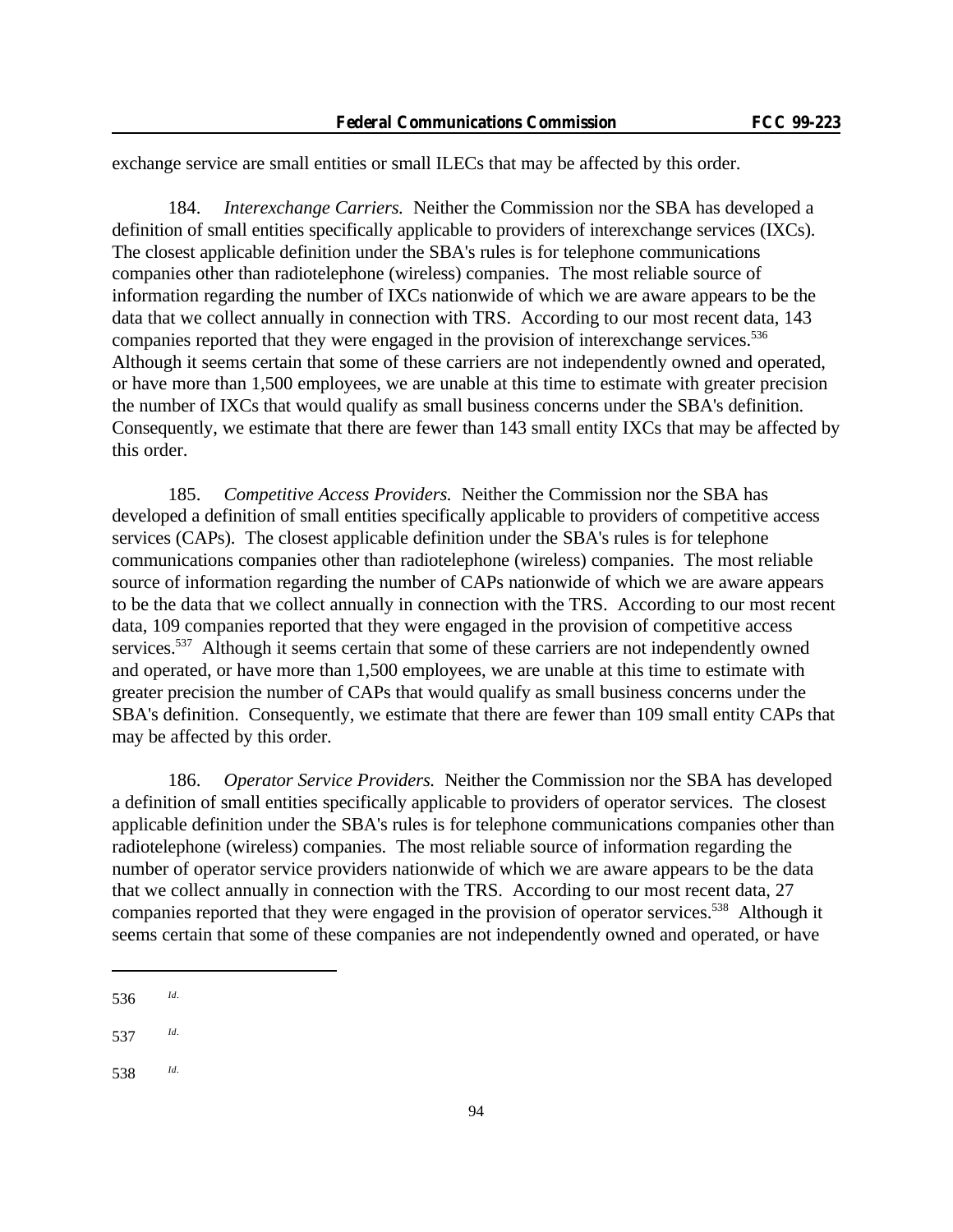more than 1,500 employees, we are unable at this time to estimate with greater precision the number of operator service providers that would qualify as small business concerns under the SBA's definition. Consequently, we estimate that there are fewer than 27 small entity operator service providers that may be affected by this order.

187. *Pay Telephone Operators.* Neither the Commission nor the SBA has developed a definition of small entities specifically applicable to pay telephone operators. The closest applicable definition under the SBA's rules is for telephone communications companies other than radiotelephone (wireless) companies. The most reliable source of information regarding the number of pay telephone operators nationwide of which we are aware appears to be the data that we collect annually in connection with the TRS. According to our most recent data, 441 companies reported that they were engaged in the provision of pay telephone services.<sup>539</sup> Although it seems certain that some of these carriers are not independently owned and operated, or have more than 1,500 employees, we are unable at this time to estimate with greater precision the number of pay telephone operators that would qualify as small business concerns under the SBA's definition. Consequently, we estimate that there are fewer than 441 small entity pay telephone operators that may be affected by this order.

188. *Wireless Carriers*. The SBA has developed a definition of small entities for radiotelephone (wireless) companies. The Census Bureau reports that there were 1,176 such companies in operation for at least one year at the end of 1992.<sup>540</sup> According to the SBA's definition, a small business radiotelephone company is one employing no more than 1,500 persons.<sup>541</sup> The Census Bureau also reported that 1,164 of those radiotelephone companies had fewer than 1,000 employees. Thus, even if all of the remaining 12 companies had more than 1,500 employees, there would still be 1,164 radiotelephone companies that might qualify as small entities if they are independently owned are operated. Although it seems certain that some of these carriers are not independently owned and operated, we are unable at this time to estimate with greater precision the number of radiotelephone carriers and service providers that would qualify as small business concerns under the SBA's definition. Consequently, we estimate that there are fewer than 1,164 small entity radiotelephone companies that may be affected by this order.

189. *Cellular Service Carriers*. Neither the Commission nor the SBA has developed a definition of small entities specifically applicable to providers of cellular services. The closest applicable definition under the SBA's rules is for telephone communications companies other than radiotelephone (wireless) companies. The most reliable source of information regarding the

<sup>539</sup> *Id*.

<sup>540</sup> *1992 Census.*

<sup>541</sup> 13 C.F.R. § 121.201, Standard Industrial Classification (SIC) Code 4812.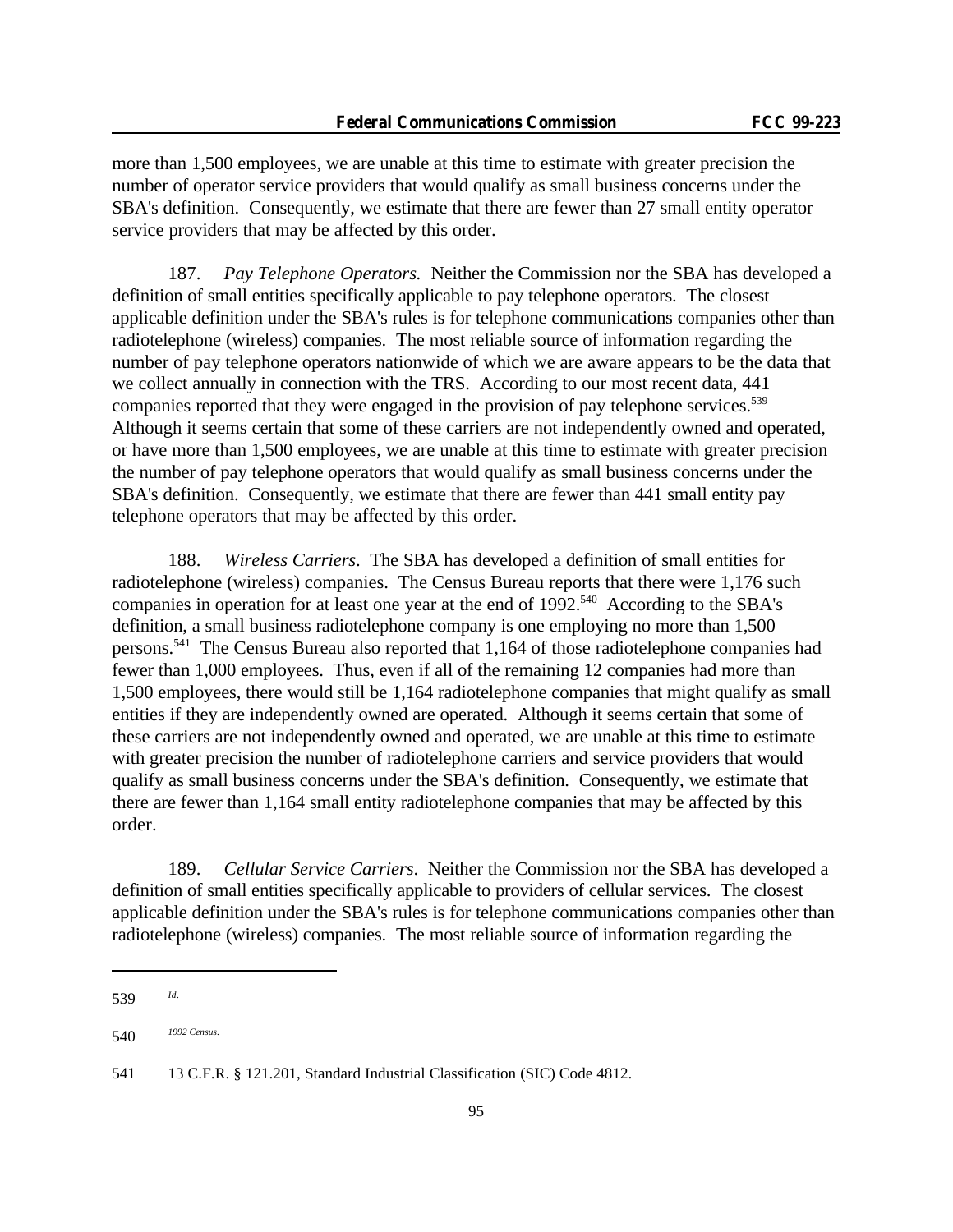number of cellular service carriers nationwide of which we are aware appears to be the data that we collect annually in connection with the TRS. According to our most recent data, 804 companies reported that they were engaged in the provision of cellular services.<sup>542</sup> Although it seems certain that some of these carriers are not independently owned and operated, or have more than 1,500 employees, we are unable at this time to estimate with greater precision the number of cellular service carriers that would qualify as small business concerns under the SBA's definition. Consequently, we estimate that there are fewer than 804 small entity cellular service carriers that may be affected by this order.

190. *Mobile Service Carriers*. Neither the Commission nor the SBA has developed a definition of small entities specifically applicable to mobile service carriers, such as paging companies. The closest applicable definition under the SBA's rules is for telephone communications companies other than radiotelephone (wireless) companies. The most reliable source of information regarding the number of mobile service carriers nationwide of which we are aware appears to be the data that we collect annually in connection with the TRS. According to our most recent data, 172 companies reported that they were engaged in the provision of mobile services.<sup>543</sup> Although it seems certain that some of these carriers are not independently owned and operated, or have more than 1,500 employees, we are unable at this time to estimate with greater precision the number of mobile service carriers that would qualify under the SBA's definition. Consequently, we estimate that there are fewer than 172 small entity mobile service carriers that may be affected by this order.

191. *Broadband PCS Licensees.* The broadband PCS spectrum is divided into six frequency blocks designated A through F, and the Commission has held auctions for each block. The Commission has defined small entity in the auctions for Blocks C and F as an entity that has average gross revenues of less than \$40 million in the three previous calendar years.<sup>544</sup> For Block F, an additional classification for "very small business" was added and is defined as an entity that, together with its affiliates, has average gross revenue of not more than \$15 million for the preceding three calendar years.<sup>545</sup> These regulations defining small entity in the context of broadband PCS auctions have been approved by the SBA. No small business within the SBA-approved definition bid successfully for licenses in Blocks A and B. There were 90 winning bidders that qualified as small entities in the Block C auctions. A total of 93 small and very small businesses won approximately 40 percent of the 1,479 licenses for Blocks D, E, and F. However, licenses for Blocks C through F have not been awarded fully; therefore, there are few, if any,

<sup>542</sup> *Id*. This category includes PCS carriers.

<sup>543</sup> *Id*.

<sup>544</sup> *Amendment of Parts 20 and 24 of the Commission's Rules - Broadband PCS Competitive Bidding and the Commercial Mobile Radio Service Spectrum Cap*, Report and Order, 544 CRed 7824 (1996).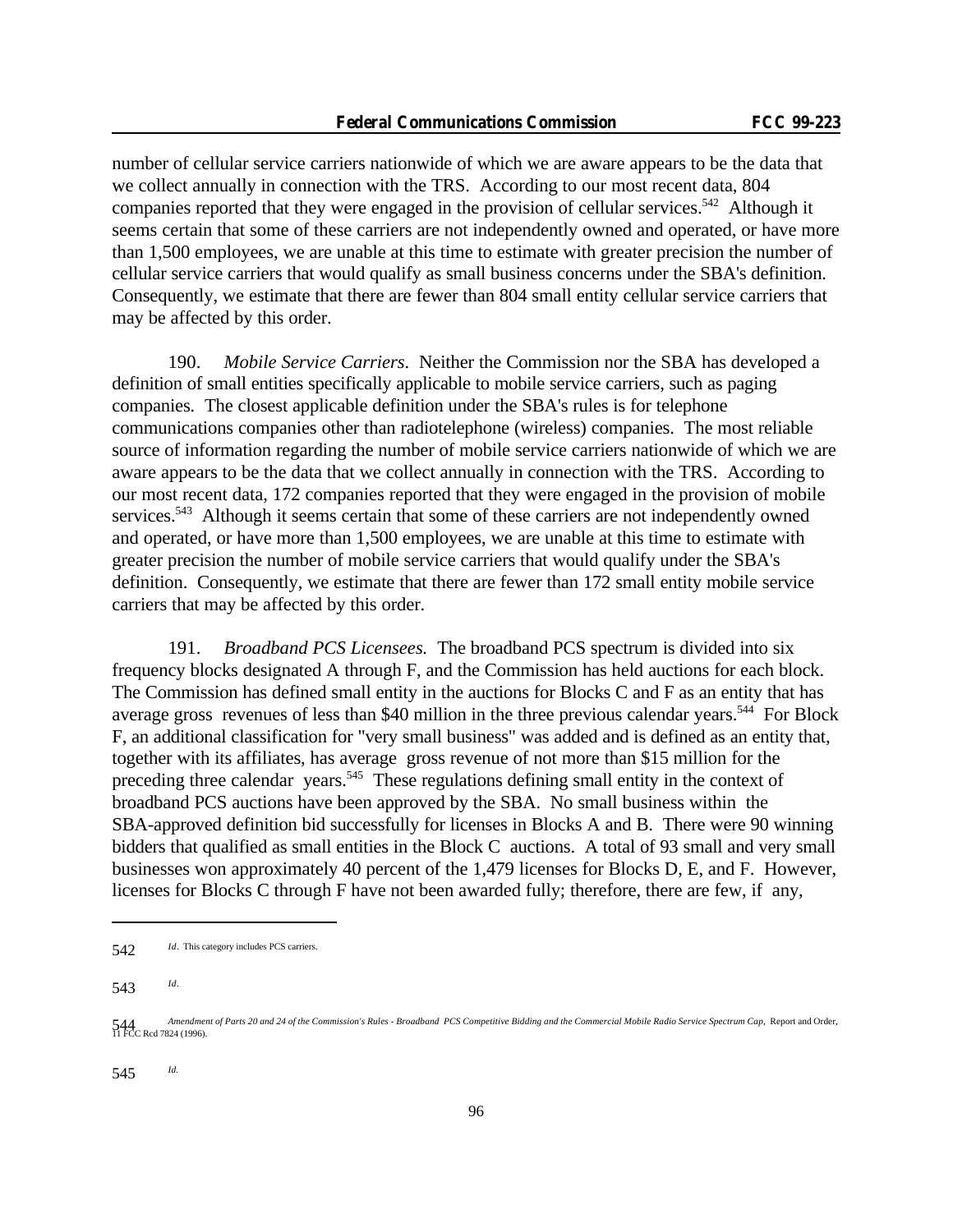small businesses currently providing PCS services. Based on this information, we conclude that the number of small broadband PCS licensees will include the 90 winning bidders and the 93 qualifying bidders in the D, E, and F Blocks, for a total of 183 small PCS providers as defined by the SBA and the Commission's auction rules.

192. *Narrowband PCS Licensees.* The Commission does not know how many narrowband PCS licenses will be granted or auctioned, as it has not yet determined the size or number of such licenses. Two auctions of narrowband PCS licenses have been conducted for a total of 41 licenses, out of which 11 were obtained by small businesses owned by members of minority groups and/or women. Small businesses were defined as those with average gross revenues for the prior three fiscal years of \$40 million or less.<sup>546</sup> For purposes of this FRFA, the Commission is utilizing the SBA definition applicable to radiotelephone companies, *i.e*., an entity employing no more than 1,500 persons.<sup>547</sup> Not all of the narrowband PCS licenses have yet been awarded. There is therefore no basis to determine the number of licenses that will be awarded to small entities in future auctions. Given the facts that nearly all radiotelephone companies have fewer than 1,000 or fewer employees<sup>548</sup> and that no reliable estimate of the number of prospective narrowband PCS licensees can be made, we assume, for purposes of the evaluations and conclusions in this FRFA, that all the remaining narrowband PCS licenses will be awarded to small entities.

193. *SMR Licensees*. Pursuant to 47 C.F.R. § 90.814(b)(1), the Commission has defined "small entity" in auctions for geographic area 800 MHz and 900 MHz SMR licenses as a firm that had average annual gross revenues of less than \$15 million in the three previous calendar years. This definition of a "small entity" in the context of 800 MHz and 900 MHz SMR has been approved by the SBA.<sup>549</sup> The rules adopted in this order may apply to SMR providers in the 800

<sup>546</sup> *Implementation of Section 309(j) of the Communications Act - Competitive Bidding, PP Docket No. 93-253, and Amendment of the Commission's Rules to Establish New Narrowband PCS*, GEN Docket No. 90-314, Third Memorandum Opinion and Order and Further Notice, 10 FCC Rcd 175, 208 (1994).

<sup>547</sup> 13 C.F.R. § 121.201, Standard Industrial Classification Code 4812.

<sup>548</sup> The 1992 Census of Transportation, Communications, and Utilities, conducted by the Bureau of the Census, shows that only 12 radiotelephone firms out of a total of 1,178 such firms which operated during 1992 had 1,000 or more employees. U.S. Bureau of the Census, U.S. Department of Commerce, *1992 Census of Transportation, Communications, and Utilities, UC92-S-1, Subject Series, Establishment and Firm Size*, Table 5, Employment Size of Firms: 1992, SIC Code 4812 (issued May 1995).

<sup>549</sup> *Amendment of Parts 2 and 90 of the Commission's Rules to Provide for the Use of 200 Channels Outside the Designated Filing Areas in the 896-901 MHz and the 935-940 MHz Bands Allotted to the Specialized Mobile Radio Poo*l, PR Docket No. 89-583, Second Order on Reconsideration and Seventh Report and Order, 11 FCC Rcd 2639, 2693-702 (1995); *Amendment of Part 90 of the Commission's Rules to Facilitate Future Development of SMR Systems in the 800 MHz Frequency Band*, PR Docket No. 93-144, First Report and Order, Eighth Report and Order, and Second Further Notice of Proposed Rulemaking, 11 FCC Rcd 1463 (1995).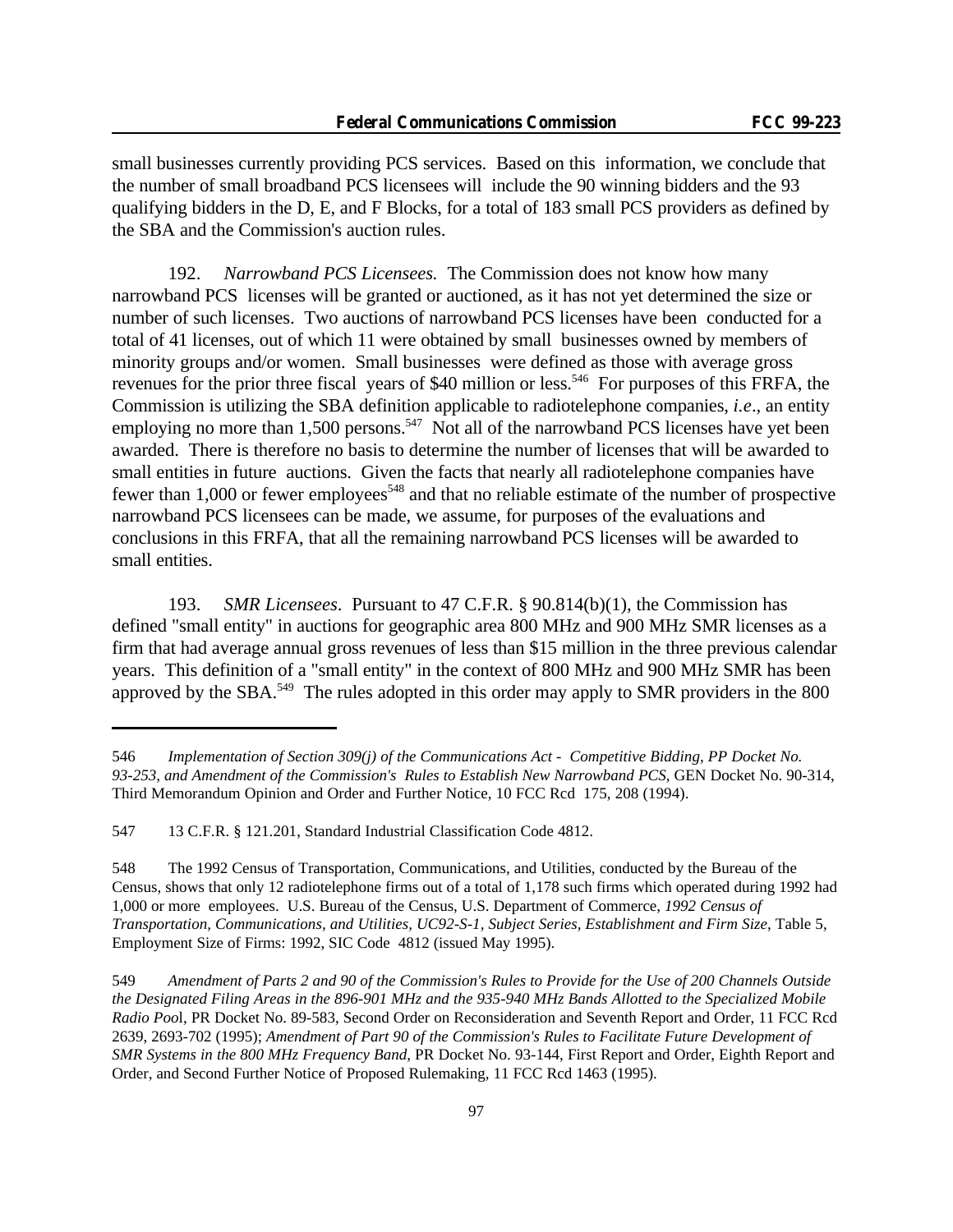MHz and 900 MHz bands that either hold geographic area licenses or have obtained extended implementation authorizations. We do not know how many firms provide 800 MHz or 900 MHz geographic area SMR service pursuant to extended implementation authorizations, nor how many of these providers have annual revenues of less than \$15 million. We assume, for purposes of this FRFA, that all of the extended implementation authorizations may be held by small entities, which may be affected by this order.

194. The Commission recently held auctions for geographic area licenses in the 900 MHz SMR band. There were 60 winning bidders who qualified as small entities in the 900 MHz auction. Based on this information, we conclude that the number of geographic area SMR licensees affected by the rule adopted in this order includes these 60 small entities. No auctions have been held for 800 MHz geographic area SMR licenses. Thus, no small entities currently hold these licenses. A total of 525 licenses will be awarded for the upper 200 channels in the 800 MHz geographic area SMR auction. The Commission, however, has not yet determined how many licenses will be awarded for the lower 230 channels in the 800 MHz geographic area SMR auction. Moreover, there is no basis on which to estimate how many small entities will win these licenses. Given that nearly all radiotelephone companies have fewer than 1,000 employees and that no reliable estimate of the number of prospective 800 MHz licensees can be made, we assume, for purposes of this FRFA, that all of the licenses may be awarded to small entities who, thus, may be affected by this order.

195. *Resellers.* Neither the Commission nor the SBA has developed a definition of small entities specifically applicable to resellers. The closest applicable definition under the SBA's rules is for all telephone communications companies. The most reliable source of information regarding the number of resellers nationwide of which we are aware appears to be the data that we collect annually in connection with the TRS. According to our most recent data, 339 companies reported that they were engaged in the resale of telephone services.<sup>550</sup> Although it seems certain that some of these carriers are not independently owned and operated, or have more than 1,500 employees, we are unable at this time to estimate with greater precision the number of resellers that would qualify as small business concerns under the SBA's definition. Consequently, we estimate that there are fewer than 339 small entity resellers that may be affected by this order.

## **IV. Steps Taken to Minimize Significant Economic Impact on Small Entities and Small Incumbent LECs, and Alternatives Considered.**

196. We recognize, in light of the new evidence presented to the Commission, that the flagging and audit trail requirements promulgated in the *CPNI Order* might have a disparate impact on rural and small carriers. We have amended the flagging and audit trail requirements, and as more fully discussed in Section V, the amended rules leave it to the carrier's discretion to

<sup>550</sup> *Id*.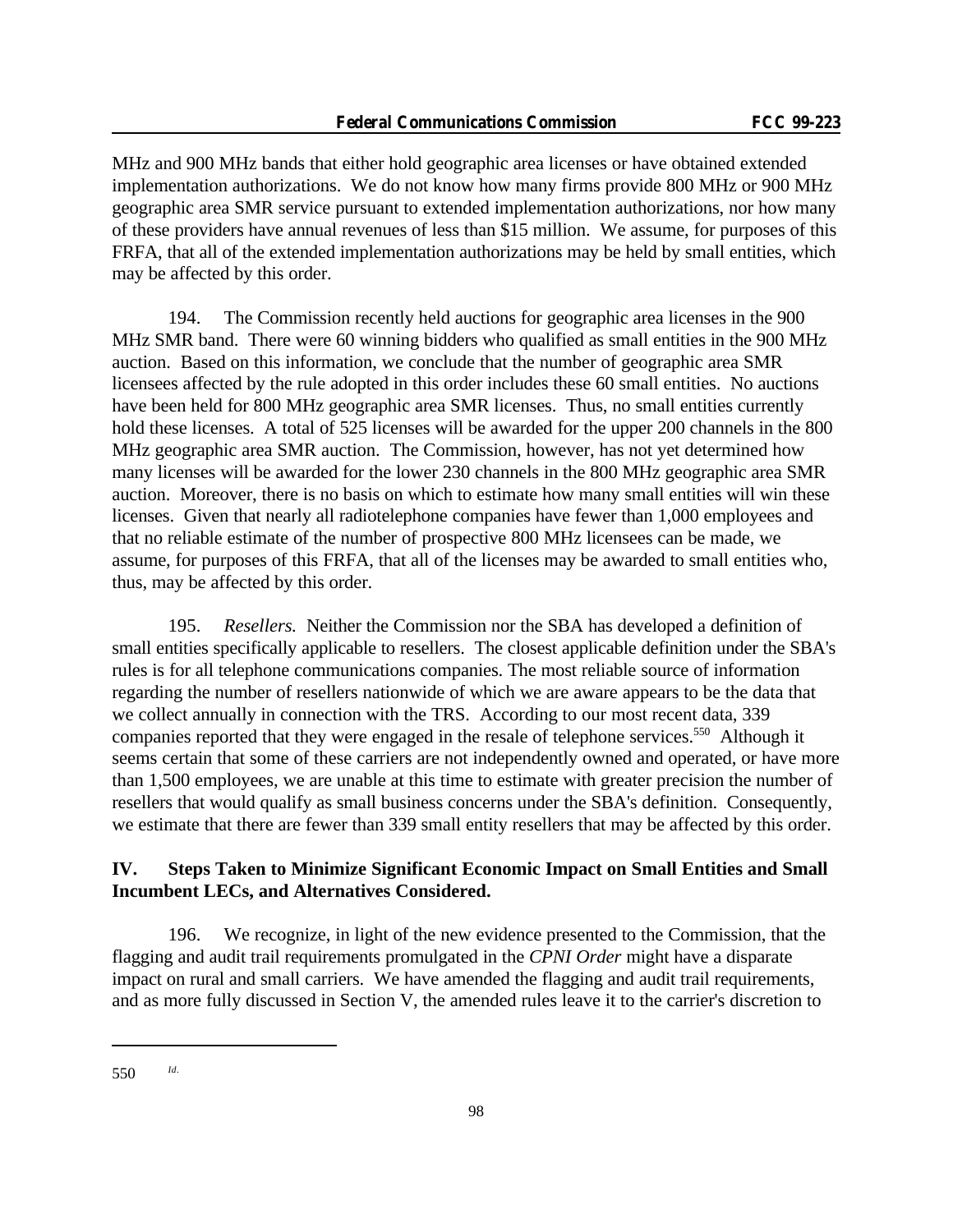determine what sort of system is best for their circumstances. Thus, carriers whose records are not presently maintained in electronic form are not required to implement electronic systems if they do not wish to do so. We believe this modification of our rules will significantly minimize any adverse economic impact on small entities that our original rules may have had.

## **V. Report to Congress**

197. The Commission shall send a copy of this Supplemental Final Regulatory Flexibility Analysis, along with this Order on Reconsideration, in a report to Congress pursuant to the Small business Regulatory Enforcement Fairness Act of 1996, 5 U.S.C. § 801(a)(1)(A). A copy of this SFRFA will also be published in the Federal Register.

## **B. SUPPLEMENTAL FINAL PAPERWORK REDUCTION ANALYSIS**

198. The *CPNI Order* from which this Order on Reconsideration issues proposed changes to the Commission's information collection requirements.<sup>551</sup> As required by the Paperwork Reduction Act of 1995, Pub. L. No. 104-13,<sup>552</sup> the *CPNI Order* invited the general public and the Office of Management and Budget (OMB) to comment on the proposed changes.<sup>553</sup> On June 23, 1998, OMB approved all of the proposed changes to our information collection requirements in accordance with the PRA.<sup>554</sup>

199. This Order on Reconsideration amends our rules to merely state that telecommunications carriers must implement a system by which the status of a customer's CPNI approval can be clearly established prior to the use of CPNI, and must maintain an audit mechanism that tracks CPNI usage. We have removed the requirements of sections 64.2009(a) and (c) that carriers must develop and implement software that flags a customer's CPNI approval status and must maintain an electronic audit mechanism that tracks access to customer accounts. These amendments are new collections of information within the meaning of the PRA.<sup>555</sup> Implementation of these requirements is subject to approval by the OMB, as prescribed by the PRA.

<sup>551</sup> *CPNI Order*, 13 FCC Rcd at 8193-200, ¶¶ 190-202.

<sup>552</sup> 44 U.S.C. §§ 3501 *et seq.*

<sup>553</sup> *CPNI Order*, 13 FCC Rcd at 8215-16, ¶ 239-242.

<sup>554</sup> *Notice of Office of Management and Budget Action*, OMB No. 3060-0715 (June 23, 1998).

<sup>555</sup> 44 U.S.C. §§ 3501-3520.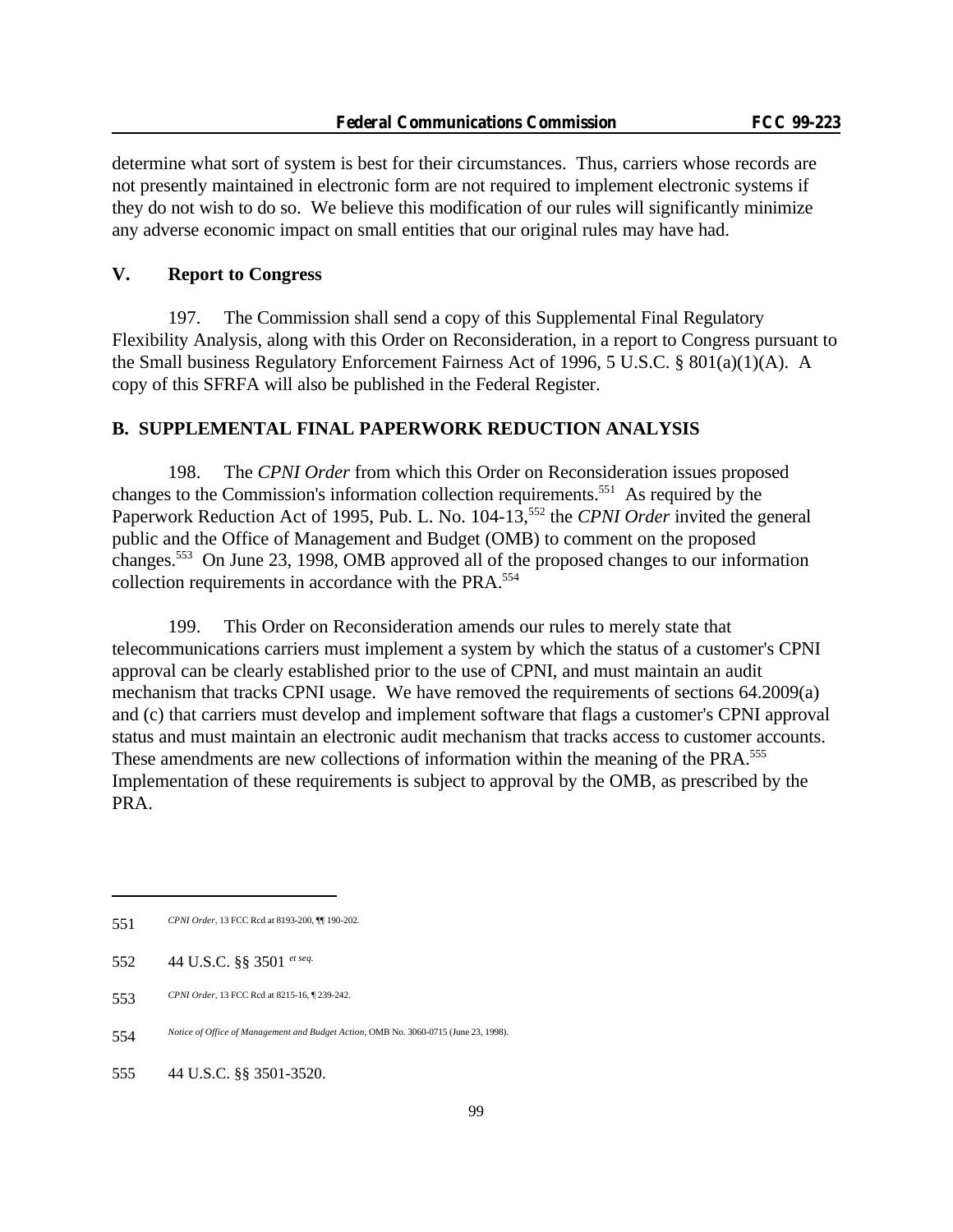### **XI. ORDERING CLAUSES**

200. Accordingly, IT IS ORDERED that, pursuant to Sections 1, 4(i), 10, 222 and 303(r) of the Communications Act of 1934, as amended, 47 U.S.C. §§ 151, 154(i), 160, 222 and 303(r), the ORDER is hereby ADOPTED. The requirements in this Order shall become effective 30 days after publication of a summary thereof in the Federal Register.

201. IT IS FURTHER ORDERED that, pursuant to sections 1, 4(i) and 222 of the Communications Act of 1934, as amended, 47 U.S.C. §§ 151, 154(i) and 222, the Petitions for Reconsideration, as listed in Appendix A hereto, ARE GRANTED to the extent indicated herein and otherwise DENIED.

202. IT IS FURTHER ORDERED that, pursuant to sections 1, 4(i), 10 and 222 of the Communications Act of 1934, as amended, 47 U.S.C. §§ 151, 154(i), 160 and 222, the Petitions for Forbearance, as listed in Appendix A hereto, ARE DENIED.

203. IT IS FURTHER ORDERED that section 64.2005(b)(3) of Part 64 of the Commission's rules, 47 C.F.R. § 64.2005(b)(3), is REMOVED as set forth in Appendix B hereto.

204. IT IS FURTHER ORDERED that section 64.2007(f)(4) of Part 64 of the Commission's rules, 47 C.F.R. § 64.2007(f)(4), is REMOVED as set forth in Appendix B hereto.

205. IT IS FURTHER ORDERED, pursuant to sections  $4(i)$  and  $303(r)$  of the Communications Act of 1934, as amended, 47 U.S.C. §§ 154(i) and 303(r), that we shall not seek enforcement against carriers regarding compliance with sections 64.2009(a) and (c) of Part 64 of the Commission's rules, 47 C.F.R. §§ 64.2009(a) and (c), as amended herein, until eight months after the release of this Order.

206. IT IS FURTHER ORDERED that Part 64 of the Commission's rules, 47 C.F.R. § 64, is AMENDED as set forth in Appendix B hereto, effective 30 days after publication of the text thereof in the Federal register, unless a notice is published in the Federal Register stating otherwise. The information collections contained within become effective 70 days after publication in the Federal Register, following OMB approval, unless a notice is published in the Federal Register stating otherwise.

207. IT IS FURTHER ORDERED that the Commission's Office of Public Affairs, Reference Operations Division, SHALL SEND a copy of this Order, including the Final Regulatory Flexibility Analysis, to the Chief Counsel for Advocacy of the Small Business Administration.

## FEDERAL COMMUNICATIONS COMMISSION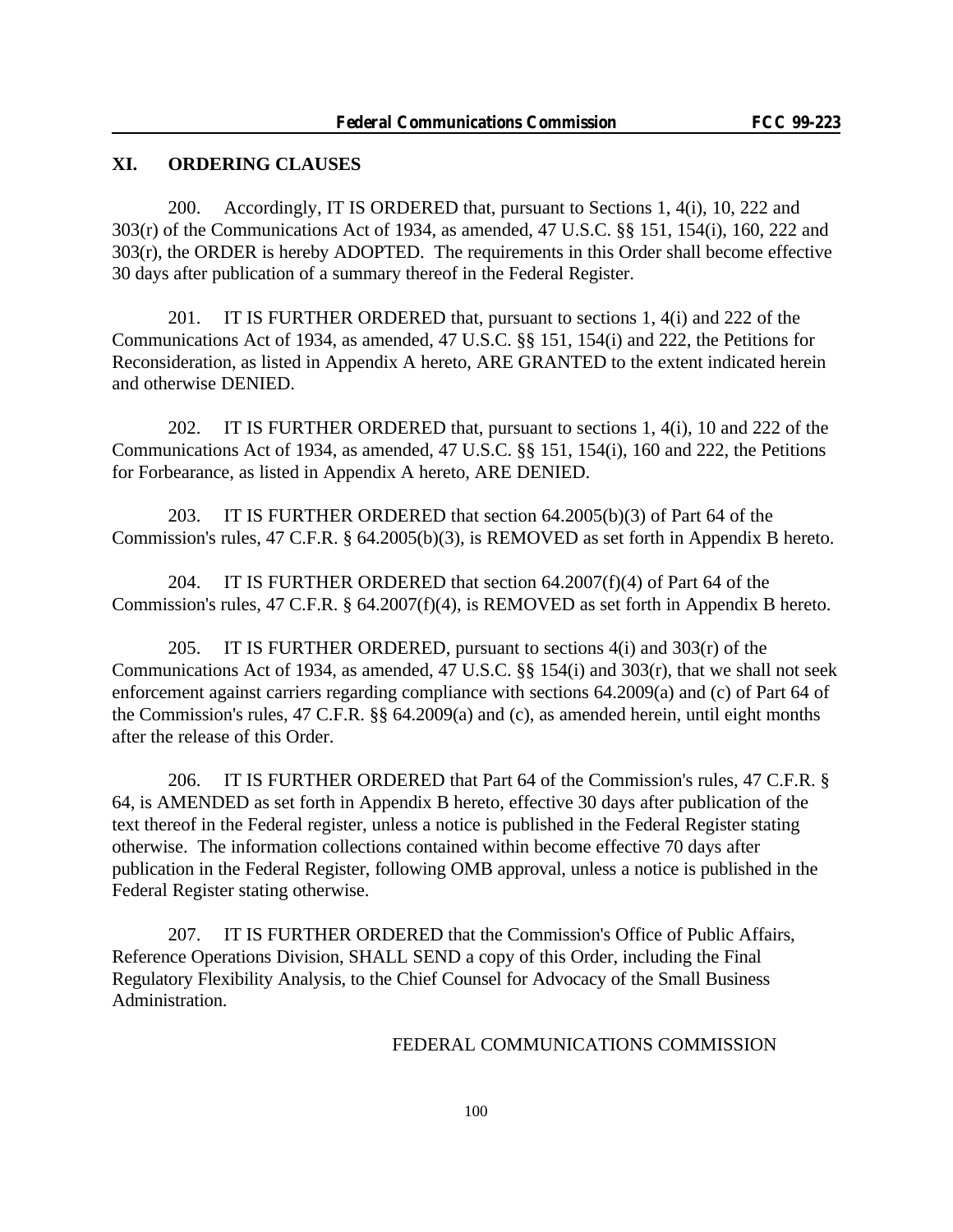Magalie Roman Salas Secretary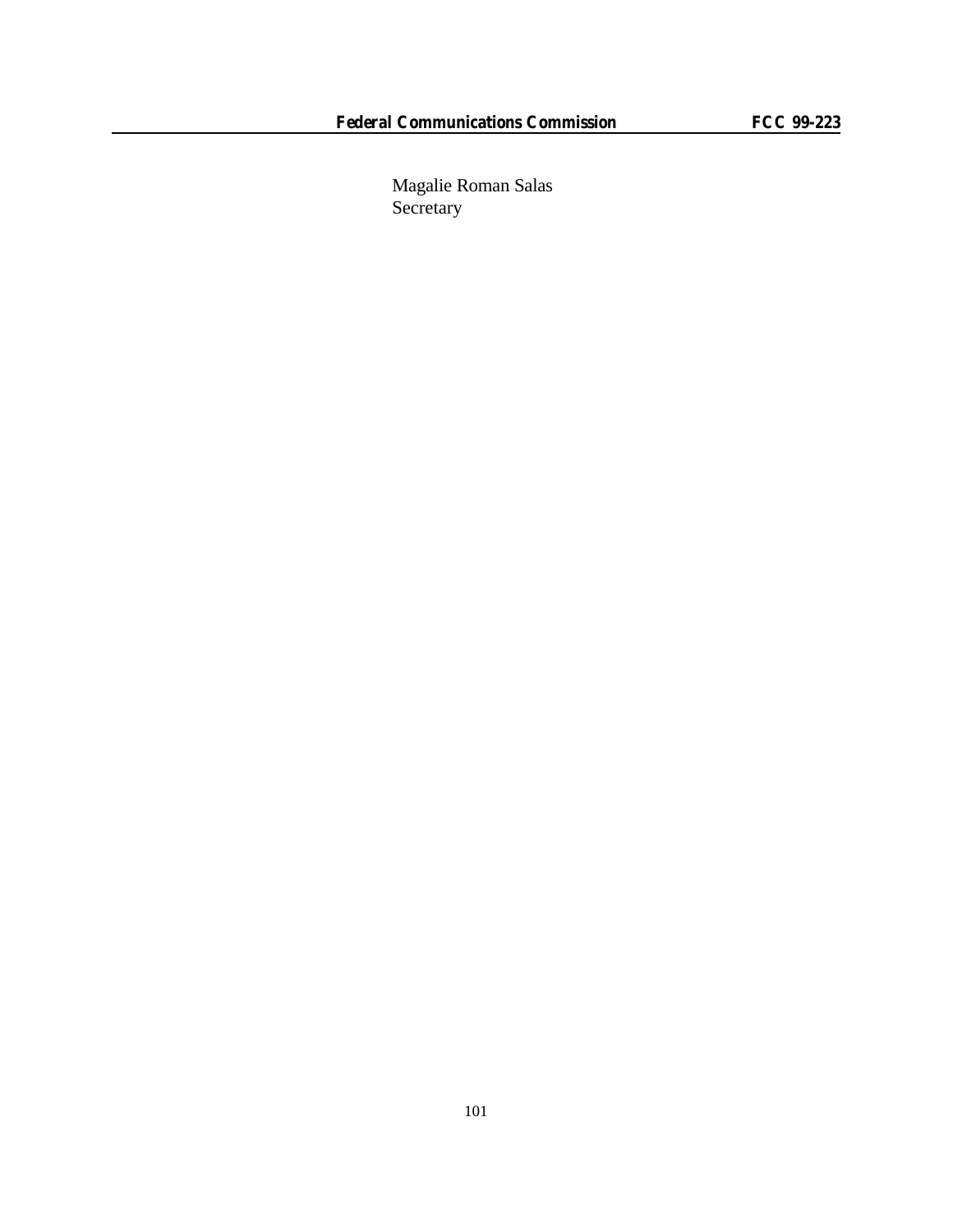#### **APPENDIX A**

Petitions for Reconsideration Filed May 26, 1998

ALLTEL Communications, Inc. (ALLTEL) AT&T Corp. BellSouth Corporation Comcast Cellular Communications, Inc. Competitive Telecommunications Association (CompTel) Independent Alliance (Alliance) LCI International Telecom Corp. MCI Telecommunications Corporation Metrocall, Inc. (Metrocall) Omnipoint Communications, Inc Paging Network, Inc. (PageNet) Personal Communications Industry Association (PCIA) RAM Technologies, Inc. (RAM) SBC Communications Inc. Sprint Corporation TDS Telecommunications Corporation United States Telephone Association (USTA) Vanguard Cellular Systems, Inc. (Vanguard)

Petitions for Forbearance

Personal Communications Industry Association (PCIA)

Petitions for Reconsideration/Forbearance

360N Communications Company Ameritech Bell Atlantic Telephone Companies (Bell Atlantic) Cellular Telecommunications Industry Association CommNet Cellular Inc. GTE Service Corporation (GTE) National Telephone Cooperative Association (NTCA) Paging Network, Inc. PrimeCo Personal Communications, L.P.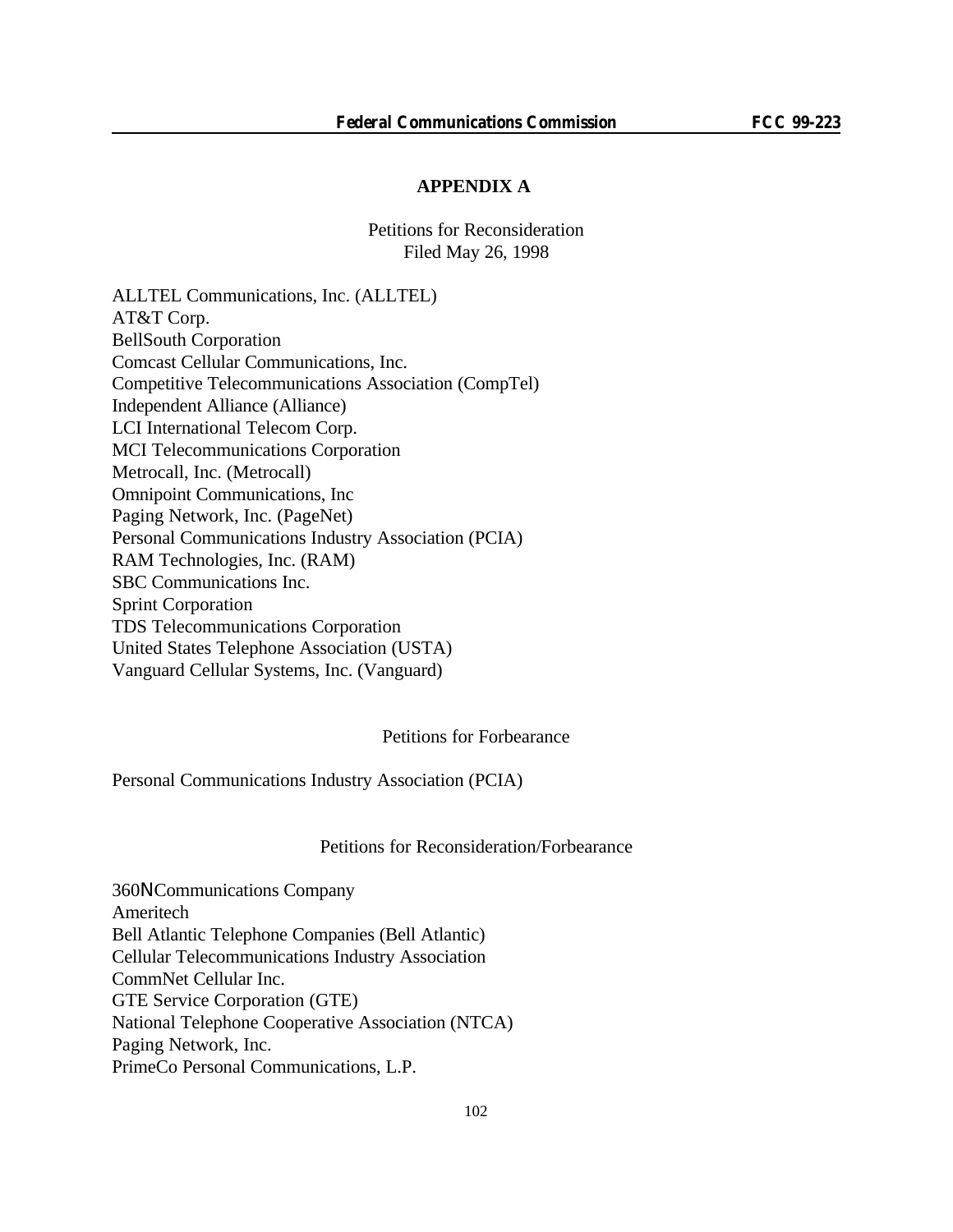United States Telephone Association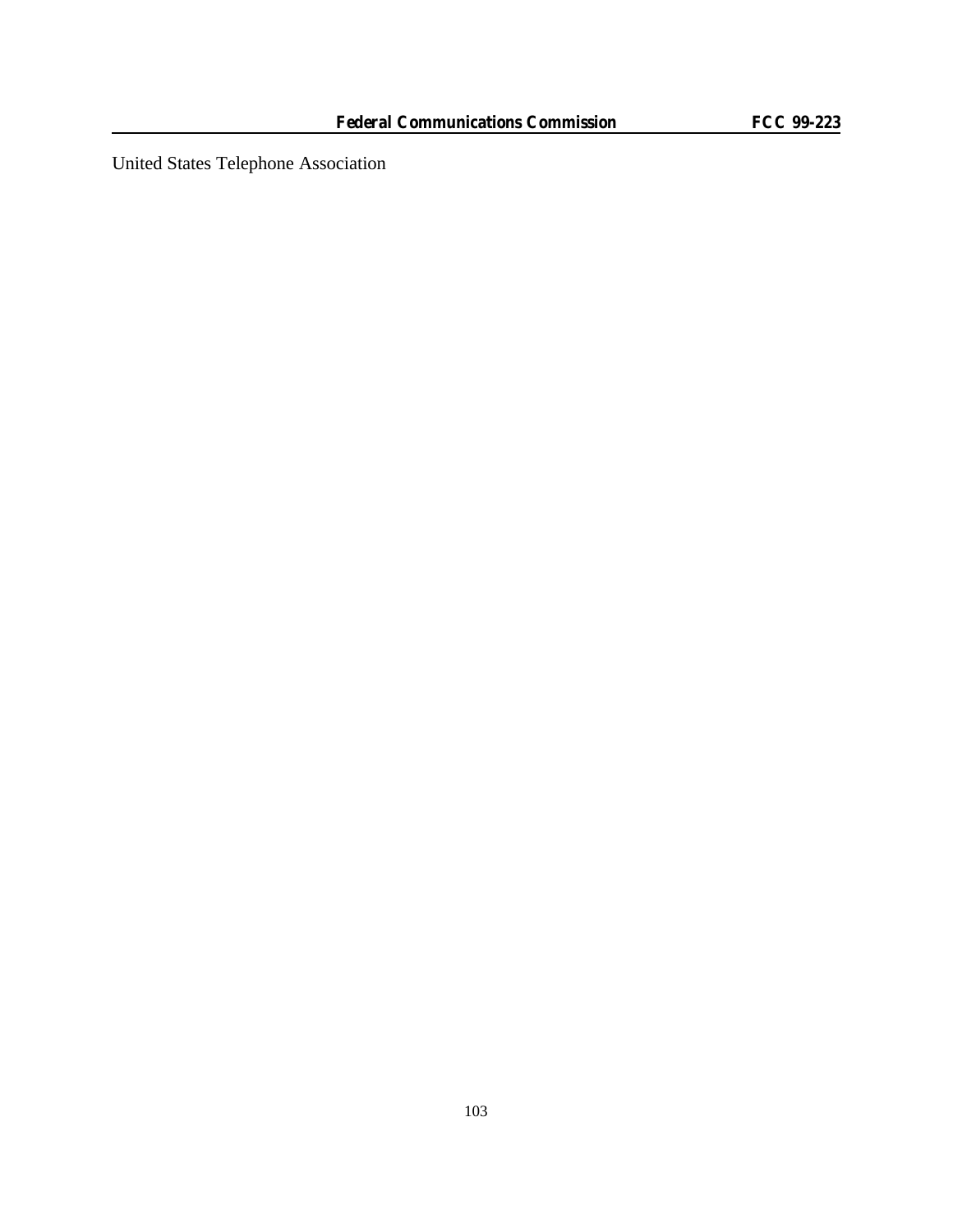#### **Comments**

AirTouch Communications, Inc. (AirTouch) Allegiance Telecom, Inc. (Allegiance) ALLTEL Communications, Inc. (ALLTEL) Ameritech Arch Communications, Inc. (Arch) Association for Local Telecommunications Services (ALTS) AT&T Corp. Bell Atlantic Telephone Companies Bell Atlantic Mobile, Inc. BellSouth Corporation Cable & Wireless, Inc. (CWI) Celpage, Inc. Commonwealth Telecom Services, Inc. (Commonwealth) e.spire Communications, Inc. (e.spire) Focal Communications Corp. Frontier Corporation (Frontier) GTE Service Corporation Intermedia Communications Inc. (Intermedia) KMC Telecom, Inc. MCI Telecommunications Corporation National Telephone Cooperative Association Public Utility Commission of Texas (PUCT) Rural Cellular Association SBC Communications Inc. Sprint Corporation Telecommunications Resellers Association (TRA) U S West, Inc. WorldCom, Inc.

#### Reply Comments

Ameritech AT&T Corp. Bell Atlantic Telephone Companies BellSouth Corporation Celpage, Inc. Century Telephone Enterprises, Inc. Competitive Telecommunications Association (CompTel) Comcast Cellular Communications, Inc. GTE Service Corporation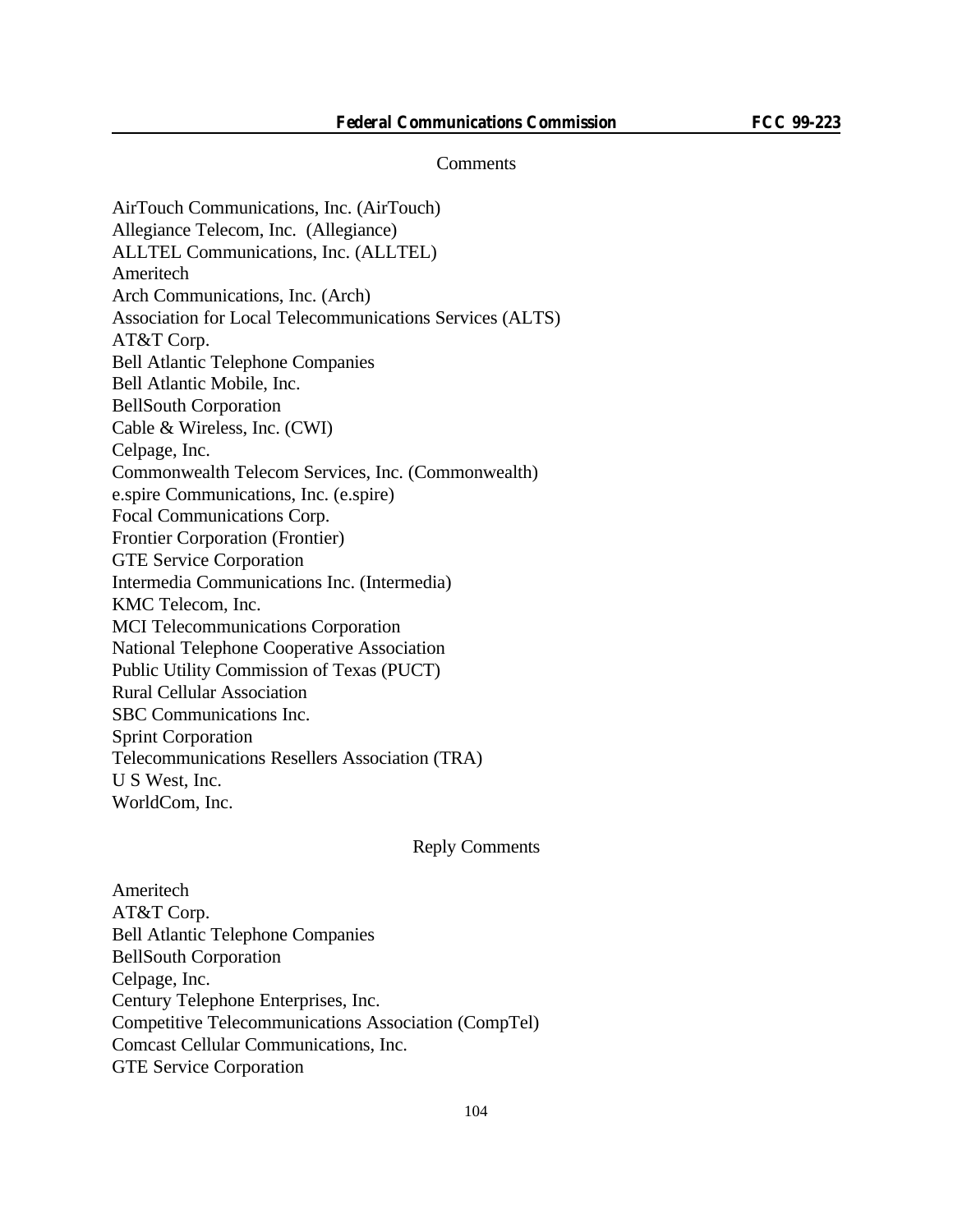Independent Alliance LCI International Telecom Corp. (LCI) MCI Telecommunications Corporation National Telephone Cooperative Association Omnipoint Communications, Inc. Personal Communications Industry Association PrimeCo Personal Communications, L.P RAM Technologies, Inc. (RAM) Rural Cellular Association (RCA) SBC Communications, Inc. Sprint Corporation Time Warner Telecom Inc. Vanguard Cellular Systems, Inc.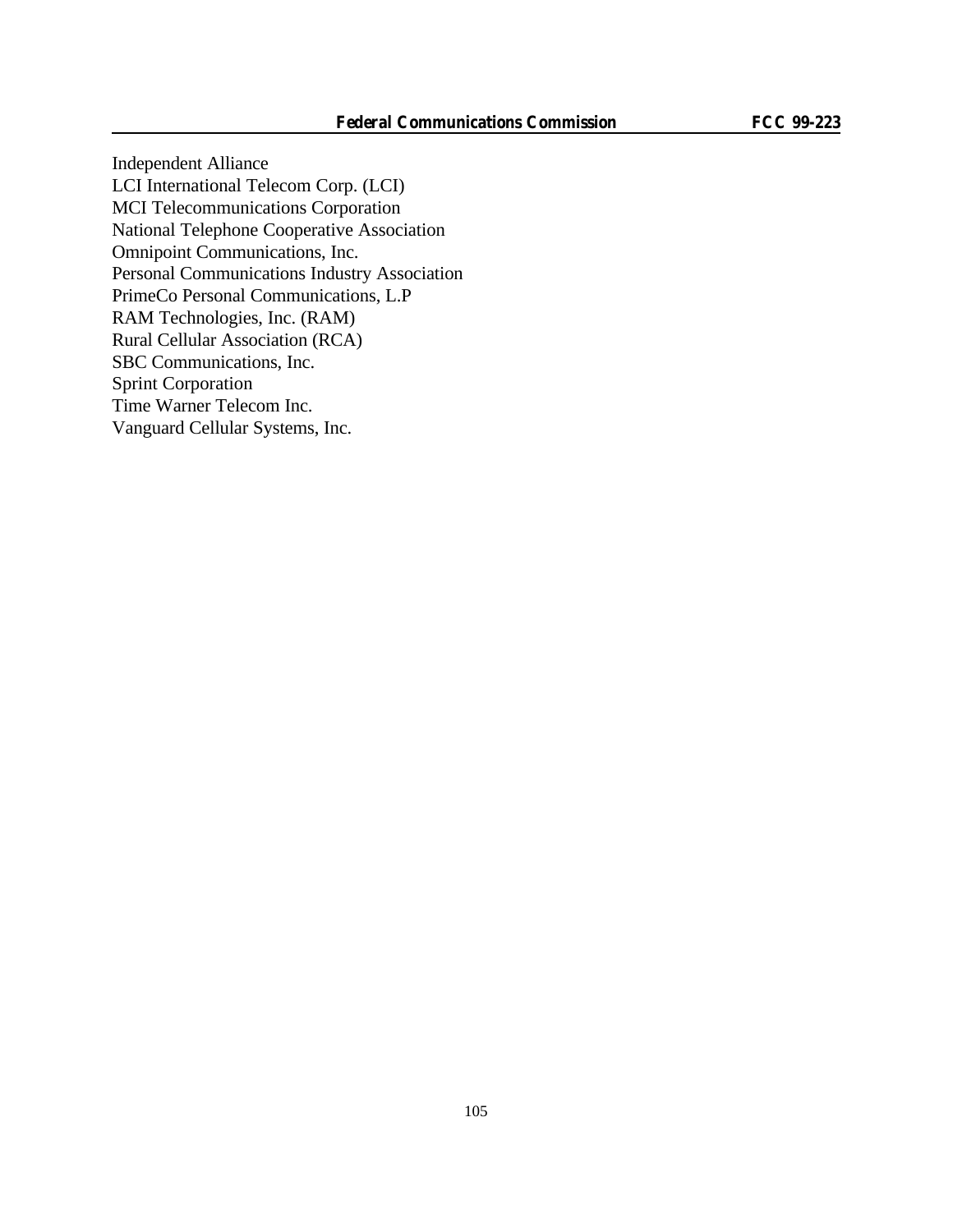## **APPENDIX B FINAL RULES**

For the reasons set out in the preamble, 47 C.F.R. Part 64 is amended as follows:

### **PART 64 -- MISCELLANEOUS RULES RELATING TO COMMON CARRIERS**

1. The authority citation for part 64 continues to read as follows: 47 U.S.C. 10, 201, 218, 226, 228, 332, unless otherwise noted.

2.  $\S$  64.2005(b)(1) is amended to read as follows:

(1) A wireless provider may use, disclose, or permit access to CPNI derived from its provision of CMRS, without customer approval, for the provision of CPE and information service(s). A wireline carrier may use, disclose or permit access to CPNI derived from its provision of local exchange service or interexchange service, without customer approval, for the provision of CPE and call answering, voice mail or messaging, voice storage and retrieval services, fax store and forward, and protocol conversions.

3. In § 64.2005 remove paragraph (b)(3).

4. In § 64.2005, add paragraph (d) to read as follows:

(d) A telecommunications carrier may use, disclose, or permit access to CPNI to protect the rights or property of the carrier, or to protect users of those services and other carriers from fraudulent, abusive, or unlawful use of, or subscription to, such services.

5. In § 64.2007 remove paragraph (f)(4).

6. Paragraphs (a), (c) and (e) of § 64.2009 are amended to read as follows:

(a) Telecommunications carriers must implement a system by which the status of a customer's CPNI approval can be clearly established prior to the use of CPNI.

\* \* \*

(c) All carriers shall maintain a record, electronically or in some other manner, of their sales and marketing campaigns that use CPNI. The record must include a description of each campaign, the specific CPNI that was used in the campaign, the date and purpose of the campaign, and what products or services were offered as part of the campaign. Carriers shall retain the record for a minimum of one year.

\* \* \*

(e) A telecommunications carrier must have an officer, as an agent of the carrier, sign a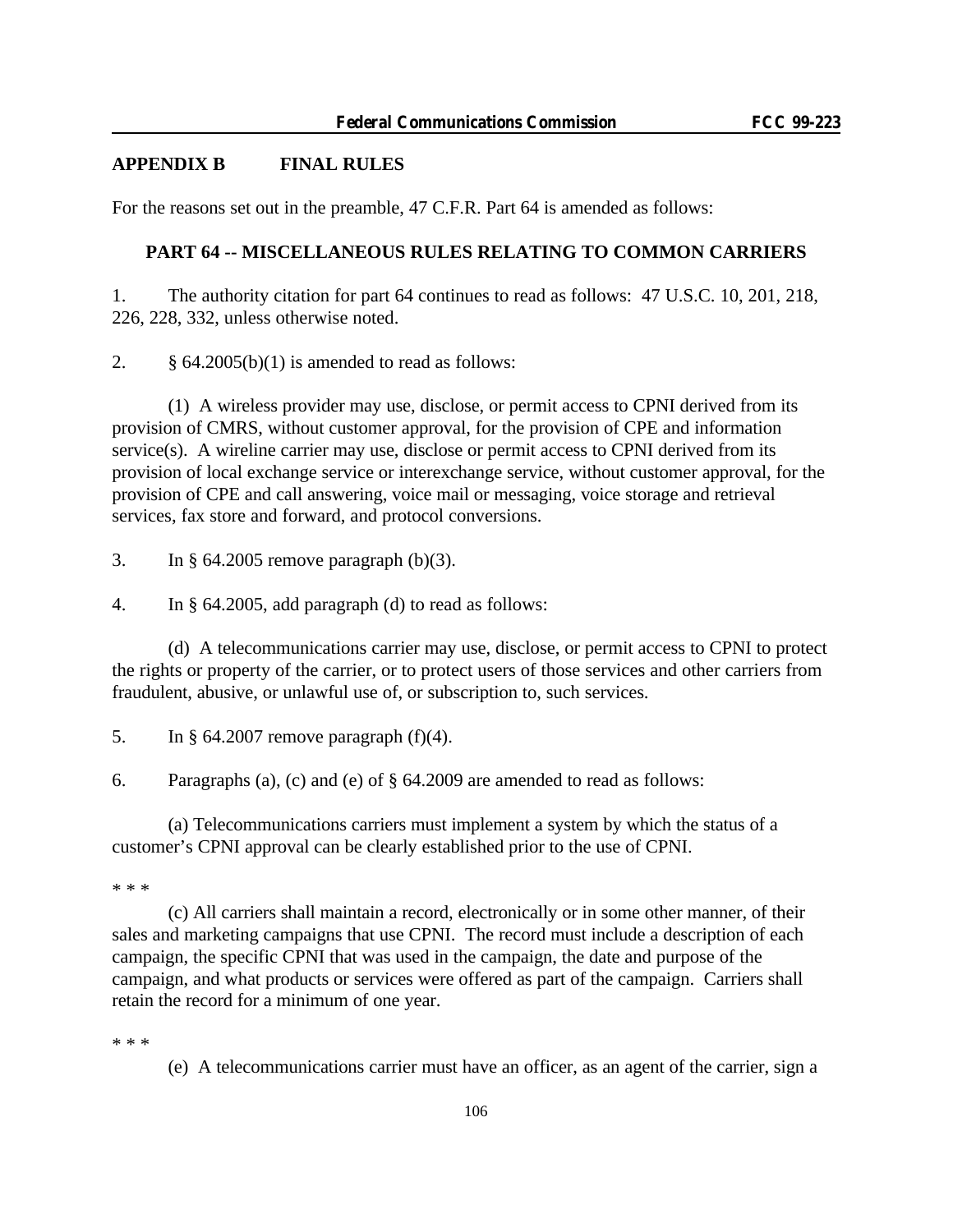compliance certificate on an annual basis stating that the officer has personal knowledge that the company has established operating procedures that are adequate to ensure compliance with the rules in this subpart. The carrier must provide a statement accompanying the certificate explaining how its operating procedures ensure that it is or is not in compliance with the rules in this subpart.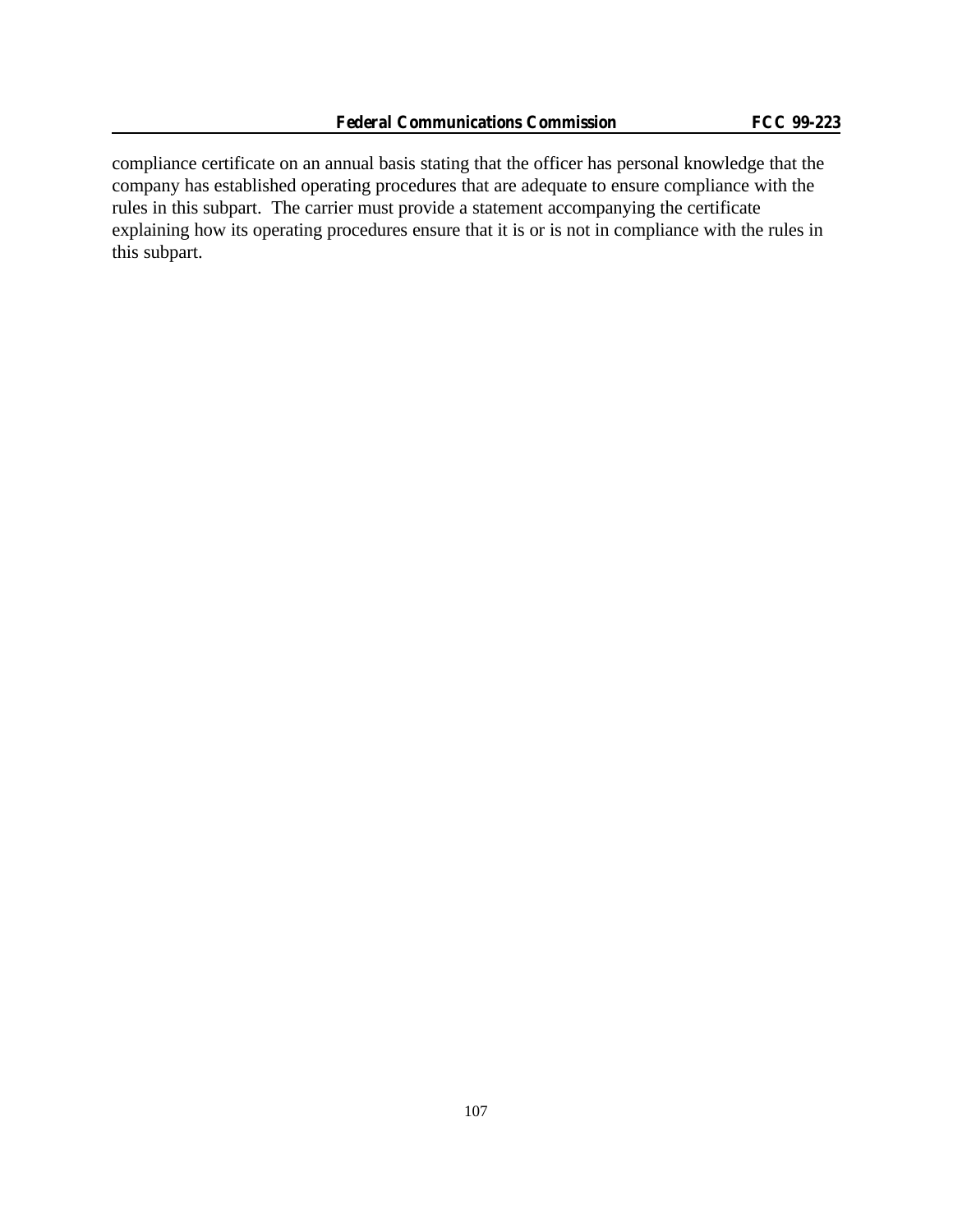## **Statement of Commissioner Harold W. Furchtgott-Roth Concurring in Part**

Re: *Telecommunications Carriers' Use of Customer Proprietary Network Information and Other Information; Implementation of the Non-Accounting Safeguards Of Section 271 and 272 of the Communications Act of 1934, As Amended. CC Docket Nos. 96-45 and 96-149*.

I support today's Order to the extent that it provides the relief requested by the petitioners. I question, however, the approach that the Commission has taken with respect to certain of the forbearance petitions. While I concur in the result reached in today's Order, I would have preferred reaching it through action taken on these petitions.

I am troubled that the Commission has decided to provide regulatory relief through reconsideration and then use that proceeding as part of the justification for denying full regulatory forbearance as requested. The Commission has determined that the simplest method of dealing with these petitions is to deny the forbearance relief at issue while at the same time providing relief in a separate proceeding. In particular, I am troubled by the approach that the Commission has taken with respect to carriers' use of customer proprietary network information (CPNI) to market customer premises equipment (CPE) and information services. In this respect, I agree with the well-reasoned statement of my colleague, Commissioner Tristani, to the extent that she believes that the Commission's reading of section  $222(c)(1)(B)$  of the Act is "contrary to the plain language of what the Commission previously found to be a 'clear and ambiguous' provision."<sup>556</sup> I only differ from Commissioner Tristani in that I would have reached the same conclusion as the Commission by granting the forbearance petitions on this issue.<sup>557</sup> I do not understand why the Commission chooses to reach this outcome through a strained interpretation of the statute when the same relief is warranted, and more justifiable, through the forbearance mechanism.

Finally, I write to repeat my position that it is the Commission that may, by the express terms of the statute, extend the initial one-year period for acting on a petition for forbearance by

<sup>556</sup> *See* Separate Statement of Commissioner Gloria Tristani, Dissenting in Part, Telecommunications Carriers' Use of Customer Proprietary Network Information and Other Information; Implementation of the Non-Accounting Safeguards Of Section 271 and 272 of the Communications Act of 1934, As Amended, CC Docket Nos. 96-45 and 96-149. I incorporate by reference Commissioner Tristani's persuasive position on the issue of the Commission's statutory interpretation of this section.

<sup>557</sup> In fact, I would have gone farther than the Commission in this respect. I would have supported forbearance from the statute for purposes of marketing Internet access services as well. The market for these services is competitive, and I am not convinced that the section 10 criteria are not satisfied with respect to these services.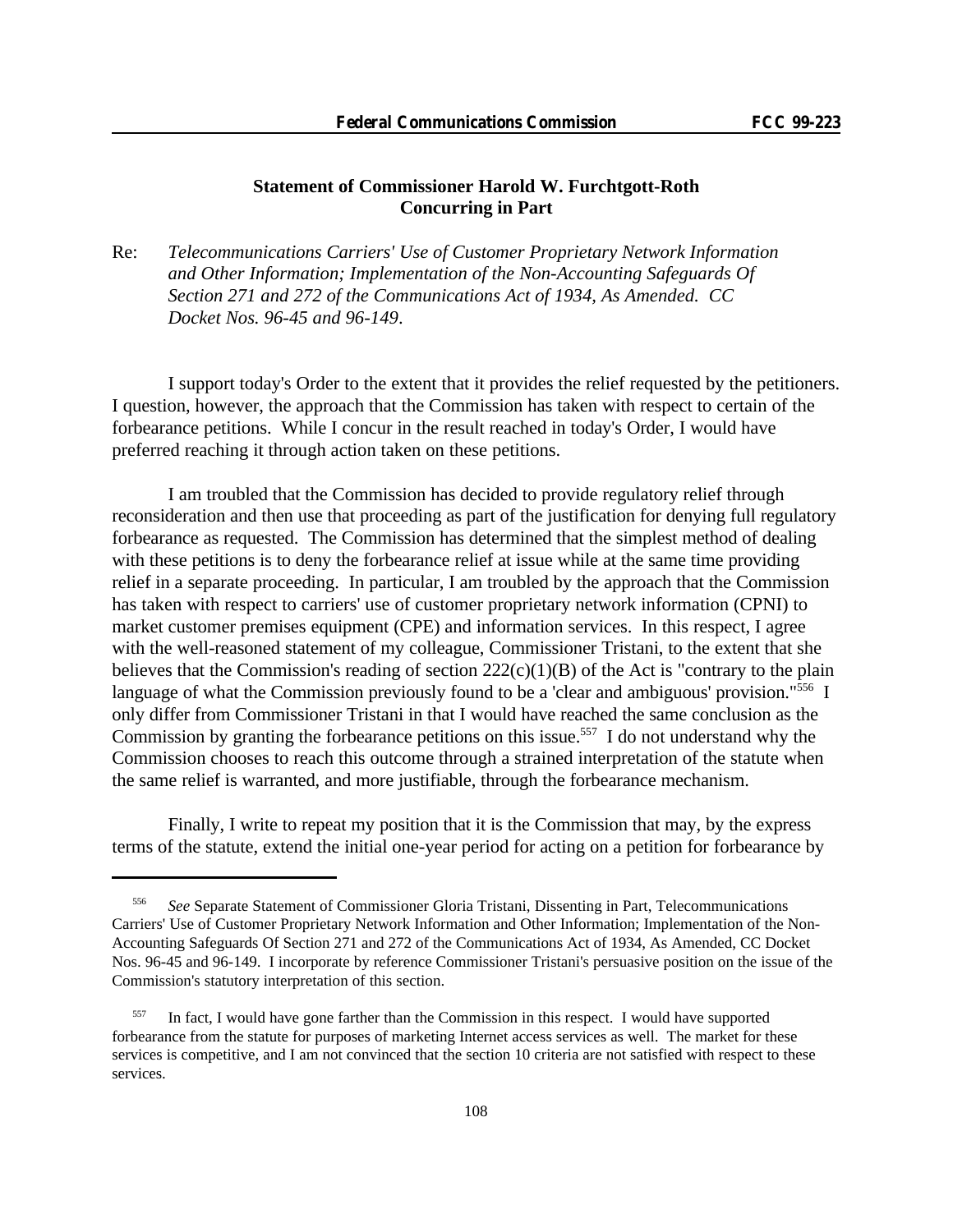an additional 90 days if it finds that an extension is necessary to meet the requirements of section 10. I regret that, in the present matter, it was the Bureau and not the Commission that issued the order extending the deadline. Contrary to previous occasions, however, the Common Carrier Bureau, in this instance, consulted with the Commission prior to extending the deadline. Although I continue to believe that the Commission is charged with adopting an order extending the section 10 deadline, I refrain from dissenting on this ground, because in this case, the Bureau received a signal from a majority of the "Commission" that an extension of time is warranted under these particular circumstances.

**\* \* \* \* \* \* \***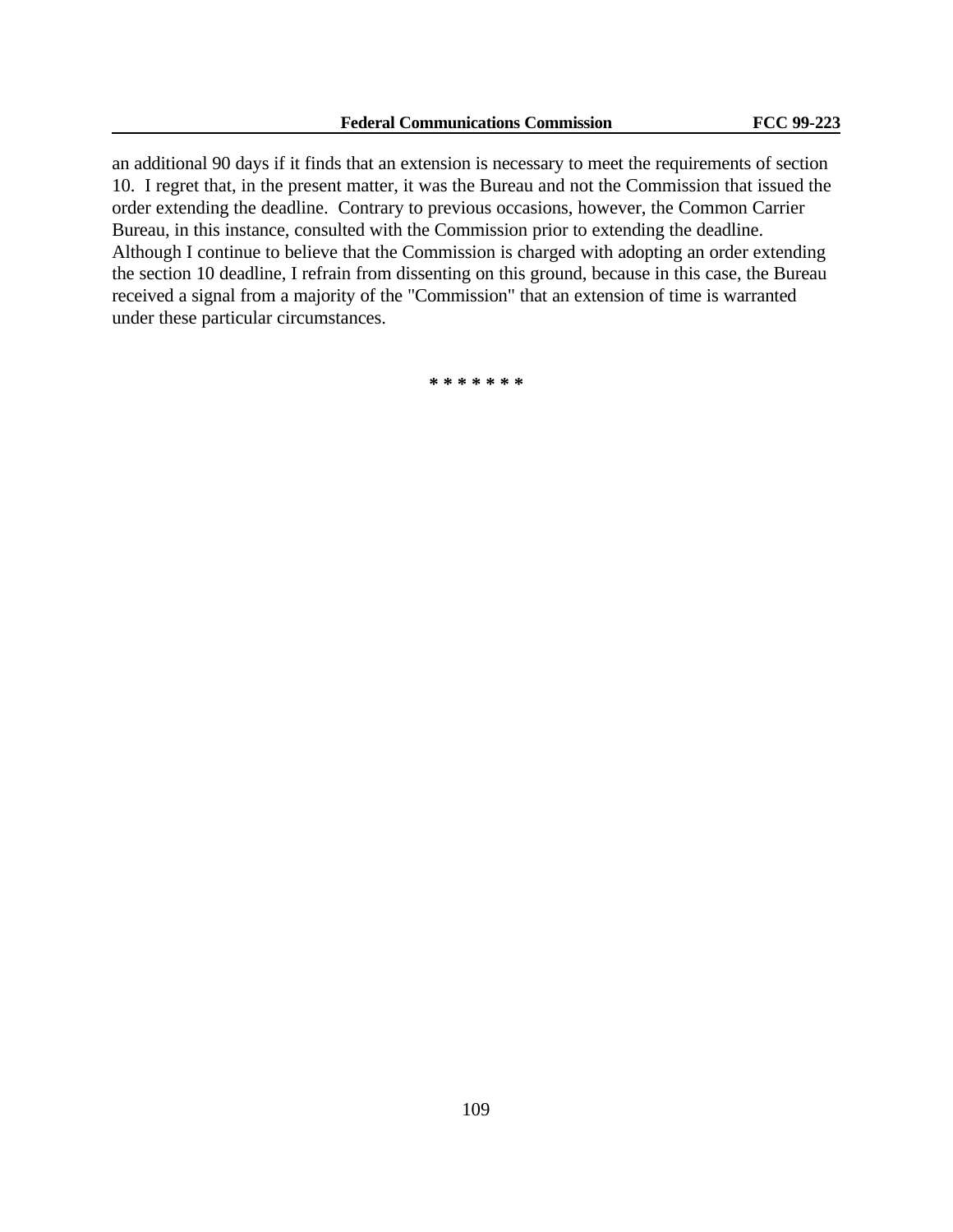## **Separate Statement of Commissioner Gloria Tristani, Dissenting in Part**

*Re: Telecommunications Carriers' Use of Customer Proprietary Network Information and Other Information; Implementation of the Non-Accounting Safeguards of Sections 271 and 272 of the Communications Act of 1934, As Amended. CC Docket Nos. 96-45 and 96-149.* 

I am forced to write separately, because I disagree with the majority in one major respect. I believe that the majority's reading of section  $222(c)(1)(B)$  of the Act is contrary to the plain language of what the Commission previously found to be a "clear and unambiguous" provision.<sup>558</sup> Accordingly, I believe that the Commission should have denied the petitions for reconsideration of our conclusion that carriers may not use customer proprietary network information (CPNI) to market customer premises equipment (CPE) and most information services without first obtaining customer approval.<sup>559</sup>

Section  $222(c)(1)(B)$  sets forth an exception to the general prohibition against the use of CPNI without customer approval for information related to "services necessary to, or used in, the provision of . . . telecommunications service, including the publishing of directories."<sup>560</sup> In the *CPNI Order*, the Commission concluded that CPE and most information services do not fall under section  $222(c)(1)(B)$ , because they are not "services" necessary to, or used in, the provision of . . . telecommunications service."<sup>561</sup> I believe that this reading is compelled by the terms of the statute. Therefore, I must dissent from the majority's reading of section 222(c)(1)(B) to now include "*products and* services provisioned by the carrier *with* the underlying telecommunications service."<sup>562</sup> The majority rests its interpretation on the grounds that such products and services are "related" to and "facilitate"

<sup>558</sup> 47 U.S.C. § 222(c)(1)(B). *Implementation of the Telecommunications Act of 1996: Telecommunications Carriers' Use of Customer Proprietary Network Information and Other Customer Information and Implementation of the Non-Accounting Safeguards of Sections 271 and 272 of the Communications Act of 1934, as amended*, CC Docket Nos. 96-115 and 96-149, Second Report and Order and Further Notice of Proposed Rulemaking, 13 FCC Rcd 8061, 8120, ¶ 75 (1998) (*CPNI Order)*.

<sup>559</sup>

I do not dissent from the majority's clarification that, like the provision of installation, repair, and maintenance of inside wiring in the wireline context, the tuning and retuning of CMRS units and repair and maintenance of such units is a service necessary to or used in the provision of CMRS service under section  $222(c)(1)(B)$ .

<sup>560</sup> 47 U.S.C. § 222(c)(1)(B). 561 *CPNI Order*, 13 FCC Rcd at 8116, ¶ 71.

<sup>562</sup> *Implementation of the Telecommunications Act of 1996: Telecommunications Carriers' Use of Customer Proprietary Network Information and Other Customer Information and Implementation of the Non-Accounting Safeguards of Sections 271 and 272 of the Communications Act of 1934, as amended*, CC Docket Nos. 96-115 and 96-149, Order on Reconsideration and Petitions for Forbearance, \_\_ FCC Rcd \_\_, \_\_, ¶ 40 (1999) (*CPNI Recon)* (emphasis added).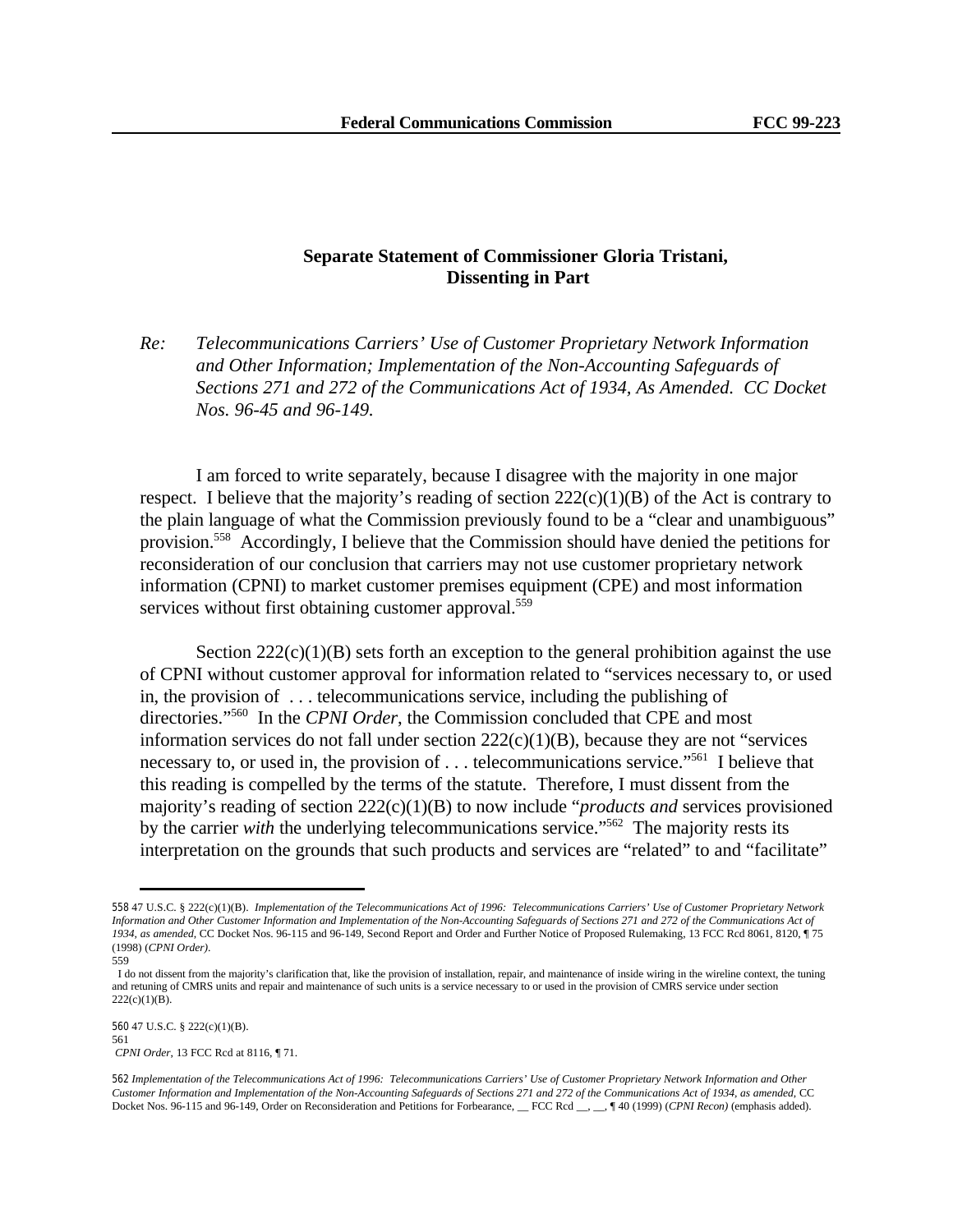the provision of an underlying telecommunications service and customers "expect" them to be jointly provisioned, a basis divorced from the language of section  $222(c)(1)(B)$  itself.<sup>563</sup>

By reading the term "services" to include both products and services, the majority impermissibly expands the scope of the section  $222(c)(1)(B)$  exception. I believe that had Congress intended the section  $222(c)(1)(B)$  exception to extend to equipment, it would have said so explicitly, creating an exception for both services and equipment necessary to, or used in, the provision of telecommunications services. Instead, as the Commission held in the *CPNI Order*, the exception set forth in section 222(c)(1)(B), by its terms, is limited to "services." CPE is by definition equipment, not a service.<sup>564</sup> I am puzzled by the majority's assertion that "its previous interpretation construed the term 'services' in isolation from the phrase 'necessary to, or used in.'"<sup>565</sup> Basic principles of statutory construction require that effect be given to every word of the statute, so that no word will be rendered meaningless.<sup>566</sup> Because petitioners have not presented any new arguments, facts, or evidence that persuades me that we incorrectly interpreted the text of this section, I continue to believe that the statutory language precludes the inclusion of equipment within section  $222(c)(1)(B)$ , even if the equipment is "necessary to, or used in, the provision of . . . telecommunications service."<sup>567</sup>

I am not persuaded by the majority's reliance on the only example that Congress included in section 222(c)(1)(B), "the publishing of directories," as justification for its reading of "services" to include "products and services."<sup>568</sup> The Commission previously expressly rejected the argument on which it now relies -- that the directory publishing example justifies a broader reading of section 222(c)(1)(B) -- in the *CPNI Order.* In that order, we stated that the publishing of directories is appropriately viewed as necessary to and used in the provision

itself that constitutes a service under section  $222(c)(1)(B)$ , but rather the installation, maintenance, and repair of the inside wire. *CPNI Order*, 13 FCC Rcd at 8124, ¶ 80.

<sup>563</sup>

*Id.* at \_, ¶ 41. An administrative agency may deviate from the text of a statute in very limited circumstances, such as to harmonize conflicts between statutes. *See*, *e.g., Citizens to Save Spencer County et al. v. E.P.A.*, 600 F.2d 844 (D.C. Cir. 1979). Here, the majority seeks to extend the permissible use of CPNI beyond the plain meaning of section 222, yet does not demonstrate statutory conflict, evidence of congressional intent contrary to the conclusion we reached in the *CPNI Order*, or other extraordinary circumstances that would provide legitimate grounds on which to reconsider the Commission's previous action. 564

*CPNI Order*, 13 FCC Rcd at 8116, ¶ 71 (stating that "CPE is by definition customer premises *equipment*, and as such historically has been categorized and referred to as equipment").

<sup>565</sup> *CPNI Recon*, \_\_ FCC Rcd at \_\_, ¶ 41. 566

*See, e.g., Carcamo-Flores v. INS*, 805 F.2d 60, 66 (2d Cir. 1986) (stating that "[t]here is a presumption against construing a statute as containing superfluous or meaningless words") (quoting *United States v. Blasius*, 397 F.2d 203, 207 n. 9 (2d Cir. 1968)). 567

*See* 47 U.S.C. § 222(c)(1)(B). Nor do I find merit in petitioners' argument that inside wiring installation, maintenance, and repair services are tantamount to CPE under section  $222(c)(1)(B)$ . Comcast Petition at 13-14; CommNet Cellular Petition at 2-3; CTIA Petition at 25-29; Omnipoint Petition at 6-7; USTA Petition at 2-6; AT&T Comments at 9. While inside wiring is no more a service than CPE, it is not the inside wiring equipment

<sup>568</sup> 47 U.S.C. § 222(c)(1)(B). *CPNI Recon*, \_\_ FCC Rcd at \_\_, ¶ 41. *See also* Comcast Petition at 13-14; Omnipoint Petition at 5 (arguing that the inclusion in the statute of this example requires a broader reading than the Commission adopted in the *CPNI Order*); PrimeCo Petition at 6-7 (asserting that for many CMRS customers voicemail is a more useful and more important feature than the availability of published directories).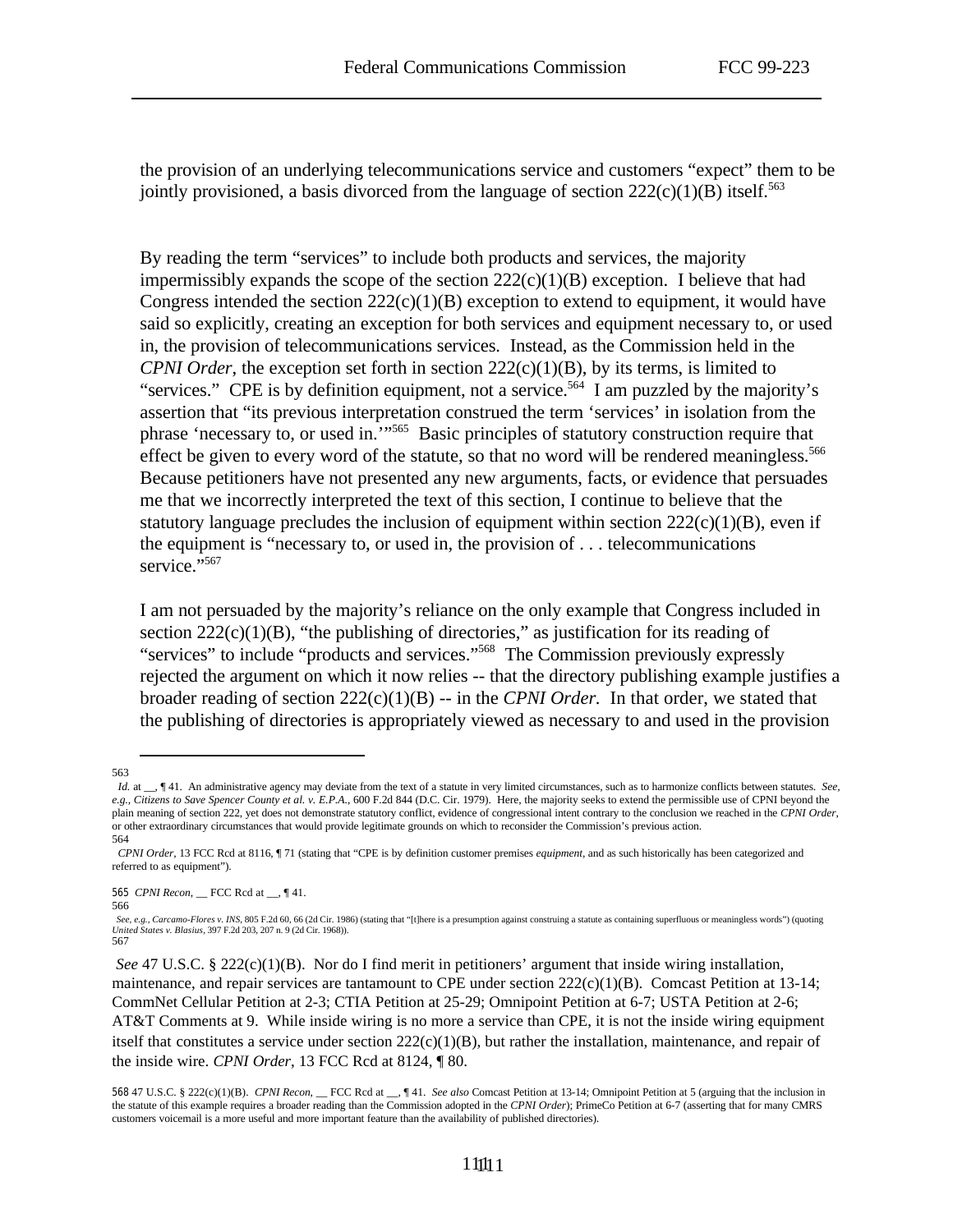of complete and adequate telecommunications service.<sup>569</sup> I am baffled by the majority's new reading of the directory publishing example to sweep products, and equipment in particular, into the language of section  $222(c)(1)(B)$ .

In adopting the argument of several petitioners that information services are "services necessary to, or used in, the provision of . . . telecommunications service" for purposes section  $222(c)(1)(B)$ , the majority has read "necessary to, or used in, the provision of ... telecommunications services"<sup>570</sup> to mean "provisioned by the carrier *with* the underlying telecommunications service."<sup>571</sup> We concluded in the *CPNI Order* that while information services, such as fax store and forward and Internet access services, constitute nontelecommunications "services," most such services are not "necessary to, or used in" the carrier's provision of telecommunications service. Rather, we reasoned that although telecommunications service is "necessary to, or used in, the provision of" any information services, information services generally are not "necessary to, or used in, the provision of" any telecommunications service.<sup>572</sup> While I acknowledge that information services can be an important component of the services that a customer receives from a telecommunications carrier, this fact alone does not change the conclusion that is compelled by the terms of the statute.

571 *CPNI Recon*, \_\_ FCC Rcd at \_\_, ¶ 40 (emphasis added).

<sup>569</sup> I am not persuaded by SBC's argument that the Commission failed to articulate a reasoned basis for its conclusion that services formerly characterized as "adjunct-to-basic," in contrast to information services, are covered under section 222(c)(1)(B). See *CPNI Order*, 13 FCC Rcd at 8118, ¶ 73 (stating that "[e]xamples of adjunct-to-basic services include speed dialing, call forwarding, computer-provided directory assistance, call monitoring, caller ID, call tracing, call blocking, call return, repeat dialing, call tracking, and certain centrex features") (citation omitted); SBC Petition at 7. *See also* NTCA Petition at 6-7. In drawing this distinction, the *CPNI Order* relied in part on Commission precedent. The Commission noted that it previously determined that the computer processing functions of adjunct-to-basic services are "used in conjunction with 'voice' service" and "help telephone companies provide or manage basic telephone services," as opposed to the information conveyed through enhanced services. *CPNI Order*, 13 FCC Rcd at 8118, ¶ 73 (emphasis in original) (citing *North American Telecommunications Association Petition for Declaratory Ruling under Section 64.702 of the Commission's Rules Regarding the Integration of Centrex, Enhanced Services, and Customer Premises Equipment*, ENF No. 84-2, Memorandum Opinion and Order, 101 FCC 2d 349, 358, ¶ 23-24 (1985), recon., 3 FCC Rcd 4385 (1988)). Thus, the Commission interpreted the language of section  $222(c)(1)(B)$  to reach these adjunct-to-basic services, which are "used in" the carrier's provision of its telecommunications service, to the exclusion of information services. I note that the Commission recently recognized adjunct-to-basic services as being telecommunications services, and our treatment of these services in the *CPNI Order* is consistent with that determination. *Implementation of the Non-Accounting Safeguards of Sections 271 and 272 of the Communications Act, as amended*, First Report and Order and Further Notice of Proposed Rulemaking, 11 FCC Rcd 21905, 21958, ¶ 107 (1996).

<sup>570</sup> 47 U.S.C. § 222(c)(1)(B).

<sup>572</sup> 47 U.S.C. § 222(c)(1)(B); *CPNI Order*, 13 FCC Rcd at 8116, ¶ 72.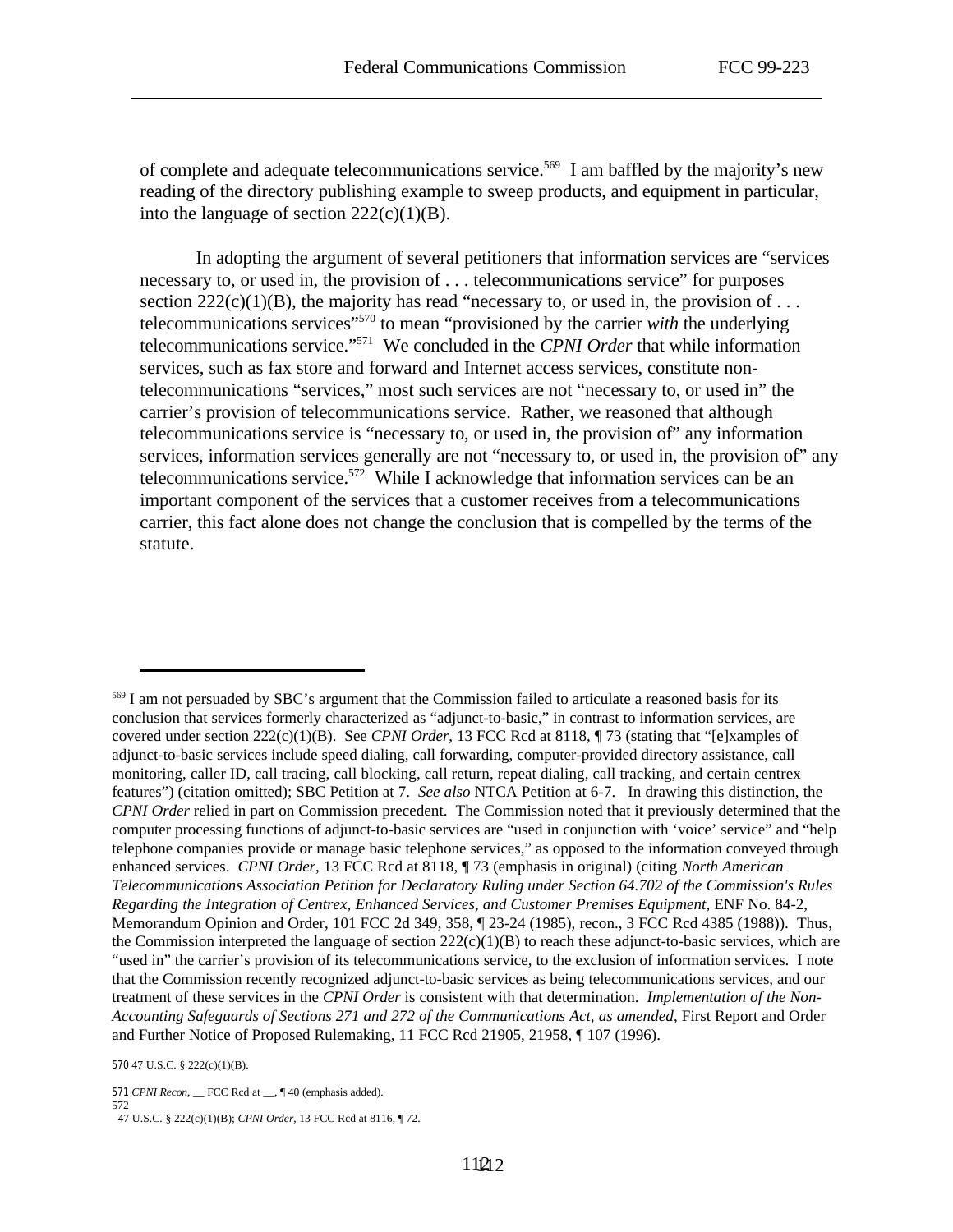As the Commission has concluded previously, "the meaning of the term 'necessary' depends on the purposes of the statutory provision in which it is found."<sup>573</sup> The focus and placement of section 222 within the Act indicate Congress's intent that the Commission augment consumer privacy protections. Section 222 reflects Congress's view that with increased competition comes a risk that consumer privacy interests will not be protected by the marketplace. As a result, I continue to believe that control over the use of CPNI properly belongs in the hands of the customer. A narrow construction of the phrase "necessary to, or used in" best accomplishes the goals of the statute.<sup>574</sup>

In today's decision, the majority also relies on what it concludes are customer expectations regarding how services will be provisioned as the touchstone of whether an offering falls within the section  $222(c)(1)(B)$  exception, an approach that I believe cannot be squared with the language of that provision. For example, the majority's reliance on the lack of record evidence showing that allowing wireline carriers to market CPE to their customers violates customer expectations is misplaced.<sup>575</sup> Ultimately, regardless of what customers expect, the language of the provision itself governs. Similarly, the "principle of customer convenience" $576$  cannot be exalted above congressional intent in enacting the provision.

Accordingly, unlike the majority, I would decline to grant petitioners' requests that, because of the integrated nature of certain information services with telecommunications service, we should distinguish among information services for purposes of section  $222(c)(1)(B)$ .<sup>577</sup> In my view, none of the parties has presented a statutory basis for treating messaging services differently from other information services under section 222. As I note above, information services may well constitute an important component of the services a telecommunications carrier offers its customers. Nevertheless, these information services are not necessary to, or used in, the provision of the underlying telecommunications service.

In construing the phrase "services necessary to, or used in,"<sup>578</sup> the Commission must be guided by the statute's focus on the protection of customer privacy and hence narrowly

575 *CPNI Recon*, \_\_ FCC Rcd at \_\_, ¶ 44.

576 *Id.* at \_\_, ¶ 42. 577

<sup>573</sup>

*See, e.g., In the Matter of Federal-State Joint Board on Universal* Service, CC Docket No. 96-45, Report and Order, 12 FCC Rcd 8776, 9100, ¶ 618 (1997) (finding that the phrase "necessary for the provision of health care services . . . including instruction relating to such services" of section 254(h) means reasonably related to the provision of health care services, because a broad reading of the phrase is consistent with the purpose of that section). *See also Chapman v. Houston Welfare Rights Organization*, 441 U.S. 600, 608 (1979) (stating that a statute should be interpreted in light of the purposes that Congress sought to serve by its enactment).

For similar reasons, I do not agree with SBC and GTE that the term "necessary to" in section  $222(c)(1)(B)$  should not be interpreted restrictively because in other proceedings the Commission has used the term "necessary" not to mean "indispensable" but rather "used" or "useful." *See* GTE Petition at 8; SBC Petition at 7.

*See* Bell Atlantic Petition at 7-9; GTE Petition at 21-26; NTCA Petition at 6-7; SBC Petition at 7; TDS Petition at 6. *See also* PrimeCo Petition at 6-7 (asserting that voice mail enables CMRS customers to receive communications when the handset is temporarily out of service); Cable & Wireless Comments at 10 (urging the Commission to allow use of CPNI only when the information service is an integral part of or otherwise related to the underlying telecommunications service).